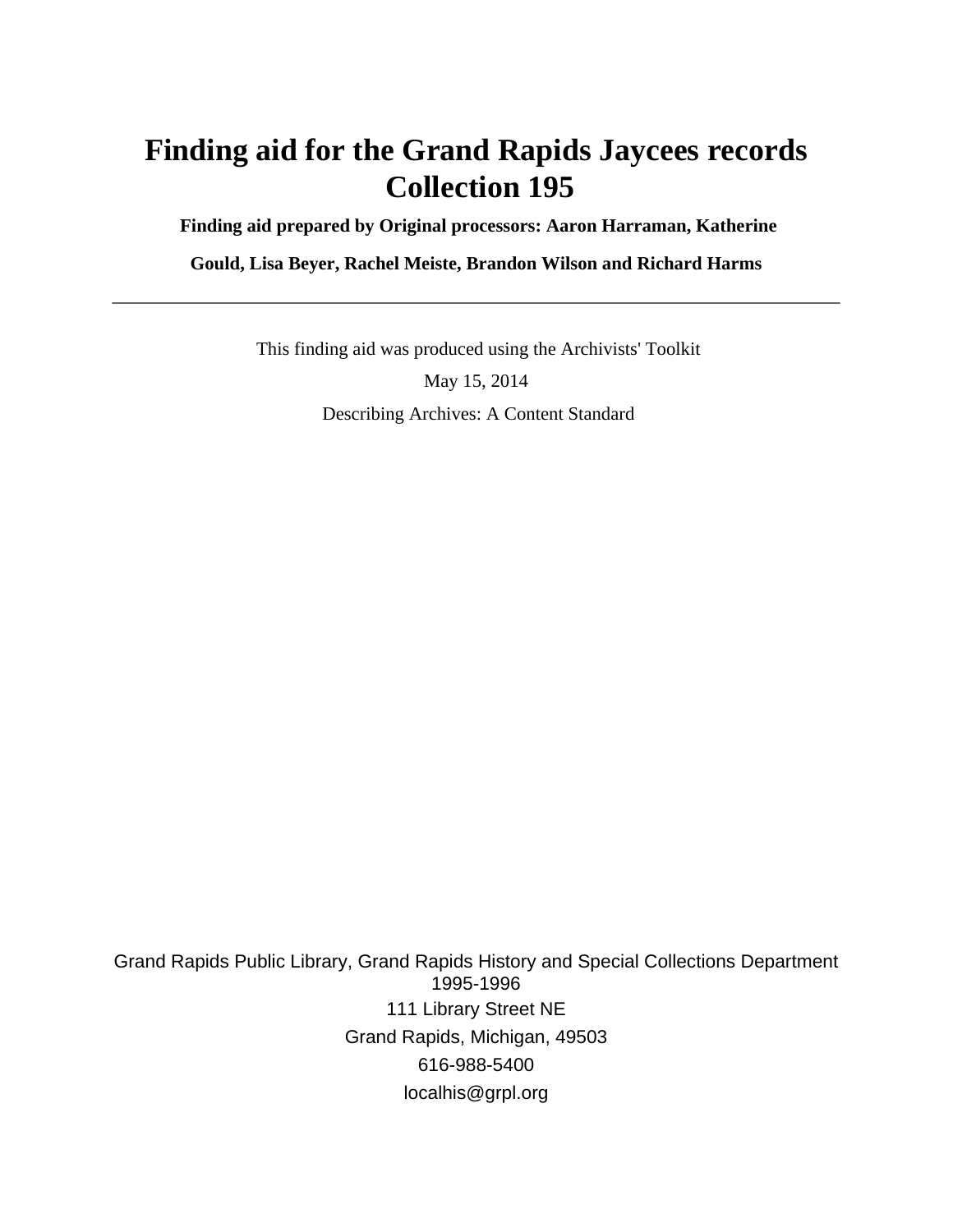## **Table of Contents**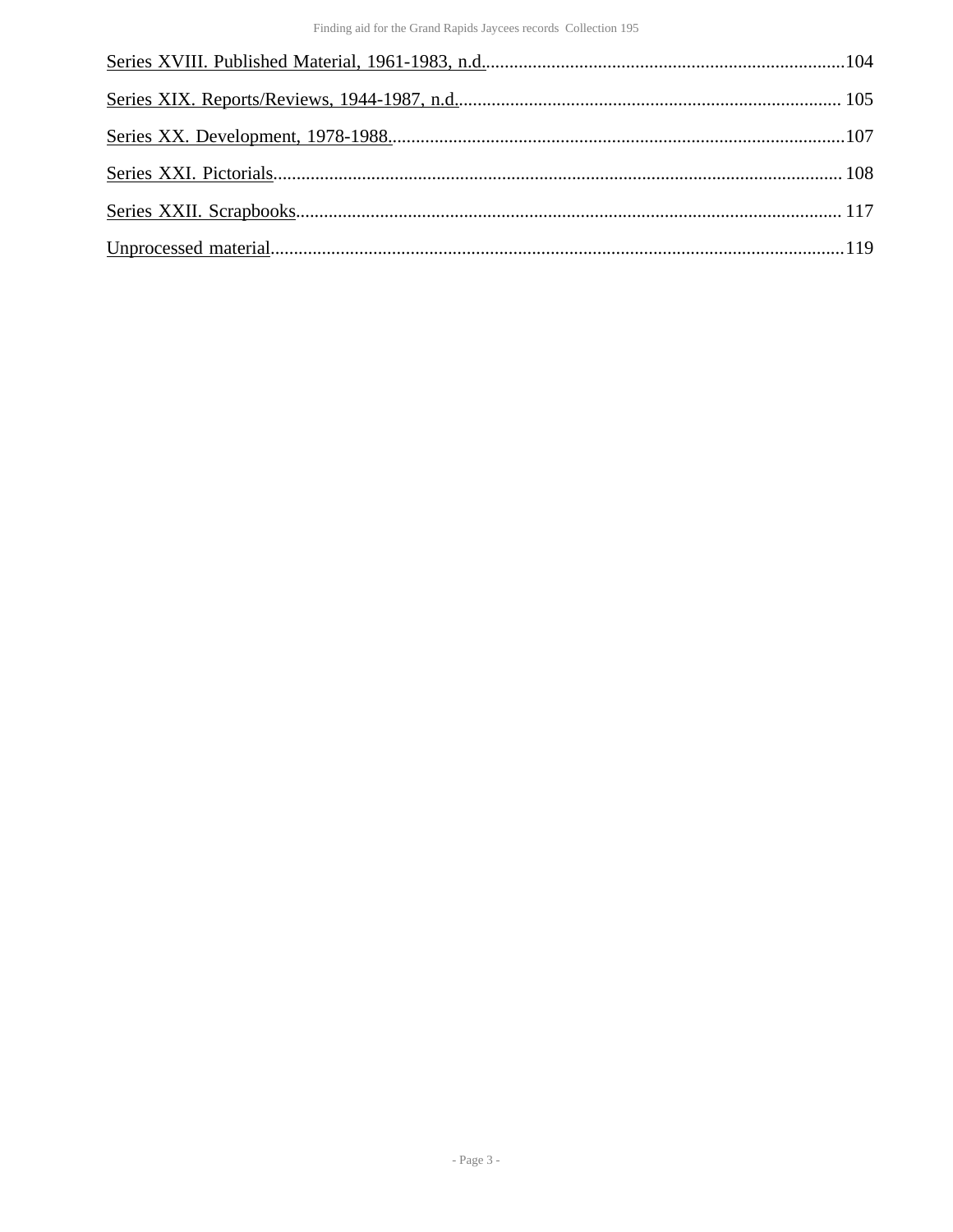# <span id="page-3-0"></span>**Summary Information**

..................................

| <b>Repository</b> | Grand Rapids Public Library, Grand Rapids History and Special<br><b>Collections Department</b>                                                                                                                                                                                                                                                                                                                                                                                                                                                                                                                                                                                                                                                                                                                    |
|-------------------|-------------------------------------------------------------------------------------------------------------------------------------------------------------------------------------------------------------------------------------------------------------------------------------------------------------------------------------------------------------------------------------------------------------------------------------------------------------------------------------------------------------------------------------------------------------------------------------------------------------------------------------------------------------------------------------------------------------------------------------------------------------------------------------------------------------------|
| <b>Creator</b>    | Grand Rapids Jaycees.                                                                                                                                                                                                                                                                                                                                                                                                                                                                                                                                                                                                                                                                                                                                                                                             |
| <b>Title</b>      | <b>Grand Rapids Jaycees records</b>                                                                                                                                                                                                                                                                                                                                                                                                                                                                                                                                                                                                                                                                                                                                                                               |
| Date [inclusive]  | 1912-1989                                                                                                                                                                                                                                                                                                                                                                                                                                                                                                                                                                                                                                                                                                                                                                                                         |
| <b>Extent</b>     | 38.2 Linear feet                                                                                                                                                                                                                                                                                                                                                                                                                                                                                                                                                                                                                                                                                                                                                                                                  |
| Language          | English                                                                                                                                                                                                                                                                                                                                                                                                                                                                                                                                                                                                                                                                                                                                                                                                           |
| <b>Abstract</b>   | This collection provides an in depth look at the Grand Rapids Jaycees<br>(Grand Rapids, Michigan), founded in 1912. The bulk of the material<br>dates from 1929 through 1989. The minutes and newsletters offer a<br>look at how the Jaycees functioned, their motivations as they related to<br>community ideals and values that changed over time. Over the years, the<br>Jaycees have supported projects such as the Santa Claus Parade, Michigan<br>Special Olympics and the Grand Rapids Open Golf Tournament. The<br>Jaycees' planning guides, 1959-1989, show how the group organized<br>fund raisers and community events. Also included are details of the<br>development of the Woman's Association, an offshoot of the larger<br>Jaycees, which provided women a more active roll in the organization. |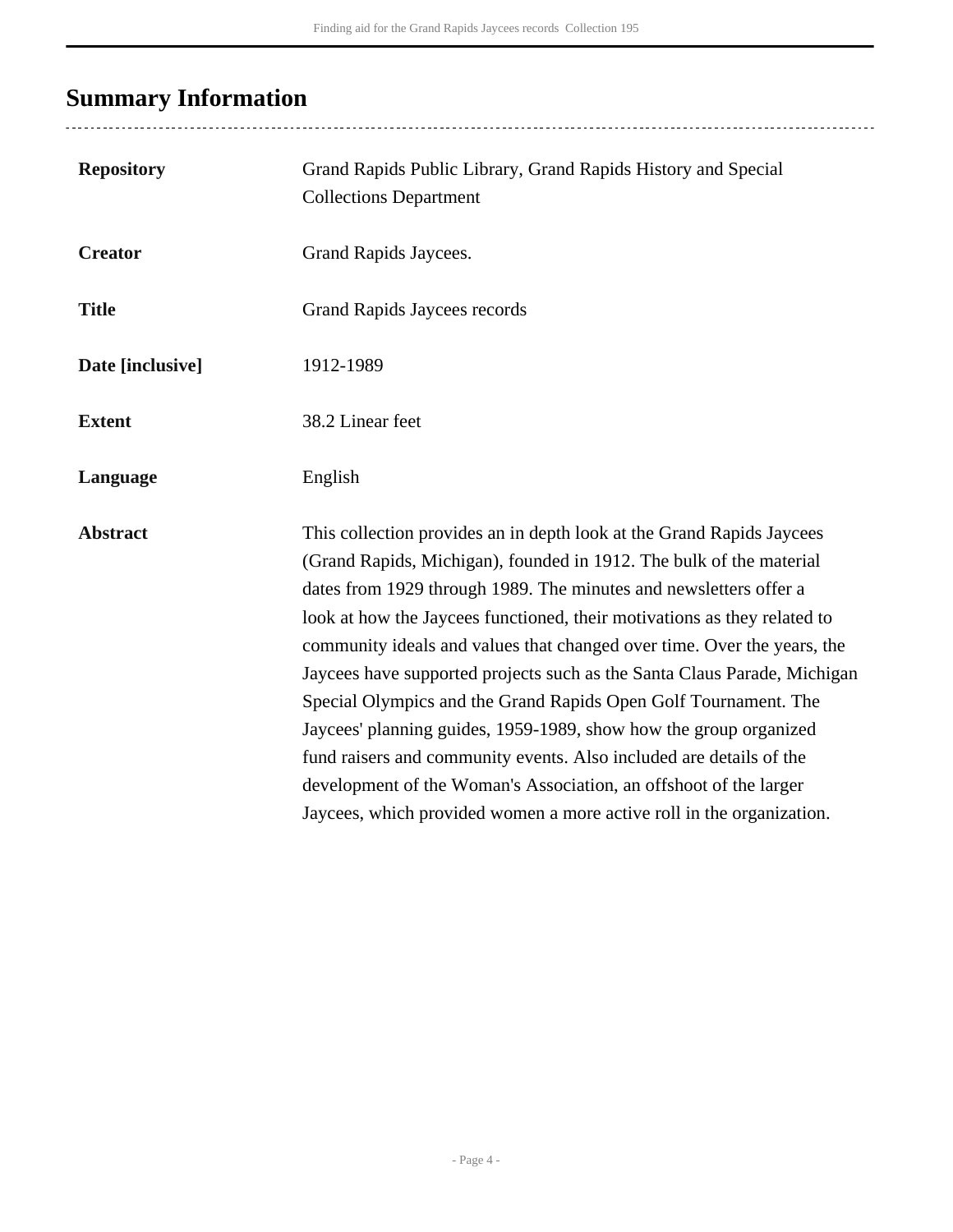### <span id="page-4-0"></span>**Biographical/Historical note**

The Grand Rapids Jaycees was founded in 1912 by area young businessmen, who hoped to improve themselves while also improving the community. The general membership and board meetings gave these young businessmen the opportunity to plan fund raisers and community events such as the Santa Claus Parade, Michigan Special Olympics and the Grand Rapids Open Golf Tournament.

During the Great Depression dues were reduced. Membership dropped during the two world wars, as men went into the armed forces. Also, during World War II, the Jaycees became involved in bond drives and victory gardening.

The Women's Association (previously known as the Jaycettes and the Women's Auxiliary) began in 1951 to provide a place for women in the previously all-male organization. Not until around 1960 were women able to obtain more open membership in the larger Jaycee organization. During the 1980s the male and female branches of the movement were merged into a single Jaycees organization. The organization continues to be active today.

### <span id="page-4-1"></span>**Scope and Contents note**

The bulk of the material is newsletters, minutes and correspondence. It features newsletters that date back to 1938. The more significant newsletters are Action and Junior, which outline Jaycee activities and events, such as the State Convention, or the Haunted House.

The collection also includes correspondence, planning guides, reports, organizational material, membership information, photos, scrapbooks, promotional fliers and news releases and an array of published material. All of this information details the impact that events and developments in Grand Rapids had on the Jaycees and how they responded.

The Women's Association section include minutes, newsletters, financial reports, planning guides, etc. This material gives an inside look at how the women ran their organization by providing information on how they spent their funds, what their goals for a certain year were and what took place at their meetings.

### <span id="page-4-2"></span>**Administrative Information**

#### **Publication Information**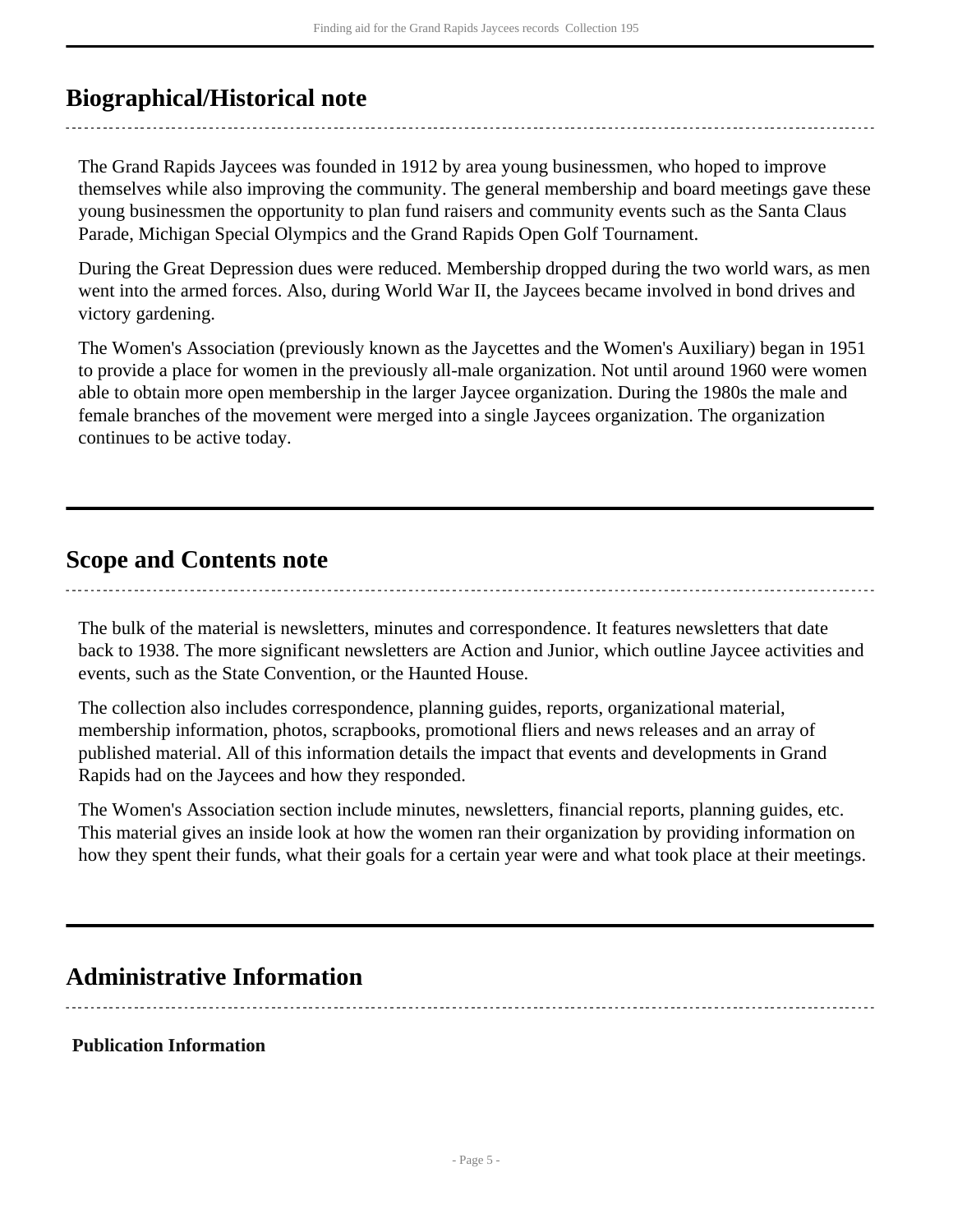Grand Rapids Public Library, Grand Rapids History and Special Collections Department 1995-1996

#### **Immediate Source of Acquisition note**

Grand Rapids Jaycees, accession number 1994.020

### <span id="page-5-0"></span>**Related Materials**

#### **Related Archival Materials note**

See also the archival collections for other organizations which share similar missions with the Jaycees, including:

Collection 046, Grand Rapids Chamber of Commercial Records. Collection 288, Greater Grand Rapids Convention and Visitors Center (Bureau), later the Grand Rapids / Kent County Convention and Visitors Center Collection

### <span id="page-5-1"></span>**Controlled Access Headings**

#### **Corporate Name(s)**

• Grand Rapids Jaycees.

#### **Genre(s)**

• business records

#### **Geographic Name(s)**

• Grand Rapids (Mich.) -- History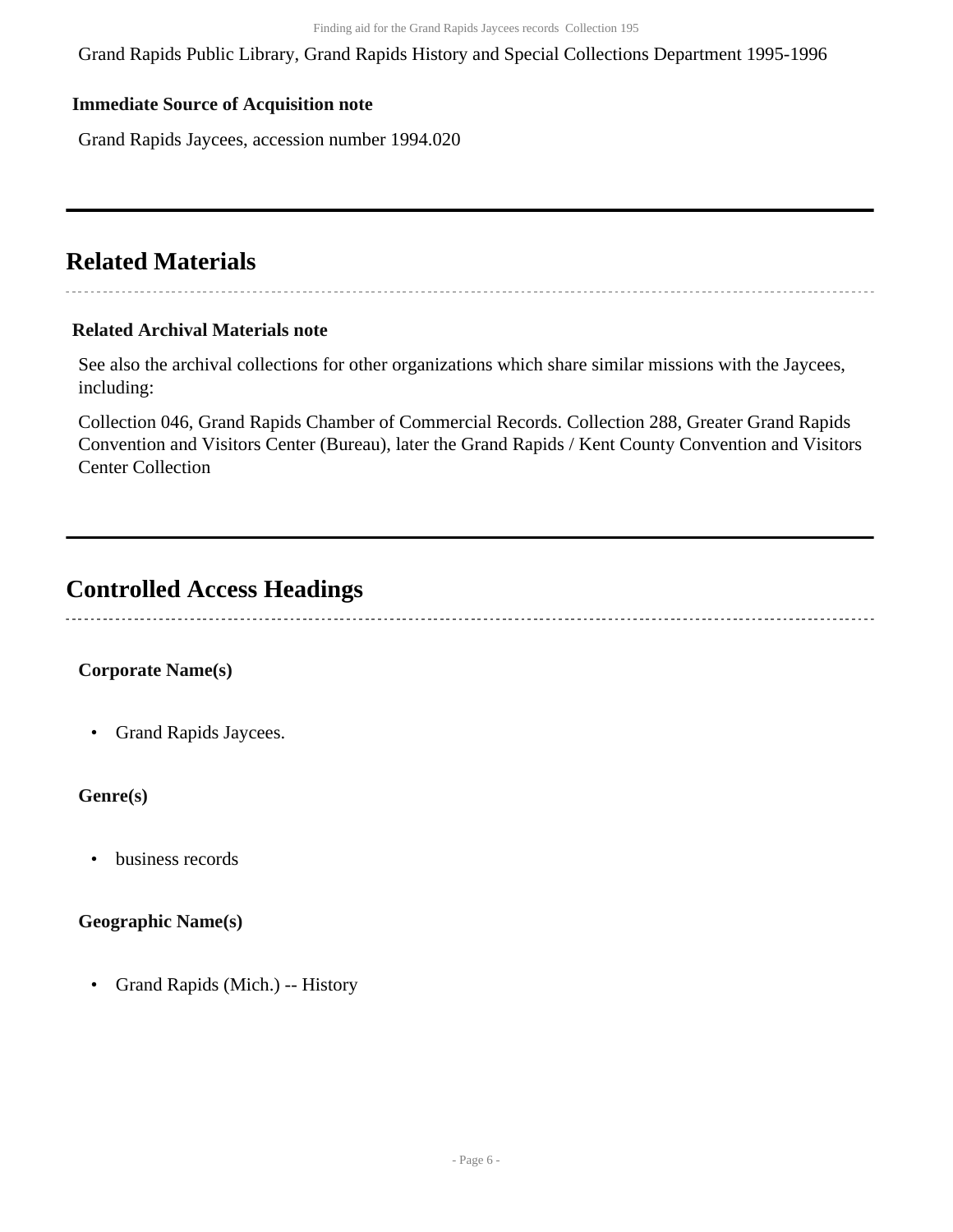### **Subject(s)**

• Charities -- Michigan -- Grand Rapids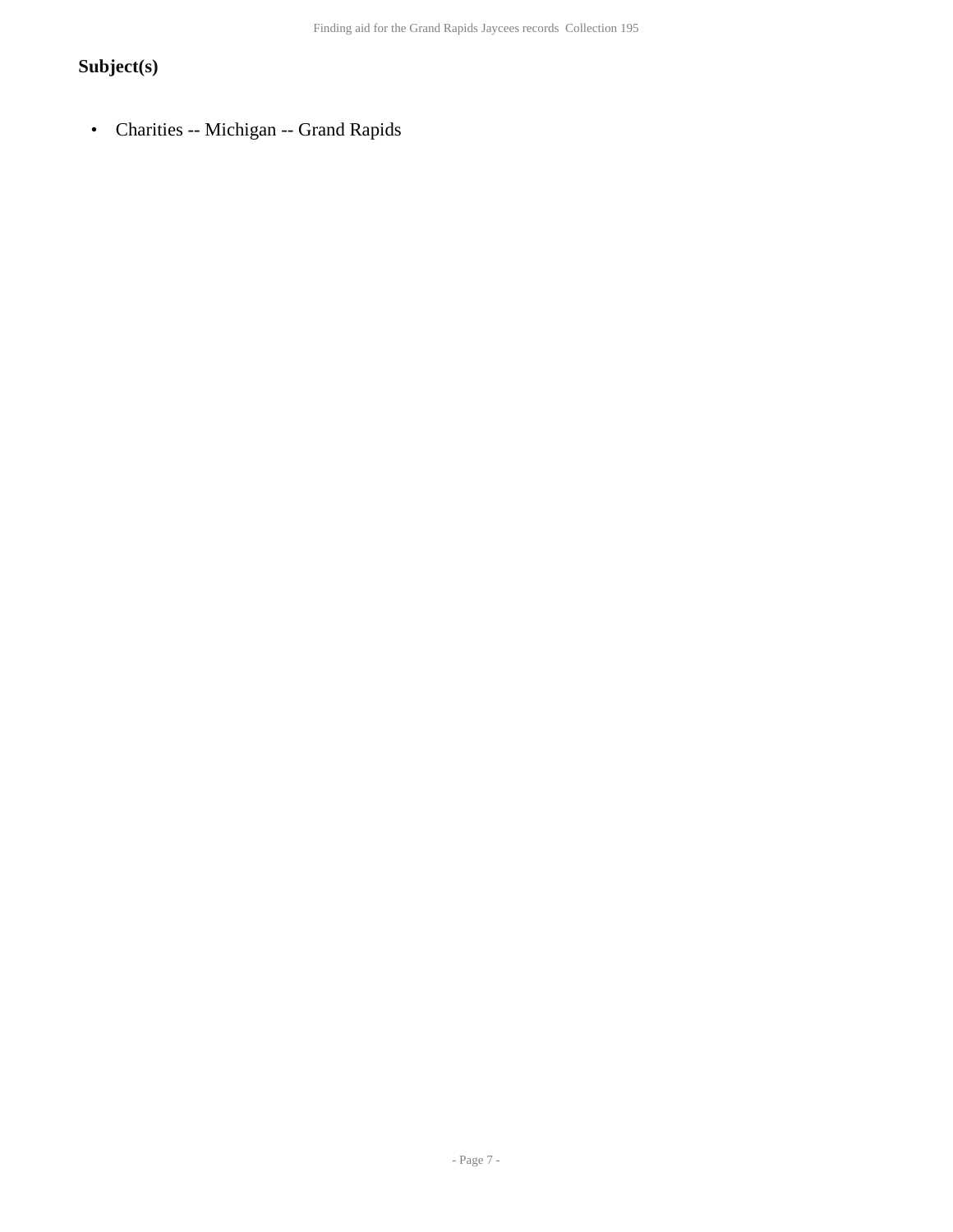## <span id="page-7-0"></span>**Collection Inventory**

#### <span id="page-7-1"></span>**Series I. Minutes.**

#### **Scope and Contents note**

The minutes contain information on policy formation and the early stages of planning events. There are minutes from the executive board, executive committee, board, general membership, and several different committees. Chronological arrangement.

[Copy made by Grand Valley Librarian, perhaps for the JAYCEES use, 3/1999]

|                                         |                | <b>Box</b>   |
|-----------------------------------------|----------------|--------------|
| Minutes, 1912-1916.                     |                | $\mathbf{1}$ |
|                                         | <b>Box</b>     | Folder       |
| General membership meetings, 1929-1989. | $\overline{2}$ | $1-25$       |
| Board, 1929-1985.                       | $\overline{2}$ | $26 - 63$    |
| Board, 1974.                            | 4C             | 83           |
| Board, 1986-1988.                       | 3              | $1 - 2$      |
| Executive board, 1959-1983.             | 3              | $3 - 7$      |
| Executive committee, 1960-1987.         | 3              | $8 - 13$     |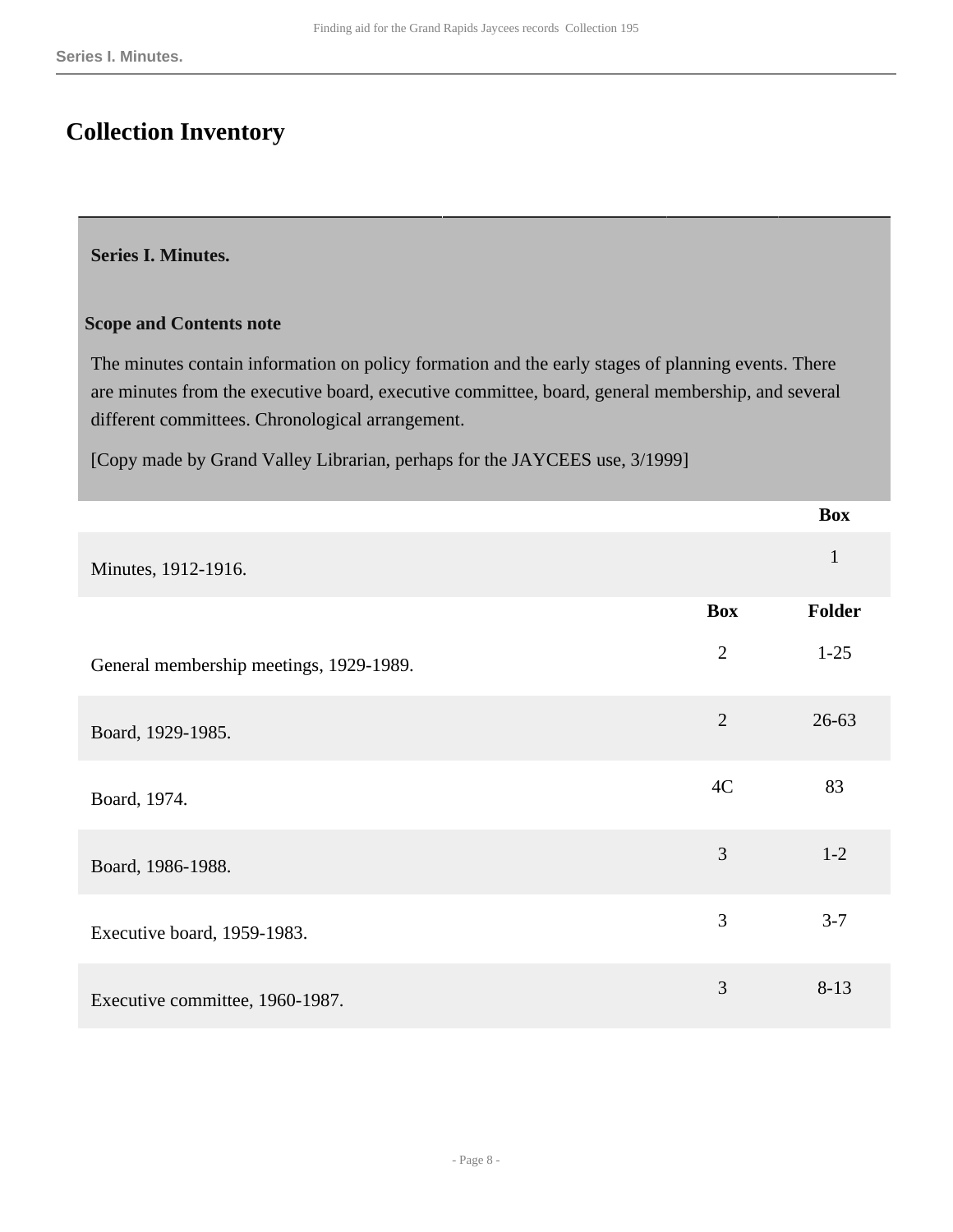| State, 1930-1976.                    | 3              | $14-19$  |
|--------------------------------------|----------------|----------|
| ABC endorsement committee, 1957.     | $\mathfrak{Z}$ | 20       |
| Arts council, 1984.                  | 3              | 21       |
| Basketball clinic, 1986.             | $\mathfrak{Z}$ | 22       |
| Bingo committee, 1988.               | 3              | 23       |
| Booth committee, 1951.               | 3              | 24       |
| Brainstorming Session, 1962.         | 3              | 25       |
| Budget committee, 1958-1977.         | $\mathfrak{Z}$ | $26 - 7$ |
| Chairman orientation, 1962.          | 3              | 28       |
| Charity Golf Classic, 1979-1980.     | 3              | 29       |
| Christmas Shop Tour Committee, 1959. | $\mathfrak{Z}$ | 30       |
| Community relations committee, 1975. | 3              | 31       |
| Director orientation, 1984.          | 3              | 32       |
| District, 1987-1988.                 | $\mathfrak{Z}$ | 33       |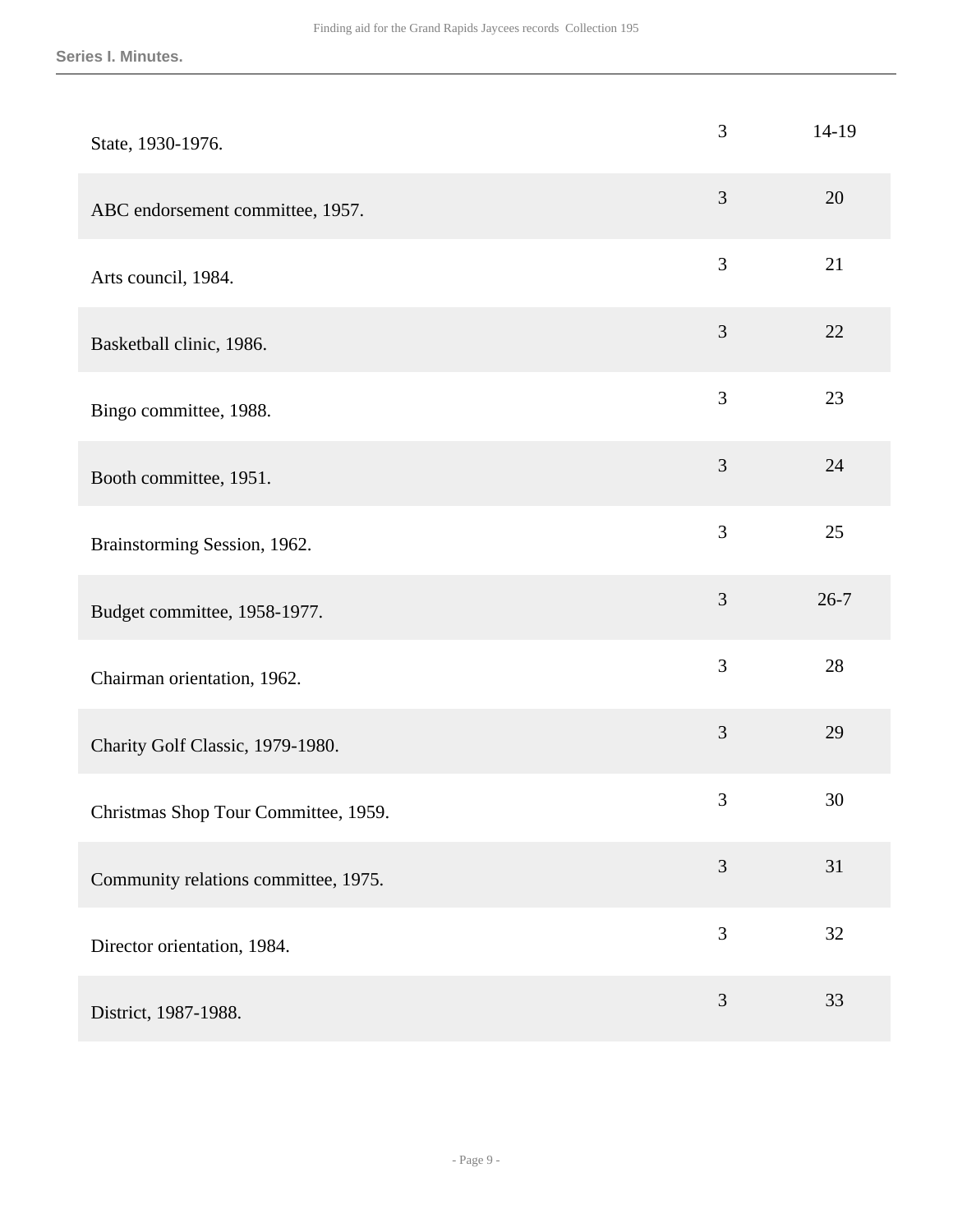| District 6 presidents meeting, 1973-1974.  | 3              | 34       |
|--------------------------------------------|----------------|----------|
| D.S.A committee, 1987.                     | 3              | 35       |
| Elderly housing, 1971.                     | $\mathfrak{Z}$ | 36       |
| Exceptional children's outing comm., 1985. | $\mathfrak{Z}$ | 37       |
| Finance committee, 1977.                   | 3              | 38       |
| Food booth, 1984.                          | $\mathfrak{Z}$ | 39       |
| GGRO Hospitality Committee, 1986.          | 3              | 40       |
| Haunted House, 1987.                       | 3              | 41       |
| Hospital clown committee, 1983             | 3              | 42       |
| Individual portfolio, 1986.                | 3              | 43       |
| Jaycee foundation, 1983.                   | $\mathfrak{Z}$ | 44       |
| Kentwood planning, 1987.                   | 3              | 45       |
| Metro Exec. Meeting Committee, 1974.       | 3              | $46 - 8$ |
| Michigan week, 1979.                       | 3              | 49       |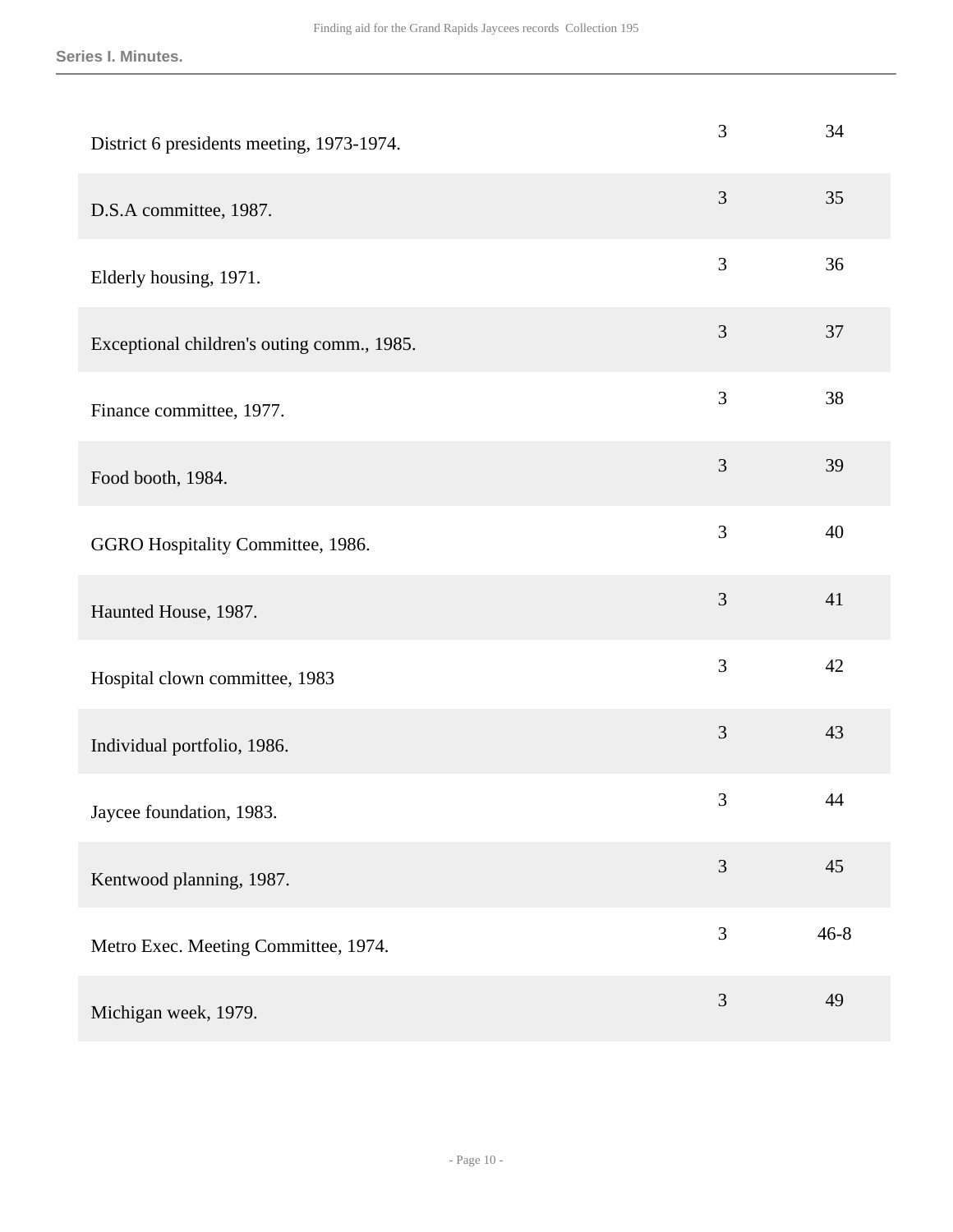**Series I. Minutes.**

| Michigan Special Olympics basketball committee, 1981. | 3              | 50     |
|-------------------------------------------------------|----------------|--------|
| Michigan Special Olympics comm., 1984-1987.           | 3              | $51-2$ |
| Muskegon Jaycees, 1987.                               | 3              | 53     |
| Planning committee, 1986.                             | $\mathfrak{Z}$ | 54     |
| Policy and By-law committee, 1975-1976.               | 3              | 55     |
| Presidents meeting, 1974.                             | $\mathfrak{Z}$ | 56     |
| Region 9, 1984-1988.                                  | 3              | $57-8$ |
| Region C, 1973.                                       | 3              | 59     |
| Santa Clause parade, 1984-1985.                       | 3              | 60     |
| Soap box committee, 1976-1998.                        | 3              | 61     |
| Softball tournament, 1984.                            | $\mathfrak{Z}$ | 62     |
| Sweetheart committee, 1986.                           | 3              | 63     |
| Triathlon committee, 1984.                            | 3              | 64     |
| United Way board, 1984.                               | 3              | 65     |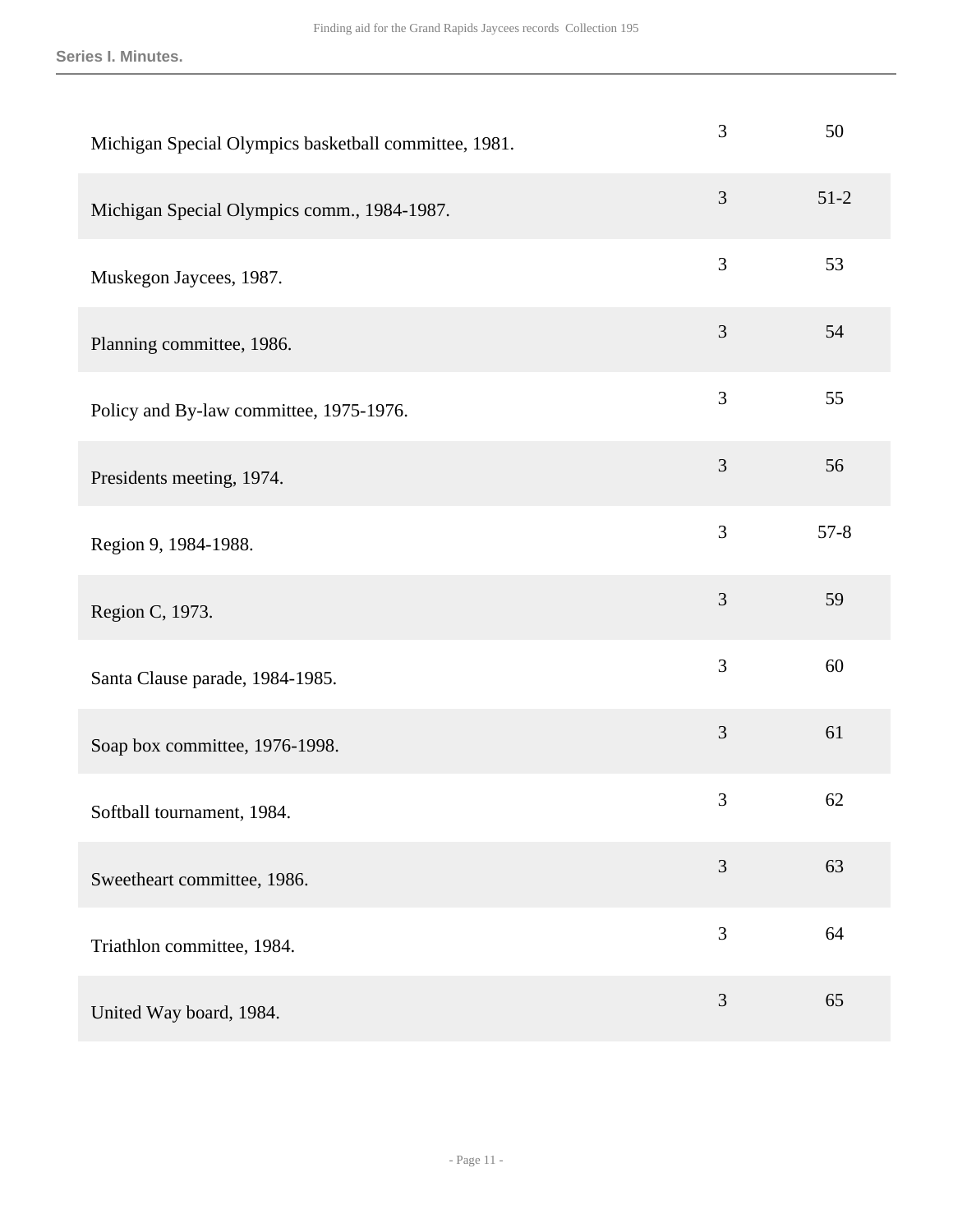| United Way committee, 1984. |   | 66 |
|-----------------------------|---|----|
| Miscellaneous, n.d.         | 3 | 67 |

#### <span id="page-11-0"></span>**Series II. Newsletters, 1938-1988, n.d.**

#### **Scope and Contents note**

There are 49 different newsletters, ten of which resulted from the Women's Association. Two, Action and Junior, seem to contain more data than the rest. The organizational newsletters inform members of past or upcoming events, new members and guest speakers, such as Ross Perot or Gerald R. Ford. A number of the newsletters came from outside the Jaycees organization, from groups as Focus on the Family, Planned Parenthood, and the Citizens Advisory council.

|                                     | <b>Box</b> | Folder   |
|-------------------------------------|------------|----------|
| Action, 1956-1986.                  | 4A         | $1 - 17$ |
| Action, 1986-1988                   | 4B         | 18-19    |
| Action Report, 1981.                | 4B         | 20       |
| Administrative VP's Hotline, n.d.   | 4B         | 21       |
| Baxter Community Center News, 1974. | 4B         | 22       |
| Better Homes, n.d.                  | 4B         | 23       |
| Bobbin' Around, 1960.               | 4B         | 24       |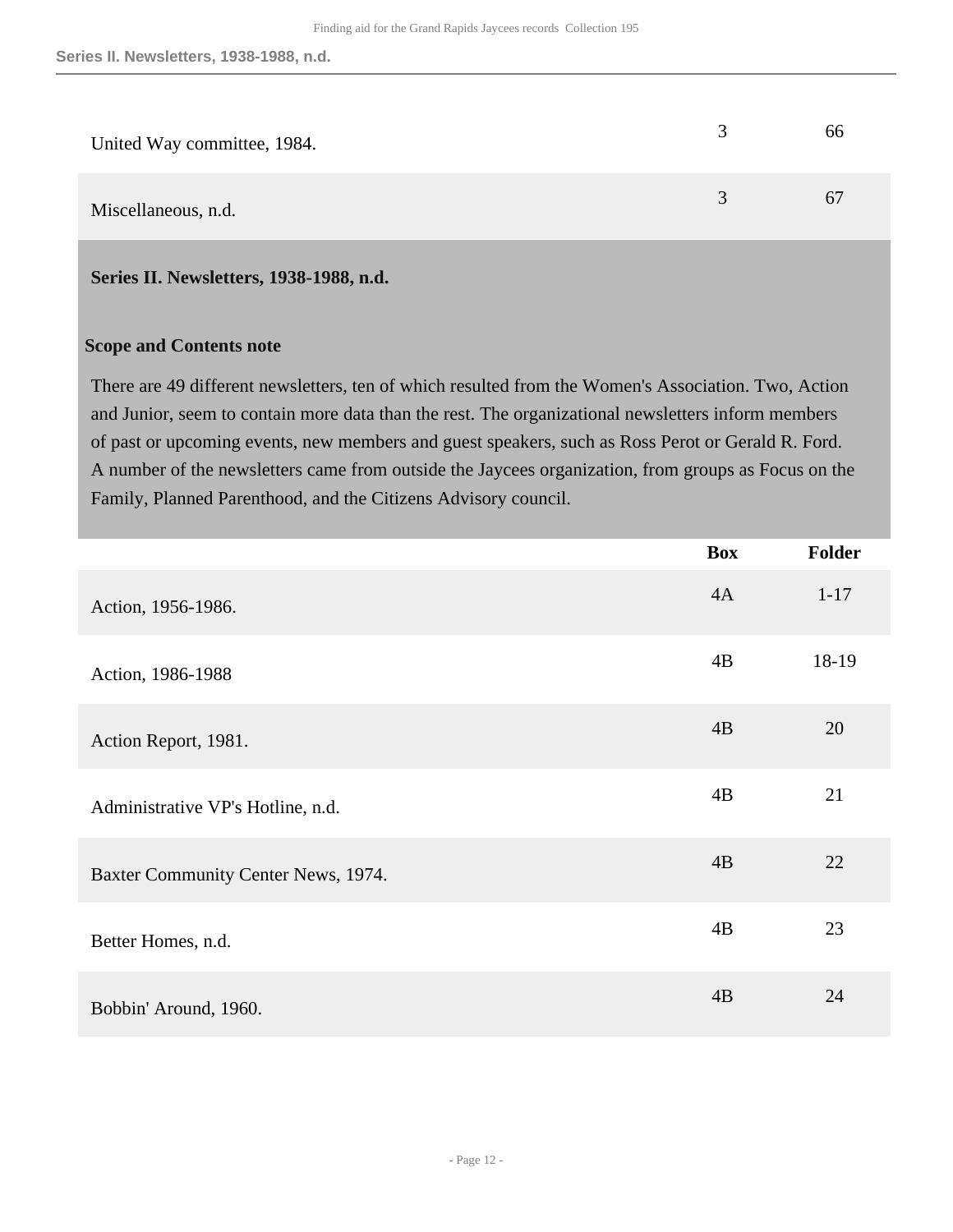| Citizens Advisory Council, 1957.           | 4B | 25        |
|--------------------------------------------|----|-----------|
| CPA client Bulletin, 1977.                 | 4B | 26        |
| District 9-A, 1984-1985, n.d.              | 4B | 27-28     |
| Downtown, 1978.                            | 4B | 29        |
| Dun's Review, n.d.                         | 4B | 30        |
| Elks News, 1978-1980.                      | 4B | $31 - 32$ |
| Executive VP's Hotline, 1973-1977.         | 4B | 33-35     |
| Focus on the Family, n.d.                  | 4B | 36        |
| From the Desk of the President, 1957-1958. | 4B | 37        |
| Holland Jaycee News, 1958-1959.            | 4B | 38        |
| Hotline, n.d.                              | 4B | 39        |
| Junior, 1940-1956, n.d.                    | 4B | $40 - 44$ |
| Keynotes, 1984-1985.                       | 4B | 45        |
| Leadership Lines, 1984.                    | 4B | 46        |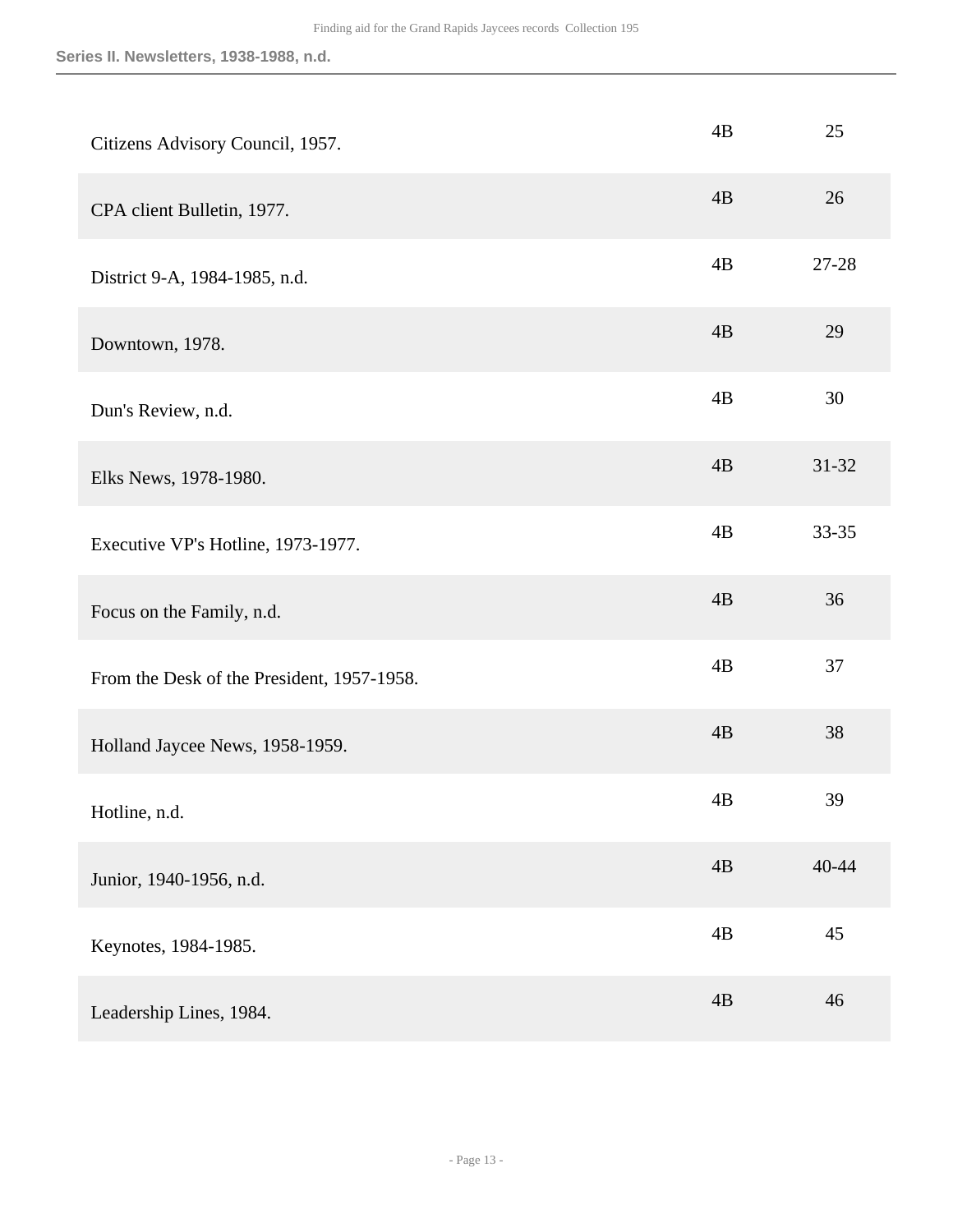| Membership Development, n.d.                         | 4B            | 47        |
|------------------------------------------------------|---------------|-----------|
| Metro, 1974-1975, n.d.                               | 4B            | 48-50     |
| Metropolitan, 1971.                                  | 4B            | 51        |
| Michigander, 1951-1988.                              | 4B            | 52-56     |
| Motivator, 1973-1974.                                | 4C            | 57-58     |
| PDAP, 1983.                                          | 4C            | 59        |
| Planned Parenthood, 1967, n.d.                       | 4C            | $60 - 61$ |
| Presidents Hotline, 1966-1985.                       | 4C            | 62-67     |
| Region 9, 1988, n.d.                                 | 4C            | 68-69     |
| Spirit, 1984.                                        | 4C            | 70        |
| The Bicentennial Sesquicentennial Celebration, 1976. | 4C            | 71        |
| The Chanticleer, 1938-1940, n.d.                     | 4C            | 72-73     |
| The Christian Century, 1966.                         | $4\mathrm{C}$ | 74        |
| The C-L-O-P, 1953-1955.                              | 4C            | 75        |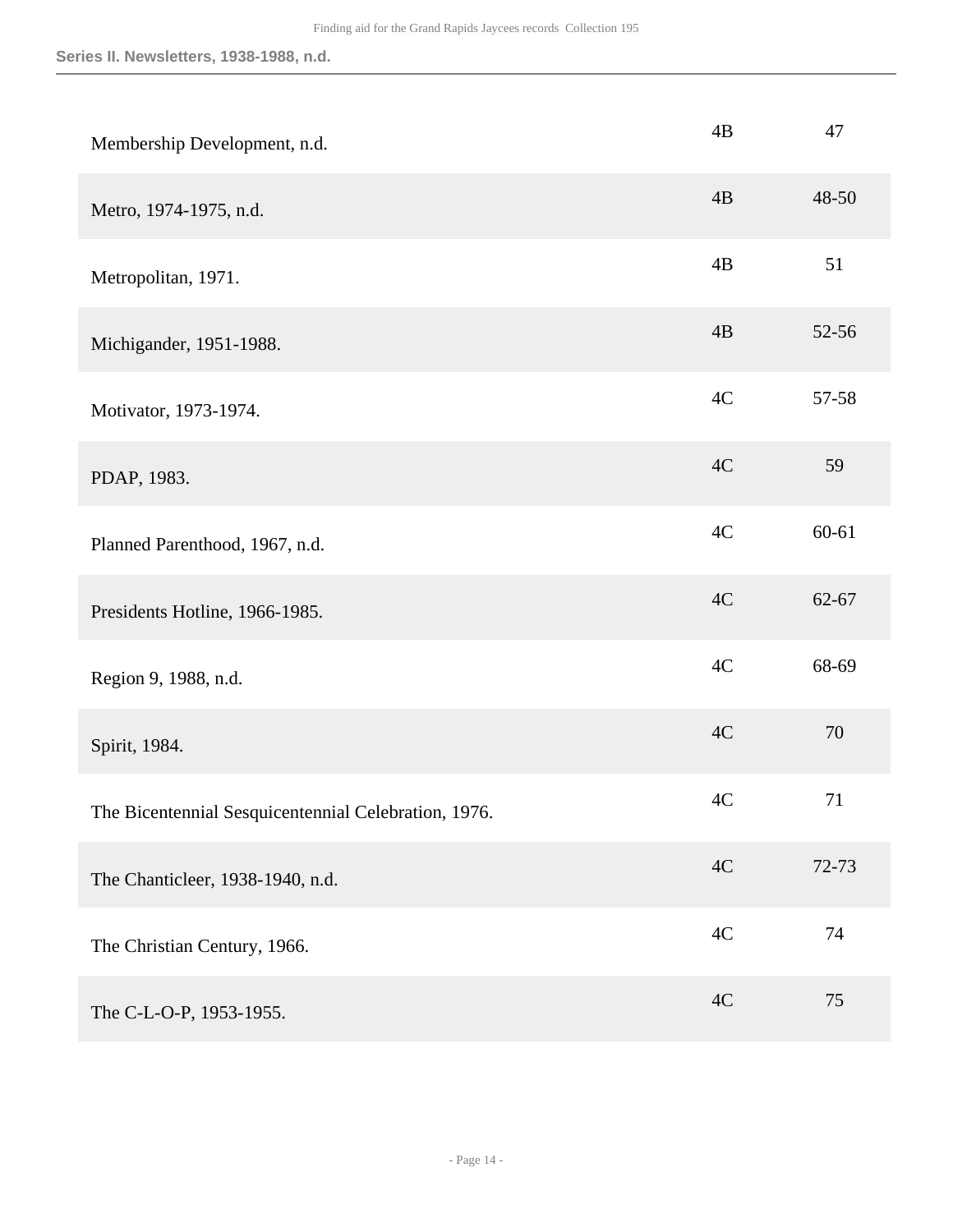**Series III. Correspondence, 1916-1990, n.d.**

| The Key, 1971.                                      | 4C | 76 |
|-----------------------------------------------------|----|----|
| The National Pachyderm, 1982.                       | 4C | 77 |
| The O.K. Pipeline, n.d.                             | 4C | 78 |
| Voin's Central Region Metro News Letter, 1973-1974. | 4C | 79 |
| VP's Hotline, n.d.                                  | 4C | 80 |
| West Mich. Emergency Med. Services, 1976.           | 4C | 81 |
| Miscellaneous, n.d.                                 | 4C | 82 |

#### <span id="page-14-0"></span>**Series III. Correspondence, 1916-1990, n.d.**

#### **Scope and Contents note**

The correspondence comes from inside and outside the organization. There are letters to Gerald R. Ford, past governors of Michigan, celebrities such as Bob Hope, and members of the Jaycees. The majority of the correspondence talks about recent projects, like the Grand Rapids Open, or are attempts to find guest speakers, such as Ford. Arranged chronologically.

|                 | <b>Box</b> | <b>Folder</b> |
|-----------------|------------|---------------|
| 1916-1981.      | 5          | $1-69$        |
| 1982-1990, n.d. | $\sigma$   | $1 - 50$      |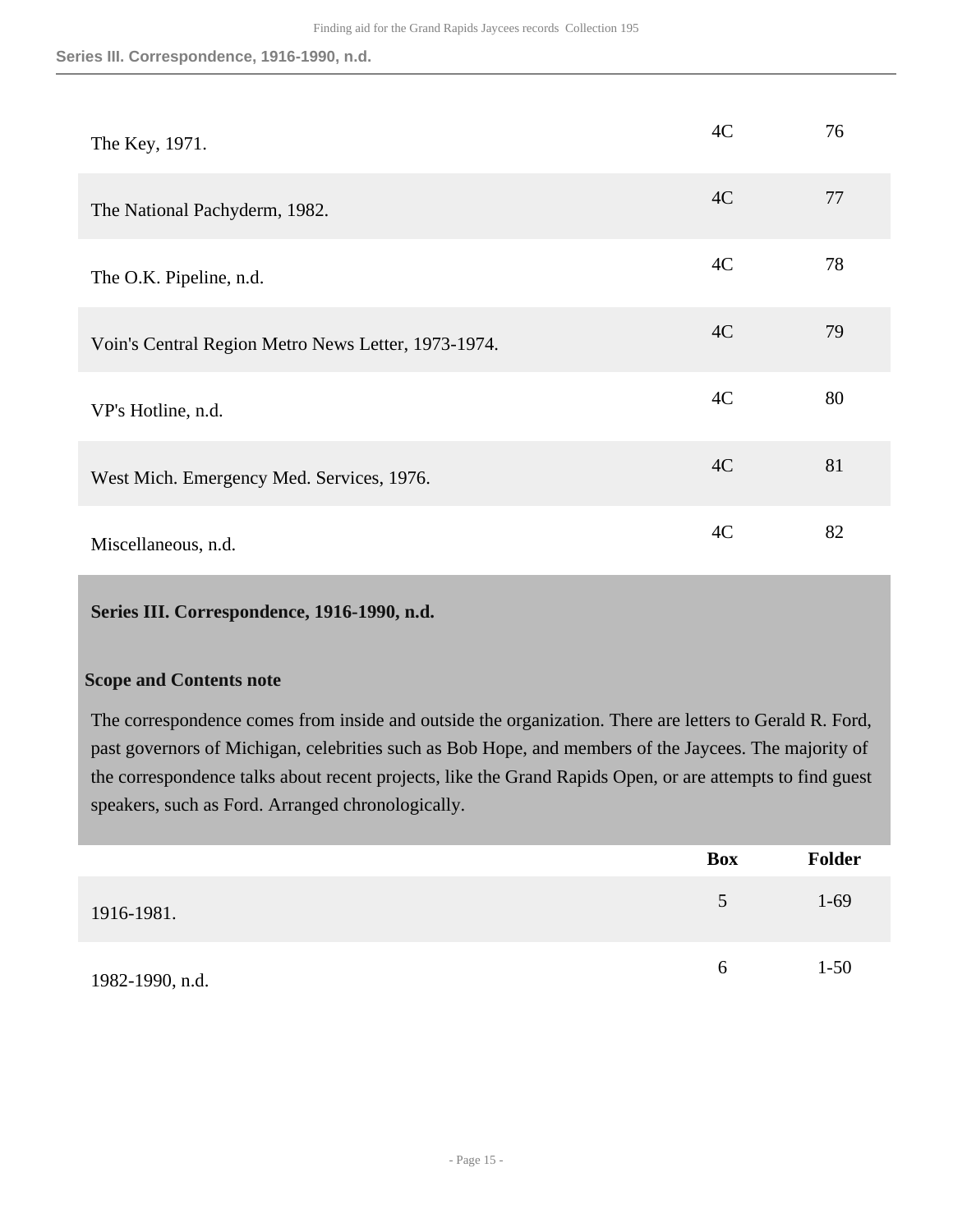#### <span id="page-15-0"></span>**Series IV. Woman's Association, 1951-1987, n.d.**

#### **Scope and Contents note**

Contains a variety of formats. The minutes record formation of policy and the early stages of planning socials. The manuals outline ongoing programs like "Speak-up," public relations, and Membership Night which is an effort to introduce non-members to the organization and recruit new members. The Appeal and the Newsletter, which announce events and updates, are the two longest running newsletters in the series.

The plans of action outline annual goals, with updates as the year progresses. The planning guides outline individual projects such as the Beer and Pretzel party. Also included is membership information, by-laws, procedure, and constitutional information, awards, reports, correspondence, and organizational information. The organizational section includes a history of the Women's Association, job descriptions, meeting protocols, etc. This is an important section because the women's movement can be traced through the increased activity of the women's Jaycees.

Arranged alphabetically and chronologically.

#### **Minutes.**

|                                | <b>Box</b> | Folder    |
|--------------------------------|------------|-----------|
| General membership, 1967-1980. | 6          | $51 - 55$ |
| General membership, 1980-1984. | 7          | $1 - 3$   |
| Board, 1967-1984.              | 7          | $4 - 8$   |
| Dance committee, 1968.         | 7          | 9         |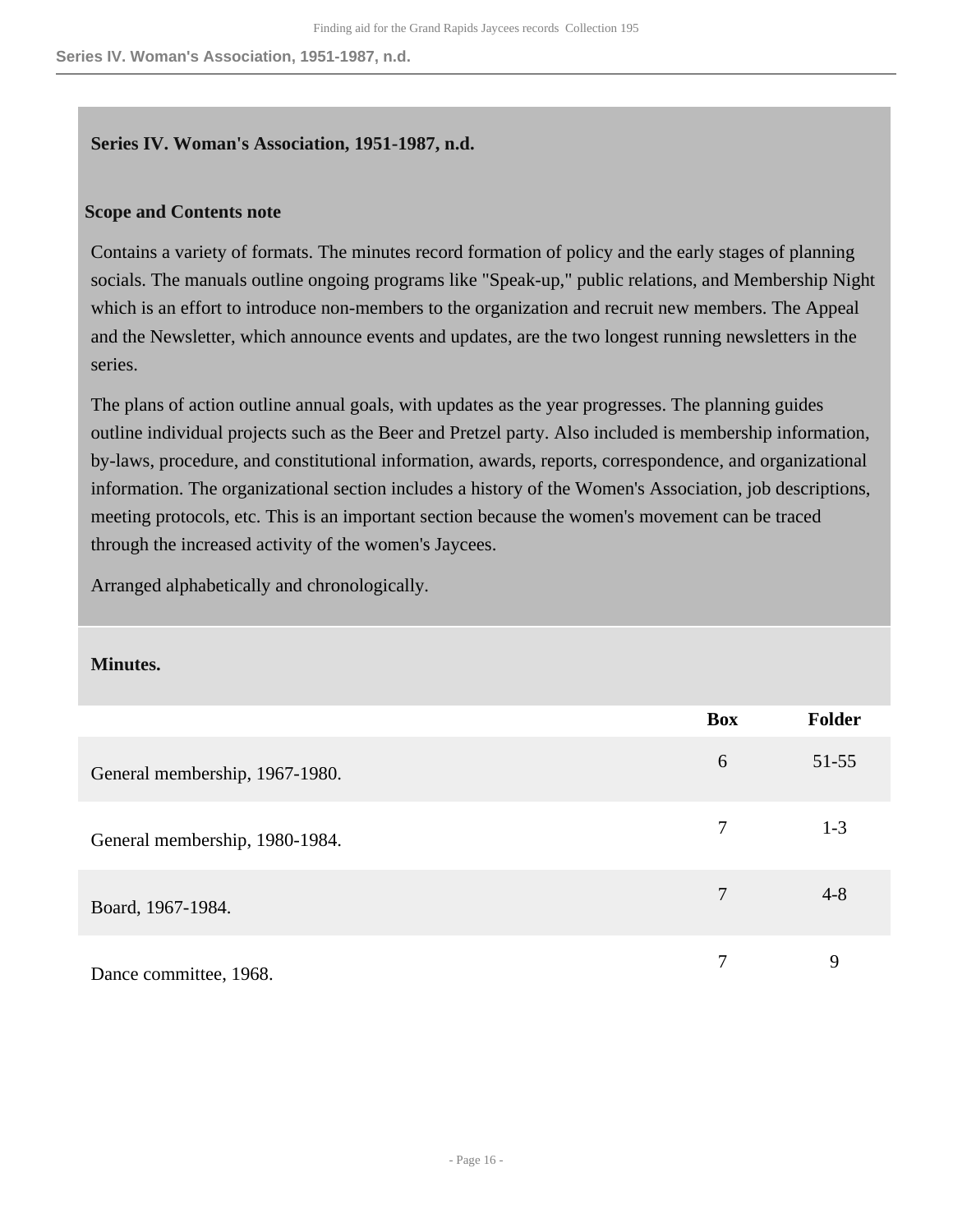| State, 1976.                      | $\tau$           | 10        |
|-----------------------------------|------------------|-----------|
| District, 1977-1984.              | $\tau$           | $11 - 12$ |
| Presidents, 1977-1981.            | $\overline{7}$   | $13 - 14$ |
| Executive board, 1984.            | $\tau$           | 15        |
| Misc., n.d.                       | $\overline{7}$   | 16        |
| New Year's party committee, 1987. | $\tau$           | 17        |
| Parade committee, 1987.           | $\overline{7}$   | 18        |
| State convention committee, 1976. | $\boldsymbol{7}$ | 19        |
| <b>Manuals.</b>                   |                  |           |
|                                   | <b>Box</b>       | Folder    |
| Program, 1983.                    | $\boldsymbol{7}$ | 20        |
| M.O.R.E, 1978-1981.               | $\boldsymbol{7}$ | $21-22$   |
| Speak-up, n.d.                    | $\overline{7}$   | $23\,$    |
| Leadership, n.d.                  | $\boldsymbol{7}$ | $24\,$    |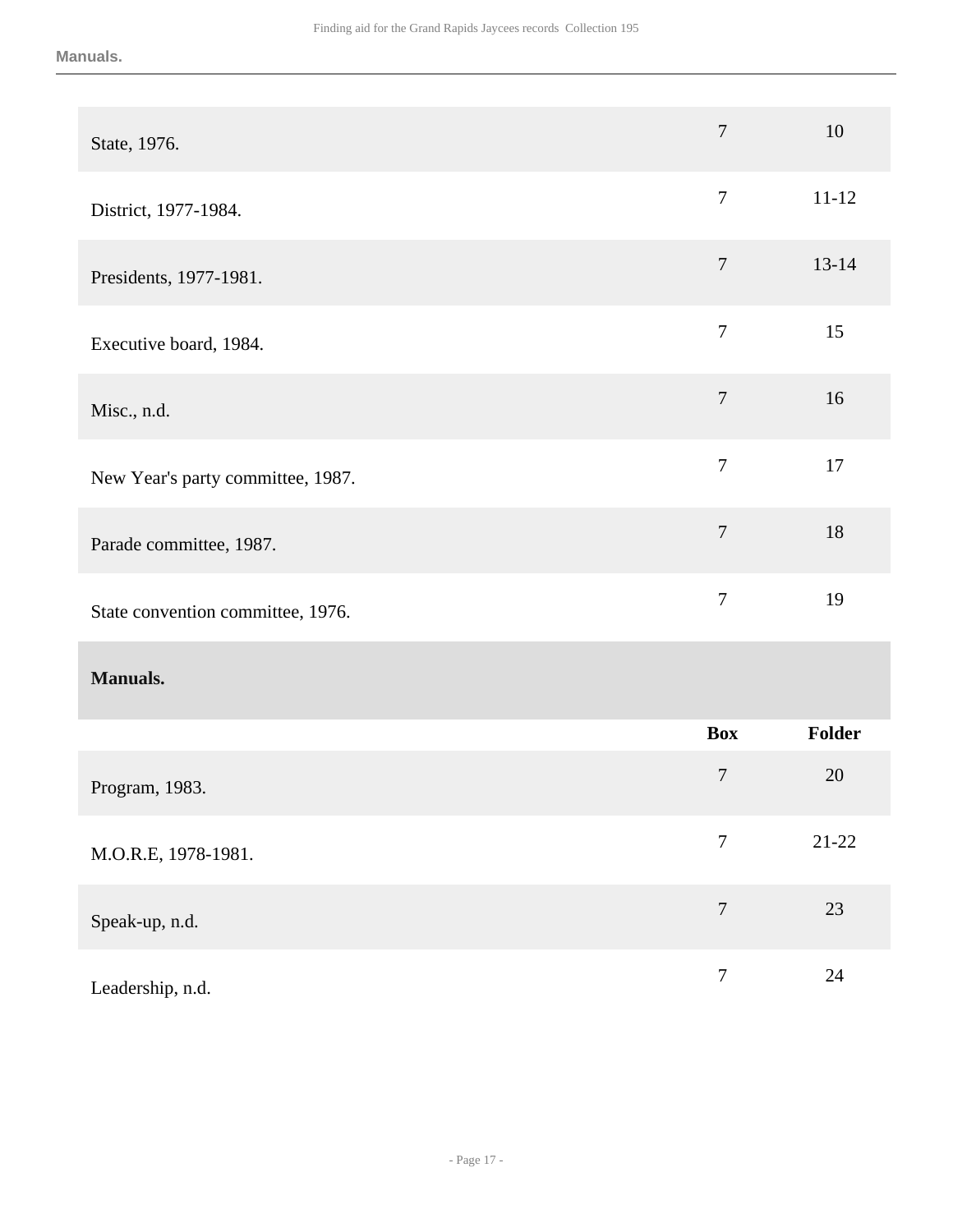| PRF, n.d.                    | $\overline{7}$   | 25     |
|------------------------------|------------------|--------|
| P.I.E, n.d.                  | $\overline{7}$   | 26     |
| Activation, n.d.             | $\overline{7}$   | 27     |
| Public Relations, 1980.      | $\overline{7}$   | $28\,$ |
| Chapter Management, n.d.     | $\overline{7}$   | 29-31  |
| Yearbook, 1975-1977.         | $\overline{7}$   | 32     |
|                              |                  |        |
| Newsletters.                 |                  |        |
|                              | <b>Box</b>       | Folder |
| Everything but, 1981.        | $\boldsymbol{7}$ | 33     |
| The Popular News, 1983-1984. | $\boldsymbol{7}$ | 34     |
| Apple Sauce, 1982-1983.      | $\overline{7}$   | 35     |
| The Appeal, 1979-1983.       | $\overline{7}$   | 36-37  |
| Bazaar News, 1980.           | $\overline{7}$   | 38     |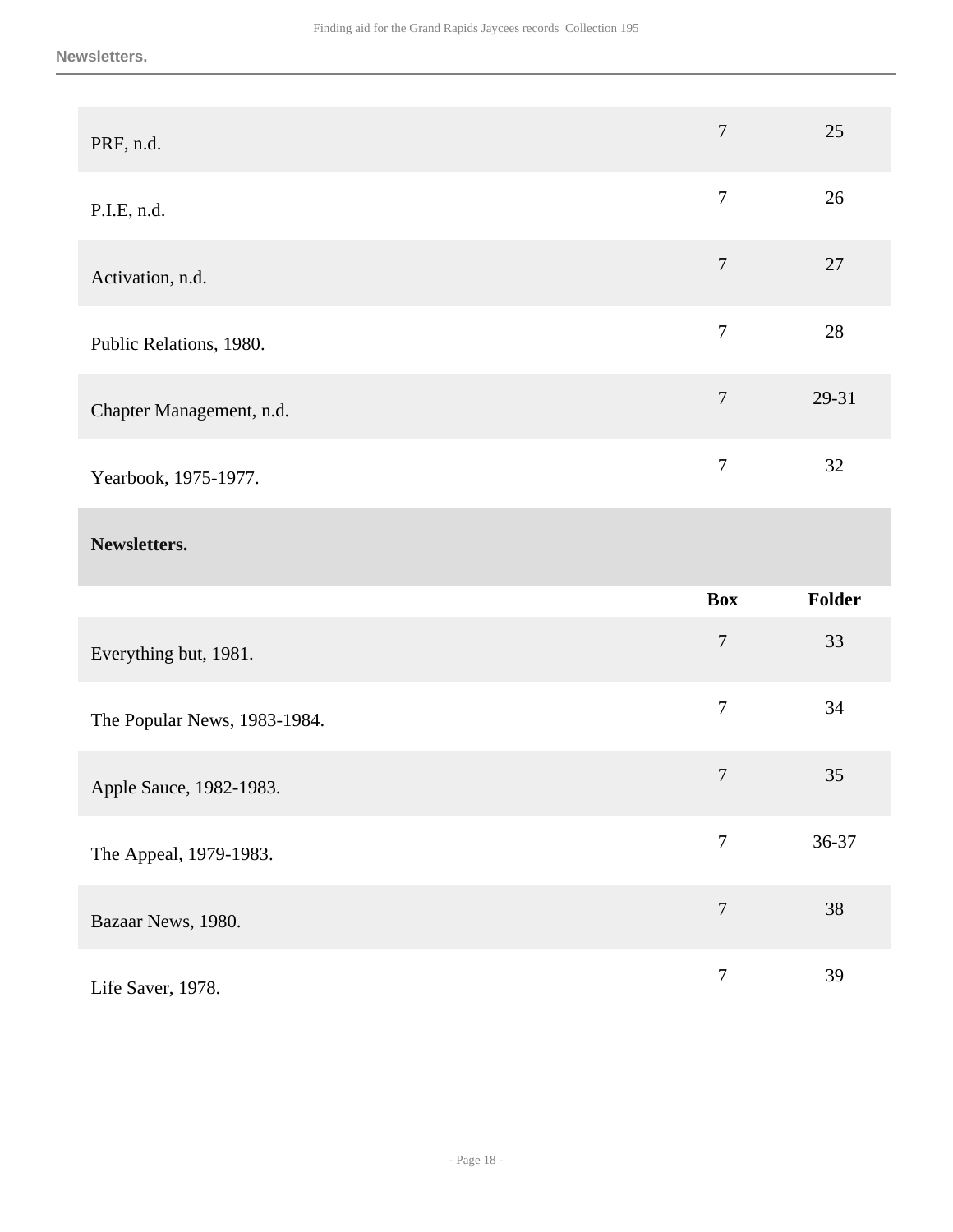| Bulletin, 1978-1979.               | $\overline{7}$   | 40     |
|------------------------------------|------------------|--------|
| Newsletter, 1967-1979.             | $\boldsymbol{7}$ | 41-42  |
| Banana News, 1979.                 | $\boldsymbol{7}$ | 43     |
| L.E.M.O.N Aid, 1983.               | $\boldsymbol{7}$ | 44     |
| Plan of Action, 1972-1984.         | $\boldsymbol{7}$ | 45-48  |
| Correspondence.                    | $\tau$           | 49     |
|                                    |                  |        |
| Membership.                        |                  |        |
|                                    | <b>Box</b>       | Folder |
| Handbook, 1978-1983, n.d.          | $\boldsymbol{7}$ | 50-52  |
| Officers, 1979.                    | $\tau$           | 53     |
| Directory, 1976-1983.              | $\boldsymbol{7}$ | 54-56  |
| Roster, 1977-1984, n.d.            | $\tau$           | 57-59  |
| Returns and new leases, 1980-1981. | $\boldsymbol{7}$ | 60     |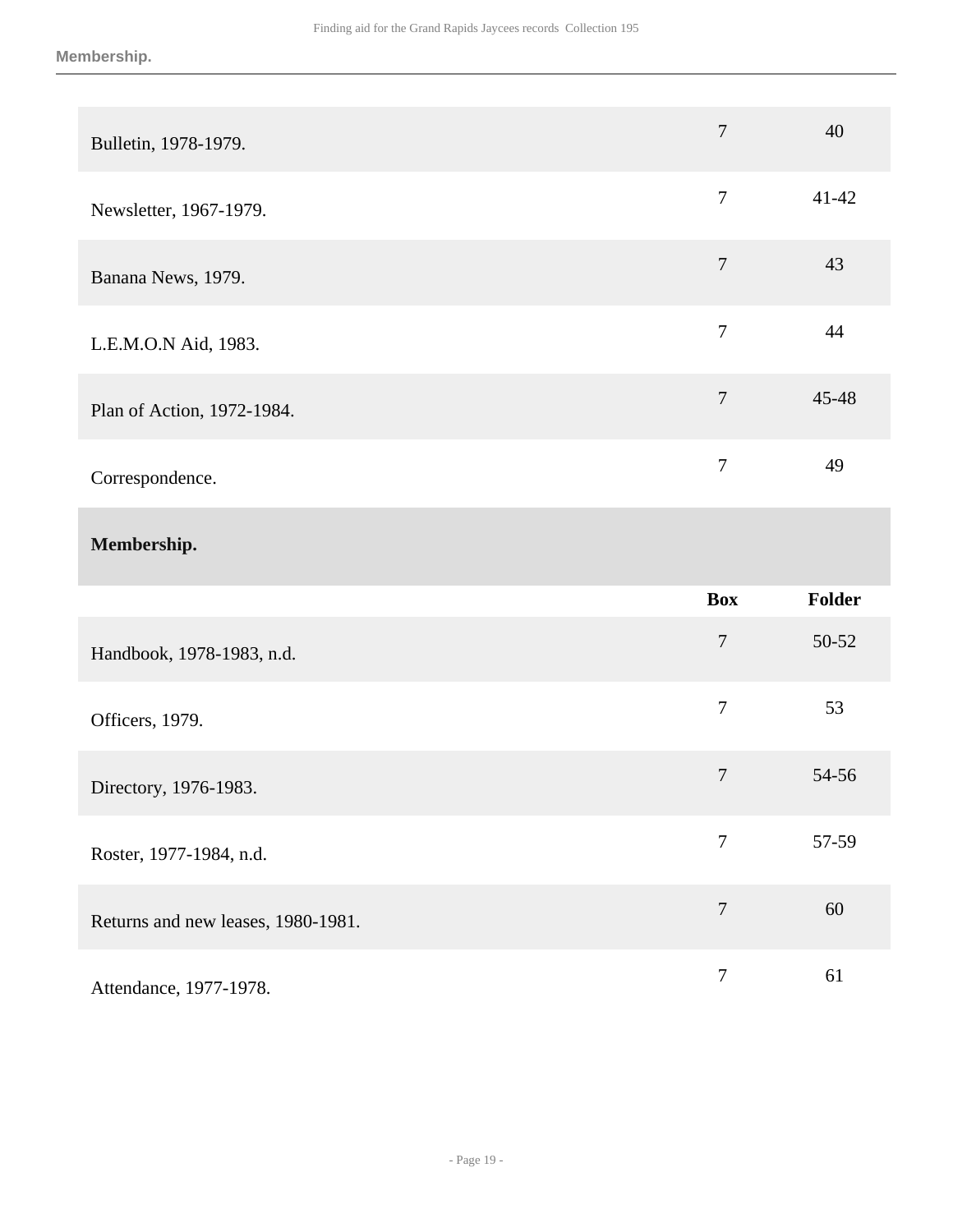| State convention, 1984.       | $\overline{7}$   | 62     |
|-------------------------------|------------------|--------|
| Bylaws.                       |                  |        |
|                               | <b>Box</b>       | Folder |
| Explanation, 1971.            | $\overline{7}$   | 63     |
| Walker, 1978.                 | $\overline{7}$   | 64     |
| Comstock Park, n.d.           | $\boldsymbol{7}$ | 65     |
| Kentwood, 1979.               | $\overline{7}$   | 66     |
| Hastings, 1978.               | $\boldsymbol{7}$ | 67     |
| National, n.d.                | $\overline{7}$   | 68     |
| State, n.d.                   | $\overline{7}$   | 69     |
| Parliamentary Procedure, n.d. | $\boldsymbol{7}$ | 70     |
| Policies, n.d.                | $\boldsymbol{7}$ | 71     |
| Perilor Promise               | $\overline{7}$   | $72\,$ |
| Art auction, 1981-1984        | $\boldsymbol{7}$ | 73-76  |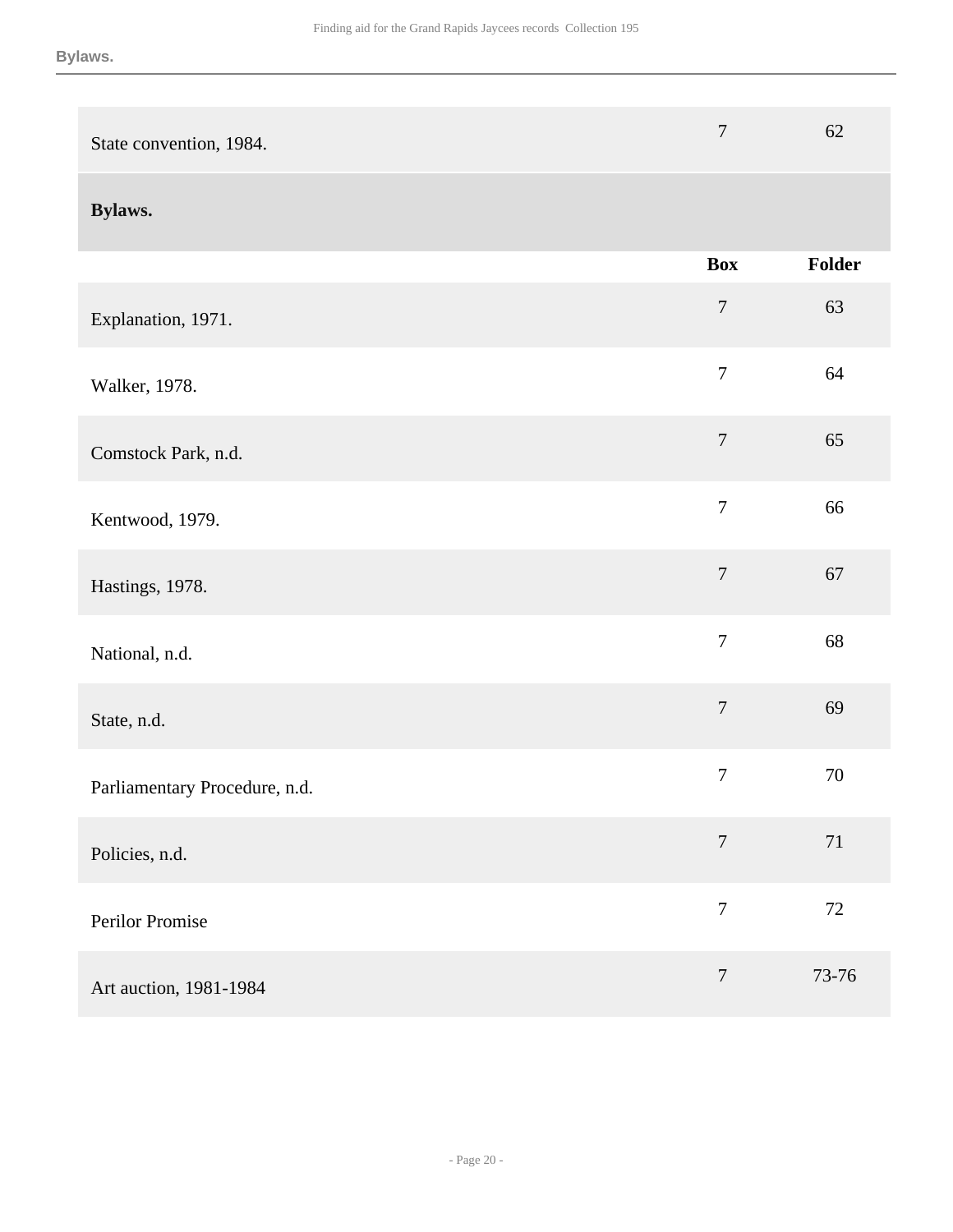**Planning Guides.**

| Constitution, 1951-1979, n.d.      | $\overline{7}$   | 77-79         |
|------------------------------------|------------------|---------------|
| <b>Planning Guides.</b>            |                  |               |
|                                    | <b>Box</b>       | <b>Folder</b> |
| Beer and Pretzel Party, 1963-1964. | $\overline{7}$   | 80            |
| Valentines Dance, 1964-1970.       | $\boldsymbol{7}$ | 81-82         |
| Winter Social, 1966.               | $\boldsymbol{7}$ | 83            |
| Auxiliary party, 1967.             | $\overline{7}$   | 84            |
| Fall Social, 1968-1969.            | $\boldsymbol{7}$ | 85            |
| Spring Social, 1969.               | $\overline{7}$   | 86            |
| Christmas Dinner, 1970.            | $\boldsymbol{7}$ | 87            |
| Spaghetti Dinner, 1970.            | $\boldsymbol{7}$ | 88            |
| May Dinner, 1970.                  | $\overline{7}$   | 89            |
| Summer Social, 1970.               | $\overline{7}$   | 90            |
| State Convention, 1974-1976.       | $\tau$           | 91-92         |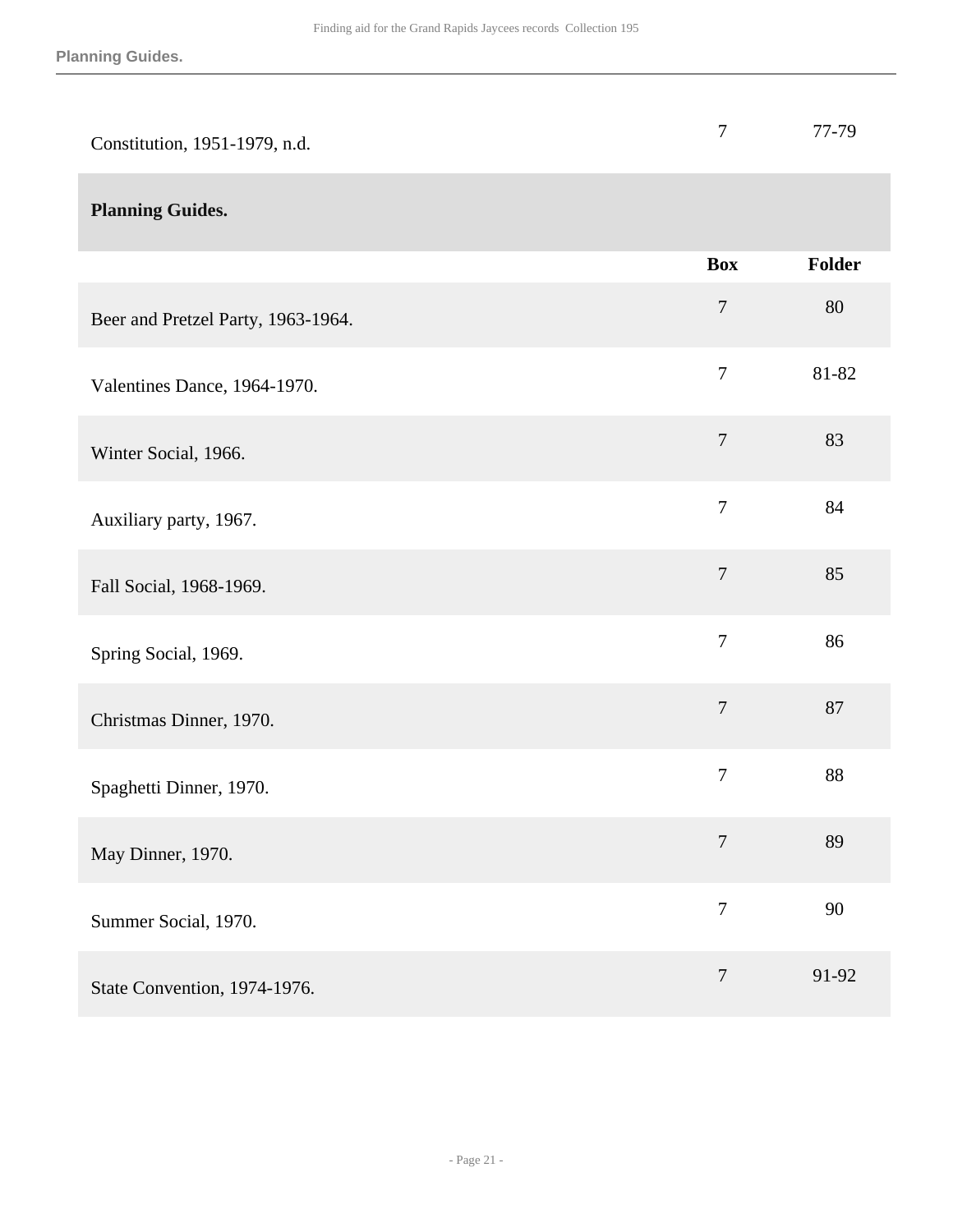| Tennis Outing, 1978.              | $\overline{7}$ | 93     |
|-----------------------------------|----------------|--------|
| Open House, 1978.                 | $\overline{7}$ | 94     |
| How to, 1980-1983.                | $\overline{7}$ | 95-96  |
| Senior Wing Ding, 1983.           | $\overline{7}$ | 97     |
| Weekend Retreat, n.d.             | $\overline{7}$ | 98     |
| Project of the Year Judging, n.d. | $\overline{7}$ | 99     |
| Awards.                           |                |        |
|                                   |                |        |
|                                   | <b>Box</b>     | Folder |
| Awards, 1983.                     | $\tau$         | 100    |
| Jaycette of the Quarter, n.d.     | $\overline{7}$ | 101    |
| Joyce Julius, 1982.               | $\overline{7}$ | 102    |
| Auxiliary of the Year, 1982-1983. | $\overline{7}$ | 103    |
| Outstanding President, 1983.      | $\tau$         | 104    |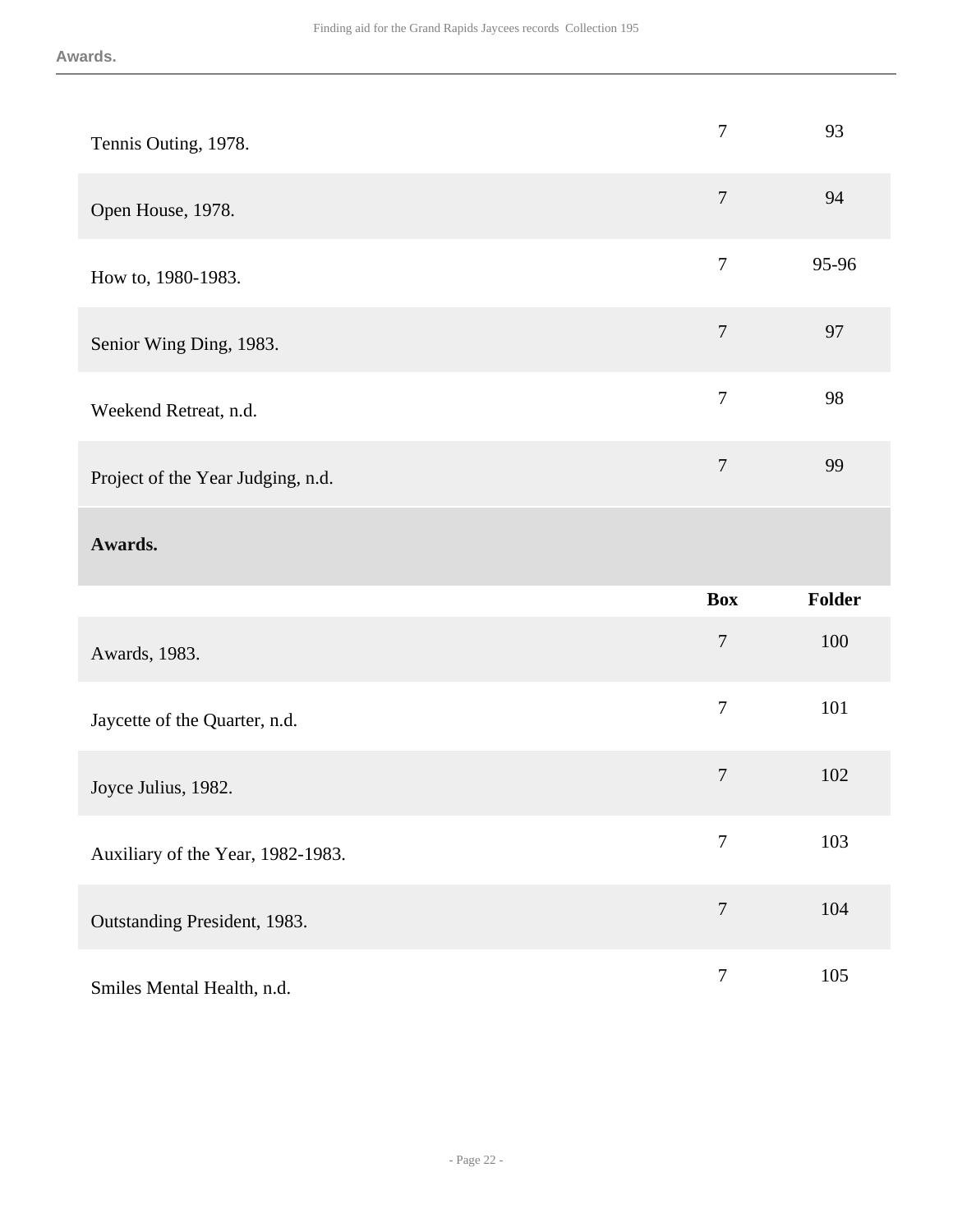| Organization.         |                  |               |
|-----------------------|------------------|---------------|
|                       | <b>Box</b>       | <b>Folder</b> |
| History, n.d.         | $\boldsymbol{7}$ | 106           |
| President, 1977-1978. | $\overline{7}$   | 107-108       |
| Vice President, n.d.  | $\overline{7}$   | 109           |
| Treasurer, n.d.       | $\tau$           | 110           |
| Chairman, 1980-1983.  | $\overline{7}$   | 111-112       |
| Workshops, n.d.       | $\overline{7}$   | 113           |
| Secretary, 1983.      | $\overline{7}$   | 114           |
| Committees, 1977.     | $\overline{7}$   | 115           |
| Project Survey, n.d.  | $\boldsymbol{7}$ | 116           |
| Jaycee creed, n.d.    | $\boldsymbol{7}$ | 117           |
| Program, n.d.         | $\overline{7}$   | 118           |
| Board, 1978-1880.     | $\boldsymbol{7}$ | 119           |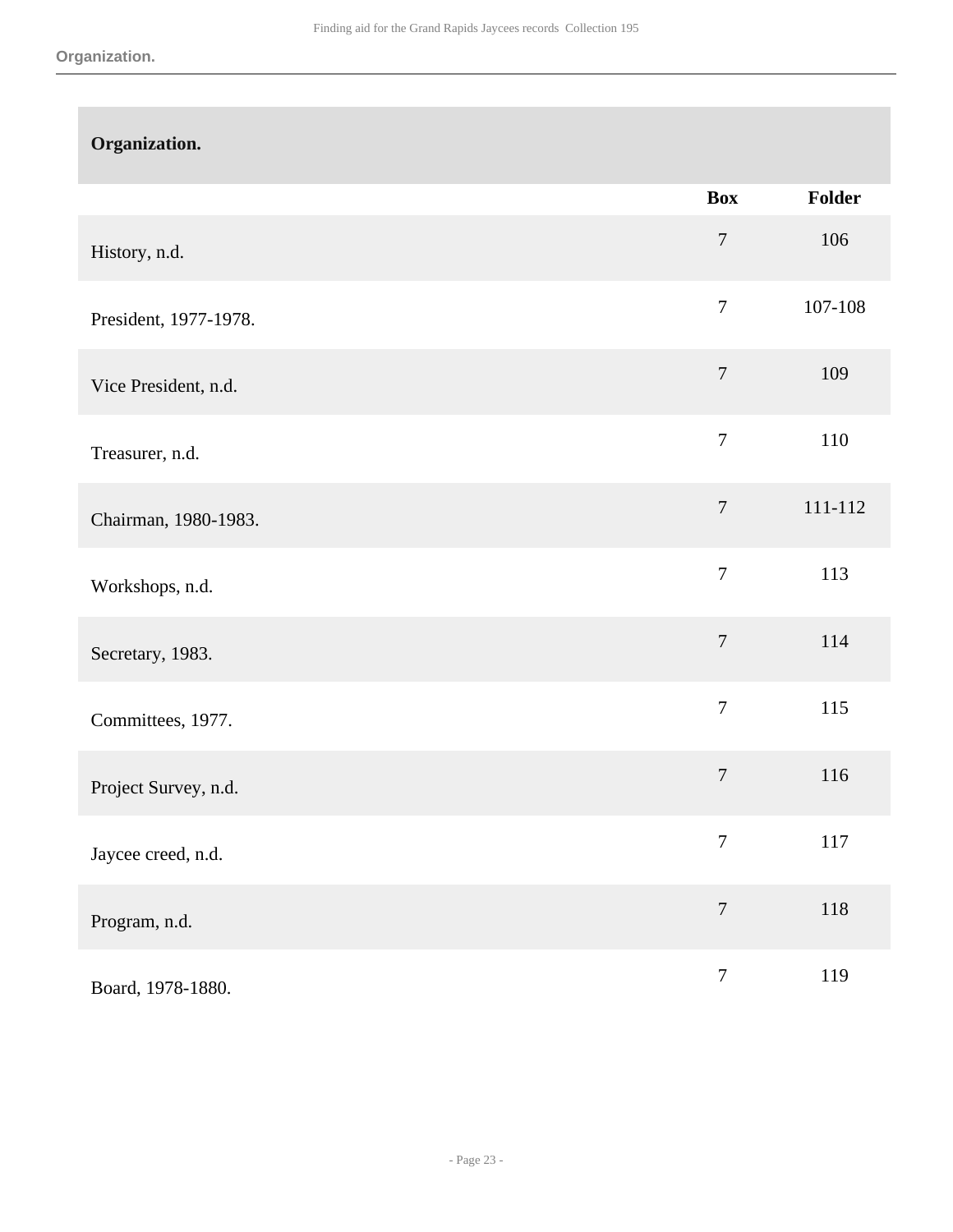| Board of Directors, 1981-1983.   | $\tau$         | 120     |
|----------------------------------|----------------|---------|
| Handbook, 1975-1980.             | $\overline{7}$ | 121-122 |
| Good Meetings, n.d.              | $\overline{7}$ | 123     |
| State Meetings, n.d.             | $\overline{7}$ | 124     |
| Order of Motions, n.d.           | $\overline{7}$ | 125     |
| Job descriptions, 1982.          | $\overline{7}$ | 126     |
| Miscellaneous Constitution, n.d. | $\tau$         | 127     |
| Organizational chart, 1983-1984. | $\overline{7}$ | 128     |
| PR, n.d.                         | $\overline{7}$ | 129     |
| S.I.S.T.E.R., 1978.              | $\overline{7}$ | 130     |
| Insurance, 1973-1976.            | $\overline{7}$ | 131-132 |
| Treasurers Reports, 1976-1983.   | $\tau$         | 133-135 |
| Reports.                         |                |         |
|                                  | <b>Box</b>     | Folder  |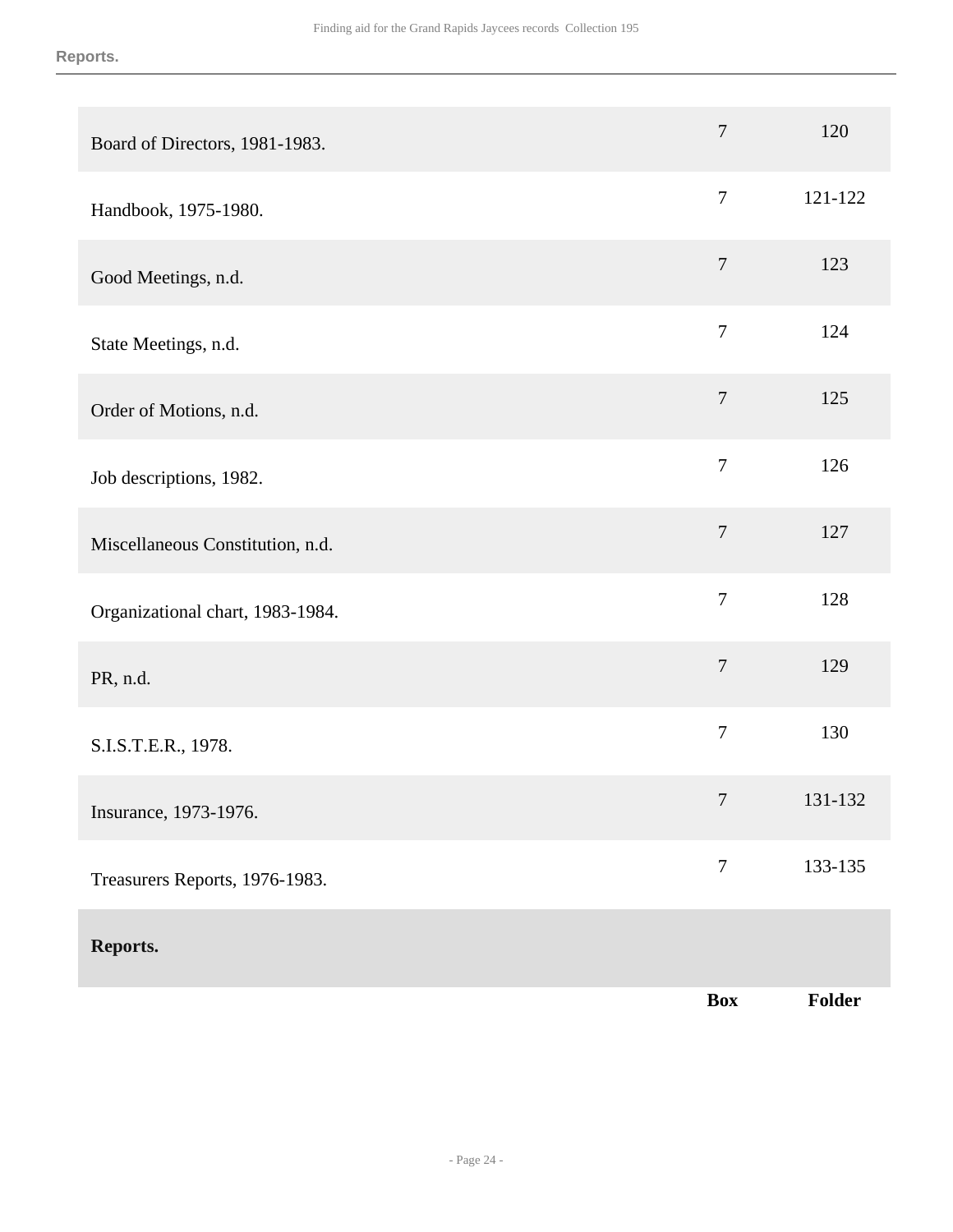| Annual, 1969-1970.                   | $\overline{7}$ | 136 |
|--------------------------------------|----------------|-----|
| Visitation, 1976.                    | $\overline{7}$ | 137 |
| Final, 1975-1976.                    | $\overline{7}$ | 138 |
| Social Event Announcements.          | $\overline{7}$ | 139 |
| Law suit, n.d.                       | $\overline{7}$ | 140 |
| Committee for Open Membership, 1978. | $\overline{7}$ | 141 |
| March of Dimes, n.d.                 | $\overline{7}$ | 142 |
| Miscellaneous, n.d.                  | 7              | 143 |

#### <span id="page-24-0"></span>**Series V. Chairman's Planning Guides, 1959-1988, n.d.**

#### **Scope and Contents note**

The Chairman's Planning Guides are a group of papers that describe in detail what steps, time frames, financial aspects and any other relevant information regarding what went into certain projects performed by the Grand Rapids Jaycees. Most of the Chairman's Planning Guides (C.P.G.) are in their final stage which shows whether or not the project was successful, and gives a final financial statement of revenue gained or lost on the project. The files are listed alphabetically by year in a chronological order. They begin circa 1959 and go through 1988. These documents list names, dates and financial information regarding the majority of projects ran by the Grand Rapids Jaycees during this time frame (1959-88).

Arranged alphabetically within each year.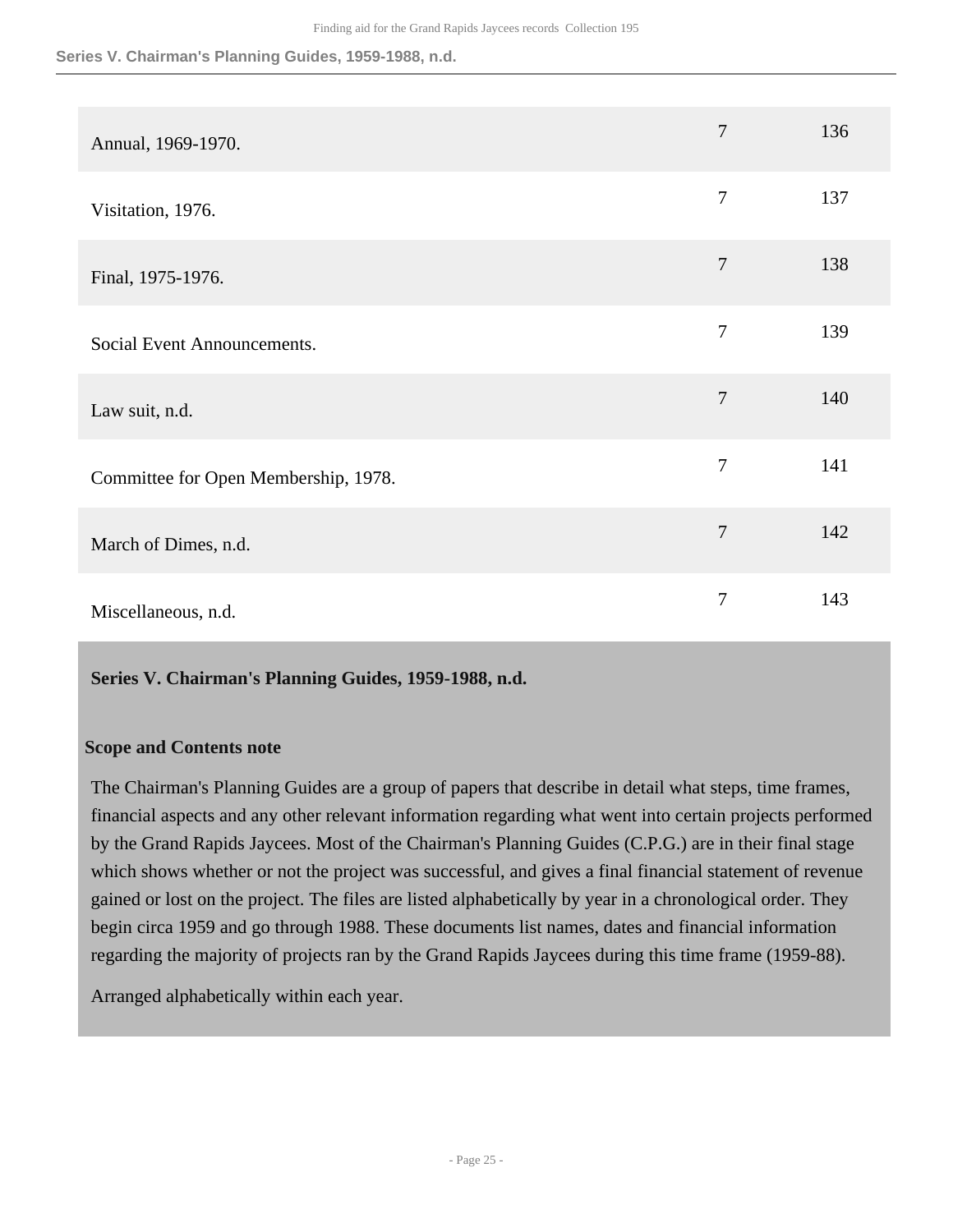|                                | <b>Box</b> | Folder         |
|--------------------------------|------------|----------------|
| Popular Series, 1945.          | $8\,$      | $\mathbf{1}$   |
| Tennis Tournament, 1947-1947.  | 8          | $\overline{2}$ |
| Midwest Hobby Show, 1948.      | 8          | 3              |
| Santa Claus Parade, 1950.      | 8          | $\overline{4}$ |
| Junior City Club, ca 1951.     | 8          | 5              |
| Christmas Vespers, 1952-1953.  | 8          | $6 - 7$        |
| Junior Achievement, 1953-1954. | 8          | $8\,$          |
| Christmas Vespers, 1954.       | 8          | 9              |
| Junior Achievement, 1954-1955. | $8\,$      | $10 - 11$      |
| ABC Program Support, 1957.     | 8          | 12             |
| Christmas Shopping Tour, 1957. | $8\,$      | 13             |
| Christmas Vespers, 1957.       | 8          | 14             |
| Operation Liberty, 1957-1958.  | $8\,$      | 15             |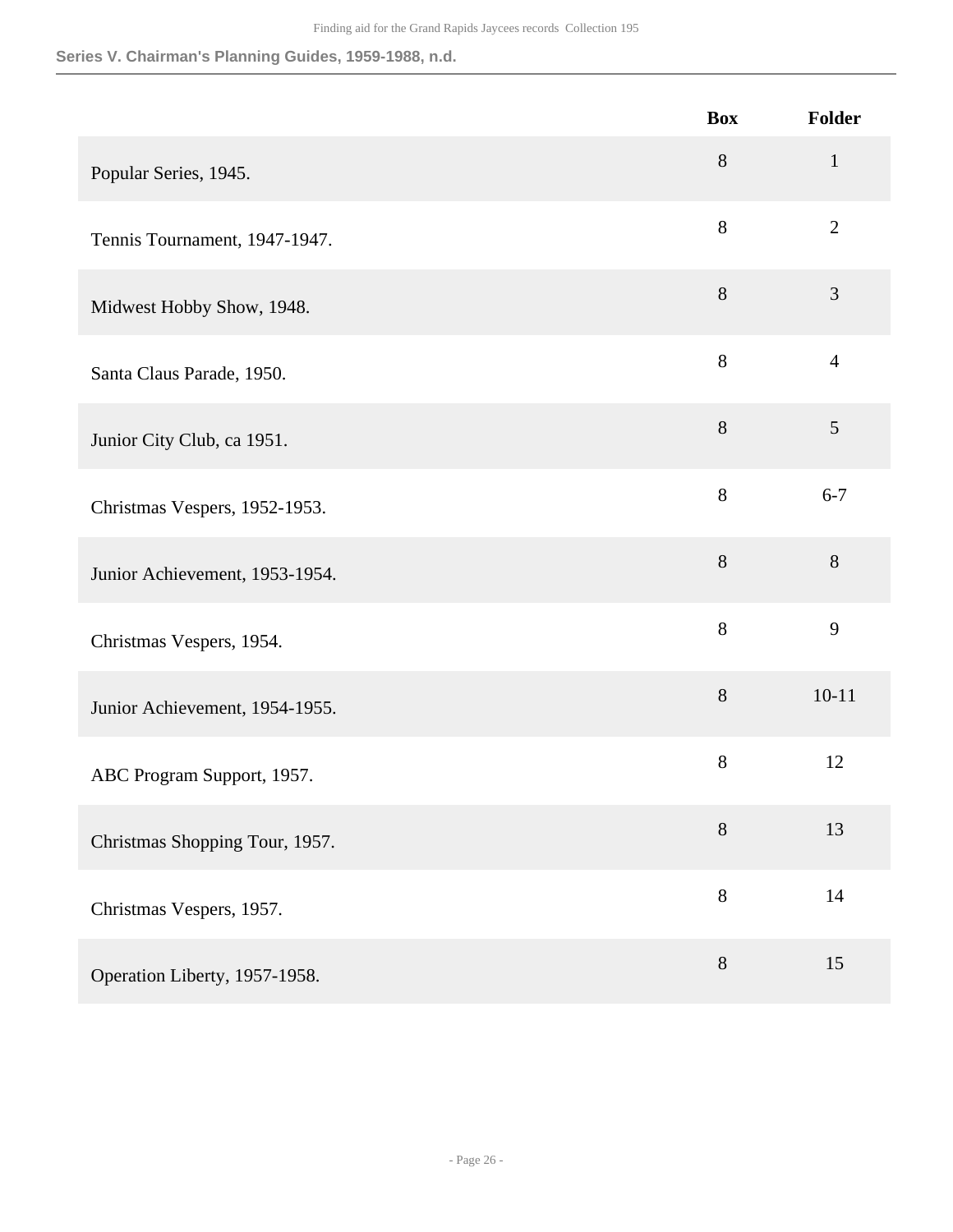| Christmas Shopping Tour, 1958.              | $8\,$          | 16 |
|---------------------------------------------|----------------|----|
| Summer Placement Conference, 1958.          | $8\,$          | 17 |
| Annual Golf Stag Day, 1959.                 | $8\,$          | 18 |
| Christmas Shopping Tour, 1959.              | $8\,$          | 19 |
| Junior Golf April-June, 1959.               | 8              | 20 |
| Action Newsletter, 1959-60.                 | 8              | 21 |
| Annual Golf Stag Day, 1960.                 | $8\,$          | 22 |
| B.B. Gun Shoot, 1960.                       | $8\,$          | 23 |
| Christmas Shopping Tour, 1960.              | 8              | 24 |
| Constitutional Convention, 1960. (Michigan) | $8\,$          | 25 |
| D.S.A. 1960                                 | $8\,$          | 26 |
| Fifteenth Annual Christmas Vespers, 1960.   | 8              | 27 |
| Flag Sale, 1960.                            | $8\,$          | 28 |
| Lenten Breakfast, Mar 3 - Apr 16, 1960.     | $8\phantom{1}$ | 29 |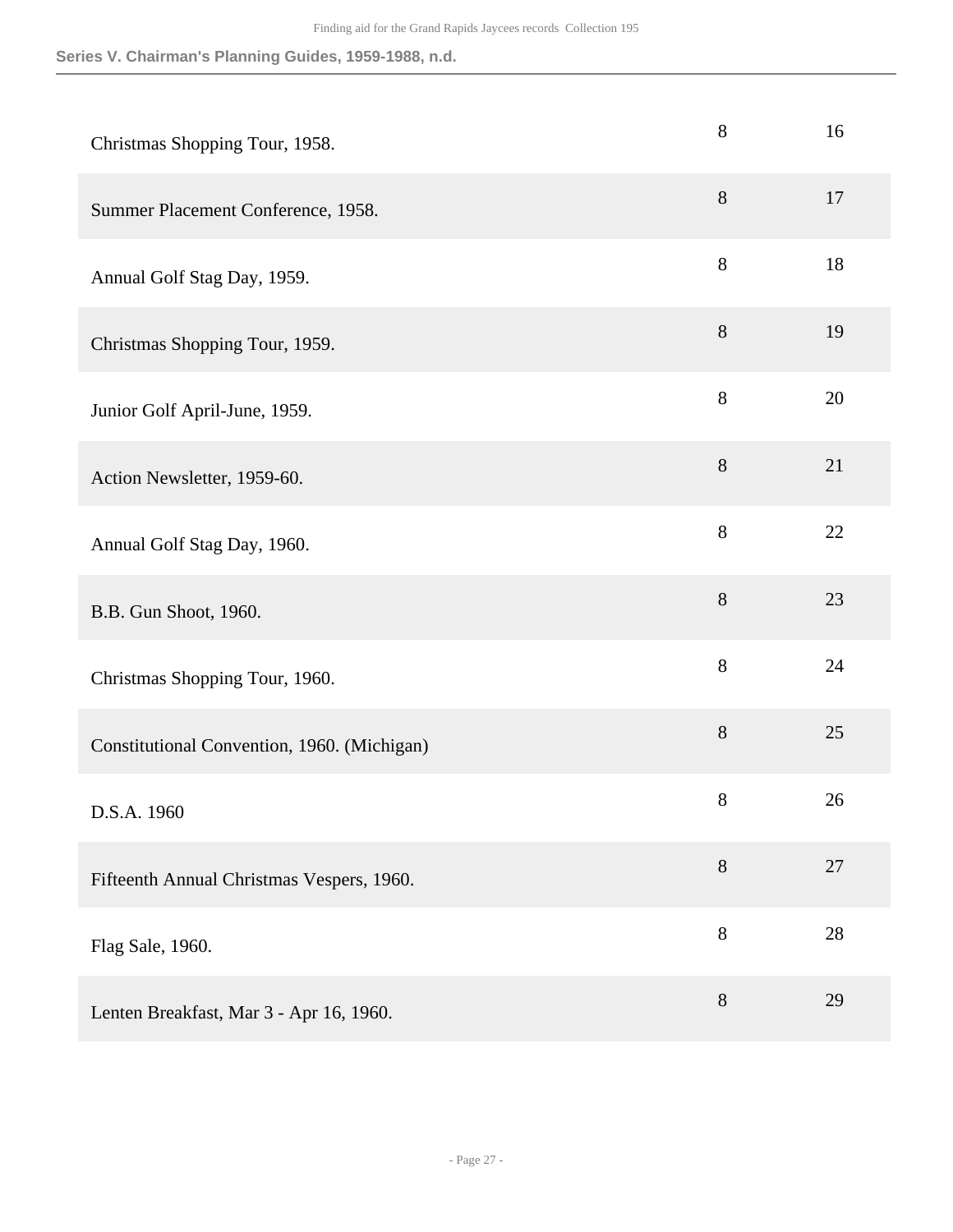| Membership Committee, 1959-1960.                        | 8     | 30 |
|---------------------------------------------------------|-------|----|
| Orientation, 1960.                                      | $8\,$ | 31 |
| Orientation Of New Members, 9/17/1959-5/19/1960.        | $8\,$ | 32 |
| Pop Sale, Aug 15-Sept 17, 1960.                         | $8\,$ | 33 |
| Retention Project, Sept 1959-June 1, 1960.              | 8     | 34 |
| Voter Registration, Oct 7-8,1960.                       | $8\,$ | 35 |
| Action-Publication Committee, 1961.                     | 8     | 36 |
| B.B. Gun Shoot, Aug 31-Nov. 30, 1961.                   | $8\,$ | 37 |
| Charles Goren Bridge Lecture, Jan 1-30, 1961.           | $8\,$ | 38 |
| Distinguished Service Award, Aug 25, 1960-Jan 12, 1961. | 8     | 39 |
| Fishing Derby, 1961.                                    | $8\,$ | 40 |
| Inaugural Ball, Jun 3, 1961.                            | 8     | 41 |
| Jaycee Week, 1961.                                      | 8     | 42 |
| Junior Champs, 1961.                                    | $8\,$ | 43 |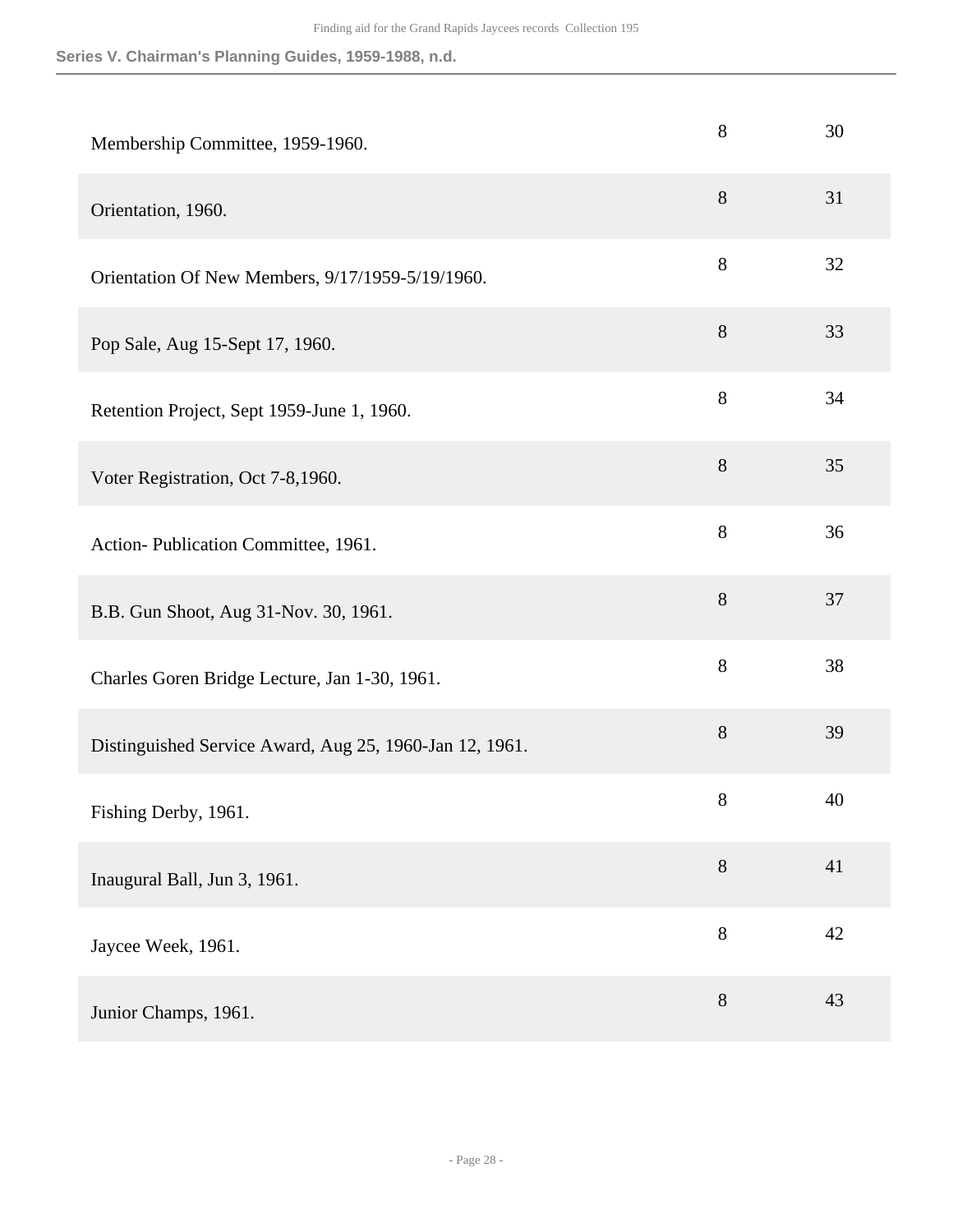| Junior Golf Tournament, 1961.                      | 8     | 44 |
|----------------------------------------------------|-------|----|
| Junior Golf Jun 26-Aug 1, 1961.                    | $8\,$ | 45 |
| Lenten Breakfast, 1961.                            | $8\,$ | 46 |
| Lenten Season Radio Program, Jan 23-Apr 2, 1961.   | 8     | 47 |
| Membership Committee, 1960-1961.                   | 8     | 48 |
| Outboard-Powerboat Race, 1961.                     | $8\,$ | 49 |
| Parking at South Athletic Field, 1961.             | 8     | 50 |
| Records & Recognition, 1960-1961.                  | $8\,$ | 51 |
| Religious Activities Committee, Aug 1960-Apr 1961. | $8\,$ | 52 |
| Sixteenth Annual Christmas Vespers, 1961.          | $8\,$ | 53 |
| Slide-A-Rule, 1960-1961.                           | $8\,$ | 54 |
| Soap Box Derby, 1960-1961.                         | $8\,$ | 55 |
| State Convention, 1961.                            | 8     | 56 |
| Voter Registration, 1960-1961.                     | $8\,$ | 57 |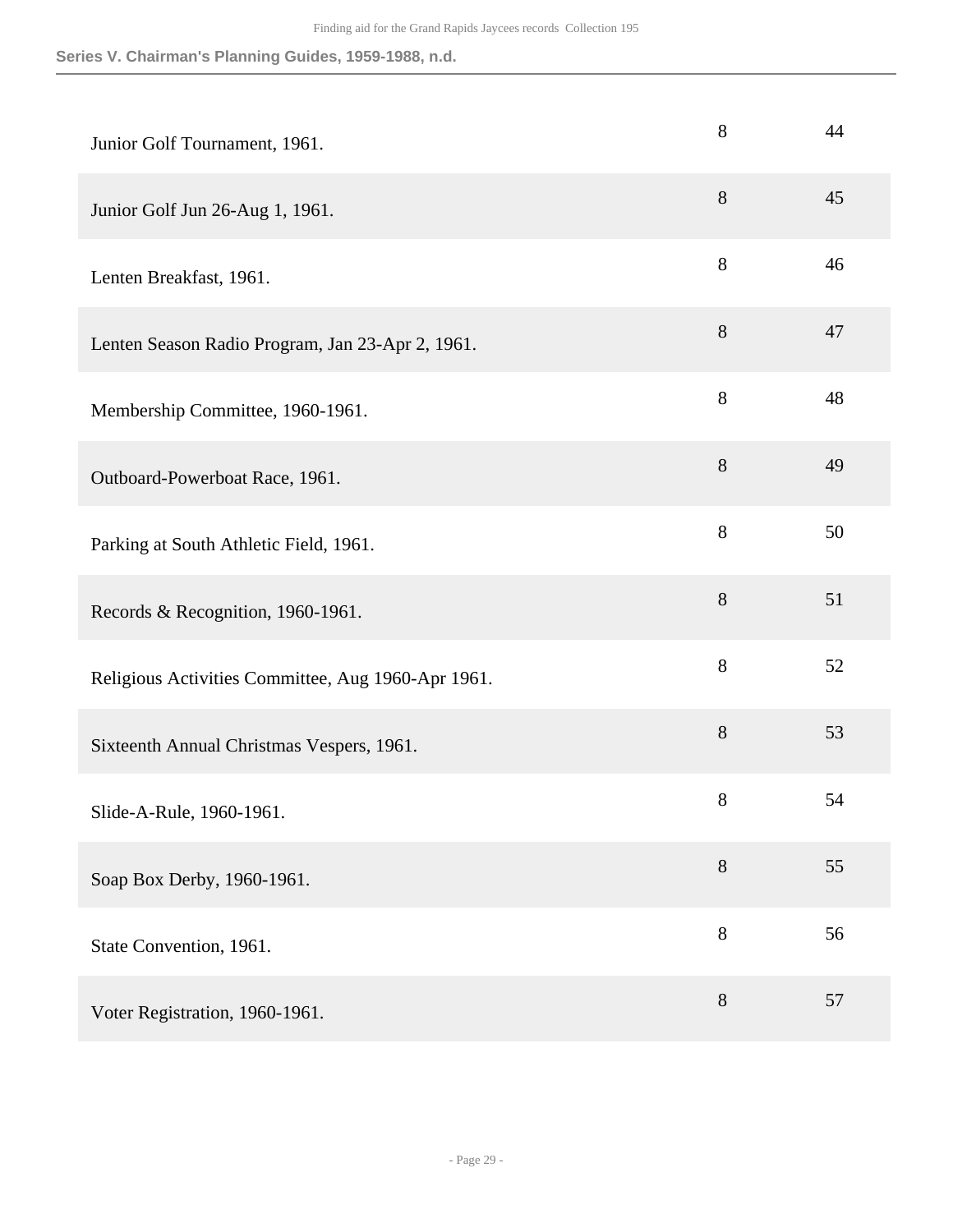| Action, Sept 27, 1962.                             | 8     | 58 |
|----------------------------------------------------|-------|----|
| Bowling Pin Novelties, Jan 17-May 24, 1962.        | $8\,$ | 59 |
| Christmas Candy Sale, Dec 3-21, 1962.              | $8\,$ | 60 |
| Christmas Shopping Tour, Oct 10 - Jan 25, 1962.    | $8\,$ | 61 |
| Christmas Vespers, 1962.                           | 8     | 62 |
| Civic Sports Center, ca 1962.                      | $8\,$ | 63 |
| Constitutional Convention Committee, 1962.         | $8\,$ | 64 |
| Leadership Training, Sept. 1961-Jun, 1962.         | 8     | 65 |
| Lenten Breakfast, Dec 14, 1961-April 25, 1962      | $8\,$ | 66 |
| Lenten Season Radio Broadcast Spots, 1962.         | $8\,$ | 67 |
| Manpower Development, C.1962.                      | 8     | 68 |
| Membership Committee, Sep 26, 1961-May 24, 1962.   | $8\,$ | 69 |
| Orientation, 1962.                                 | $8\,$ | 70 |
| Christmas Stocking Sale, Oct 1, 1962-Jan 24, 1963. | $8\,$ | 71 |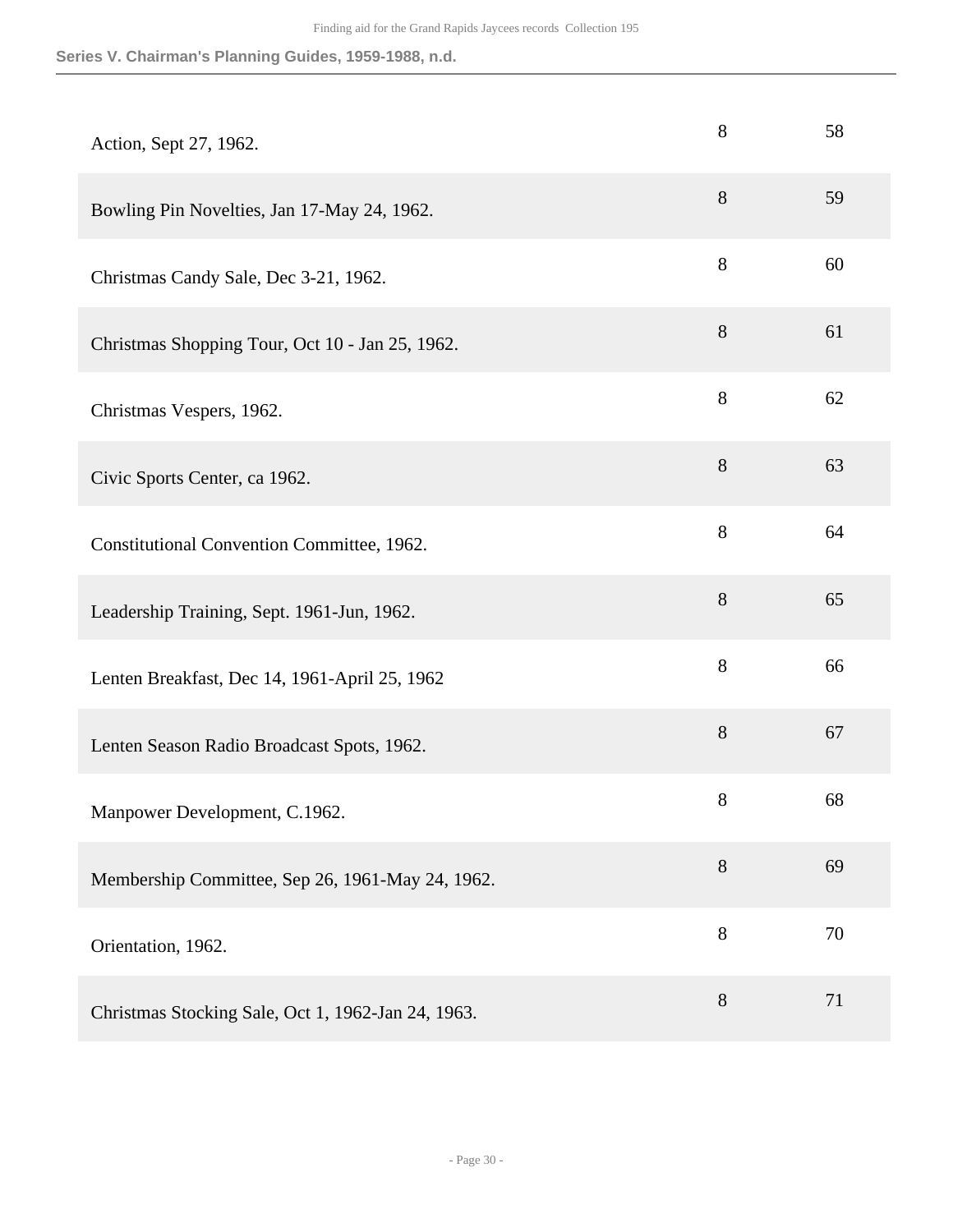| Community & Government affairs, 1963.           | 8       | 72 |
|-------------------------------------------------|---------|----|
| Coupon Recipe Book, 1963.                       | $8\,$   | 73 |
| Diners Club, 1963                               | $\,8\,$ | 74 |
| Gourmet or Diners Club, Aug 1962-Apr 1963.      | $8\,$   | 75 |
| Manpower Development.                           | 8       | 76 |
| Membership, 1963.                               | $8\,$   | 77 |
| Project-Program, ca.1963.                       | 8       | 78 |
| Public Air Show, 1963.                          | $8\,$   | 79 |
| Public Relations, 1963.                         | $8\,$   | 80 |
| Seat Belt Campaign, Oct 25, 1962-Feb. 28, 1963. | 8       | 81 |
| Soap Box Derby, 1962-1963.                      | $8\,$   | 82 |
| Spark Plug, ca. May 23, 1963.                   | $8\,$   | 83 |
| Action, Sept 1962-May 1963.                     | 8       | 84 |
| Christmas Shopping Tour, 1963.                  | $8\,$   | 85 |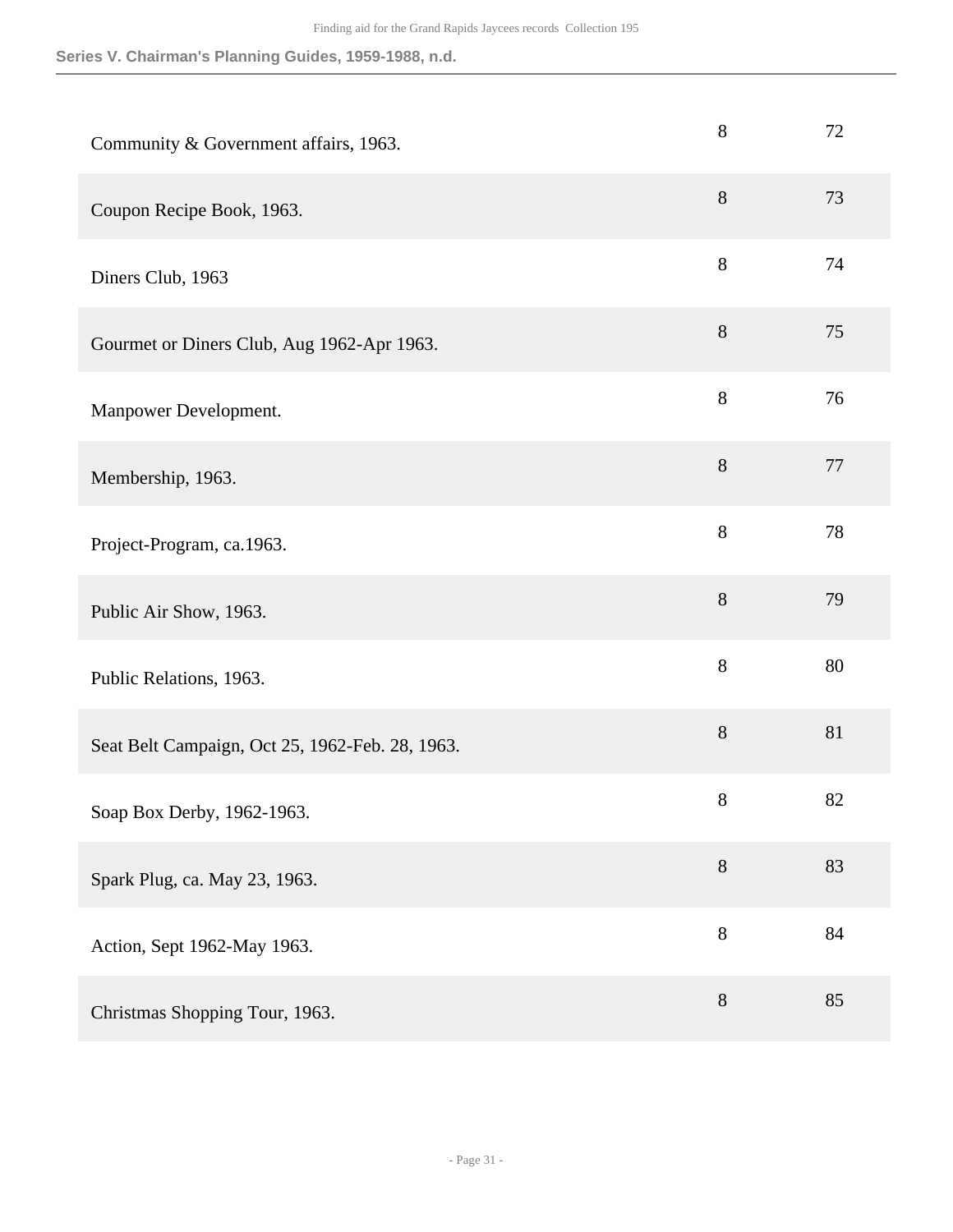| Winter Children's Outing, 1962.             | $8\,$ | 86 |
|---------------------------------------------|-------|----|
| Orientation, Jun 6, 1963-Jun 27, 1964.      | $8\,$ | 87 |
| Communication & Activation, 1964.           | $8\,$ | 88 |
| Community School Education Committee, 1964. | $8\,$ | 89 |
| Governor's Night, 1964.                     | 8     | 90 |
| Motor Vehicle Inspection, 1964.             | 8     | 91 |
| Public Relations, 1964.                     | 8     | 92 |
| R&R, 1964.                                  | $8\,$ | 93 |
| Reports & Recognition, 1964.                | $8\,$ | 94 |
| Serendipity Singers, 1964.                  | 8     | 95 |
| Slide-A-Rule, 1963-1964.                    | $8\,$ | 96 |
| Speak Up, 1963-1966. [revised 7/23/2004]    | 8     | 97 |
| Support Our Schools, 1964.                  | 8     | 98 |
| Christmas Shopping Tour, 1965.              | $8\,$ | 99 |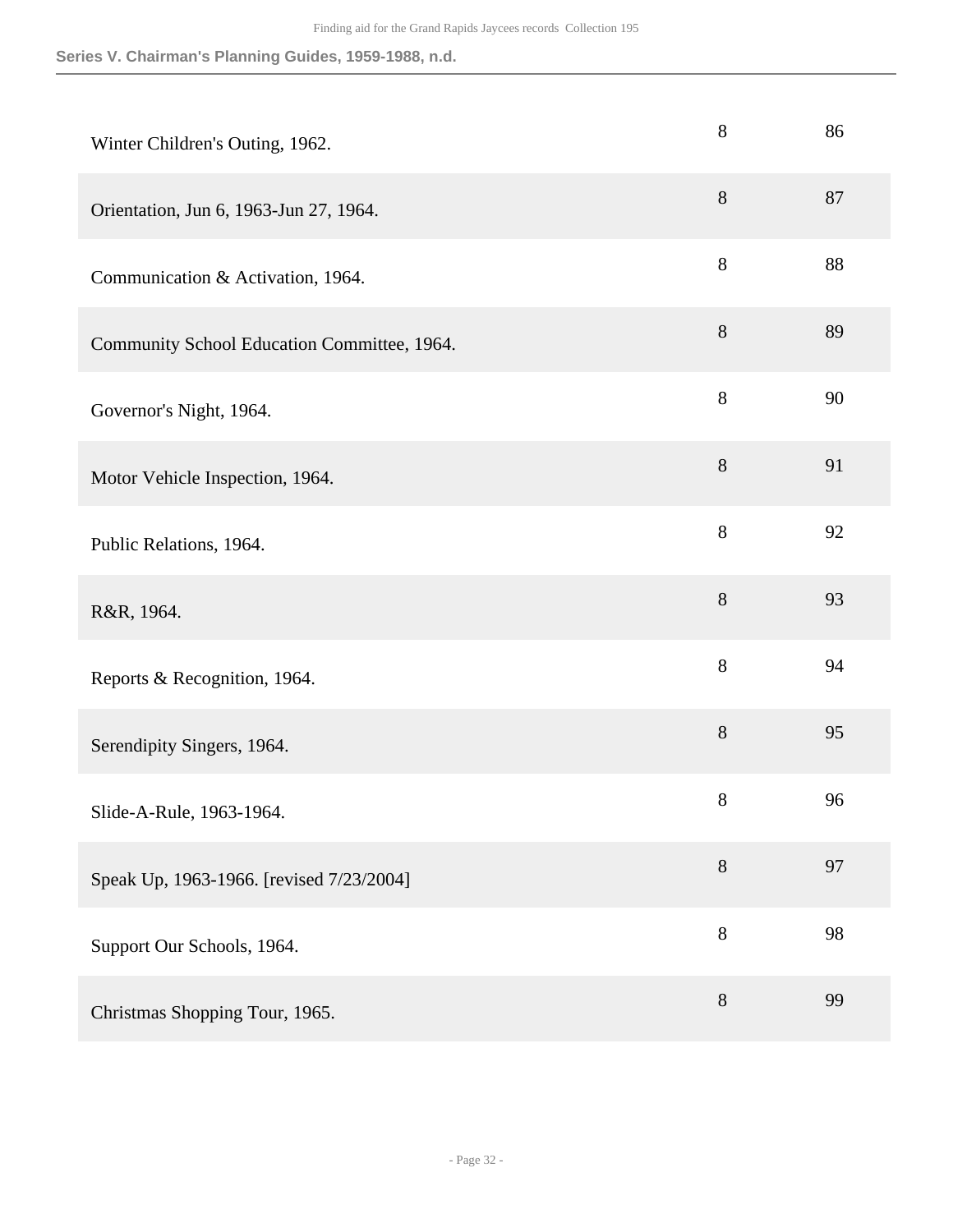| Community School Education, 1965.                                                                                                       | 8     | 100 |
|-----------------------------------------------------------------------------------------------------------------------------------------|-------|-----|
| Community Schools Pilot Program, 1965.                                                                                                  | 8     | 101 |
| Fishing Derby, 1965.                                                                                                                    | 8     | 102 |
| Michigander Advertising, 1965.                                                                                                          | 8     | 103 |
| Pop Sale, 1965.                                                                                                                         | 8     | 104 |
| Publicity, 1965-1966.                                                                                                                   | 8     | 105 |
| Slide-A-Rule, 1964.                                                                                                                     | 8     | 106 |
| S.O.S. Committee, Apr 22, 1965.                                                                                                         | 8     | 107 |
| Misc. 1966 Programming [revised 7/23/2004] Includes "Lock up your<br>taxes" Mar. 1966 Financial Report; Lenten Breakfast. Apr. 8, 1966. | 8     | 108 |
| State Convention, 1965.                                                                                                                 | 8     | 109 |
| Battle of the Bands, 1966-1967.                                                                                                         | 8     | 110 |
| Slide-A-Rule, 1966, n.d.                                                                                                                | $8\,$ | 111 |
| Action Newsletter, Jul 20, 1967-Apr 15, 1968.                                                                                           | $8\,$ | 112 |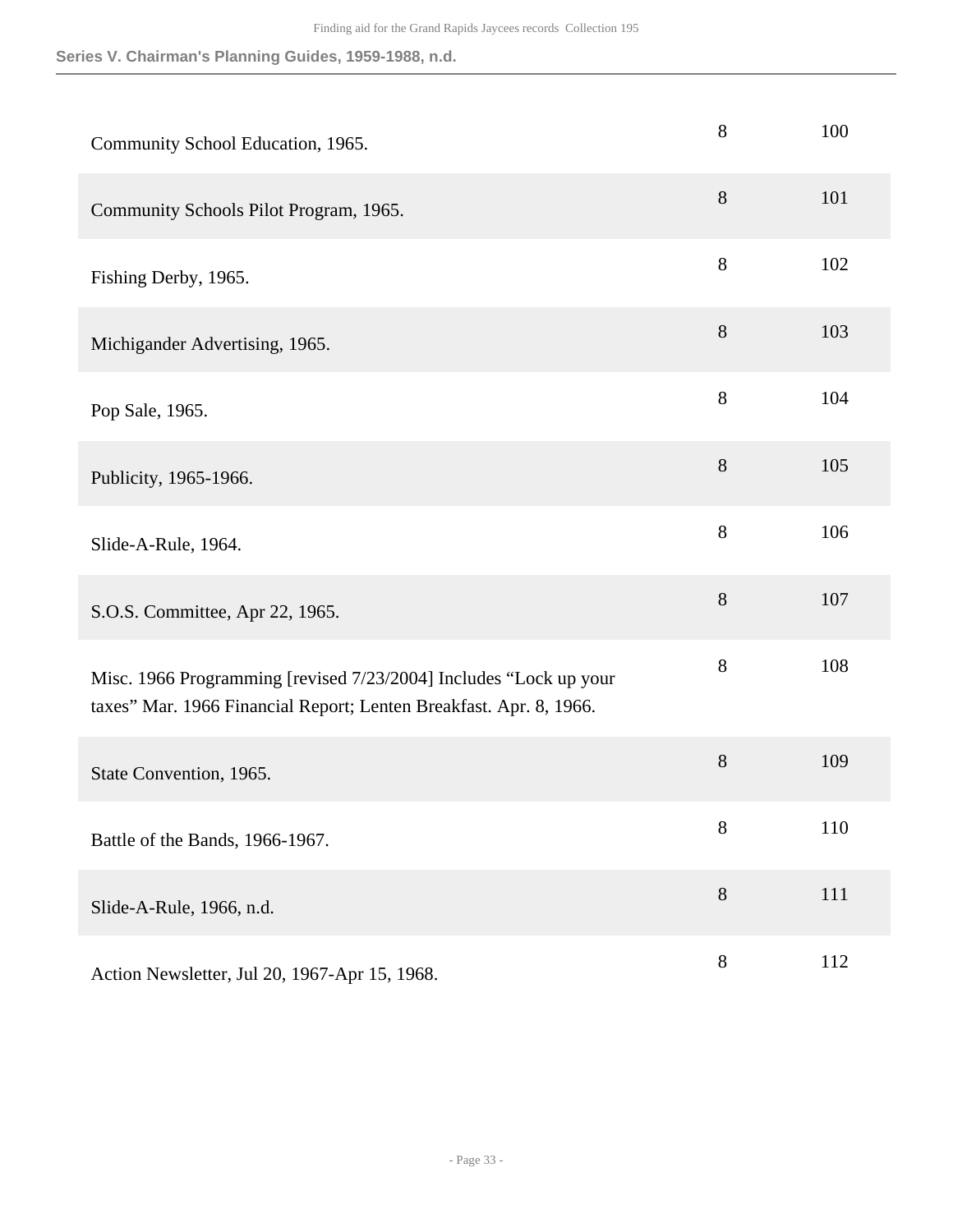| Auto Road-E-O, Jan 25-Apr. 27, 1968.               | 8     | 113    |
|----------------------------------------------------|-------|--------|
| Christmas Shopping Tour Fund Drive, 1968.          | 8     | 114    |
| Fishing Derby, Oct 26, 1967- May 25, 1968.         | 8     | 115    |
| Soap Box Derby, Oct 1, 1967-Aug 30, 1968.          | 8     | 116    |
| State Convention, May 20, 1967-Jul 13, 1968.       | 8     | 117    |
| News Election Service, Sept 1-Nov 6, 1968.         | 8     | 118    |
| Planned Parenthood, 1967-1968. (A)                 | 8     | 119-20 |
| Soap Box Derby, 1961.                              | 8     | 121    |
| Summer Golf and Baseball Outings, 1968.            | 8     | 122    |
| Action, Sept. 1, 1968 - Jun 1969.                  | $8\,$ | 123    |
| Bid on 1971 State Convention, Mar 1- Dec 23, 1969. | 8     | 124    |
| Boys Club of America, 1968-1969.                   | 8     | 125    |
| Christmas Cocktail Party, Oct 28-Dec 20, 1969.     | $8\,$ | 126    |
| Christmas Party, Oct-Dec., 1969.                   | $8\,$ | 127    |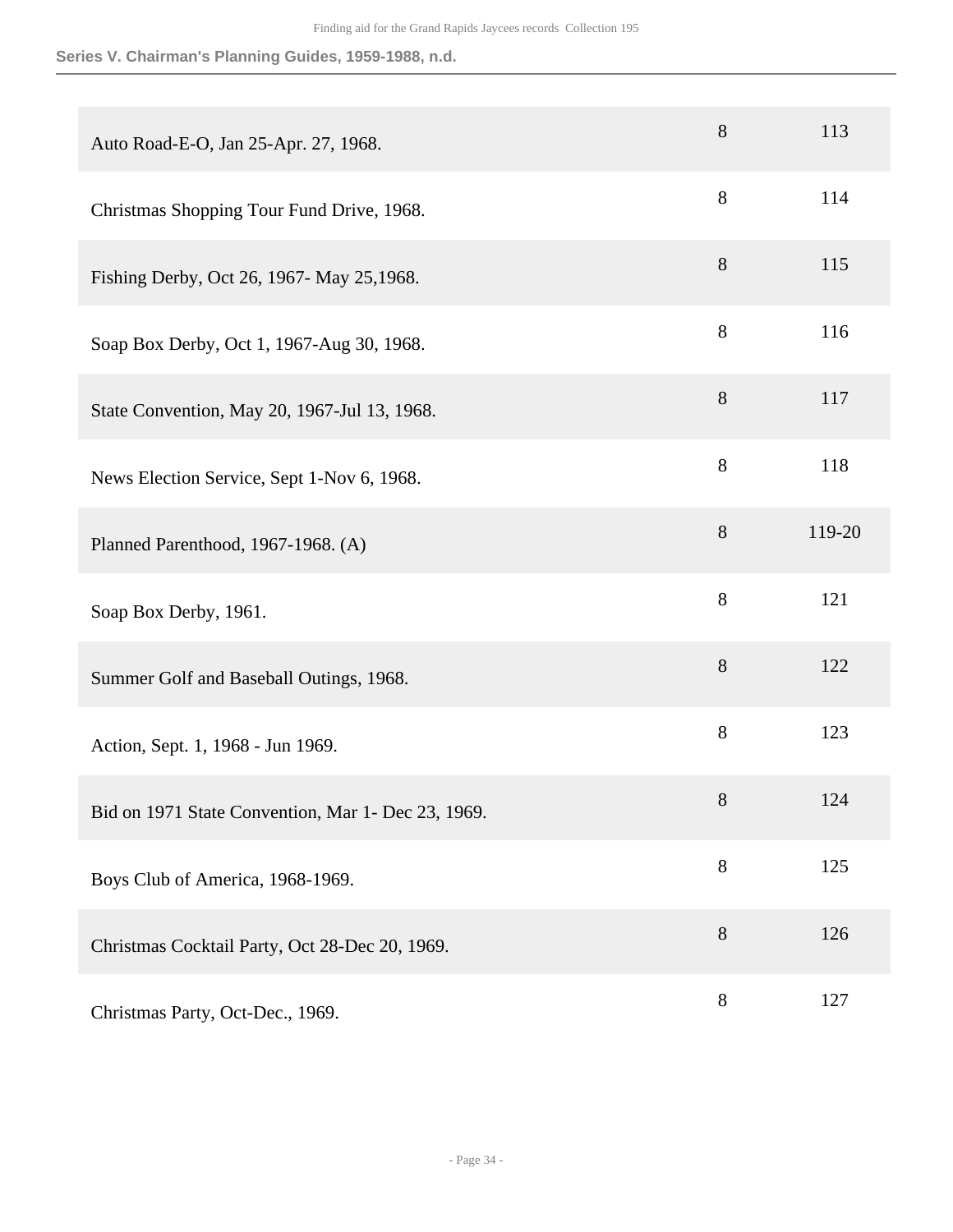| Christmas Shopping Tour, 1968-1969.             | 8     | 128 |
|-------------------------------------------------|-------|-----|
| Christmas Shopping Tour Fund Drive, 1969.       | 8     | 129 |
| Fishing Derby, Jun 14, 1969.                    | 8     | 130 |
| Grand Valley Snowmobile Races, Jan 18-19, 1969. | 8     | 131 |
| Junior Champ, 1969.                             | 8     | 132 |
| National Convention-Louisville, Kentucky, 1969. | 8     | 133 |
| Operation Comeback, Sept. 11-19, 1969.          | 8     | 134 |
| Orientation, 1968-1969                          | 8     | 135 |
| Orientation Spoke, Sept. 1, 1968- Jun 1, 1969.  | 8     | 136 |
| Pocket Parks, Sept. 1968-Jun 1969.              | 8     | 137 |
| Santa Claus Parade, 1968-1969.                  | $8\,$ | 138 |
| Sport-A-Swap/Auction, Aug 1-Nov 22, 1969.       | 8     | 139 |
| Trash Liner Bags, Oct 22, 1968-May 22, 1969.    | 8     | 140 |
| Action Newsletter, Sept. 2, 1969-Jun 1970.      | $8\,$ | 141 |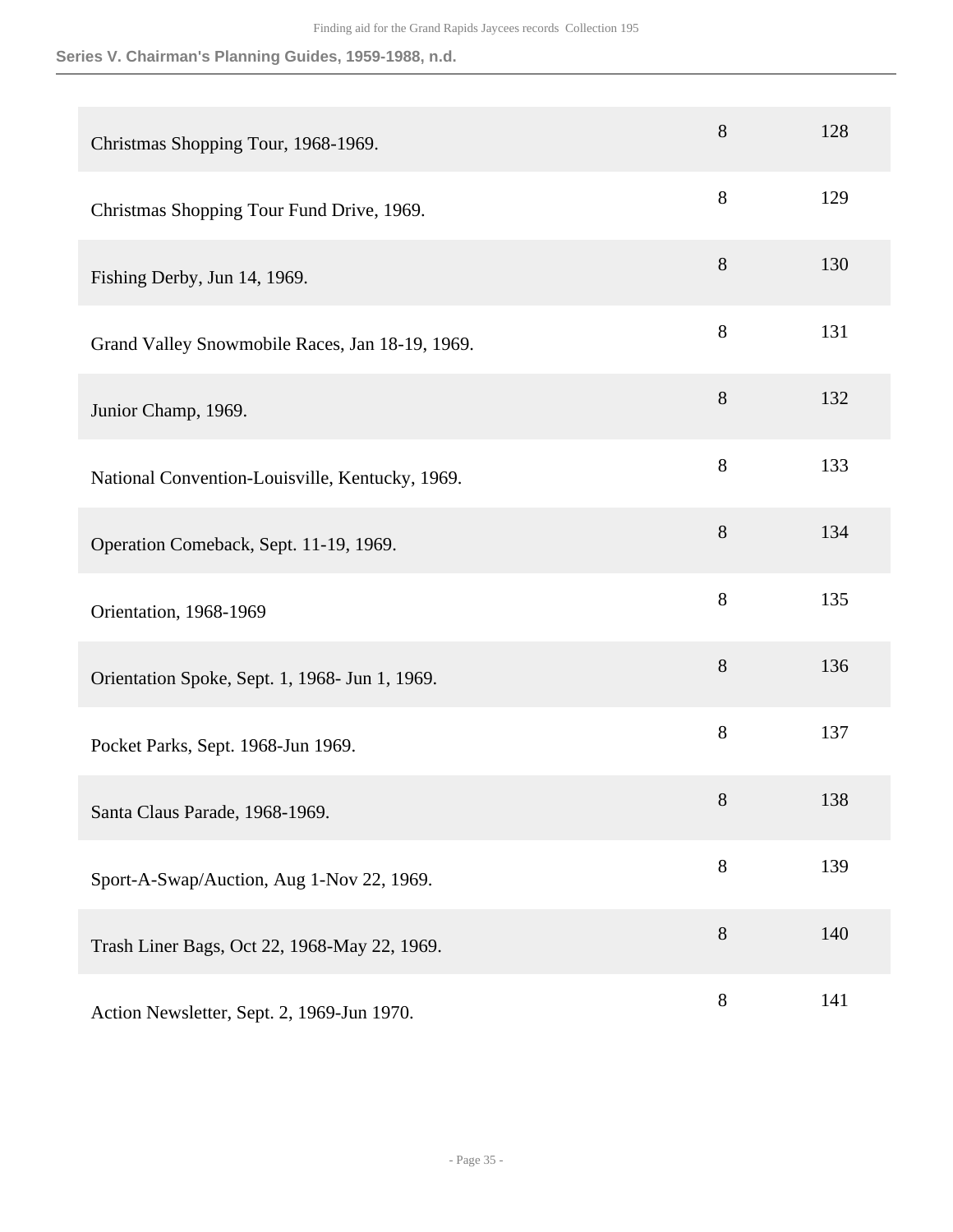| Advertising and Public Relations, 1969-1970.    | 8     | 142 |
|-------------------------------------------------|-------|-----|
| Budget Marathon, Sept. 1969-May 1970.           | $8\,$ | 143 |
| Christmas Shopping Tour, 1970.                  | $8\,$ | 144 |
| Christmas Tree Sale, Oct 16, 1969-Jan 22, 1970. | $8\,$ | 145 |
| Commercial Venture Number One, 1969-1970.       | 8     | 146 |
| Fall Carnival, 1970.                            | 8     | 147 |
| Fishing Derby, Dec 15, 1969-Jun 18, 1970.       | 8     | 148 |
| Fun Tree, Oct 27, 1969-Jan 22, 1970.            | 8     | 149 |
| Governmental Affairs, 1970.                     | 8     | 150 |
| Inaugural Ball, Mar 1-Jun 24, 1970.             | $8\,$ | 151 |
| Lenten Breakfast, Feb 14-Mar 27, 1970.          | $8\,$ | 152 |
| Membership, May 10, 1969-Jun 26, 1970.          | $8\,$ | 153 |
| Outstanding Young Educator, 1969-1970.          | $8\,$ | 154 |
| Orientation, 1969-1970.                         | $8\,$ | 155 |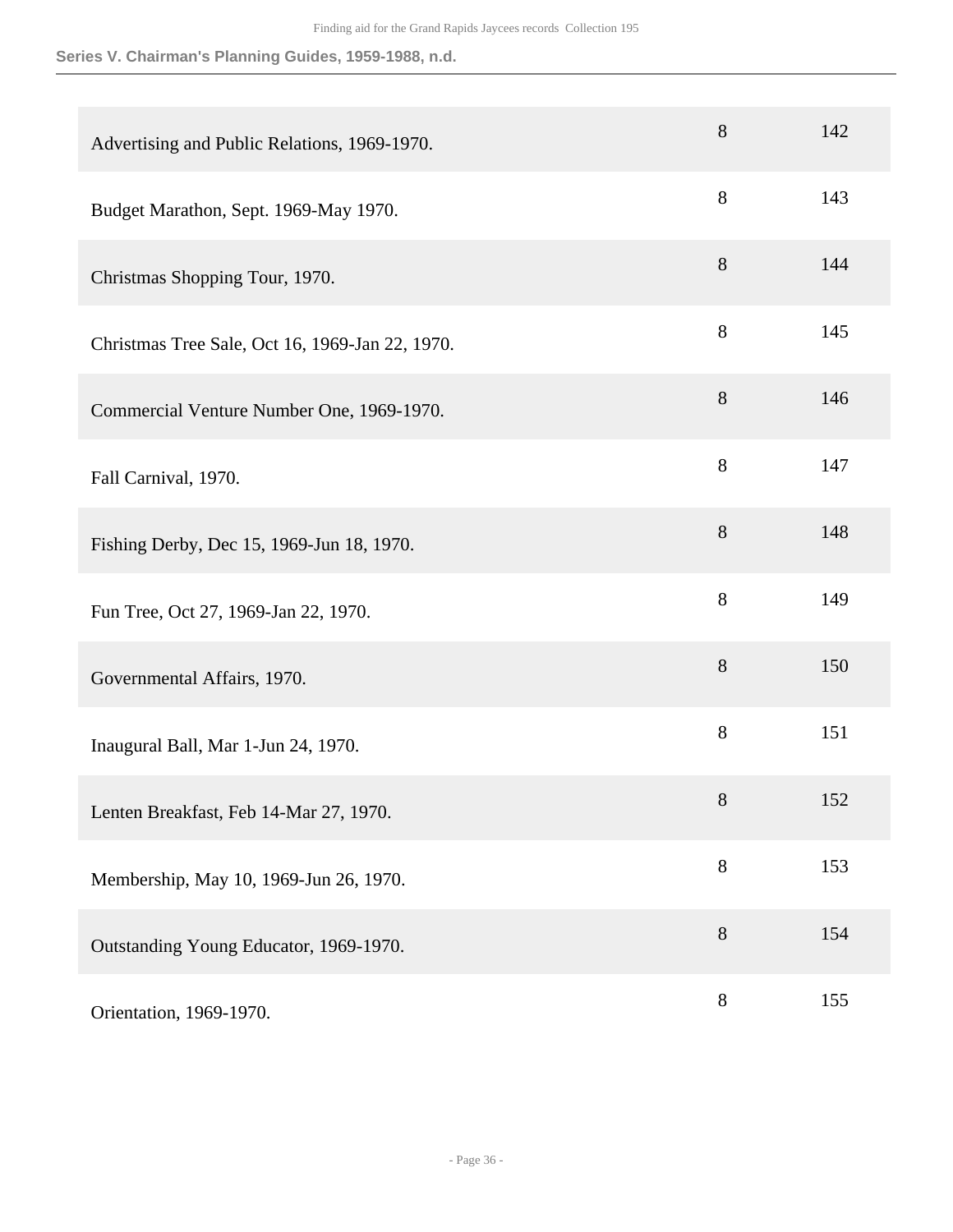| Pitch, Hit, and Throw Competition, 1970.        | 8     | 156 |
|-------------------------------------------------|-------|-----|
| Program, Aug 24, 1969-May 28, 1970.             | 8     | 157 |
| Public Relations, 1969-1970.                    | 8     | 158 |
| Rotary Connection Concert, 1970.                | 8     | 159 |
| Slave Sales, Aug 20, 1969-May 19, 1970.         | 8     | 160 |
| Slide-A-Rule, Jul 1, 1969-Jun 30, 1970.         | 8     | 161 |
| Soap Box Derby Souvenir Program, 1970.          | 8     | 162 |
| Spark and Retention Committee, 1969-1970.       | 8     | 163 |
| Speak-Up, Dec 15, 1969-Apr 30, 1970.            | 8     | 164 |
| Spoke Club, Sept.1, 1969-Jun 30, 1970.          | $8\,$ | 165 |
| Teen Dance, Jul 1-Sept. 1, 1970.                | 8     | 166 |
| Teenage Shoplifting, Aug 25, 1969- Jun 6, 1970. | $8\,$ | 167 |
| School Millage, 1969-1970.                      | $8\,$ | 168 |
| Soap Box Derby, 1970.                           | $8\,$ | 169 |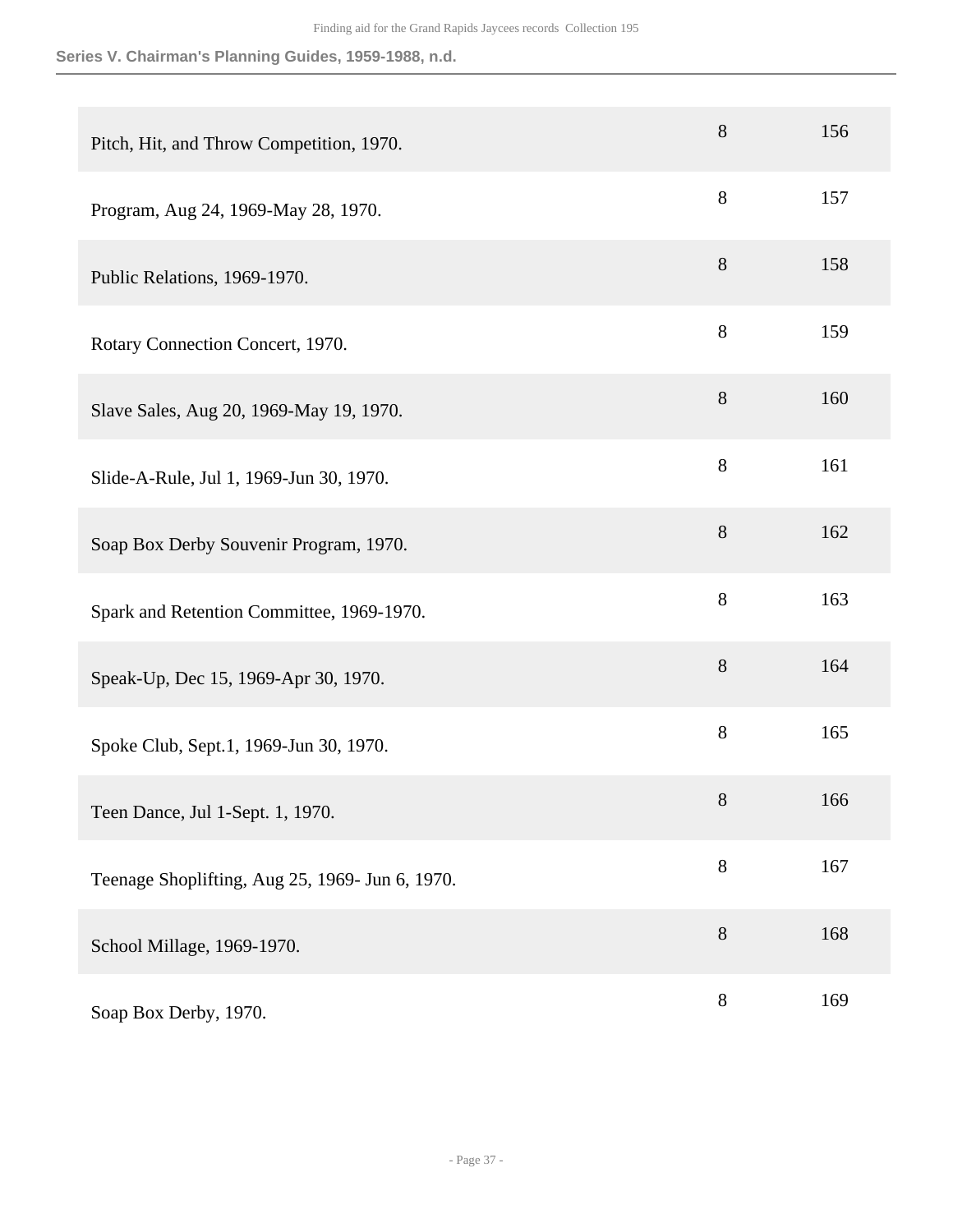| Action Newsletter, Aug 10,1970-Jun 24, 1971.     | $8\,$ | 170            |
|--------------------------------------------------|-------|----------------|
| Greater Grand Rapids Gravity Grand Prix, 1971.   | $8\,$ | 171            |
| Governmental Affairs, Aug 10, 1970-Jun 24, 1971. | $8\,$ | 172            |
| Santa Claus Parade, 1970.                        | $8\,$ | 173            |
| Snowmobile Race, 1971.                           | 8     | 174            |
| State Convention, 1971.                          | 8     | 175            |
| Tire Sale, 1971.                                 | $8\,$ | 176            |
| Civic Theater: Fiddler on the Roof, 1971-1972.   | 9     | $\mathbf{1}$   |
| Speak Up, 1972.                                  | 9     | $\overline{2}$ |
| Two-on-the-Town, 1972-1973.                      | 9     | 3              |
| Action Newsletter, 1972-1973.                    | 9     | $\Delta$       |
| Burn Unit, 1973.                                 | 9     | 5              |
| Christmas Shopping Tour, Nov 29-Dec 18, 1973.    | 9     | $6\,$          |
| Circle Theater Programs, 1973.                   | 9     | $\tau$         |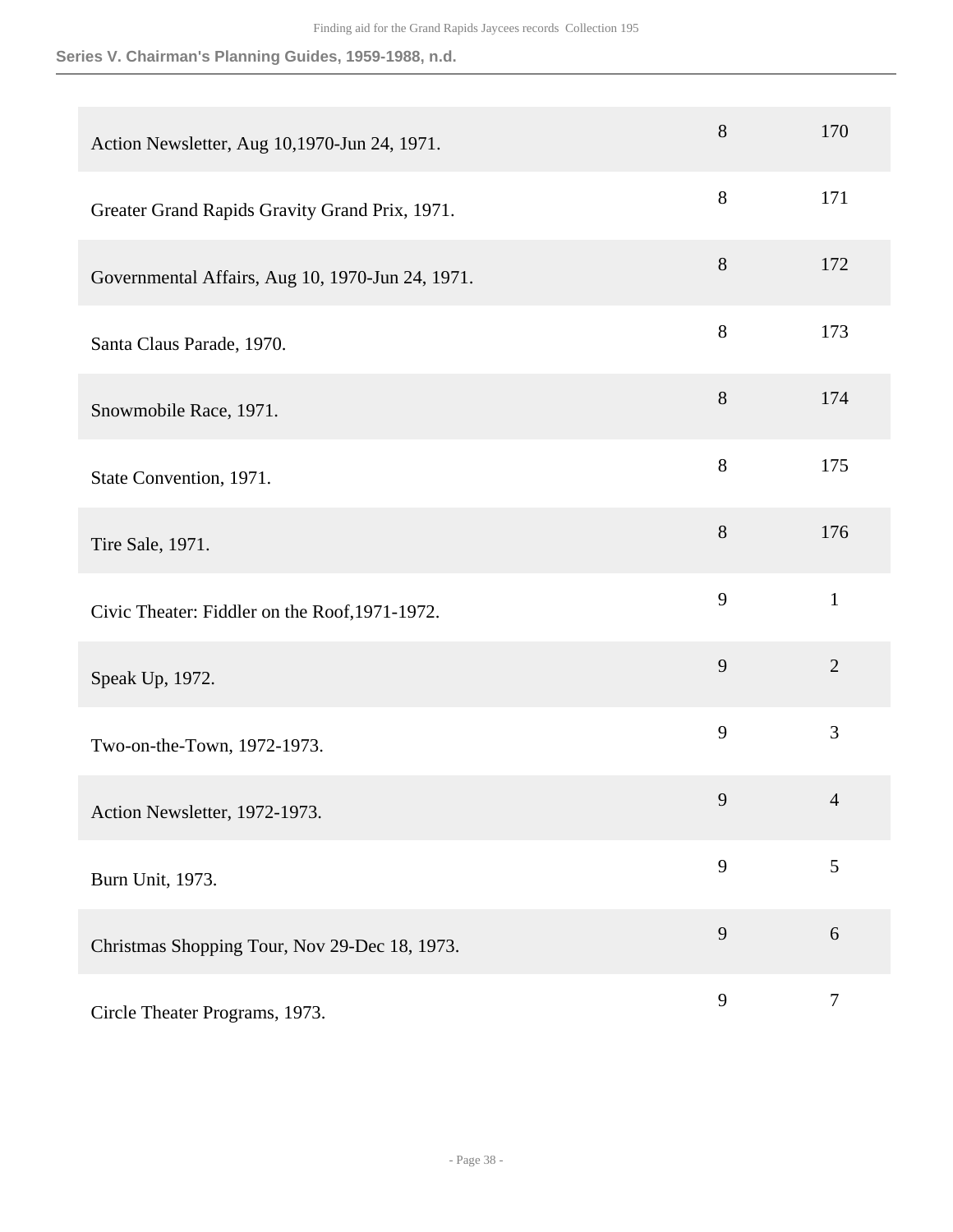| Get V.D. Information, 1973.                             | 9              | 8  |
|---------------------------------------------------------|----------------|----|
| Hugh O'Brian Youth Foundation Leadership Seminar, 1973. | 9              | 9  |
| Job Fair, 1973.                                         | 9              | 10 |
| Membership, 1973.                                       | 9              | 11 |
| National School Food Program, 1973.                     | 9              | 12 |
| National School Food Program (Research Project), 1973.  | 9              | 13 |
| R.O.C., 1973.                                           | 9              | 14 |
| Social 1950's and 60's Party, 1973.                     | 9              | 15 |
| Spring Carnival '73, 1972-1973.                         | 9              | 16 |
| Two on the Town Diners Club, 1973.                      | 9              | 17 |
| Action, c.1974.                                         | $\overline{9}$ | 18 |
| Activation, 1973-1974.                                  | 9              | 19 |
| Burn Unit, 1974.                                        | 9              | 20 |
| Carnival '74, 1974.                                     | 9              | 21 |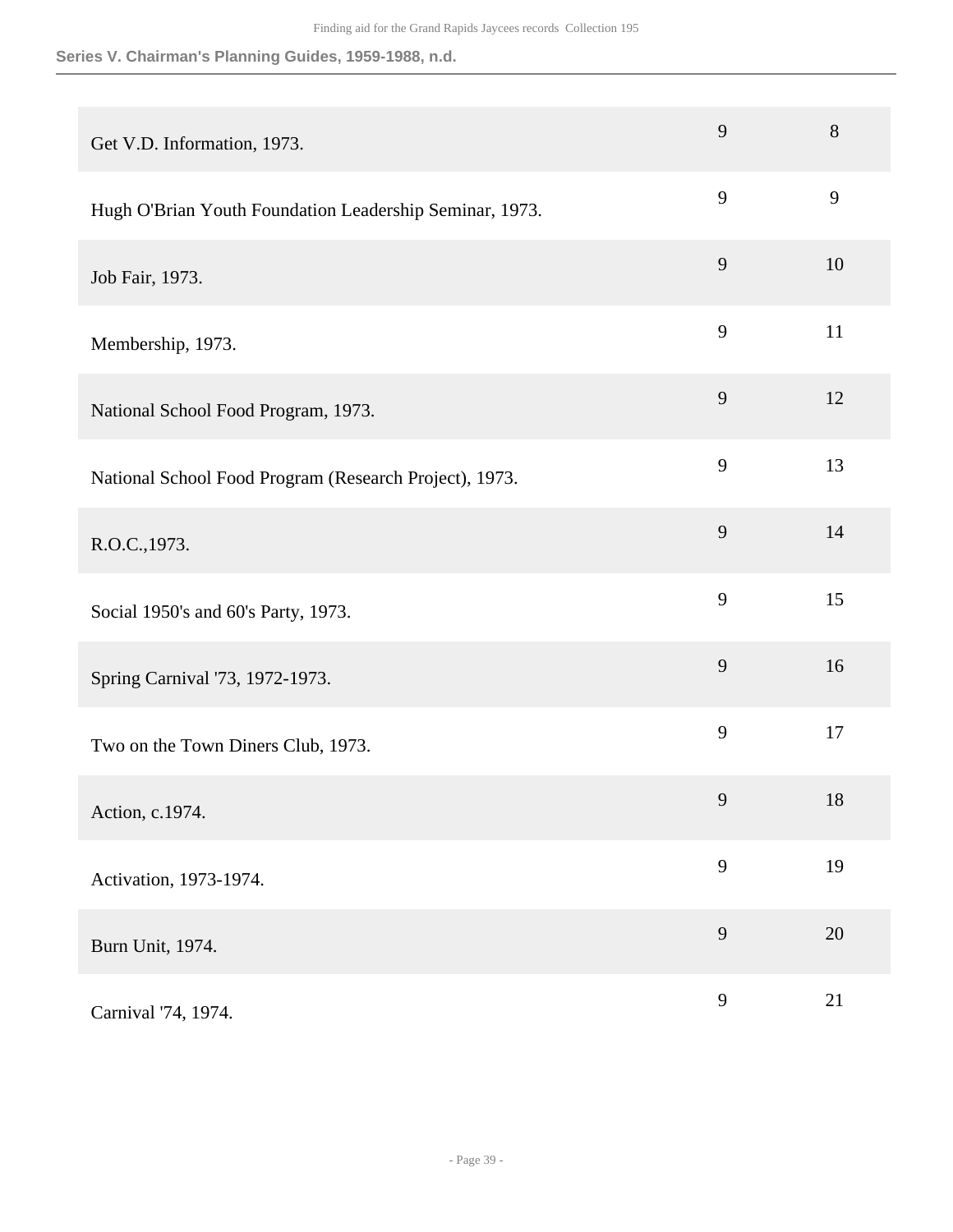|                                               | 9 | 22 |
|-----------------------------------------------|---|----|
| Christmas Shopping Tour, 1974.                |   |    |
| Circle Theater Program, 1973-1974.            | 9 | 23 |
| Clean-Up Contest, c.1974.                     | 9 | 24 |
| Double Date, 1973-1974.                       | 9 | 25 |
| External Awareness, 1974.                     | 9 | 26 |
| Fall Ox Roast, 1974.                          | 9 | 27 |
| Get V.D. Information, 1973-1974.              | 9 | 28 |
| Governmental Affairs, 1974.                   | 9 | 29 |
| Governmental Affairs- School Elections, 1974. | 9 | 30 |
| Grand River Development, 1973-1974.           | 9 | 31 |
| Handicapped Children's Outing, 1974.          | 9 | 32 |
| Internal Programming, 1973-1974.              | 9 | 33 |
| Junior Achievement Assistance, 1973-1974.     | 9 | 34 |
| Junior Track Club, 1974.                      | 9 | 35 |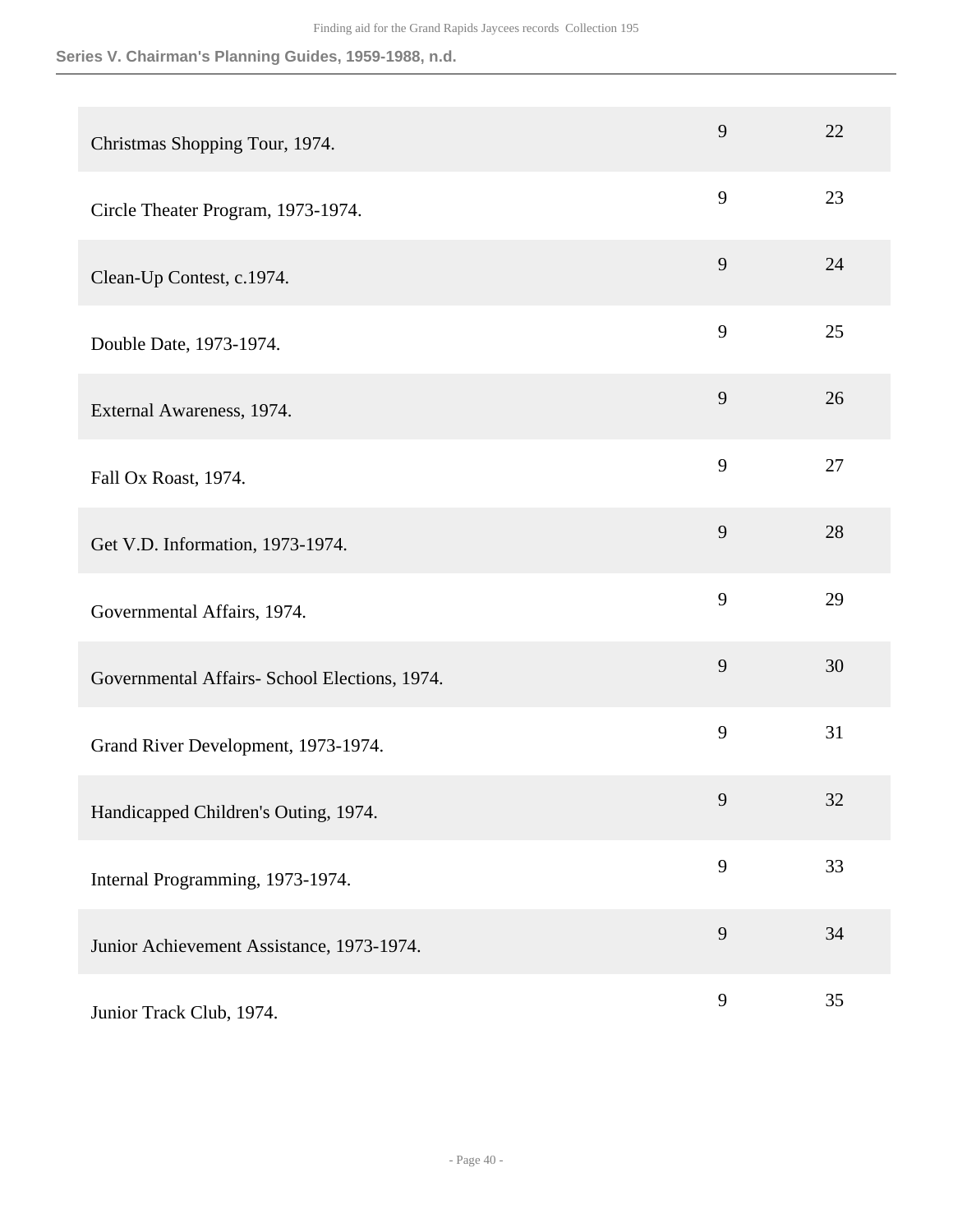| Junior Track League, 1974.                       | 9 | 36       |
|--------------------------------------------------|---|----------|
| Membership, 1973-1974.                           | 9 | 37       |
| Mental Health and Mental Retardation, 1973-1974. | 9 | 38       |
| Monte-Carlo Party, 1973-1974.                    | 9 | 39       |
| NES Election Coverage, 1974.                     | 9 | 40       |
| Operation I.D., 1973-1974.                       | 9 | $41 - 2$ |
| Orientation, 1973-1974.                          | 9 | $43 - 4$ |
| Outstanding Young Educator, 1973-1974.           | 9 | 45       |
| Planning, 1974.                                  | 9 | 46       |
| Slide-A-Rule, 1973-1974.                         | 9 | 47       |
| Speak-Up, 1974.                                  | 9 | 48       |
| State Convention, 1973-1974.                     | 9 | 49       |
| State Convention Bid (1976), 1974.               | 9 | 50       |
| Two On The Town, 1974.                           | 9 | 51       |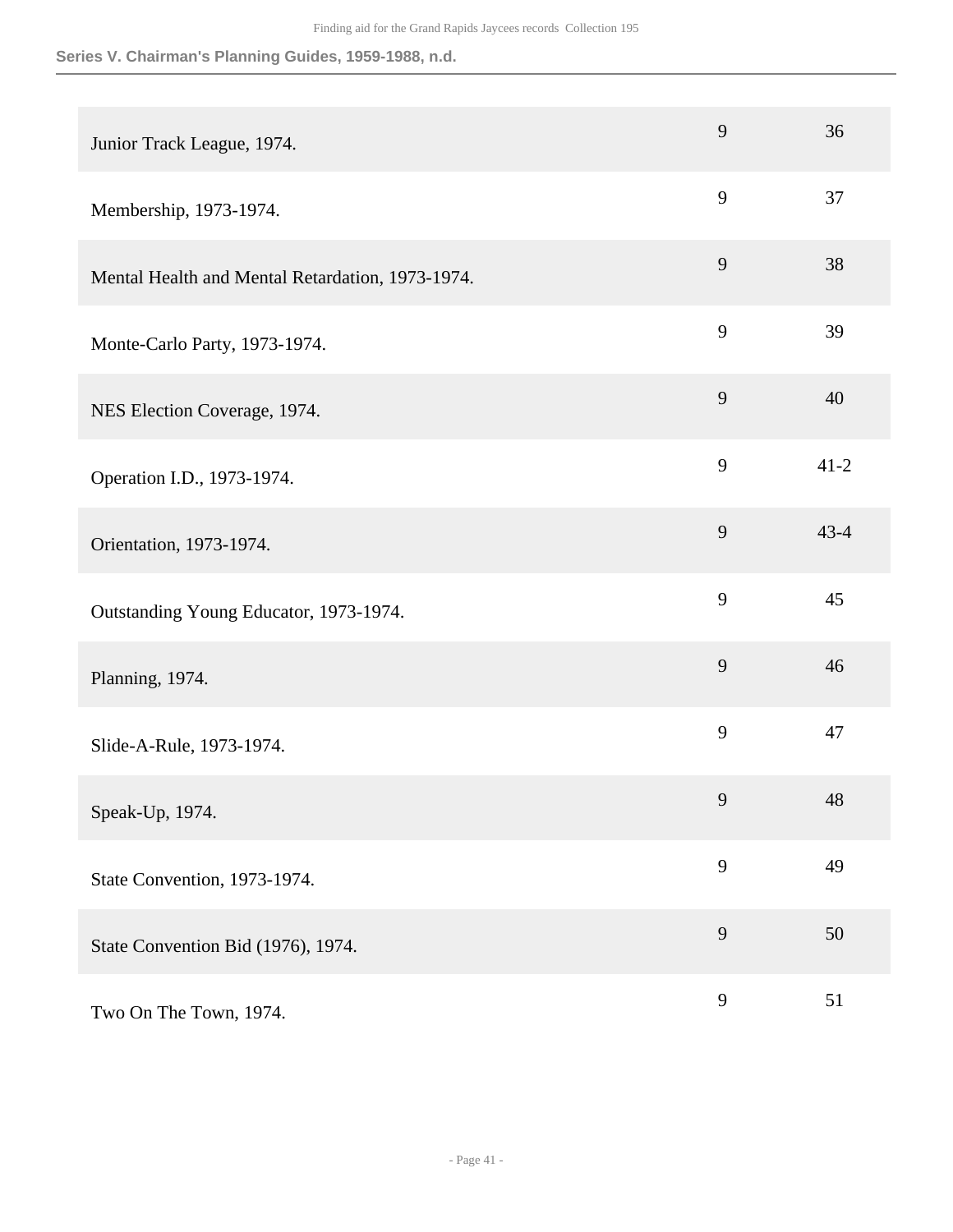| Wives Appreciation Night, 1973-1974.             | 9 | 52 |
|--------------------------------------------------|---|----|
| Worksheets, 1973-1974.                           | 9 | 53 |
| Action Newsletter, 1974-1975.                    | 9 | 54 |
| Bridge Marathon, 1974-1975.                      | 9 | 55 |
| Burn Awareness Part II, 1975.                    | 9 | 56 |
| Burn Awareness (Public Relations), 1974-1975.    | 9 | 57 |
| Carnival '75, 1975.                              | 9 | 58 |
| Chapter Planning Guide, 1975.                    | 9 | 59 |
| Christmas Coloring Books, 1975.                  | 9 | 60 |
| Christmas Shopping Tour, 1975.                   | 9 | 61 |
| Christmas Shopping Tour Fund Raising, 1974-1975. | 9 | 62 |
| Circle Theater, 1975.                            | 9 | 63 |
| Community Relations Committee, 1975.             | 9 | 64 |
| Distinguished Service Award Banquet, 1974-1975.  | 9 | 65 |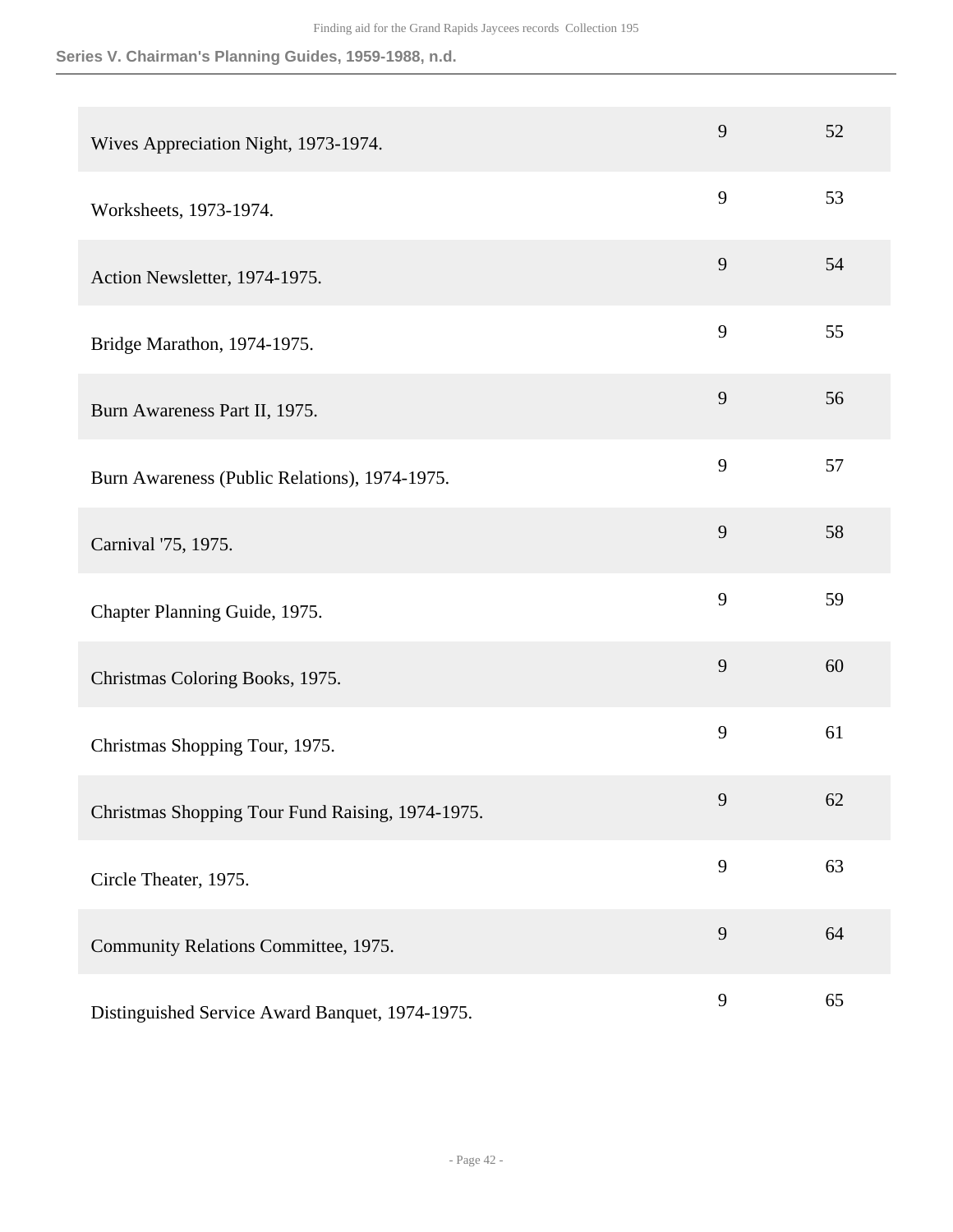| Downtown Activities, c.1975.                     | 9 | 66       |
|--------------------------------------------------|---|----------|
| Ex-Offender Rehabilitation, 1975.                | 9 | 67       |
| Family Life Development, 1975.                   | 9 | 68       |
| Food-N-Fun, 1974-1975.                           | 9 | 69       |
| Giant Story Coloring Books, 1975.                | 9 | 70       |
| Gov't Affairs-Congressional Election, 1974-1975. | 9 | 71       |
| Grand Rapids Graffiti, 1975.                     | 9 | 72       |
| Handicapped Children's Outing, 1974-1975.        | 9 | $73 - 4$ |
| Inaugural Ball, 1975.                            | 9 | 75       |
| Junior Achievement Assistance, 1974-1975.        | 9 | 76       |
| Junior Miss, 1975.                               | 9 | $77 \,$  |
| Junior Track Club of Grand Rapids, 1975.         | 9 | 78       |
| Leadership and Action Committee, 1975.           | 9 | 79       |
| Membership, 1974-1975.                           | 9 | 80       |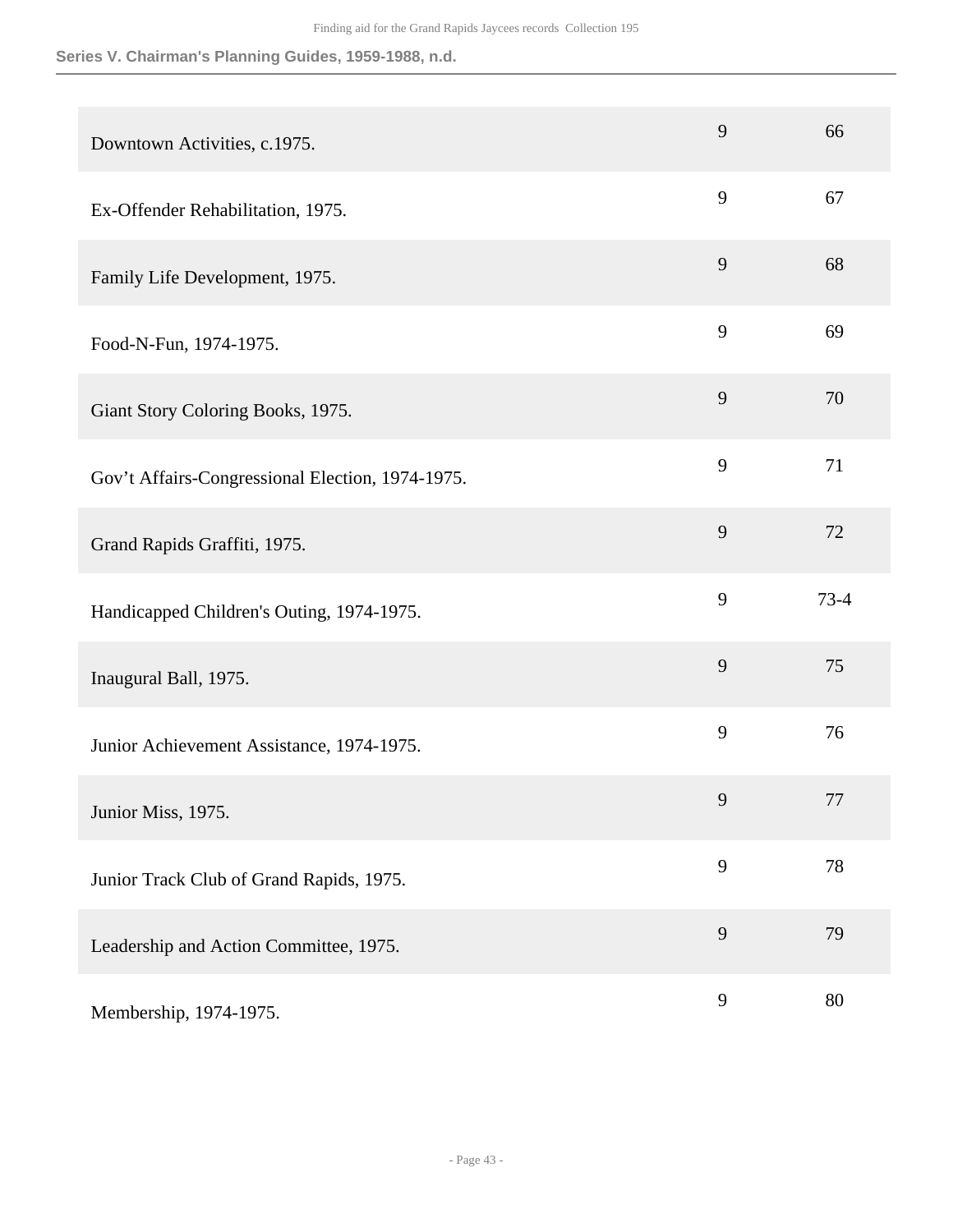| Michigan International Week, 1975.           | 9 | 81 |
|----------------------------------------------|---|----|
| On to Miami, 1974-1975.                      | 9 | 82 |
| Police Image (Community Relations), 1975.    | 9 | 83 |
| Professional Golf Tournament, c.1975.        | 9 | 84 |
| Profit Making Project/Idea Contest, 1975.    | 9 | 85 |
| Programs, 1974-1975.                         | 9 | 86 |
| Public Relations and Advertising, 1974-1975. | 9 | 87 |
| Sickle Cell Anemia, 1975.                    | 9 | 88 |
| Slide-A-Rule, 1974-1975.                     | 9 | 89 |
| Speak Up, 1975.                              | 9 | 90 |
| Spring Up and Down, 1975.                    | 9 | 91 |
| Summer Picnic, 1975.                         | 9 | 92 |
| Summer Stag, 1975.                           | 9 | 93 |
| V. D. Awareness and Education, 1974-1975.    | 9 | 94 |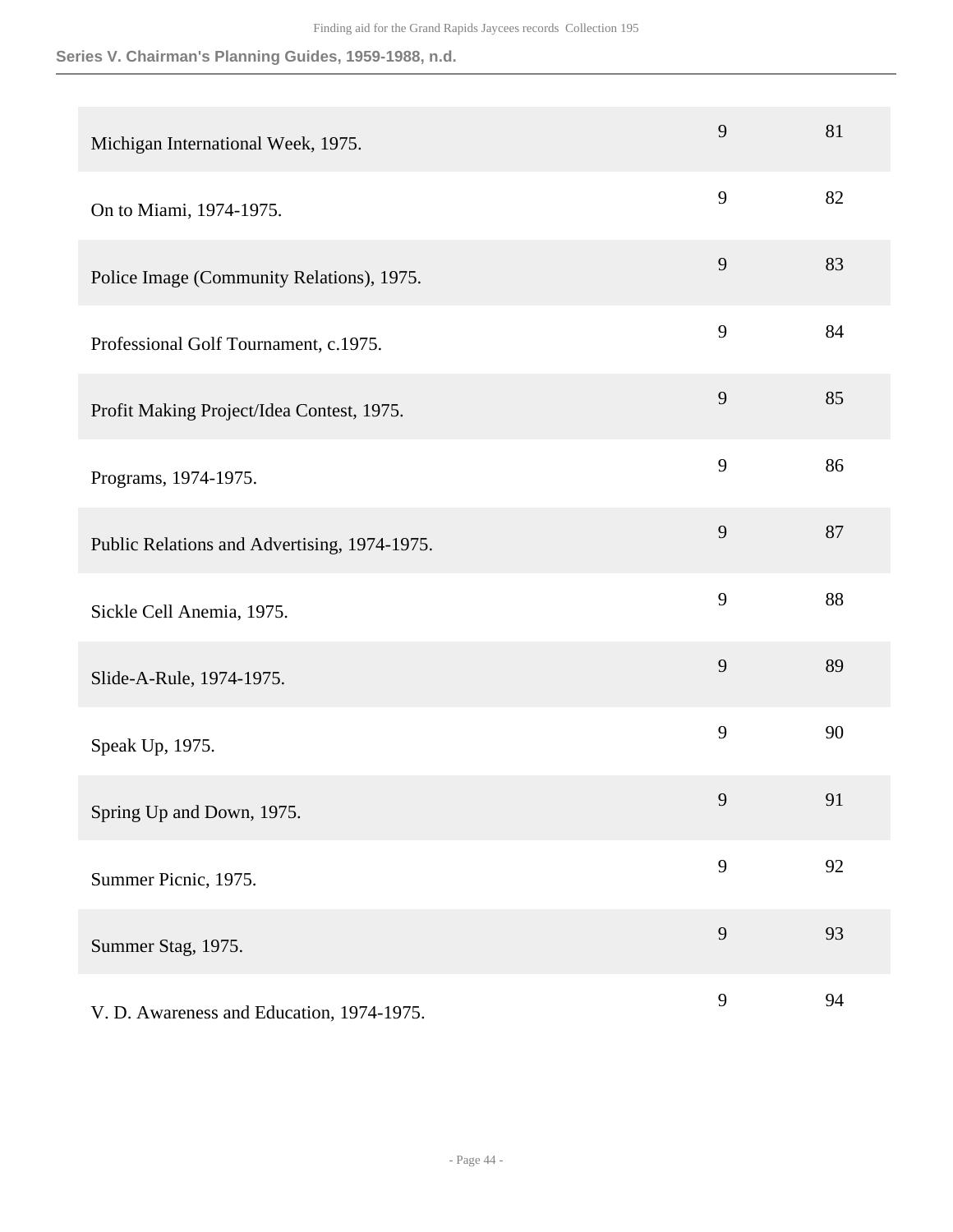|                                    | 9              | 95  |
|------------------------------------|----------------|-----|
| Winter Children's Outing, 1975.    |                |     |
| Action Newsletter, 1975-1976.      | 9              | 96  |
| Activation, c.1976                 | 9              | 97  |
| Baseball Clinic, 1976.             | 9              | 98  |
| Bicentennial Air show, 1976.       | 9              | 99  |
| Bicentennial Celebration, 1976.    | 9              | 100 |
| Bicentennial Newsletter, c.1976.   | 9              | 101 |
| Bicentennial Picnic, 1976.         | 9              | 102 |
| Blood Health, 1976.                | 9              | 103 |
| Carnival '76, 1976.                | 9              | 104 |
| Chapter Extension, 1976.           | 9              | 105 |
| Chairman's Orientation, 1976.      | 9              | 106 |
| Chapter Planning Guide, c.1976.    | 9              | 107 |
| Children's Christmas Parade, 1976. | $\overline{9}$ | 108 |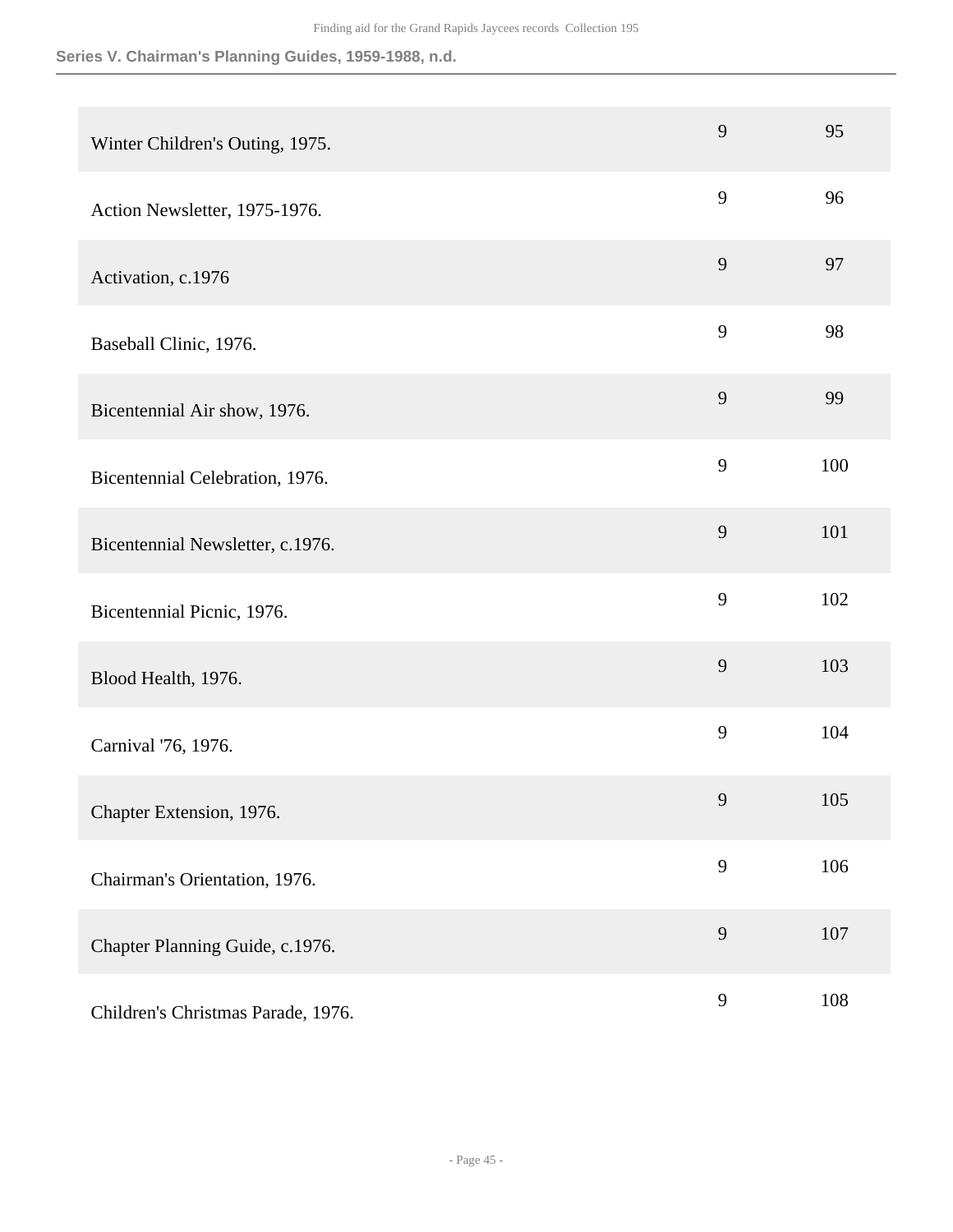| Christmas Coloring Book, 1976.                     | 9 | 109 |
|----------------------------------------------------|---|-----|
| Christmas Shopping Tour, 1976.                     | 9 | 110 |
| Community First Aid, 1975-1976.                    | 9 | 111 |
| Community Service Guide Book District, 1975-1976.  | 9 | 112 |
| Detroit Lions vs. WLAV DJ's Basketball, 1975-1976. | 9 | 113 |
| Distinguished Service Award Banquet, 1975-1976.    | 9 | 114 |
| Fall Handicapped Children's Outing, 1976.          | 9 | 115 |
| Family Life Development, 1975-1976.                | 9 | 116 |
| Grand Rapids Santa Claus Parade, 1976.             | 9 | 117 |
| Greening of Grand Rapids, 1975-1976.               | 9 | 118 |
| Government Awareness, 1975-1976.                   | 9 | 119 |
| How to Get Involved with U.S., 1976.               | 9 | 120 |
| I'm O.K., 1976.                                    | 9 | 121 |
| Inaugural Ball, 1976.                              | 9 | 122 |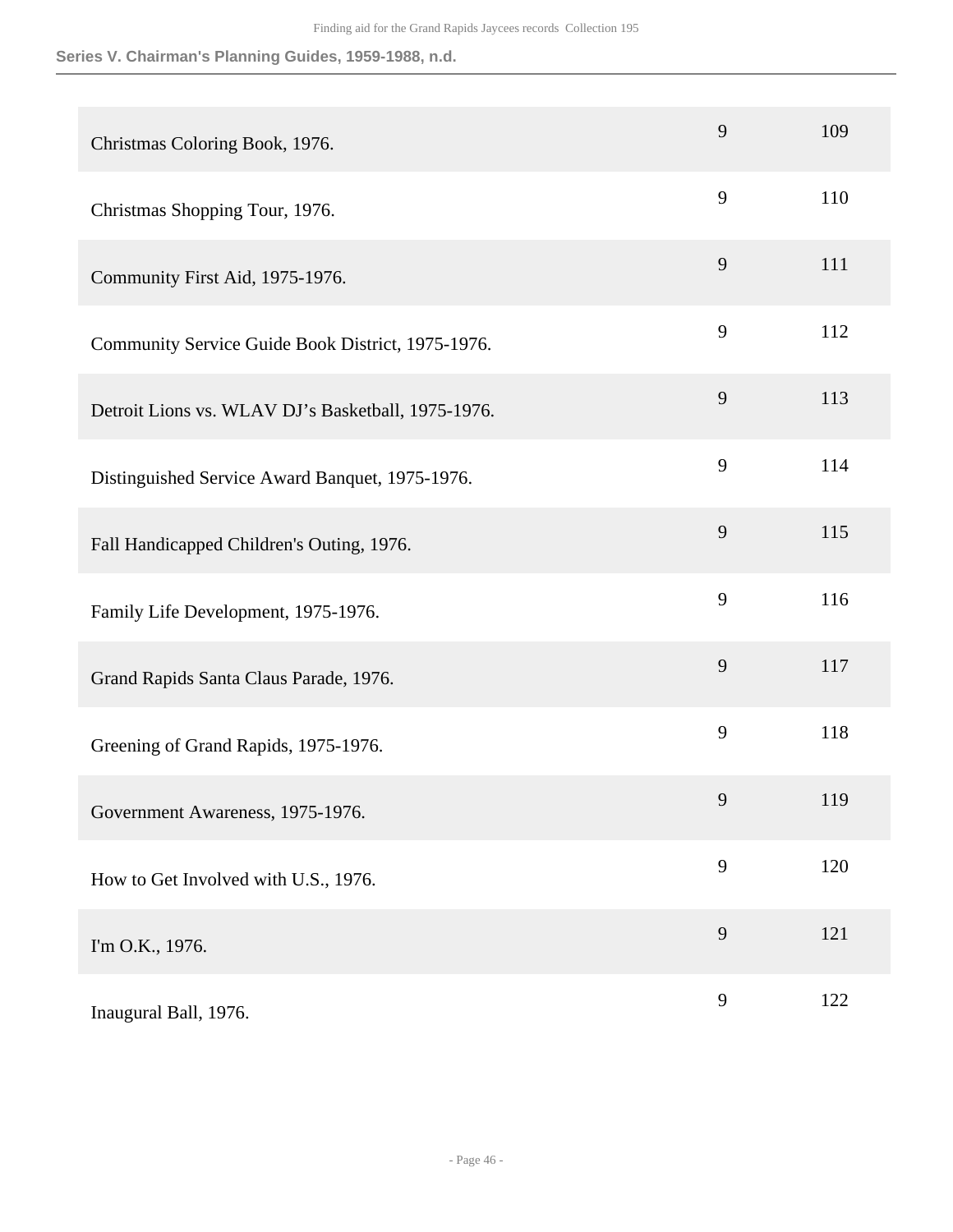| Junior Achievement, 1976.                    | 9 | 123 |
|----------------------------------------------|---|-----|
| Junior Achievement Assistance, 1975-1976.    | 9 | 124 |
| Junior Miss, 1976.                           | 9 | 125 |
| Junior Track, 1976.                          | 9 | 126 |
| Learn Not to Burn, 1975-1976.                | 9 | 127 |
| Membership/Initiation, 1975-1976.            | 9 | 128 |
| Membership-Orientation Committee, 1975-1976. | 9 | 129 |
| Michigan International Week, 1976.           | 9 | 130 |
| Michigan Week, 1975-1976.                    | 9 | 131 |
| Monte Carlo Party, 1976.                     | 9 | 132 |
| On to Indy, 1976.                            | 9 | 133 |
| Outstanding Young Educator Award, 1975-1976. | 9 | 134 |
| Personal Leadership Dynamics, 1976.          | 9 | 135 |
| Physical Activities, 1975-1976.              | 9 | 136 |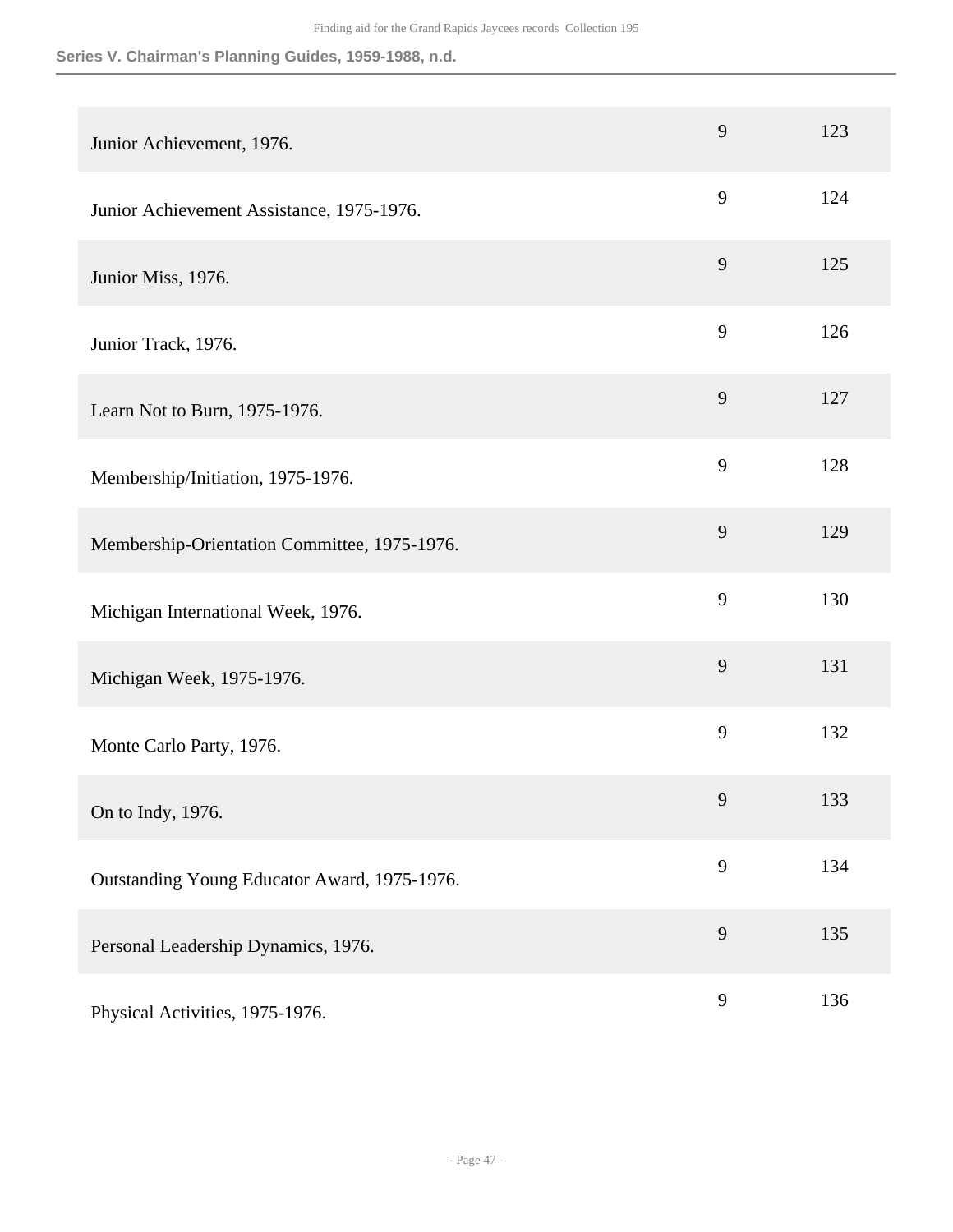| Programs, c.1976.                  | 9 | 137 |
|------------------------------------|---|-----|
| Public Relations, 1975-1976.       | 9 | 138 |
| Raft Race Concessions, 1976.       | 9 | 139 |
| Resource Reclamation, 1975-1976.   | 9 | 140 |
| Santa Claus Parade, 1976.          | 9 | 141 |
| Sister Cities Program, 1976.       | 9 | 142 |
| Slide-A-Rule, 1975-1976.           | 9 | 143 |
| Speak-Up, 1976.                    | 9 | 144 |
| Spring Children's Outing, 1976.    | 9 | 145 |
| State Convention, 1975-1976.       | 9 | 146 |
| Summer Stag and Golf Outing, 1976. | 9 | 147 |
| Swine Flu Immunization, 1976.      | 9 | 148 |
| Two For One Golf, 1976.            | 9 | 149 |
| Two on the Town, 1976.             | 9 | 150 |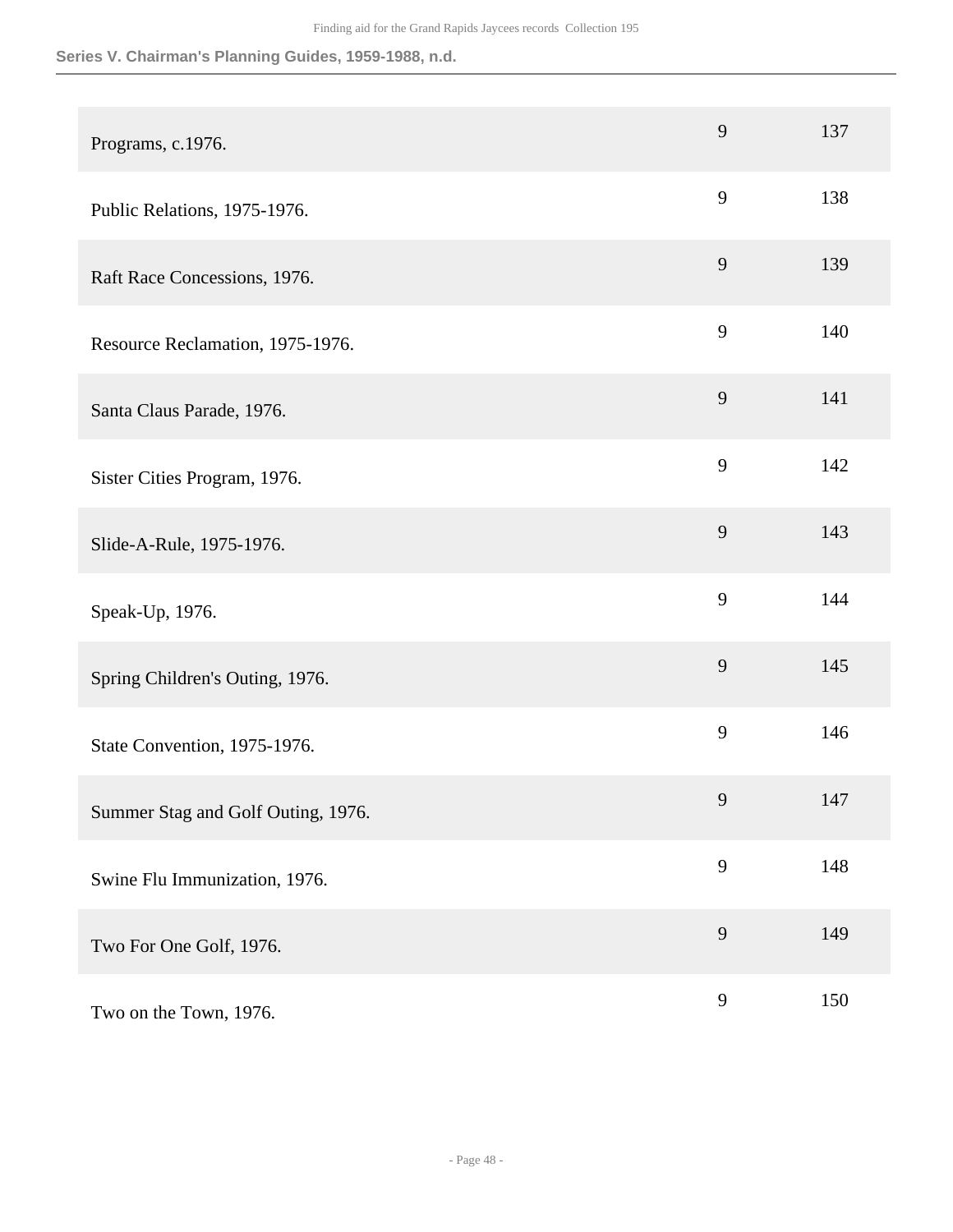| Western Michigan Community Burn Unit, 1975-1976. | 9 | 151 |
|--------------------------------------------------|---|-----|
| Wives Appreciation Night, 1975-1976.             | 9 | 152 |
| Access (Chairman's Orientation), 1976-77.        | 9 | 153 |
| Bridge Marathon, 1976-1977.                      | 9 | 154 |
| Burn Unit-Over the Top, 1977.                    | 9 | 155 |
| Carnival '77, 1976-1977.                         | 9 | 156 |
| Child Abuse Prevention, 1976-1977.               | 9 | 157 |
| Christmas Coloring Book, 1976-1977.              | 9 | 158 |
| Christmas Shopping Tour, 1977.                   | 9 | 159 |
| Critical Decisions About Crime, 1977.            | 9 | 160 |
| Community Picnic, 1977.                          | 9 | 161 |
| Distinguished Service Award, 1976-77.            | 9 | 162 |
| Elderly Outing, 1977.                            | 9 | 163 |
| Fall Color Tour, 1977.                           | 9 | 164 |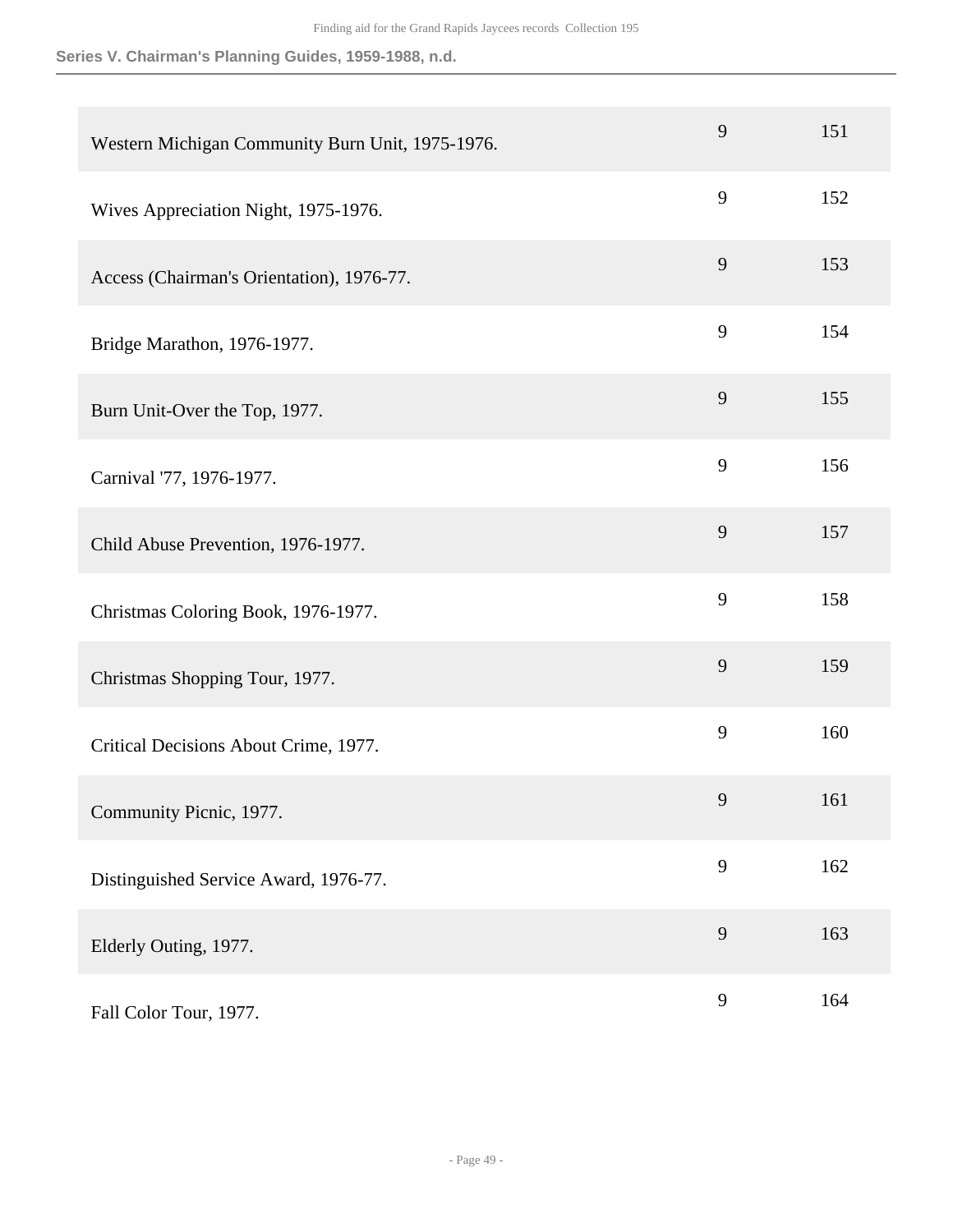| Fall Ox Roast, 1976-1977.                    | 9 | 165 |
|----------------------------------------------|---|-----|
| Get Involved with U.S., 1976-1977.           | 9 | 166 |
| Handicapped Children's Outing, 1976-1977.    | 9 | 167 |
| Inaugural Ball, 1976-1977.                   | 9 | 168 |
| Jobs for Ex-Offenders, 1977.                 | 9 | 169 |
| Junior Miss, 1977.                           | 9 | 170 |
| Membership Initiation, 1976-1977.            | 9 | 171 |
| Monte Carlo Party, 1977.                     | 9 | 172 |
| On to Seattle, 1976-1977.                    | 9 | 173 |
| Outstanding Young Educator Award, 1976-1977. | 9 | 174 |
| Professional Golf Tournament, c.1977.        | 9 | 175 |
| Racquetball Fest, 1976-1977.                 | 9 | 176 |
| Raft Race Concessions, 1977.                 | 9 | 177 |
| Slide-A-Rule, 1977.                          | 9 | 178 |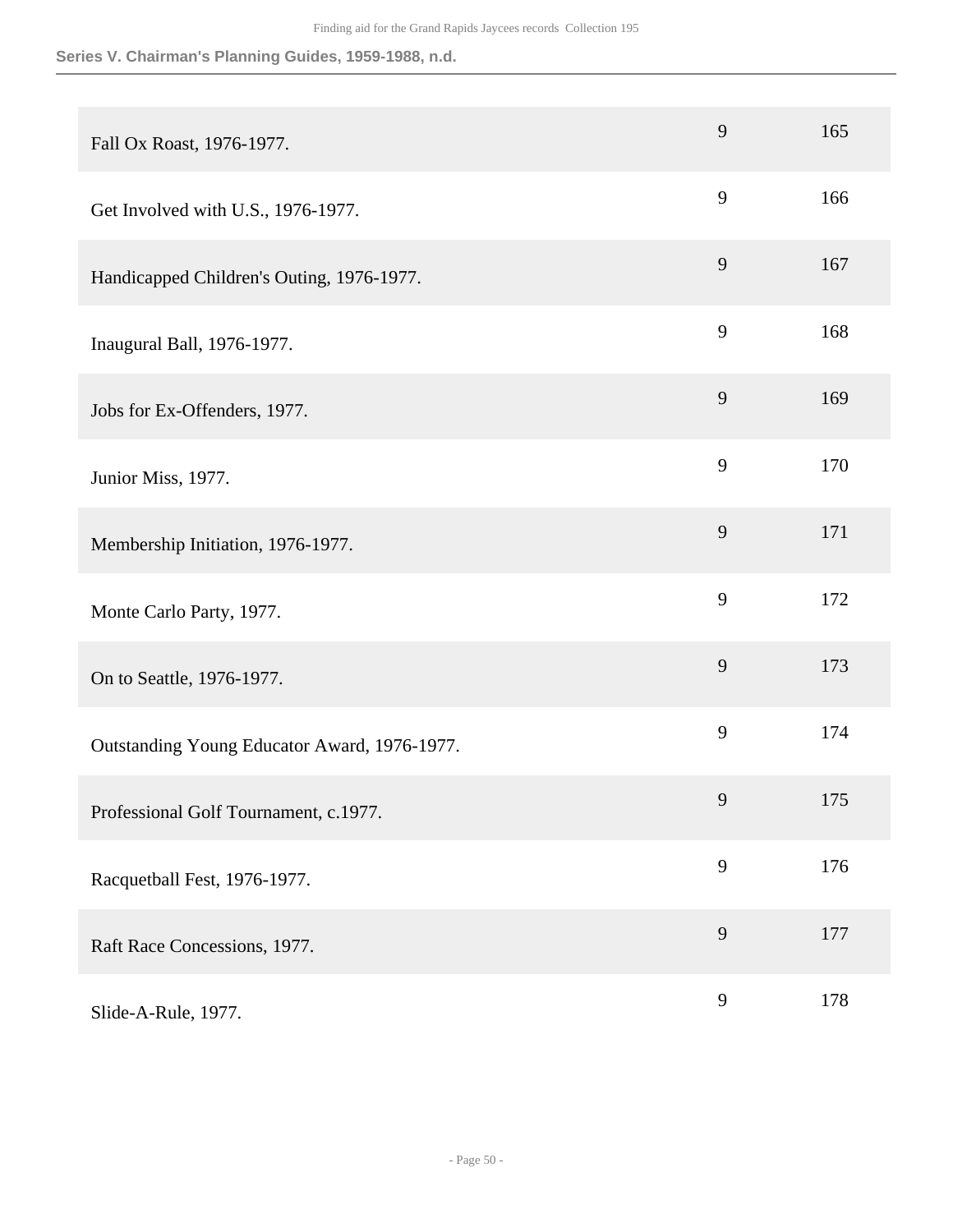| Spark and Spoke, 1977.                | 9 | 179   |
|---------------------------------------|---|-------|
| Speak-Up, 1976-1977.                  | 9 | 180   |
| Summer Softball, 1977.                | 9 | 181   |
| Two on the Town, 1976-1977.           | 9 | 182   |
| West Michigan Burn Unit Circus, 1977. | 9 | 183   |
| Wives Appreciation Night, 1976-1977.  | 9 | 184   |
| 500 Foot Submarine Sandwich, 1977.    | 9 | 185   |
| Action Newsletter, 1977-1978.         | 9 | 186   |
| Career Education, 1977-1978.          | 9 | 187-8 |
| Charity Golf Classic, 1978.           | 9 | 189   |
| Child Abuse Awareness, 1978.          | 9 | 190   |
| Christmas Coloring Book, 1977-1978.   | 9 | 191   |
| Christmas Shopping Tour, 1978.        | 9 | 192   |
| Distinguished Service Award, 1978.    | 9 | 193   |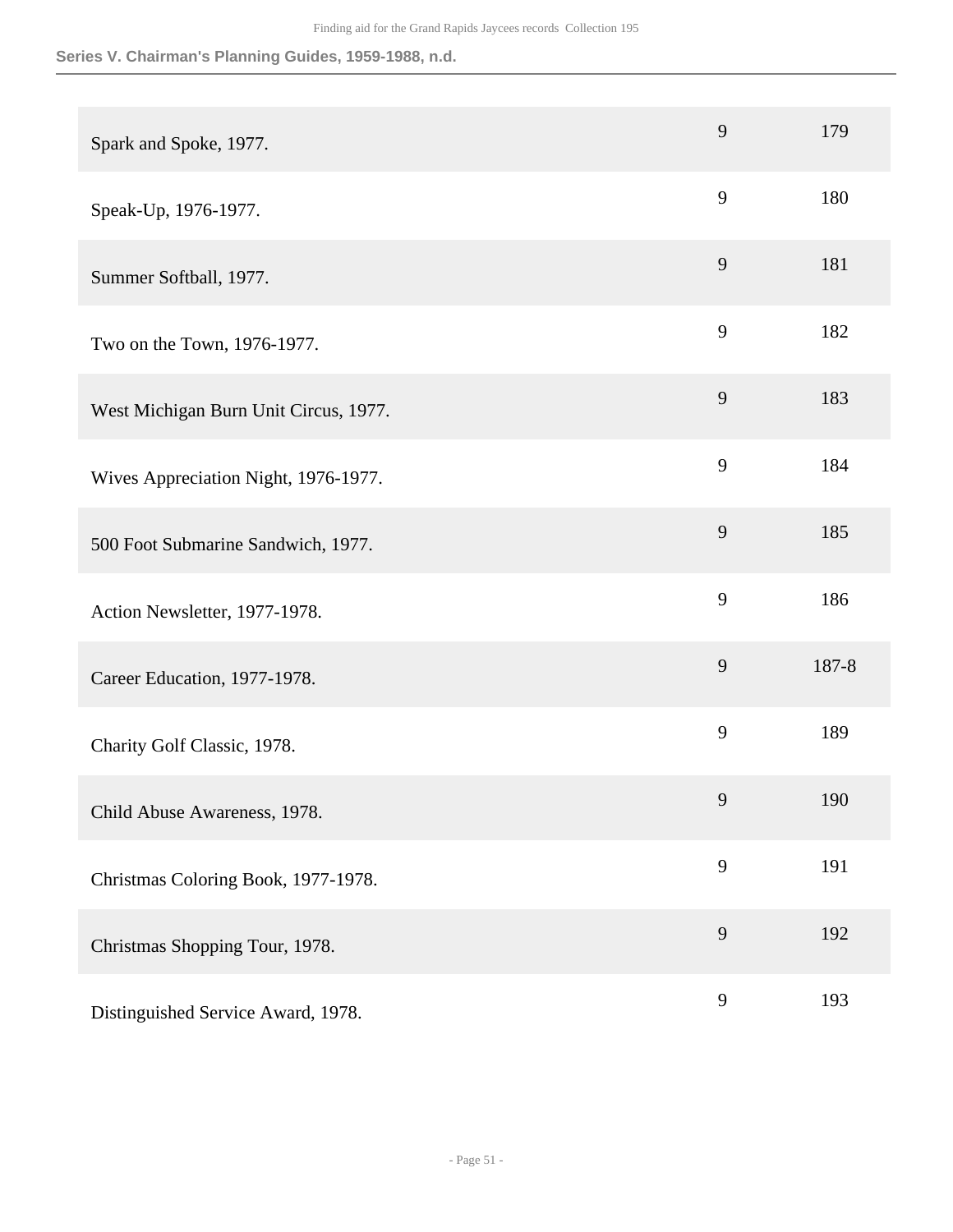| Fall Color Tour, 1977-1978.             | 9      | 194-5          |
|-----------------------------------------|--------|----------------|
| Grand Rapids Awareness Program, 1978.   | 9      | 196            |
| Greater Grand Rapids Open, 1978.        | 10     | $\mathbf{1}$   |
| Handicapped Children's Outing, 1978.    | 10     | $\mathbf{2}$   |
| Hay ride/dance, 1978.                   | 10     | 3              |
| I'm O.K., 1978.                         | 10     | $\overline{4}$ |
| Leadership Dynamics, 1978.              | 10     | 5              |
| Santa Claus Parade, 1978.               | 10     | 6              |
| Senior Citizens Craft Shop, 1978.       | 10     | $\tau$         |
| State Convention, 1977-1978.            | 10     | 8              |
| Summer Stag and Golf Outing, 1977-1978. | 10     | 9              |
| Summer Stag and Golf Outing, 1978.      | 10     | $10\,$         |
| Tennis Party, 1977-1978.                | 10     | 11             |
| Two on the Town, 1978.                  | $10\,$ | 12             |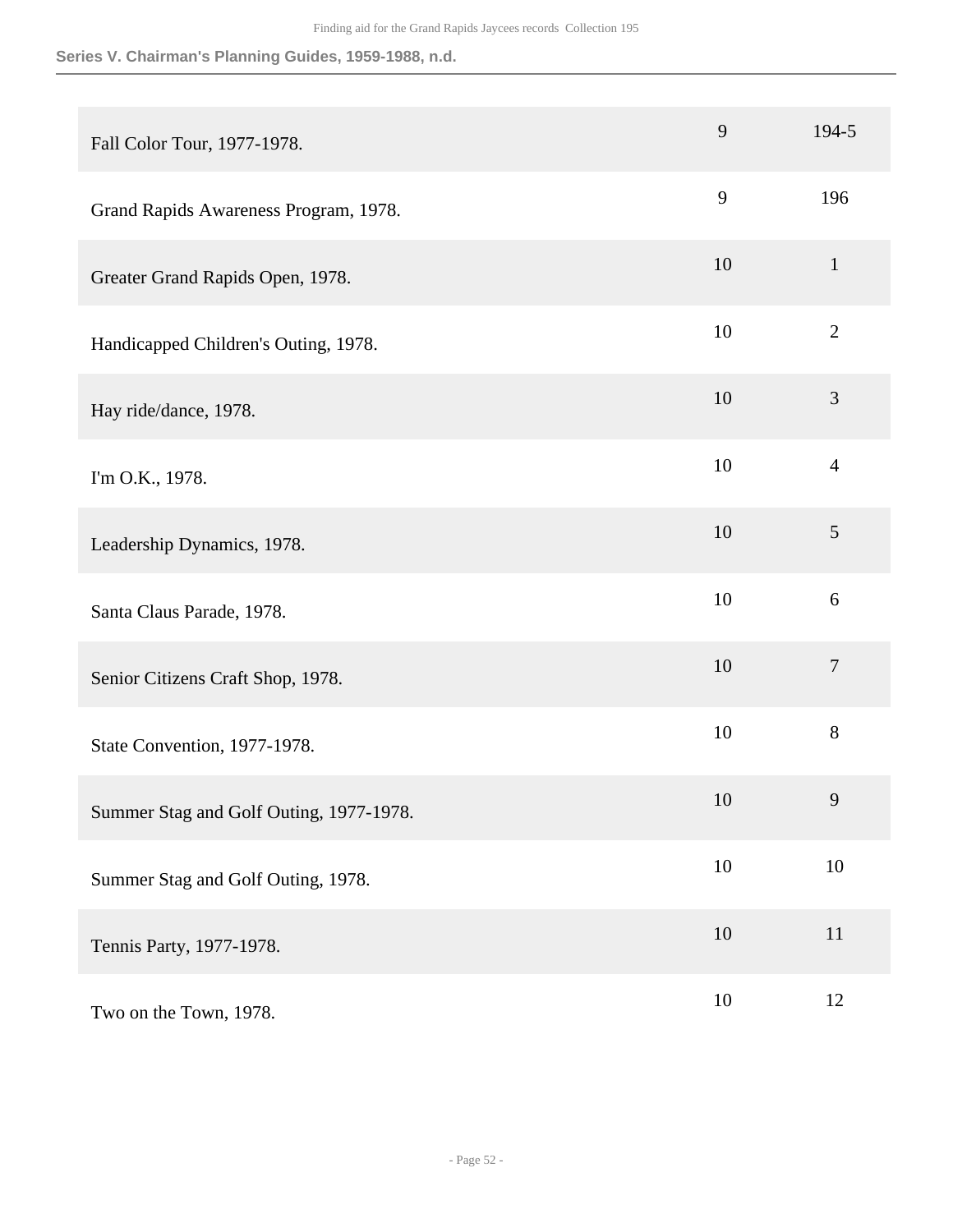| Western Michigan Community Burn Unit (A), 1976-1978. | 10     | $13 - 14$ |
|------------------------------------------------------|--------|-----------|
| Wives Appreciation Night, 1977-1978.                 | 10     | 15        |
| Action Newsletter, 1978-1979.                        | 10     | 16        |
| Bank Balances, 1979.                                 | 10     | 17        |
| Bridge Marathon, 1979.                               | 10     | 18        |
| Chapter Planning Guide, c.1979.                      | 10     | 19        |
| Chapter Survey, 1979.                                | 10     | 20        |
| Charity Golf Classic (A), 1978-1979.                 | 10     | $21 - 2$  |
| Christmas Coloring Book, 1979.                       | 10     | 23        |
| Disco Dance, 1979.                                   | 10     | 24        |
| Distinguished Service Award, 1979.                   | 10     | 25        |
| Exceptional Children's Outing, 1978-1979.            | $10\,$ | 26        |
| Fall Color Tour, 1979.                               | 10     | 27        |
| Fall Ox Roast, 1978-1979.                            | $10\,$ | $28\,$    |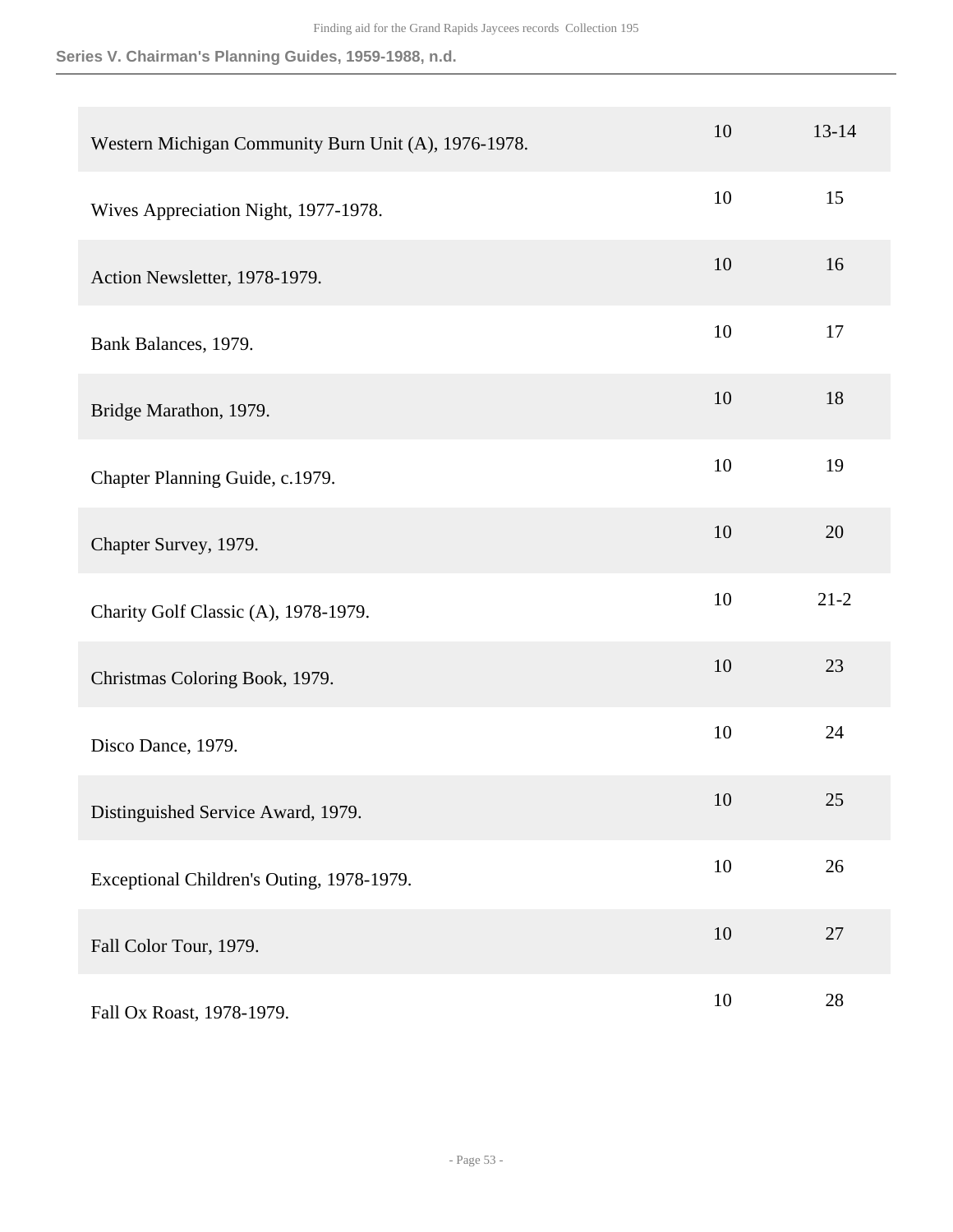| Family Canoe Trip, 1979.                               | 10 | 29 |
|--------------------------------------------------------|----|----|
| Grand Rapids Charity Golf Classic, 1978-1979.          | 10 | 30 |
| Housing Reclamation, 1978-1979.                        | 10 | 31 |
| Ideas Project, 1979.                                   | 10 | 32 |
| Inaugural Ball, 1979.                                  | 10 | 33 |
| Long Range Planning (recommendations), 1978-1979.      | 10 | 34 |
| Michigan Week, 1979.                                   | 10 | 35 |
| Personal Finance, 1979.                                | 10 | 36 |
| Programs, 1978-1979.                                   | 10 | 37 |
| Racquetball Fest, 1979.                                | 10 | 38 |
| Racquetball/tennis/wine and cheese tasting, 1978-1979. | 10 | 39 |
| Santa Claus Parade, 1979.                              | 10 | 40 |
| Send a Kid to Camp, 1978-1979.                         | 10 | 41 |
| Senior Citizens Craft Shop, 1978-1979.                 | 10 | 42 |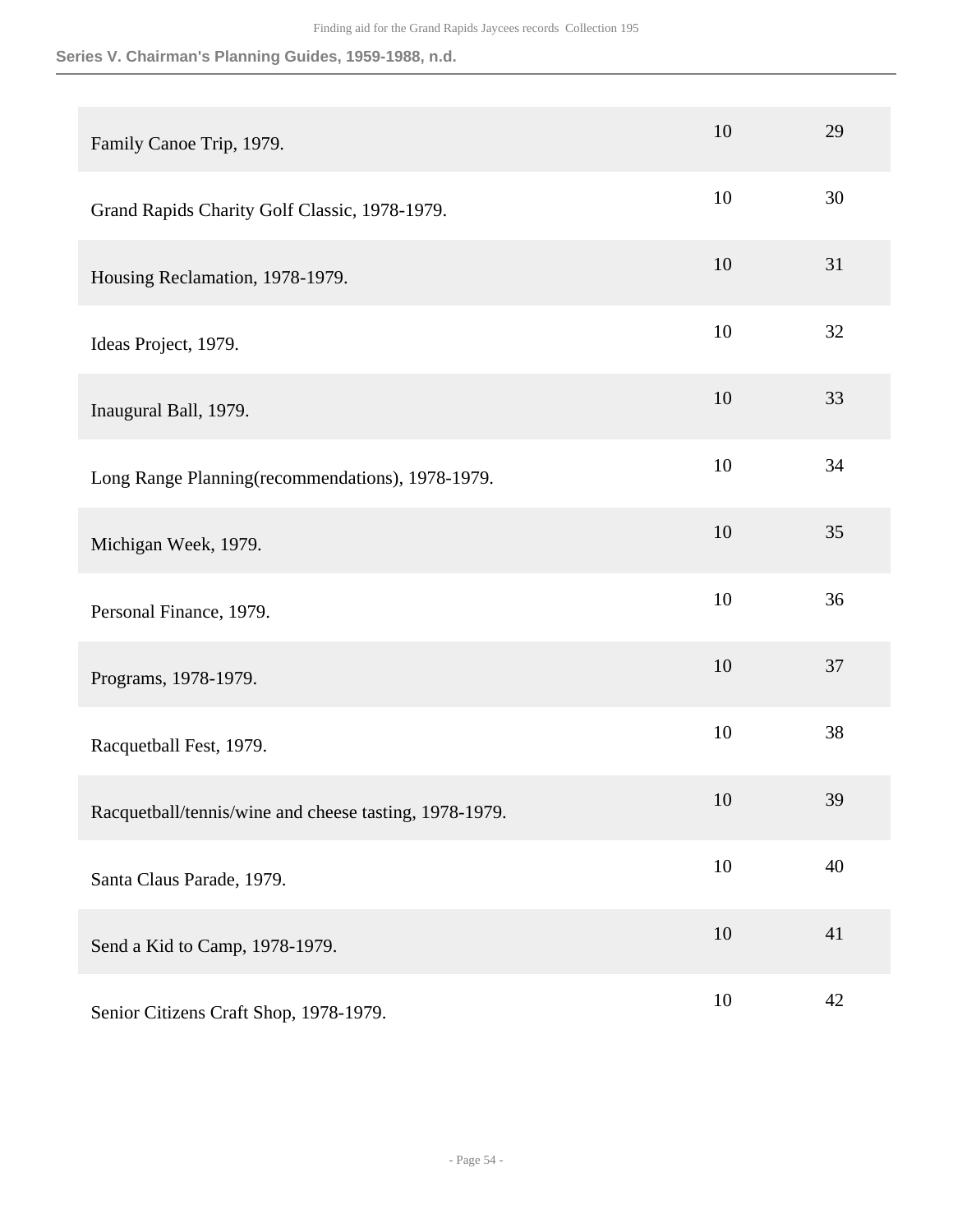| Senior Citizens Outing, 1979.                | 10     | 43     |
|----------------------------------------------|--------|--------|
| Senior Citizens Picnic, 1979.                | 10     | 44     |
| Slide-A-Rule, 1978-1979.                     | 10     | 45     |
| Social Services Directory, 1979.             | 10     | 46     |
| Softball, 1978-1979.                         | 10     | 47     |
| Spark, Spoke, and Springboard, 1978-1979.    | 10     | 48     |
| Speak-Up, 1979.                              | 10     | 49     |
| Special Report: Pro Golf Tournament, c.1979. | 10     | 50     |
| Summer Stag and Golf Outing, 1979.           | 10     | 51     |
| Tiger Baseball, 1979.                        | 10     | 52     |
| Women's Appreciation Night, 1978-1979.       | 10     | 53     |
| Action Newsletter, 1980.                     | 10     | 54     |
| Amateur Talent Show, 1980.                   | 10     | $55-6$ |
| Awareness Day, 1980.                         | $10\,$ | 57     |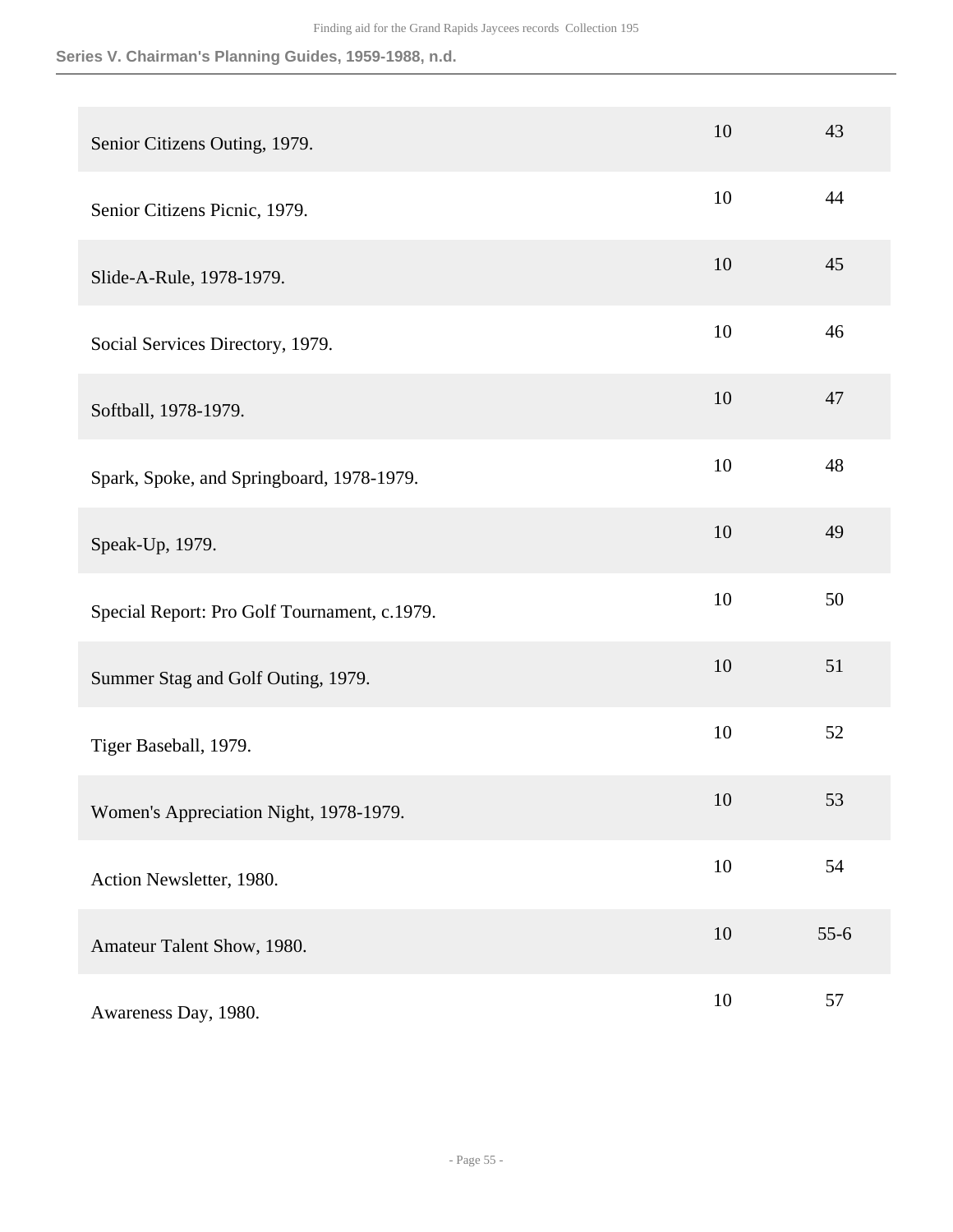| Bridge Marathon, 1980.                          | 10 | 58       |
|-------------------------------------------------|----|----------|
| Chapter Planning Guide, c.1980.                 | 10 | 59       |
| Charity Golf Classic, 1980.                     | 10 | $60 - 5$ |
| Christmas Coloring Books, 1979-1980.            | 10 | 66       |
| Christmas Shopping Tour, 1980.                  | 10 | $67 - 8$ |
| Distinguished Service Award Banquet, 1979-1980. | 10 | 69       |
| Exceptional Children's Outing, 1980.            | 10 | 70       |
| Fall Color Tour, 1979-1980.                     | 10 | 71       |
| Family Appreciation Outing, 1979-1980.          | 10 | 72       |
| Family Canoe Trip, 1980.                        | 10 | 73       |
| Grand Rapids Charity Golf Classic, 1980.        | 10 | 74       |
| Monroe Center Kids Carnival, 1980.              | 10 | 75       |
| Monroe Fest, 1980.                              | 10 | 76       |
| Monroe Mall Festival Art Sale, 1980.            | 10 | 77       |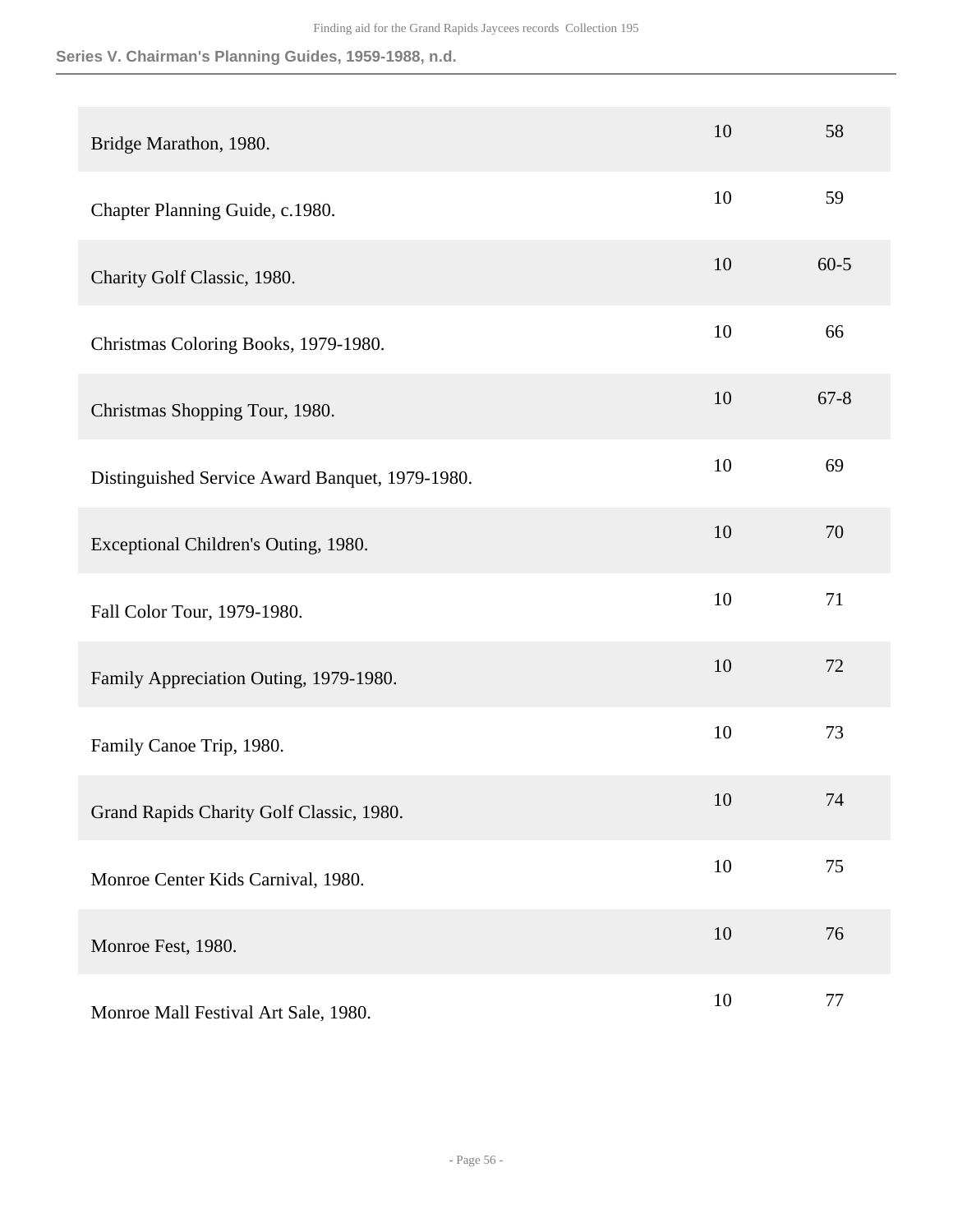| Operations, 1980.                                      | 10 | 78   |
|--------------------------------------------------------|----|------|
| Personnel Committee-Charity Golf Classic, 1980.        | 10 | 79   |
| Public Relations, 1980.                                | 10 | 80   |
| Racquetball/Tennis/Wine and Cheese Tasting, 1979-1980. | 10 | 81   |
| Resource Conservation, 1979-1980.                      | 10 | 82   |
| Santa Claus Parade, 1980.                              | 10 | 83   |
| Santa Claus Parade Concession Stand, 1980.             | 10 | 84   |
| Softball Tournament, 1980.                             | 10 | 85   |
| Spring Elderly Outing, 1979-1980.                      | 10 | 86-7 |
| Speaker Bureau, 1980.                                  | 10 | 88   |
| Summer Golf Stag, 1980.                                | 10 | 89   |
| Tiger Baseball, 1980.                                  | 10 | 90   |
| Sales for Charity Golf Classic, c.1980.                | 10 | 91   |
| Two on the Town, 1980.                                 | 10 | 92   |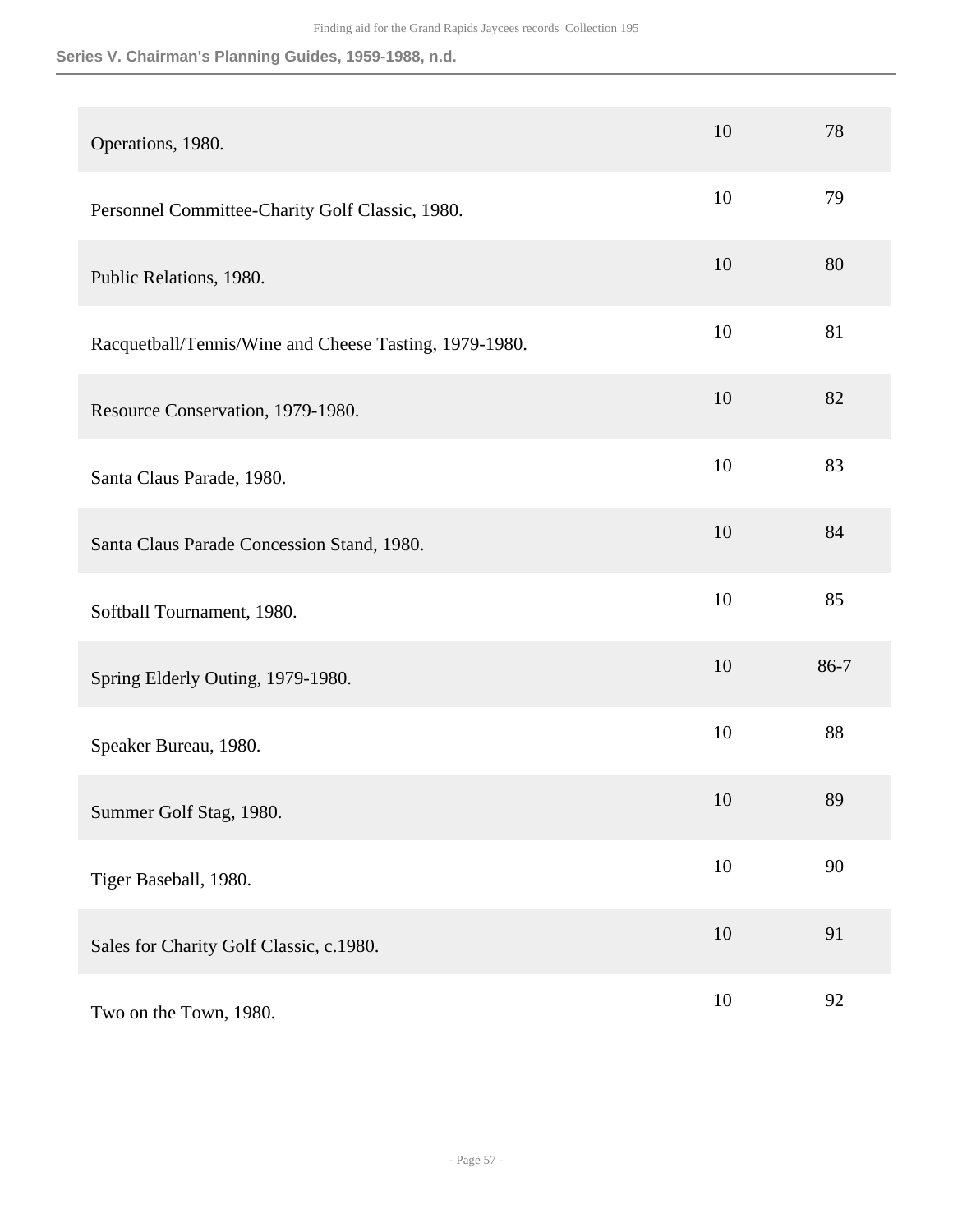| Wives Appreciation Night, 1980.      | 10     | 93        |
|--------------------------------------|--------|-----------|
| 60's Party, 1980.                    | 10     | 94        |
| Activation, 1981.                    | 10     | 95        |
| Amateur Talent Show, 1981.           | 10     | 96        |
| Casino Night, 1980-1981.             | 10     | 97        |
| Charity Golf Classic, 1981.          | 10     | 98        |
| Christmas Coloring Books, 1980-1981. | 10     | 99        |
| Christmas Shopping Tour, 1981.       | 10     | 100       |
| Crime Awareness, 1981.               | 10     | 101       |
| Distinguished Service Award, 1981.   | 10     | 102       |
| Exceptional Children's Outing, 1981. | 10     | 103       |
| Fall Color Tour, 1980-1981.          | $10\,$ | $104 - 5$ |
| Family Canoe Trip, 1981.             | $10\,$ | 106       |
| Family Picnic, 1981.                 | $10\,$ | $107\,$   |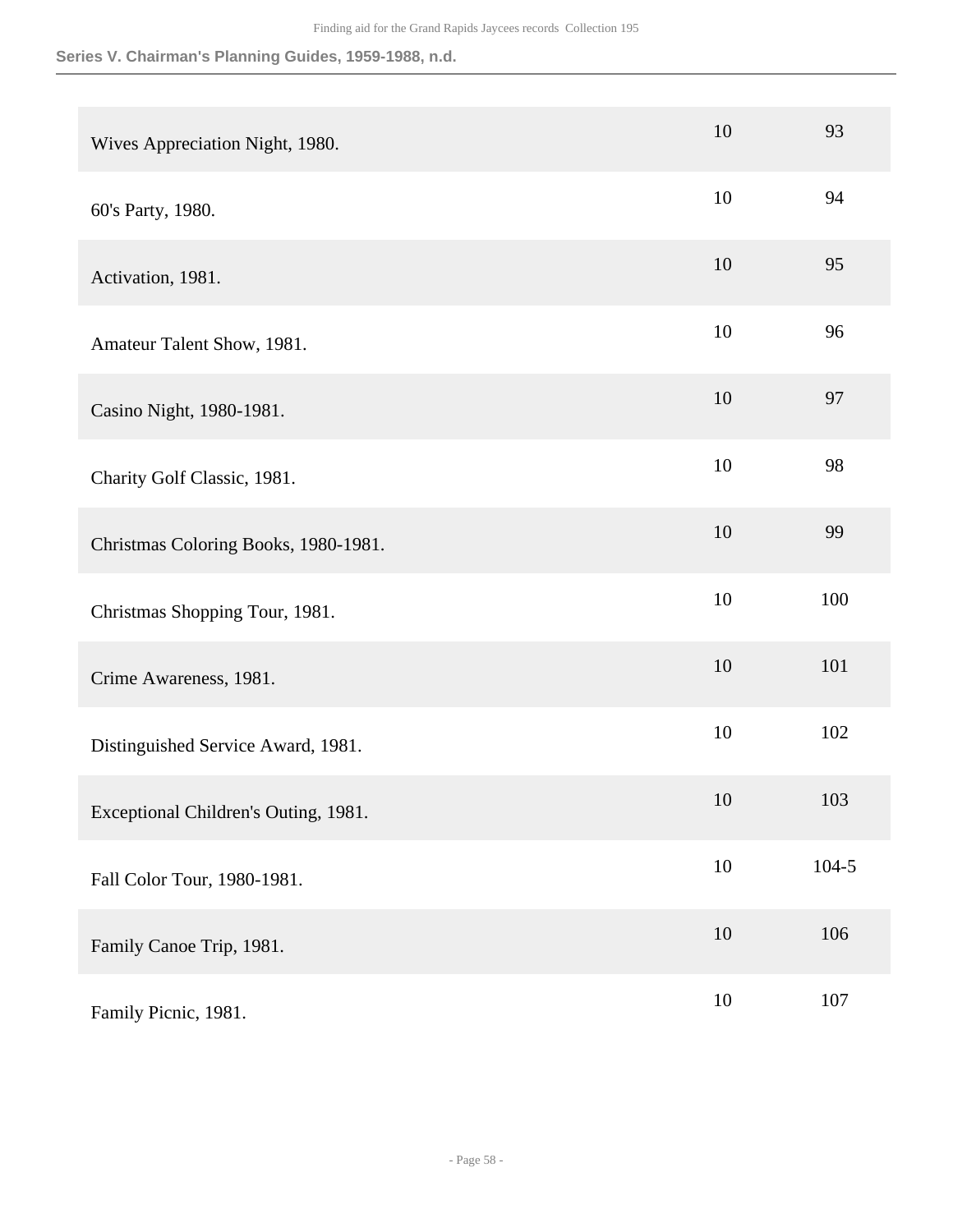| Food Booth (Festival '81) (A), 1981.                | 10     | 108-9 |
|-----------------------------------------------------|--------|-------|
| Food Booth (WLAV Raft Race), 1981.                  | 10     | 110   |
| Grand Rapids Charity Golf Classic, 1980-1981.       | 10     | 111   |
| Halloween Candy Sales, 1981.                        | 10     | 112   |
| Inaugural Ball, 1981.                               | 10     | 113   |
| Incentive, 1981.                                    | 10     | 114   |
| M.D.A. Gong Show, 1981.                             | 10     | 115   |
| Michigan Week, 1981.                                | 10     | 116   |
| Monday Night Seminars, 1980-1981.                   | 10     | 117   |
| Charity Golf Classic (Adv. Ticket Sales), 1980.     | 10     | 118   |
| Charity Golf Classic (Manpower Requirements), 1980. | 10     | 119   |
| Grand Rapids Neighborhood Guide, 1979-1980.         | $10\,$ | 120   |
| Inaugural Ball, 1980.                               | 10     | 121   |
| Long Drive Contest, c. 1980.                        | $10\,$ | 122   |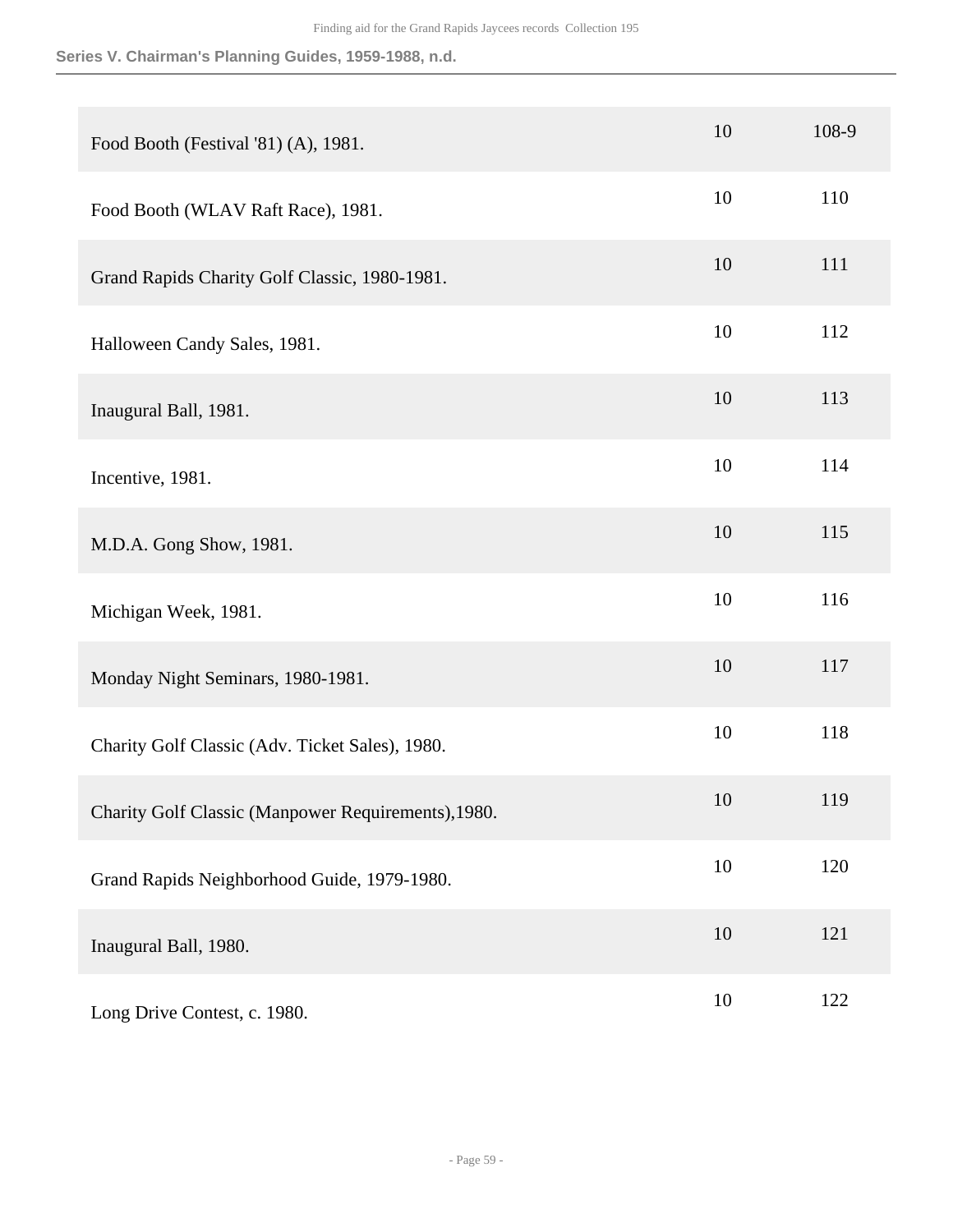| Michigan Week, 1979-1980.                     | 10 | 123            |
|-----------------------------------------------|----|----------------|
| Monday Night Seminars, 1979-1980.             | 10 | 124            |
| Pancake Breakfast, 1981.                      | 10 | 125            |
| Project Ideas Committee, 1981.                | 10 | 126            |
| Public Relations, c.1981.                     | 10 | 127            |
| Santa Claus Parade, 1980-1981.                | 10 | 128-9          |
| Santa Claus Parade Balloon Sales, 1981.       | 10 | 130            |
| Santa Claus Parade Concession Stand, 1981.    | 10 | 131            |
| Senior Citizens Arts and Crafts Shop, c.1981. | 11 | $\mathbf{1}$   |
| Shrine Circus, 1980-1981.                     | 11 | $\overline{2}$ |
| Slide-A-Rule, 1981.                           | 11 | 3              |
| S.O.B. Party (Ski or Booze It), 1981.         | 11 | $\overline{4}$ |
| Special Olympics Basketball Tournament, 1981. | 11 | $\mathfrak{S}$ |
| Student Government Day, 1981.                 | 11 | 6              |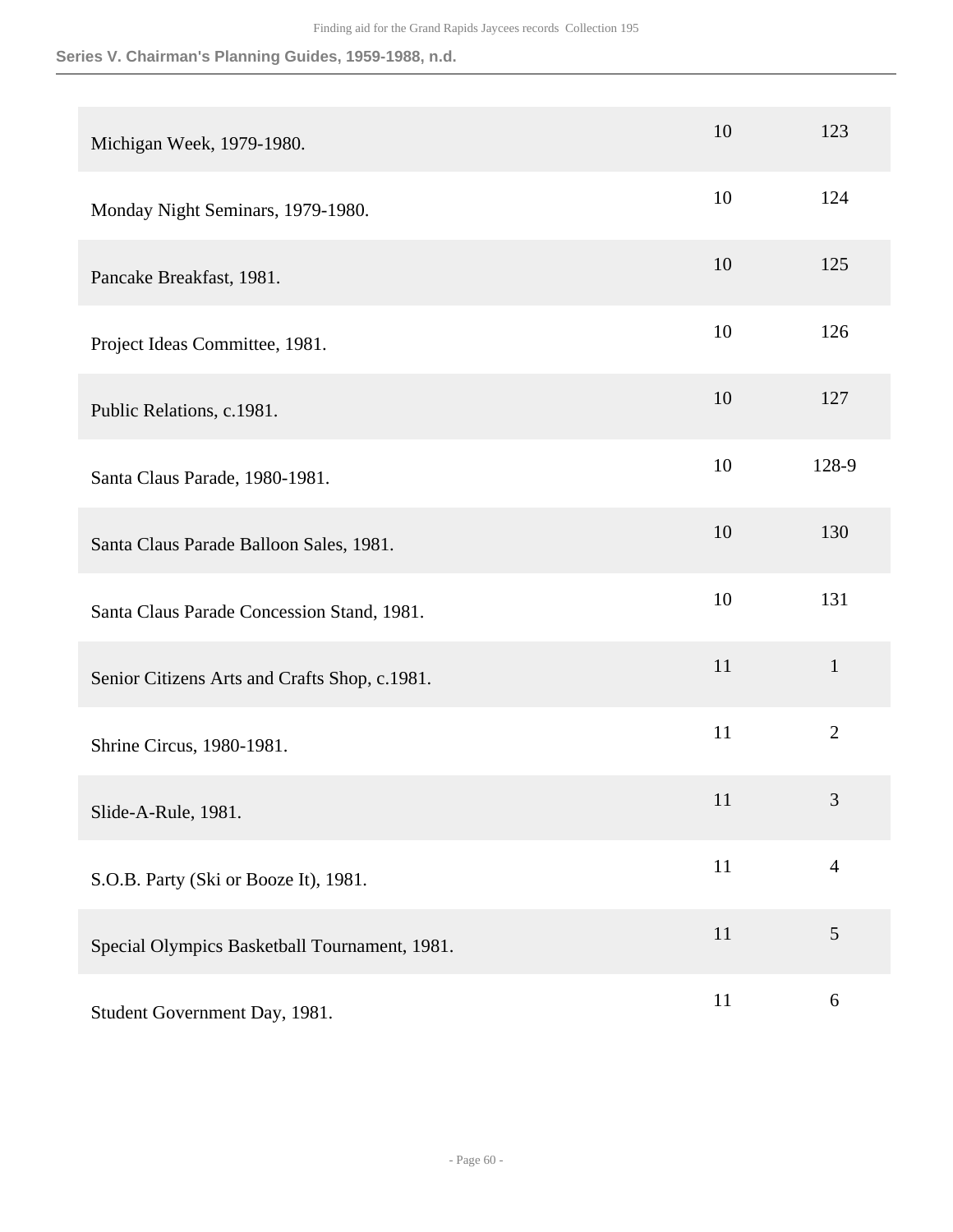| Summer Golf Stag, 1981.                           | 11 | $\tau$    |
|---------------------------------------------------|----|-----------|
| Tournaments (Region 9 Softball), 1981.            | 11 | $8\,$     |
| Transportation for the Grand Event, 1981.         | 11 | 9         |
| Wives Appreciation Night, 1981.                   | 11 | 10        |
| Action Newsletter, 1981-1982.                     | 11 | 11        |
| Activation, 1982.                                 | 11 | $12 - 13$ |
| Amateur Talent Show, 1982.                        | 11 | 14        |
| Beauty and the Beast, 1982.                       | 11 | 15        |
| Casino Night, 1982.                               | 11 | 16        |
| C.P.G.-Inaugural Ball, 1982.                      | 11 | 17        |
| Chapter Planning Guide, 1982.(A)                  | 11 | 18-19     |
| Charity Golf Classic, 1982.                       | 11 | $20 - 22$ |
| Charity Golf Classic (Long Range Planning), 1982. | 11 | 23        |
| Christmas Shopping Tour, 1982.                    | 11 | 24        |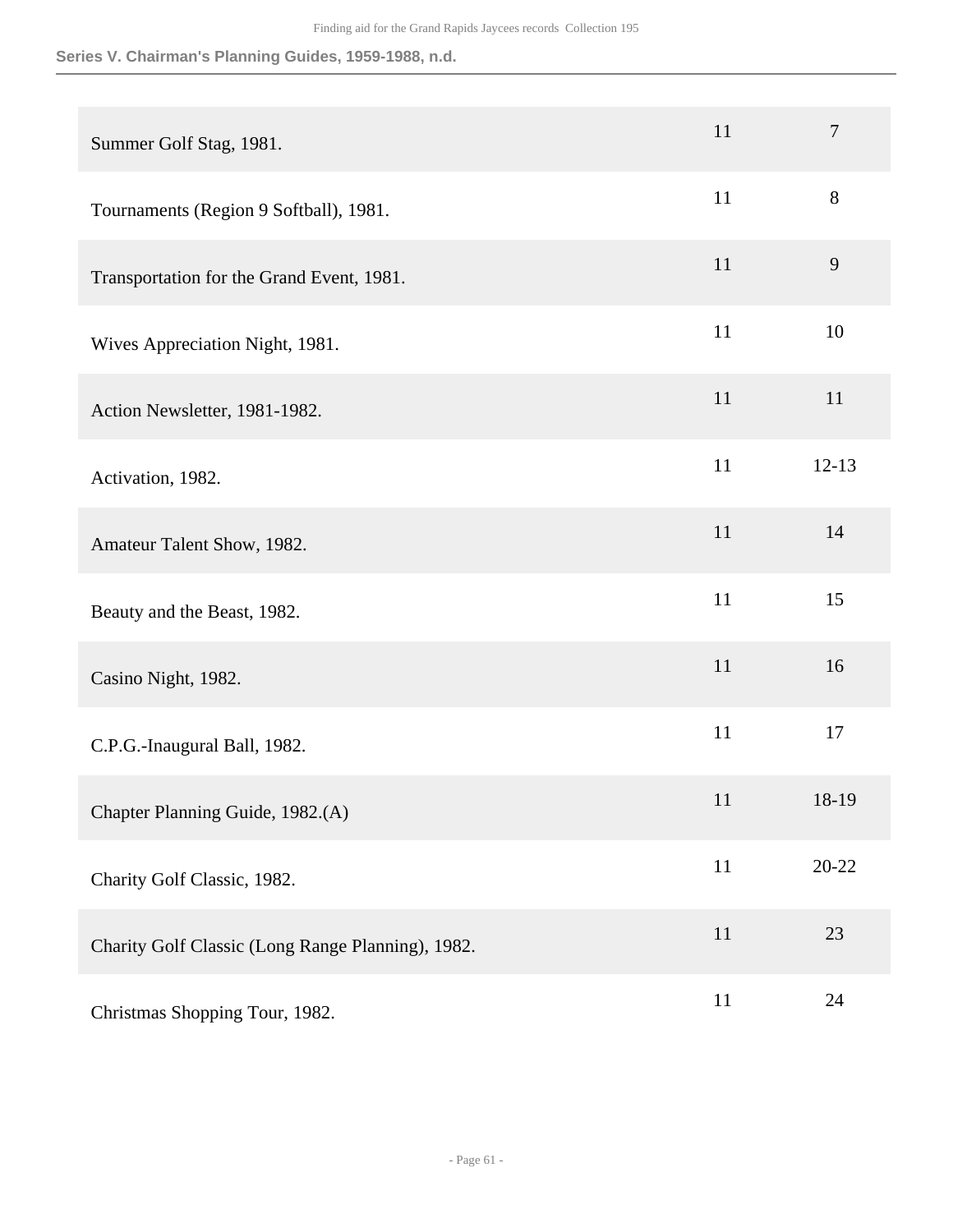| Distinguished Service Award Banquet, 1982.  | 11     | 25 |
|---------------------------------------------|--------|----|
| Fall Ox Roast, 1982.                        | 11     | 26 |
| Fall Color Tour, 1982.                      | 11     | 27 |
| Family Picnic, 1982.                        | 11     | 28 |
| Food Booth (Festival '82), 1982.            | 11     | 29 |
| Charity Golf Classic, 1981-1982.            | 11     | 30 |
| Charity Golf Classic ('82 Personnel), 1982. | 11     | 31 |
| Handicapped Children's Outing, 1982.        | 11     | 32 |
| Haunted House, 1982.                        | 11     | 33 |
| I Love G.R. Tie Sale, 1982.                 | 11     | 34 |
| Internal Dynamics Development, 1982.        | 11     | 35 |
| Japanese Sister City Project, 1982.         | $11\,$ | 36 |
| Ladies Appreciation Night, 1982.            | 11     | 37 |
| Leadership Dynamics, 1982.                  | 11     | 38 |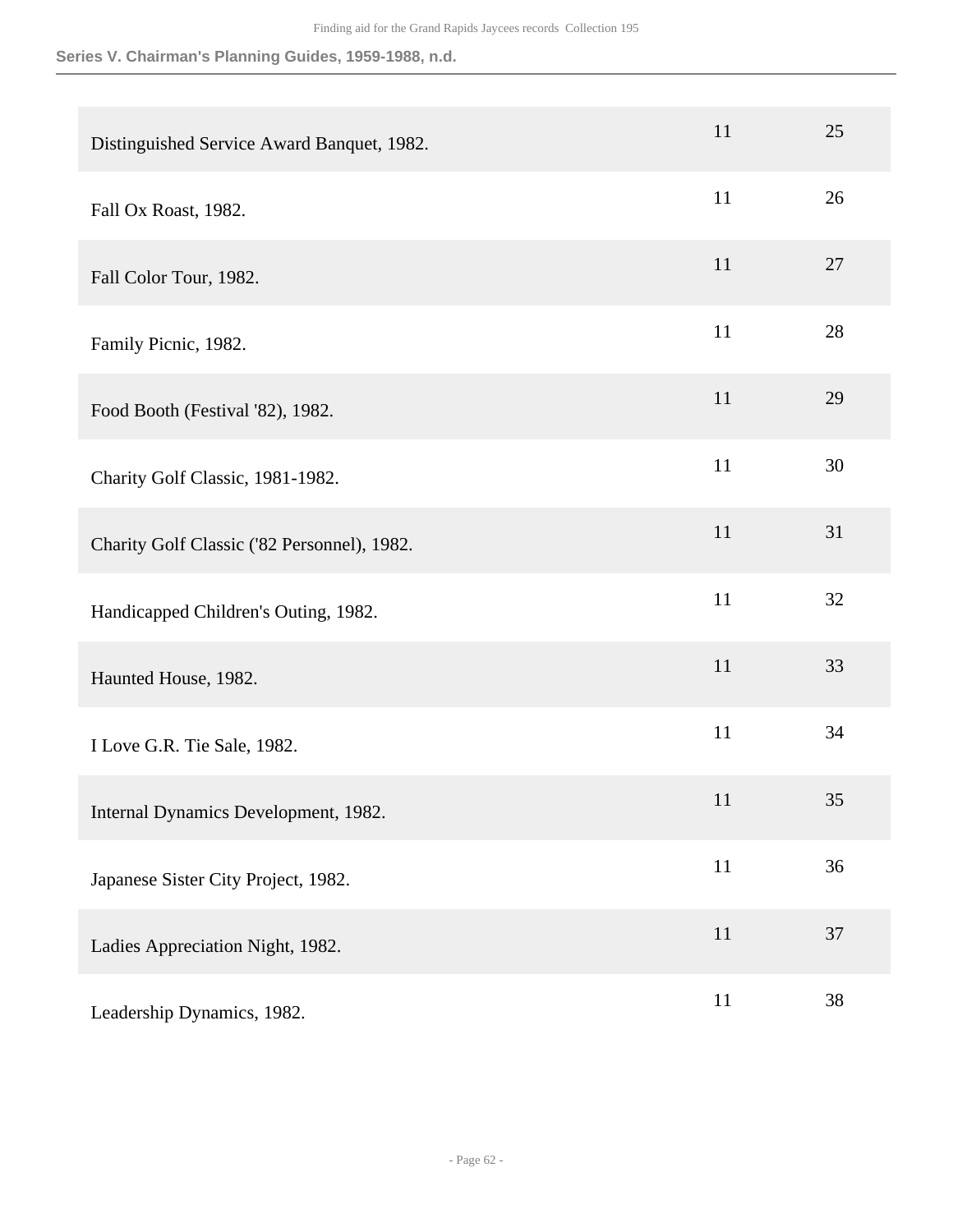| Long Range Planning Report, 1982.                       | 11 | 39   |
|---------------------------------------------------------|----|------|
| Membership Recruitment, 1981-1982.                      | 11 | 40   |
| Michigan Week, 1982.                                    | 11 | 41   |
| Old Kent River Bank Run Food Booth, 1982.               | 11 | 42   |
| Paint Party, 1982.                                      | 11 | 43   |
| Pancake Breakfast, 1982.                                | 11 | 44   |
| Personal Dynamics, 1981-1982.                           | 11 | 45   |
| Plan Of Action (GRJC's Women's Association), 1981-1982. | 11 | 46   |
| Raffle Book, 1982.                                      | 11 | 47   |
| Santa Claus Parade, 1982.                               | 11 | 48-9 |
| Santa Claus Parade Balloon Sales, 1981-1982.            | 11 | 50   |
| Shrine Circus, 1981-1982.                               | 11 | 51   |
| Slide-A-Rule, 1981-1982.                                | 11 | 52   |
| Slide-A-Rule, 1982.                                     | 11 | 53   |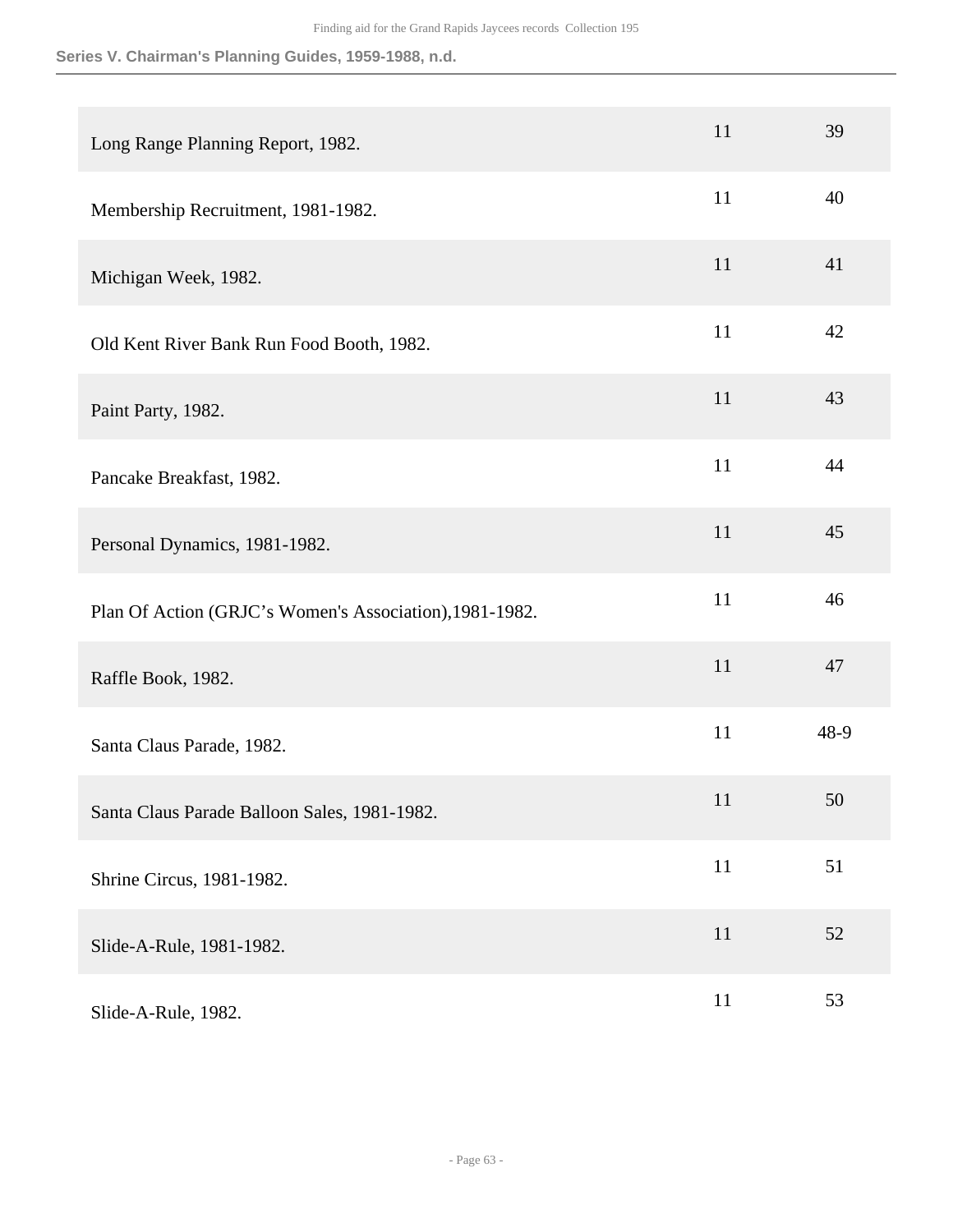| Special Olympics Basketball Tournament, 1982.      | 11 | $54 - 5$ |
|----------------------------------------------------|----|----------|
| Summer Golf Stag, 1982.                            | 11 | 56       |
| Targeted Jobs Task Force, 1982.                    | 11 | 57       |
| Tournaments, 1982.                                 | 11 | 58       |
| Two-on-the-Town, 1982.                             | 11 | 59       |
| Action Newsletter, 1982-1983.                      | 11 | $60-1$   |
| Alcohol Awareness, 1983.                           | 11 | 62       |
| Amateur Talent Show, 1983.                         | 11 | 63       |
| Bingo, 1983.                                       | 11 | 64       |
| Bingo II, 1983.                                    | 11 | 65       |
| Casino Night, 1983.                                | 11 | 66       |
| Central Records File (computerization), 1983-1984. | 11 | 67       |
| Chapter Planning Guide, 1982-1983.                 | 11 | 68       |
| Charity Golf Classic, 1982-1983.                   | 11 | 69       |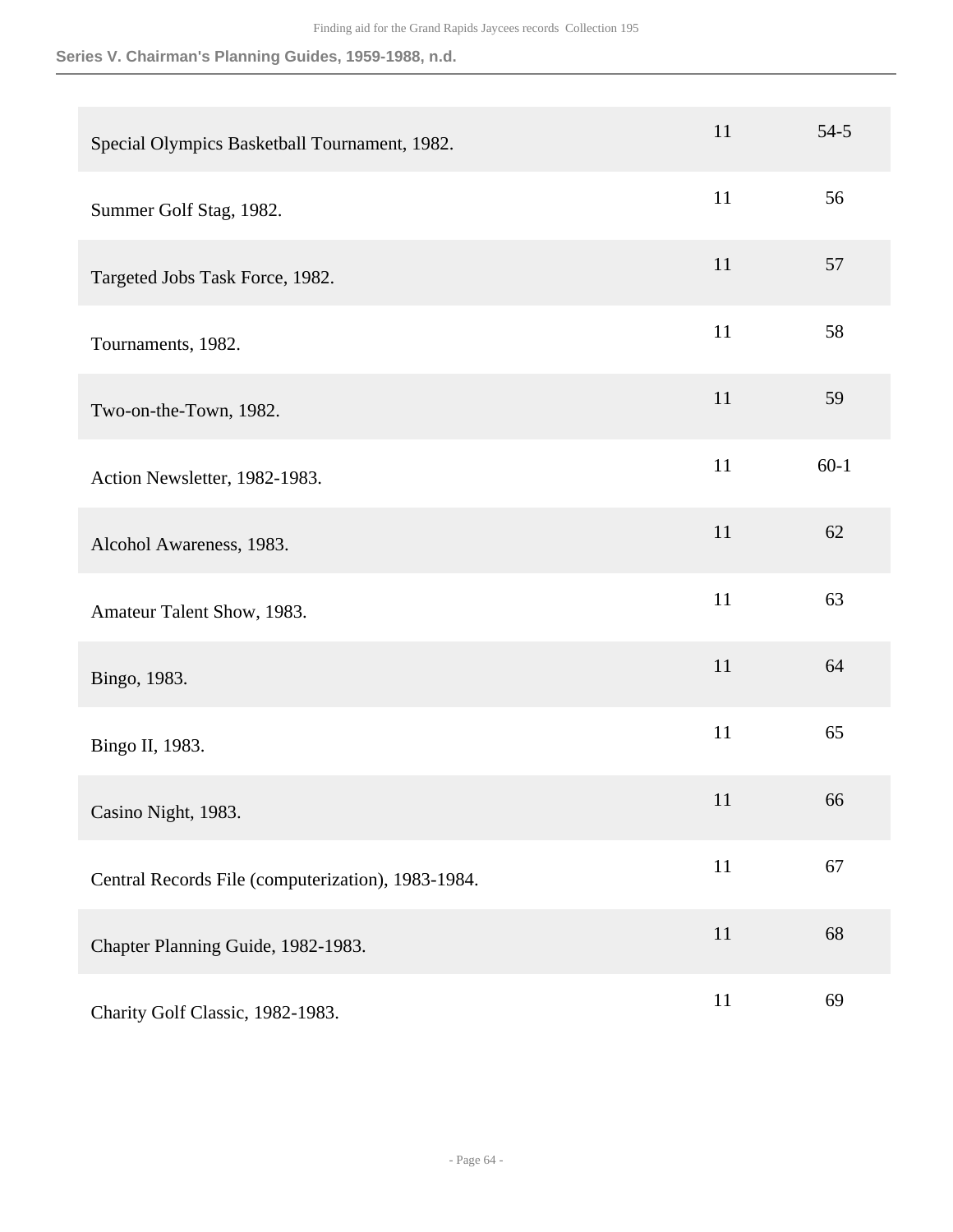| Charity Golf Classic (Long Range Plan), 1982-1983. | 11     | 70 |
|----------------------------------------------------|--------|----|
| Christmas Shopping Tour, 1982-1983.                | 11     | 71 |
| Community Action-Community Pride, 1982-1983.       | 11     | 72 |
| C.P.R., 1982-1983.                                 | 11     | 73 |
| Distinguished Service Award Banquet, 1982-1983.    | 11     | 74 |
| Elderly Assistance, 1982-1983.                     | 11     | 75 |
| Exceptional Children's Outing, 1983.               | 11     | 76 |
| Fall Color Tour, 1983.                             | 11     | 77 |
| Family Picnic, 1983.                               | 11     | 78 |
| Festival Food Booth, 1982-1983.                    | 11     | 79 |
| General Membership Meeting Raffle, 1983.           | 11     | 80 |
| Golf League, 1983.                                 | $11\,$ | 81 |
| Golf Stag, 1983.                                   | $11\,$ | 82 |
| Grand Rapids Awareness Week, 1983.                 | 11     | 83 |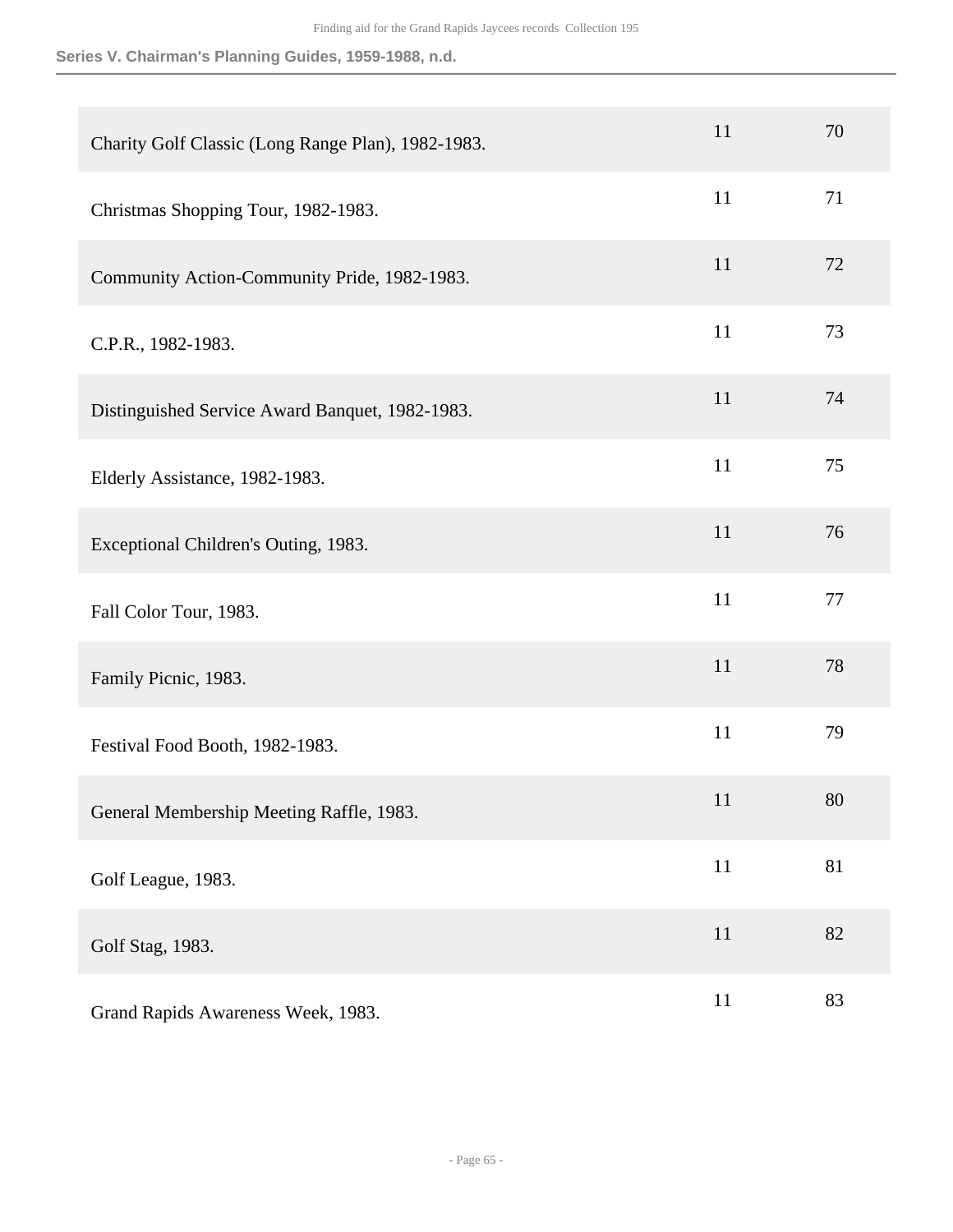| Grand Rapids Charity Golf, 1983.                      | 11 | 84 |
|-------------------------------------------------------|----|----|
| Jaycees Aid Station for Riverbank Run, 1983.          | 11 | 85 |
| Haunted House II, 1983.                               | 11 | 86 |
| Health Awareness, 1982-1983.                          | 11 | 87 |
| Inaugural Ball, 1982-1983.                            | 11 | 88 |
| Incentive, 1982-1983.                                 | 11 | 89 |
| Individual Development, 1982-1983.                    | 11 | 90 |
| Individual Development-Activation, 1982-1983.         | 11 | 91 |
| Individual Development-Family Involvement, 1982-1983. | 11 | 92 |
| Individual Member Solicitation, 1983.                 | 11 | 93 |
| Internal Dynamics Development, c.1983.                | 11 | 94 |
| Investment Seminar, 1983.                             | 11 | 95 |
| Ladies Appreciation Night, 1982-1983.                 | 11 | 96 |
| Ladies Appreciation Night, 1983.                      | 11 | 97 |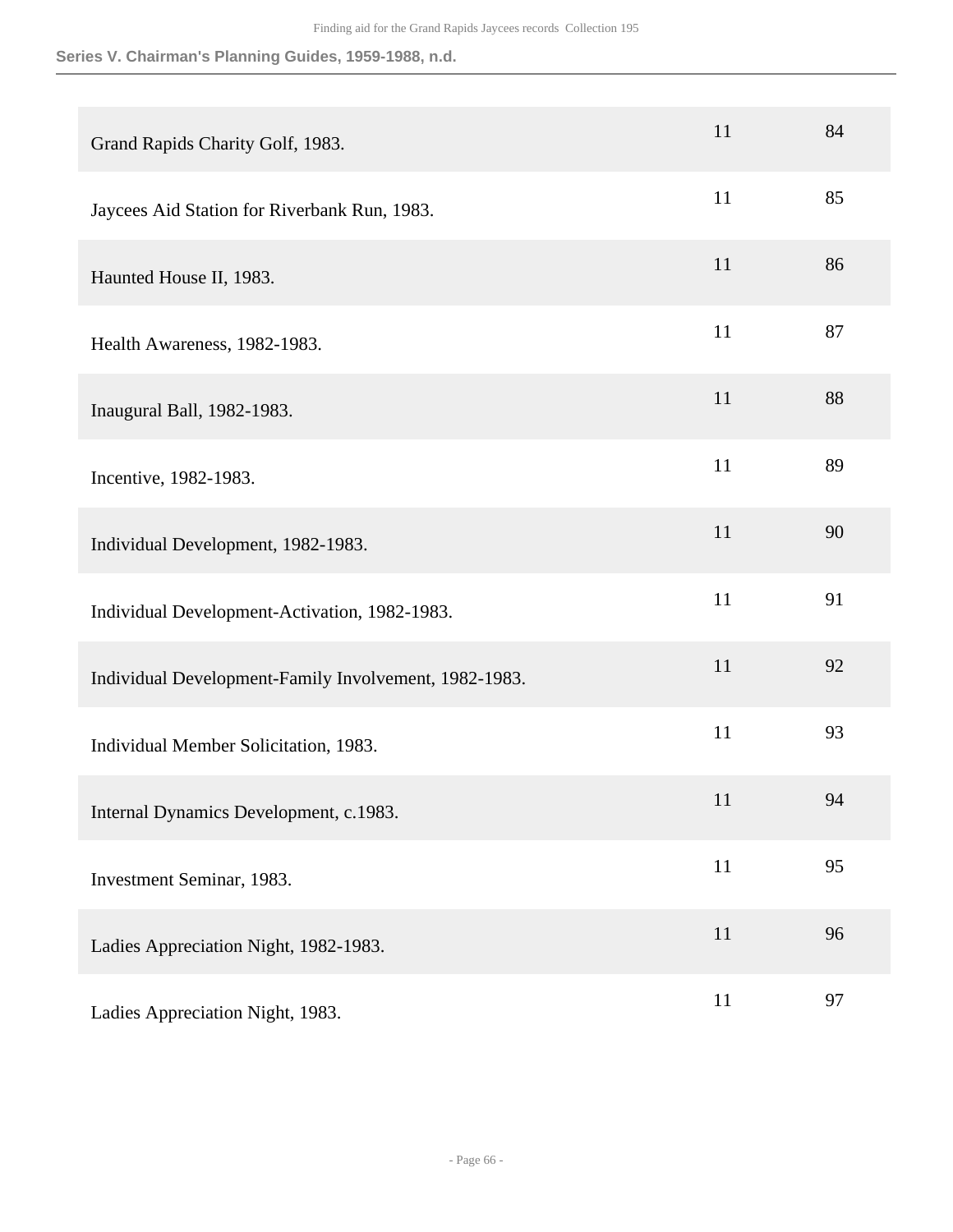| Membership Activation, 1983-1984.            | 11 | 98  |
|----------------------------------------------|----|-----|
| Membership Recruitment, 1982-1983.           | 11 | 99  |
| Pancake Breakfast, 1982-1983.                | 11 | 100 |
| Pancake Breakfast, 1983.                     | 11 | 101 |
| Paint Party, 1983.                           | 11 | 102 |
| Programs and Dinners, 1982-1983.             | 11 | 103 |
| Public Relations Director, 1982-1983.        | 11 | 104 |
| Recruitment, 1982-1983.                      | 11 | 105 |
| Region 9 Slow pitch Softball Tourney, 1983.  | 11 | 106 |
| River Run Food Booth, 1983.                  | 11 | 107 |
| Riverside Softball Day, 1983.                | 11 | 108 |
| Santa Claus Parade, 1982-1983.               | 11 | 109 |
| Santa Claus Parade Balloon Sales, 1982-1983. | 11 | 110 |
| Senior Citizens Outing, 1983.                | 11 | 111 |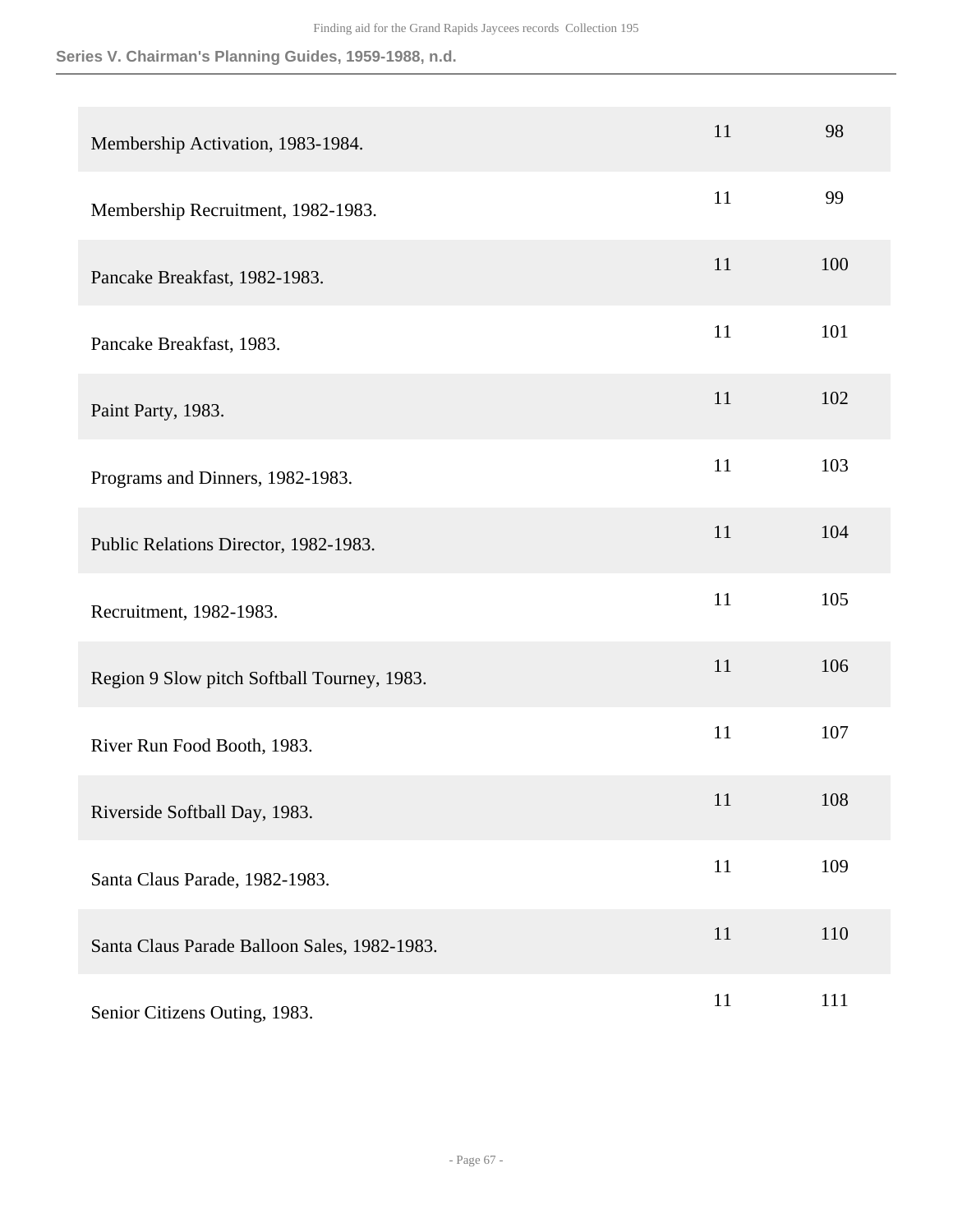| Senior Wing Ding, 1983.                       | 11 | 112            |
|-----------------------------------------------|----|----------------|
| Shirt Sales, 1982-1983.                       | 11 | 113            |
| Shrine Circus, 1982-1983.                     | 11 | 114            |
| Softball Tournament, 1983.                    | 11 | 115            |
| Special Olympics Basketball Tournament, 1983. | 12 | $\mathbf{1}$   |
| State Director, 1982-1983.                    | 12 | $\overline{2}$ |
| State Director, c.1983.                       | 12 | 3              |
| State Jaycee Activities, 1982-1983.           | 12 | $\overline{4}$ |
| Tape Library, 1983.                           | 12 | 5              |
| T.G.I.F. Monroe Center, 1983.                 | 12 | 6              |
| Tournaments, 1982-1983.                       | 12 | 7              |
| Two-on-the-Town, 1982-1983.                   | 12 | 8              |
| Two-on-the-Town, 1983.                        | 12 | 9              |
| Unemployment and Underemployment, 1982-1983.  | 12 | 10             |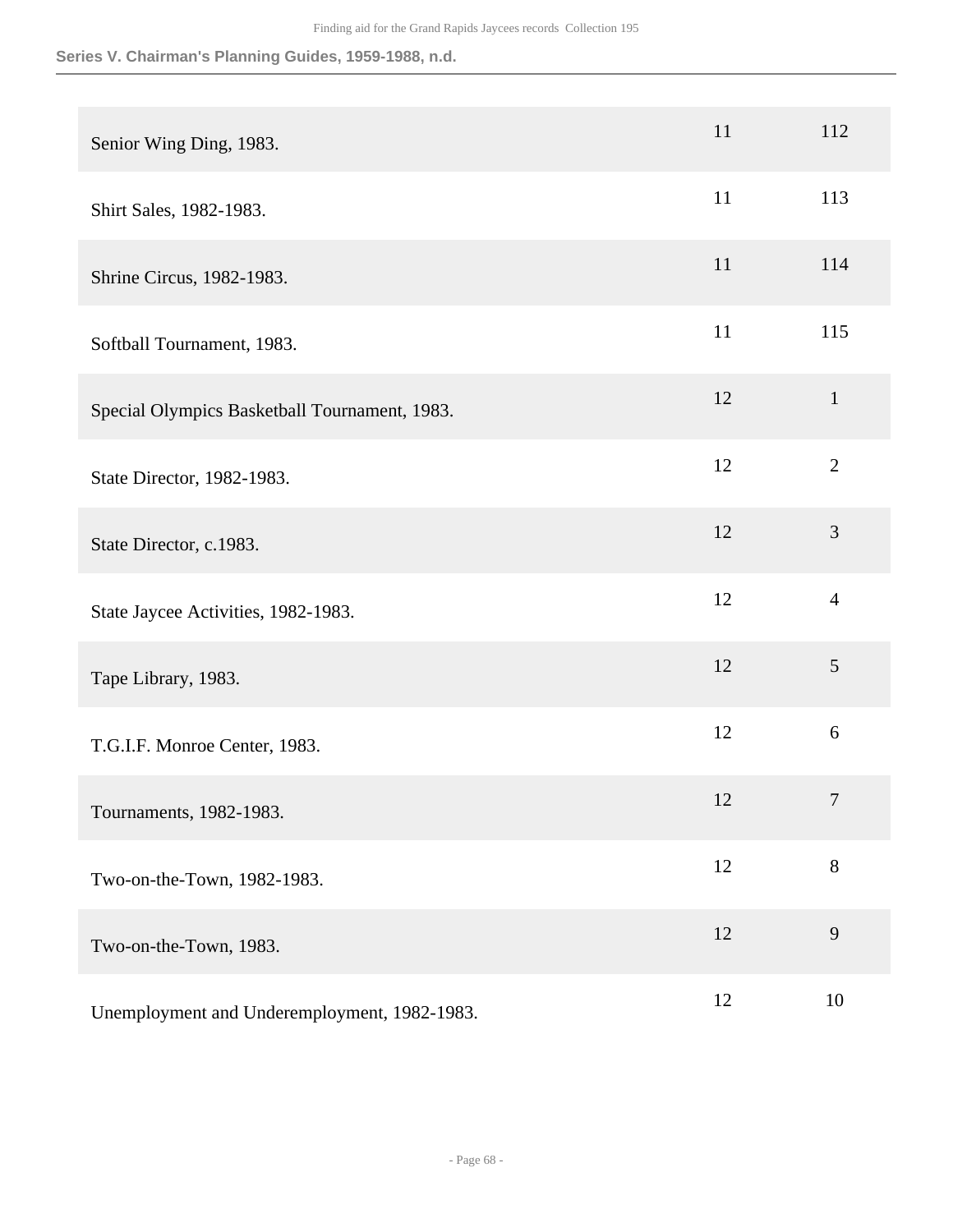| Walker Chapter Extension, 1982-1983.            | 12 | 11    |
|-------------------------------------------------|----|-------|
| Youth Assistance, 1982-1983.                    | 12 | 12    |
| Action Newsletter, 1984.                        | 12 | 13    |
| Baseball-Feasibility Study, 1983-1984.          | 12 | 14    |
| Basketball Clinic, 1984.                        | 12 | 15    |
| Bingo II, 1983-1984.                            | 12 | 16    |
| Buckle Up Babies for Safety (B.U.B.S.), c.1984. | 12 | 17    |
| Casino Night, 1984.                             | 12 | 18    |
| Chapter Photographers, 1983-1984.               | 12 | 19-20 |
| Chapter Planning Guide, 1983-1984.              | 12 | 21    |
| Chapter Sign-up and Survey, 1984.               | 12 | 22    |
| Charity Golf Classic, 1984.                     | 12 | 23    |
| Cheers, 1984.                                   | 12 | 24    |
| Child Sexual Abuse Awareness, 1984.             | 12 | 25    |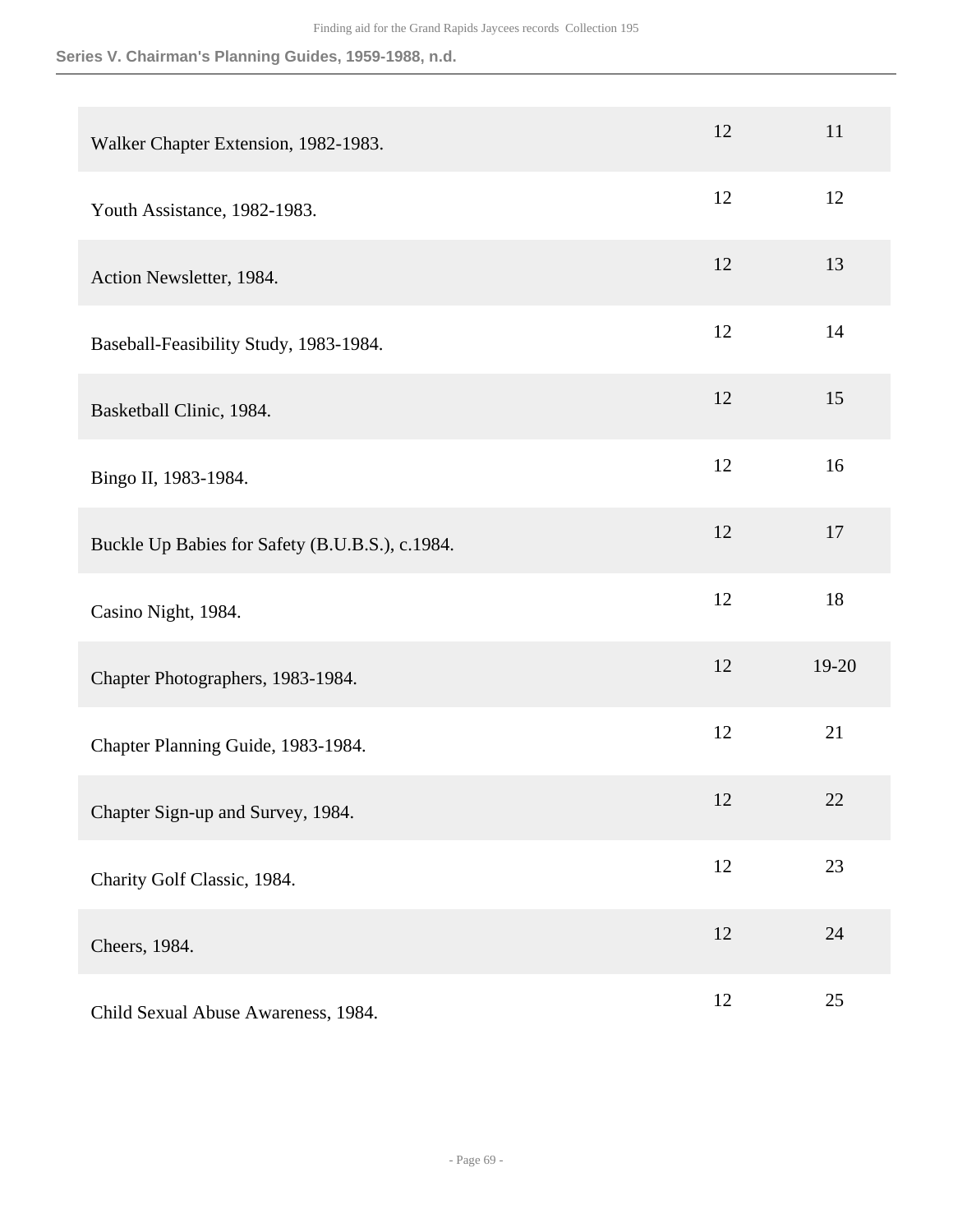| Community Survey, 1983-1984.                  | 12 | 26 |
|-----------------------------------------------|----|----|
| Corporate Solicitation, 1984.                 | 12 | 27 |
| Exceptional Children's Outing, 1984.          | 12 | 28 |
| Fall Color Tour, 1984.                        | 12 | 29 |
| Festival Food Booth, 1984.                    | 12 | 30 |
| Focus on the Family, 1984.                    | 12 | 31 |
| Golf League, 1984.                            | 12 | 32 |
| Golf Stag, 1984.                              | 12 | 33 |
| Grand Rapids Charity Golf Classic, 1983-1984. | 12 | 34 |
| Jaycees Aid Station for River Bank Run, 1984. | 12 | 35 |
| Grand Rapids Jaycees Park(s), 1983-1984.      | 12 | 36 |
| Grand Valley Blood Phoning, 1984.             | 12 | 37 |
| Halloween Party for Jaycee Kids, 1984.        | 12 | 38 |
| Haunted House III, 1984.                      | 12 | 39 |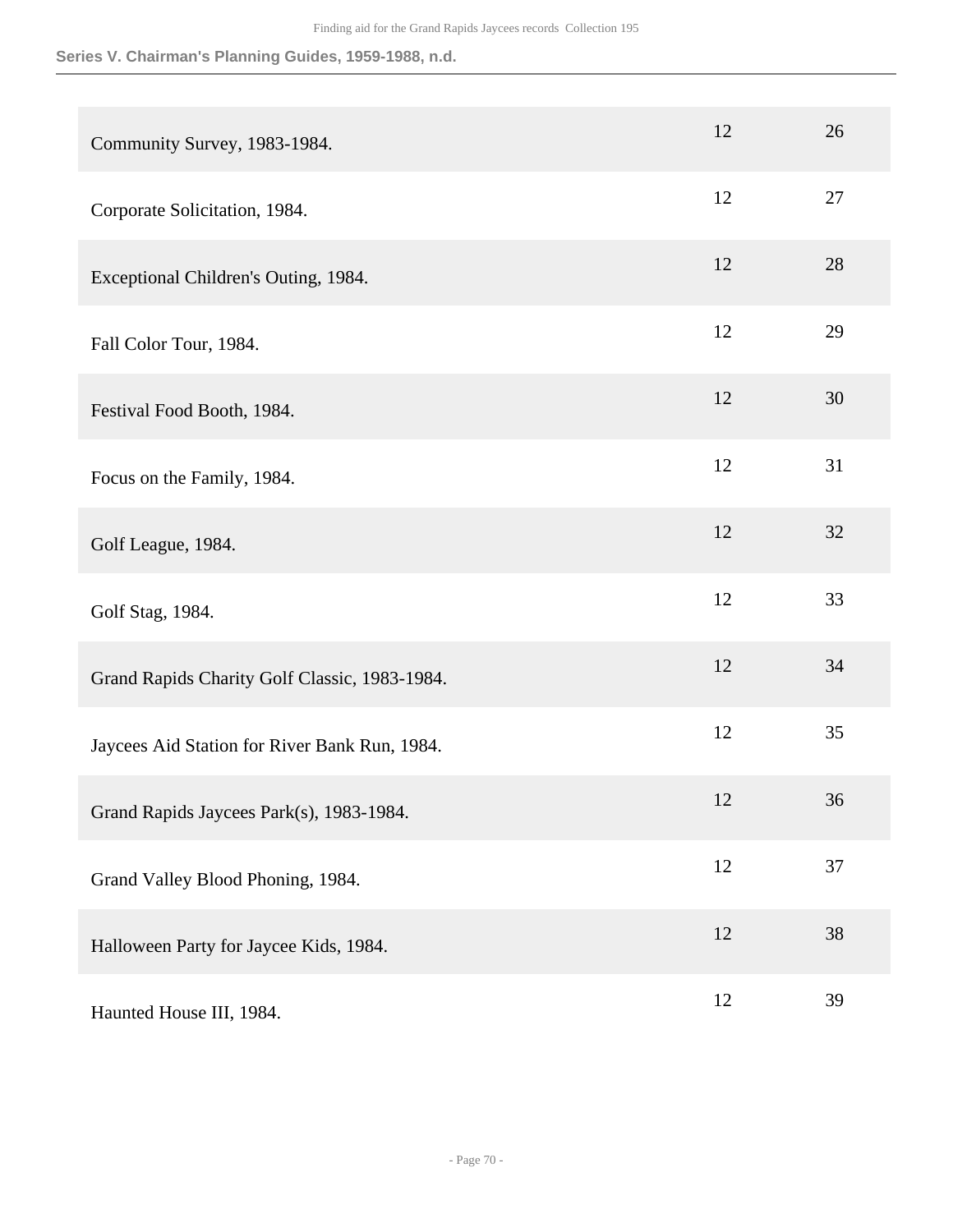| Hospital Clowns, 1983-1984.                      | 12 | 40 |
|--------------------------------------------------|----|----|
| Inaugural Ball, 1984.                            | 12 | 41 |
| Jaycees-River front Park, 1983-1984.             | 12 | 42 |
| Ladies Appreciation Night, 1983-1984.            | 12 | 43 |
| Long Range Planning Guide, c.1984.               | 12 | 44 |
| M.A.P. 1984.                                     | 12 | 45 |
| M Night, 1984.                                   | 12 | 46 |
| M.A.S.H., 1983-1984.                             | 12 | 47 |
| M.A.S.H. I, 1984.                                | 12 | 48 |
| Membership Activation, 1983-1984.                | 12 | 49 |
| Movie Premier Night, 1984.                       | 12 | 50 |
| Michigan Special Olympics Basketball, 1983-1984. | 12 | 51 |
| New Membership Orientation and Activation, 1984. | 12 | 52 |
| New Member Packet, c.1984.                       | 12 | 53 |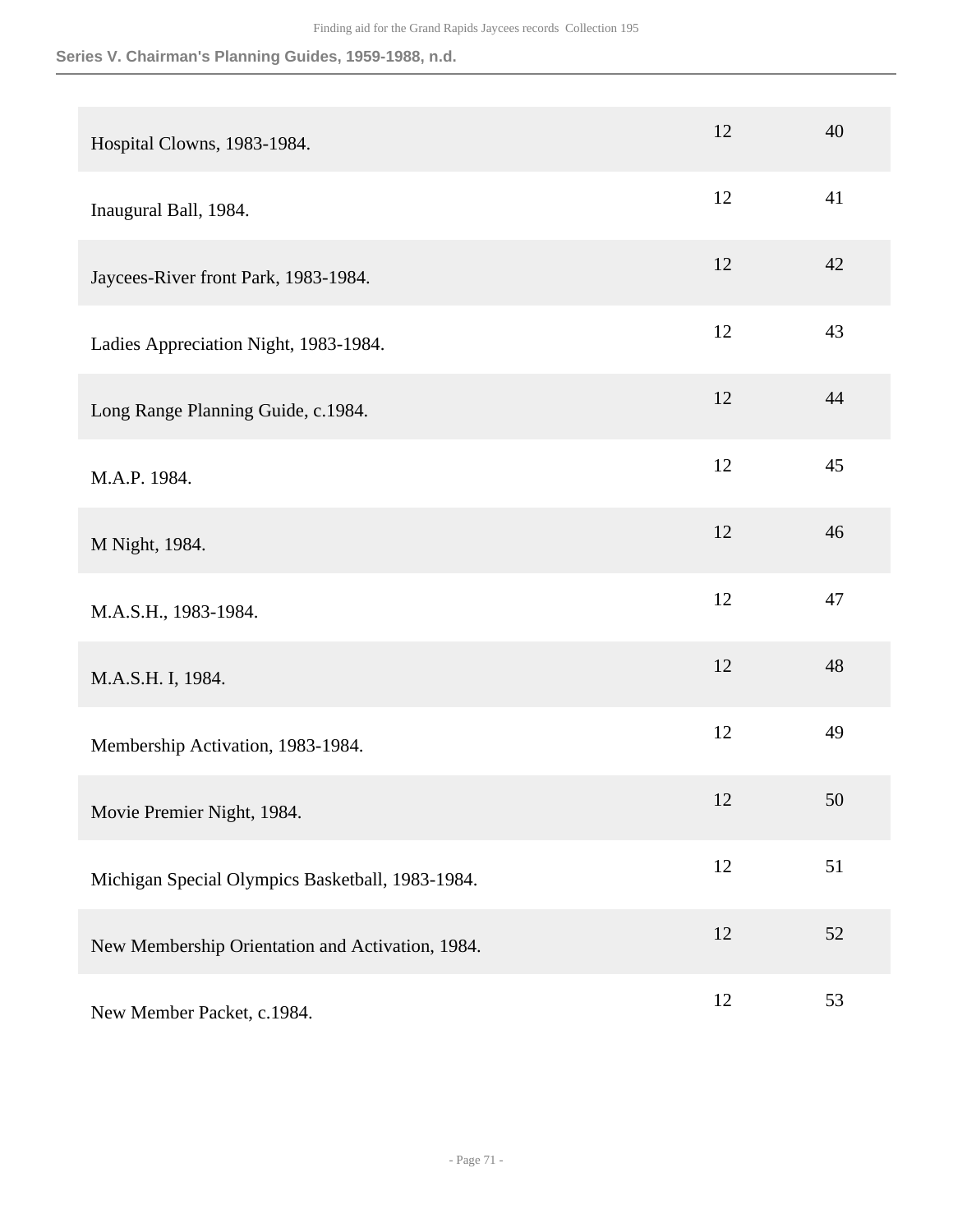| Pancake Breakfast, 1984.                                  | 12 | 54        |
|-----------------------------------------------------------|----|-----------|
| Pancake Breakfast/Santa Claus Parade/Balloon Sales, 1984. | 12 | 55        |
| Programs and Dinners, 1984.                               | 12 | 56        |
| Public Relations Director, 1983-1984.                     | 12 | 57        |
| Public Relations Director, 1984.                          | 12 | 58        |
| Real Estate Investment/Management Seminar, 1984.          | 12 | 59        |
| River front Park, 1983-1984.                              | 12 | 60        |
| River Run Food Booth, 1984.                               | 12 | 61        |
| Santa Claus Parade. 1983-1984.                            | 12 | $62 - 65$ |
| Secretary, 1984.                                          | 12 | 66        |
| Senior Bingo, 1984.                                       | 12 | 67        |
| Shirt Sales, 1983-1884.                                   | 12 | 68        |
| Shrine Circus, 1983-1884.                                 | 12 | 69        |
| Ski Outing, 1984-1885.                                    | 12 | 70        |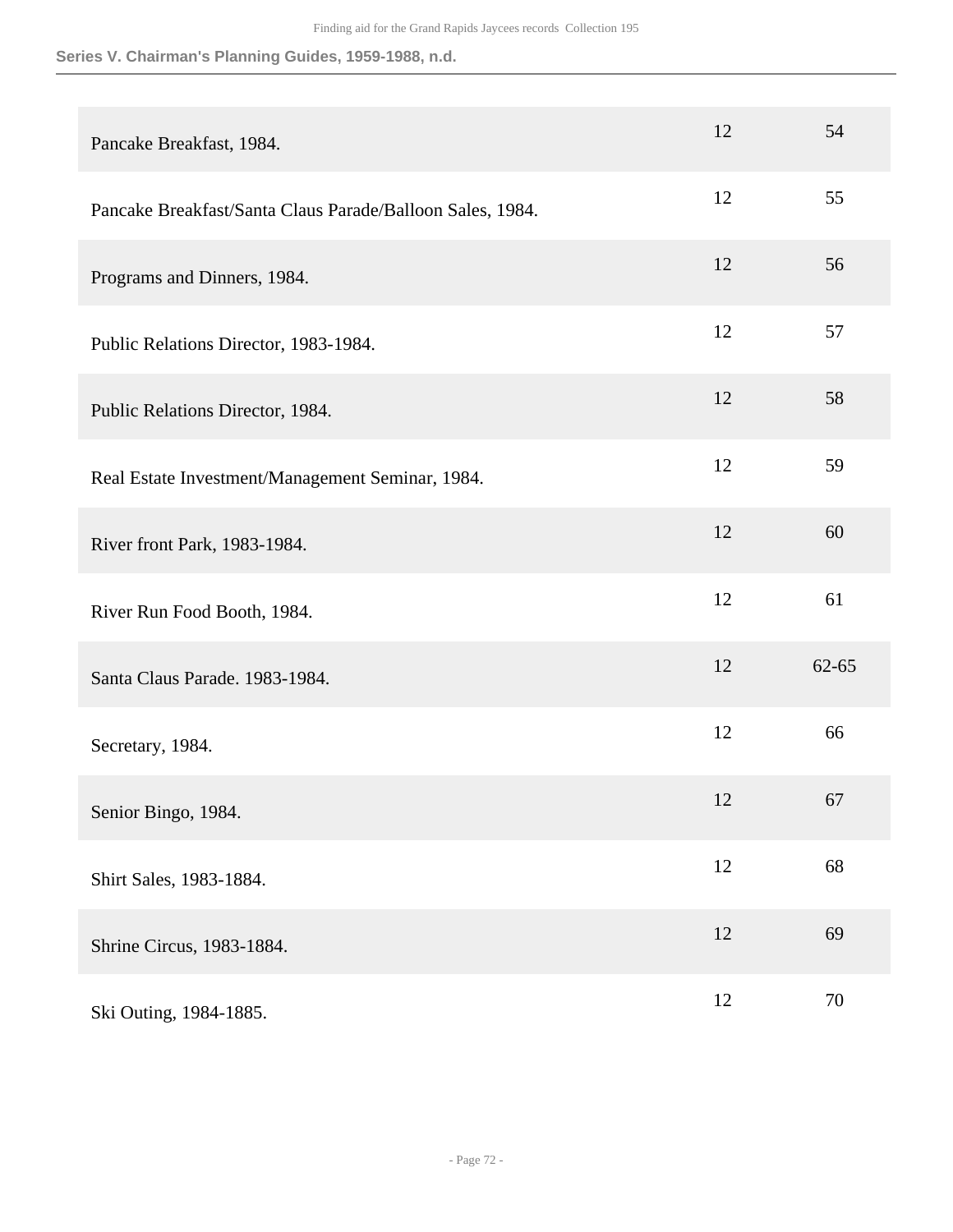| Socials, 1983-1984.                            | 12 | 71       |
|------------------------------------------------|----|----------|
| Softball Tournament, 1984.                     | 12 | 72       |
| Speak-up Program, 1983-1984.                   | 12 | 73       |
| Stroh's Run for Liberty-Beer Sales Tent, 1984. | 12 | 74       |
| Summer Sports Teams, 1984.                     | 12 | 75       |
| Tape Library, 1984.                            | 12 | 76       |
| Tiger Fever, 1984.                             | 12 | 77       |
| Triathalon, 1984.                              | 12 | 78       |
| Vets Night, 1984.                              | 12 | 79       |
| Youth Assistance and Enrichment, 1983-1984.    | 12 | 80       |
| Action Newsletter, 1984-1985.                  | 12 | $81 - 2$ |
| Alcohol Awareness, 1984-1985.                  | 12 | 83       |
| Amateur Talent Show, 1985.                     | 12 | 84       |
| Art Auction, 1985.                             | 12 | $85 - 6$ |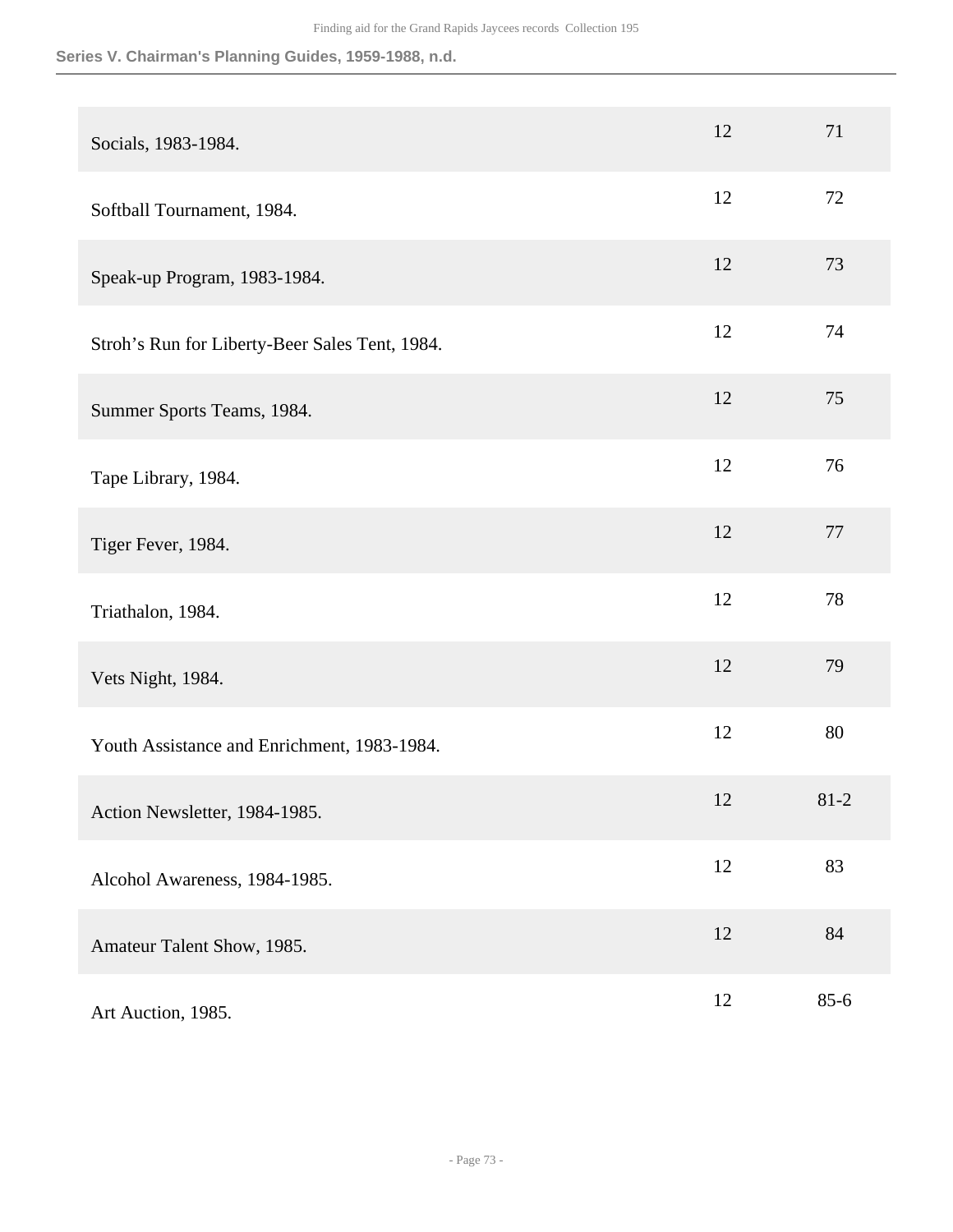| Basketball Clinic, 1984-1985.                   | 12 | 87     |
|-------------------------------------------------|----|--------|
| Blood Drive, 1985.                              | 12 | 88     |
| Buckle Up for Babies Safety (B.U.B.S.), 1985.   | 12 | 89     |
| Celebrity Concert, 1984-1985.                   | 12 | 90     |
| Chapter Planning Guide, 1984-1985.              | 12 | 91     |
| Charity Golf Classic, 1985.                     | 12 | 92     |
| Child Haven-Junior Bingo, 1984-1985.            | 12 | 93     |
| Child Haven-St. John's Home, 1984-1985.         | 12 | 94     |
| Christmas Shopping Tour, 1984-1985.             | 12 | 95     |
| Chapter Planning Director, 1984-1985.           | 12 | 96     |
| Corporate and Community Relations, 1984-1985.   | 12 | 97     |
| Distinguished Service Award Banquet, 1984-1985. | 12 | 98     |
| Exceptional Children's Outing, 1985.            | 12 | 99-100 |
| Fall Color Tour, 1985.                          | 12 | 101    |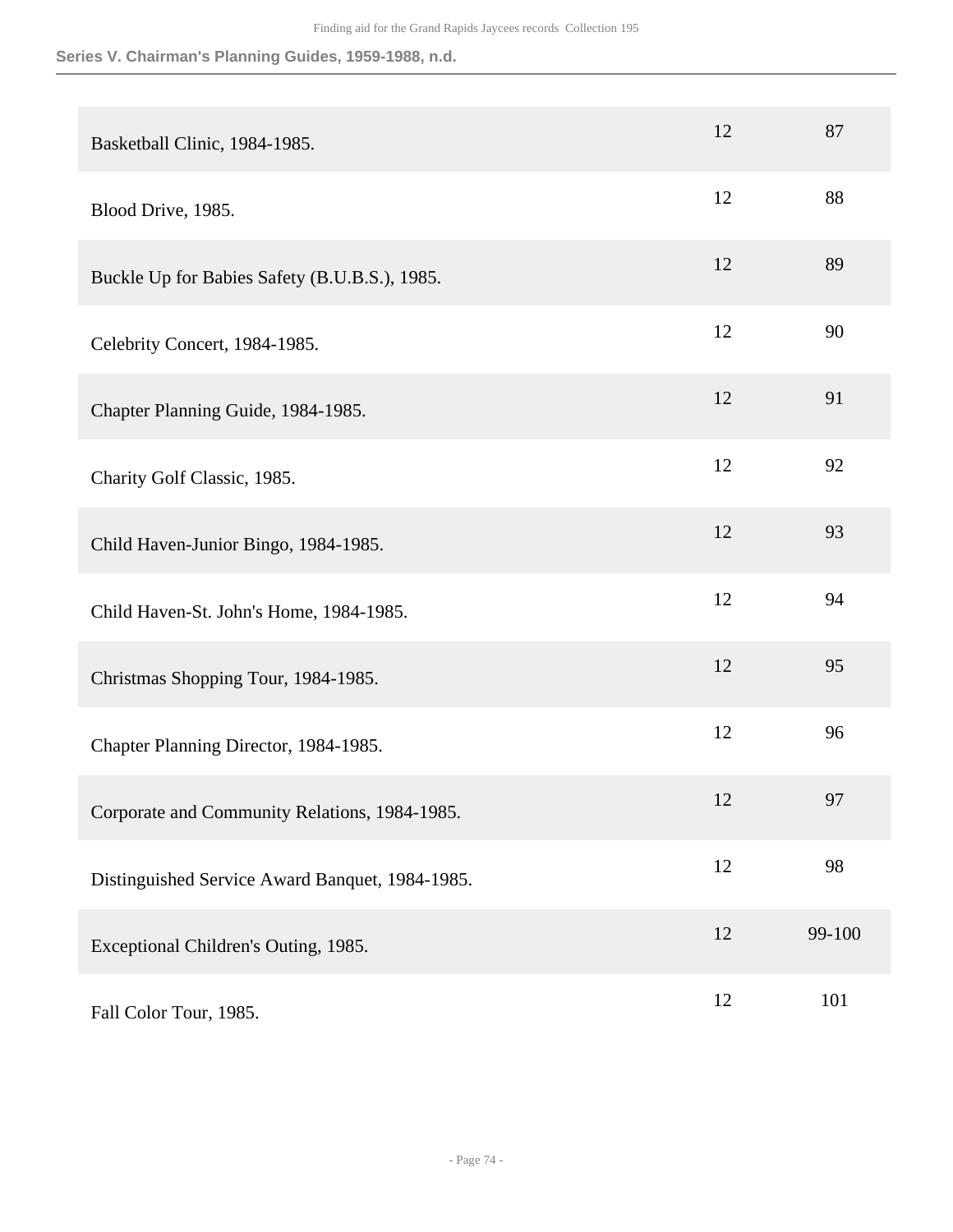| Family Canoe Trip, 1985.                          | 12 | 102     |
|---------------------------------------------------|----|---------|
| Festival '85 Food Booth, 1985                     | 12 | 103-105 |
| Fifth Club, 1985.                                 | 12 | 106     |
| Financial Management, 1985.                       | 12 | 107     |
| First Annual Jaycees Homecoming Party, 1984-1985. | 12 | 108     |
| Gallagher, 1985.                                  | 12 | 109     |
| General Membership Raffle, 1985.                  | 12 | 110     |
| Golf League, c.1985.                              | 12 | 111     |
| Grand Rapids Charity Golf Classic, 1984-1985.     | 12 | 112     |
| Haunted House Food Booth, 1984-1985.              | 12 | 113     |
| Hospital Santas, 1984-1985.                       | 12 | 114     |
| Inaugural Banquet, 1985.                          | 12 | 115     |
| Incentives and Awards, 1984-1985.                 | 12 | 116     |
| Internal Raffle, 1984-1985.                       | 12 | 117     |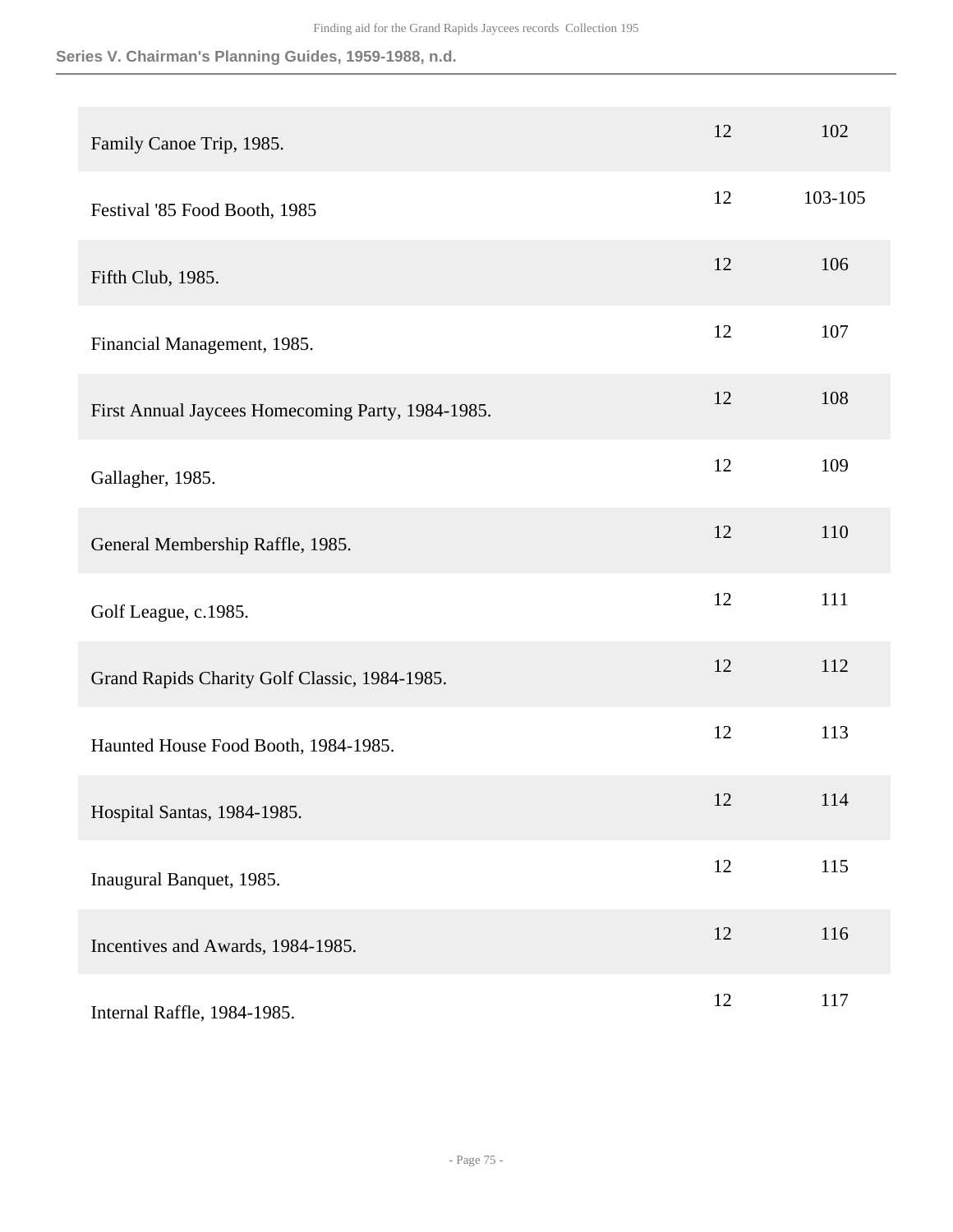| Labor Negotiations, 1984-1985.                      | 12 | 118            |
|-----------------------------------------------------|----|----------------|
| Leadership Skills, 1984-1985.                       | 12 | 119            |
| M Night, 1984-1985.                                 | 12 | 120            |
| Mich. Special Olympics Basketball Tour., 1984-1985. | 13 | $\mathbf{1}$   |
| Mich. Special Olympics Concession Stand, 1984-1985. | 13 | $\overline{2}$ |
| Music and Mingle, 1984-1985.                        | 13 | 3              |
| New Member Orientation and Activation, 1984-1985.   | 13 | $\overline{4}$ |
| Paint Party, 1985.                                  | 13 | 5              |
| Pancake Breakfast (Balloon Sales), 1985.            | 13 | 6              |
| Personal Skills, c.1985.                            | 13 | $\overline{7}$ |
| Physical Assets Manager, 1984-1985.                 | 13 | 8              |
| Recreation and Fun Night, 1985.                     | 13 | 9              |
| Recycling Awareness Project, 1985.                  | 13 | 10             |
| Region 9 Softball Tournament, 1985.                 | 13 | 11             |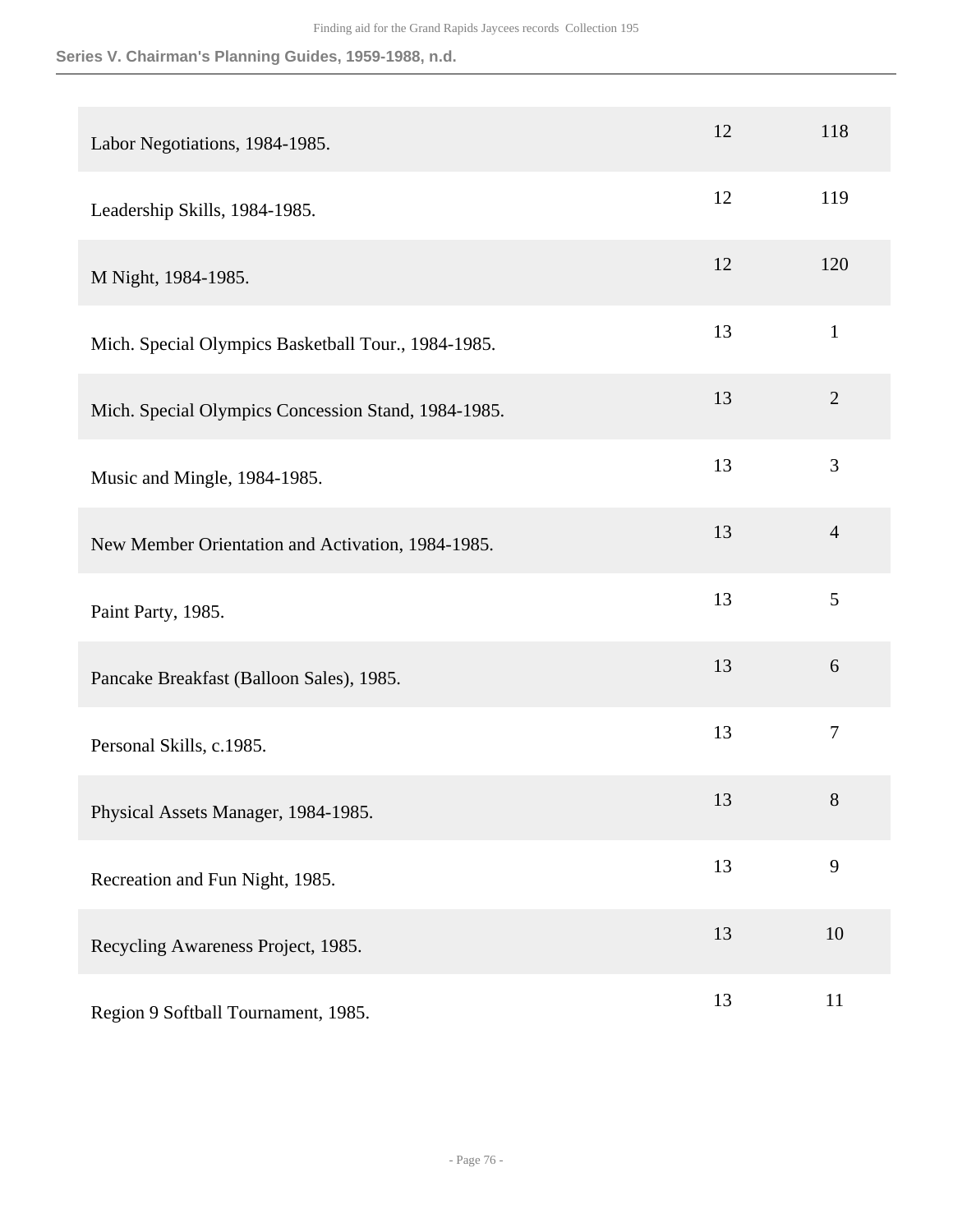| River Run Food Booth, 1985.                        | 13 | 12    |
|----------------------------------------------------|----|-------|
| Santa's Aides, 1984-1985.                          | 13 | 13    |
| Santa Claus Parade, 1985.                          | 13 | 14-20 |
| Senior Bingo, 1985.                                | 13 | 21    |
| Senior Wing Ding, 1984.                            | 13 | 22    |
| Shriner's Circus, 1984-1985.                       | 13 | 23    |
| Speak-up, 1984-1985.                               | 13 | 24    |
| Special Olympics Basketball Tournament, 1984-1985. | 13 | 25    |
| Statue of Liberty Tour, 1985.                      | 13 | 26    |
| Suitcase Party, 1984-1985.                         | 13 | 27    |
| Summer Golf Outing, 1985.                          | 13 | 28    |
| Sweetheart Dinner Dance, 1984-1985.                | 13 | 29    |
| Tiger Fever, 1985.                                 | 13 | 30    |
| Traveling Companions, 1984-1985.                   | 13 | 31    |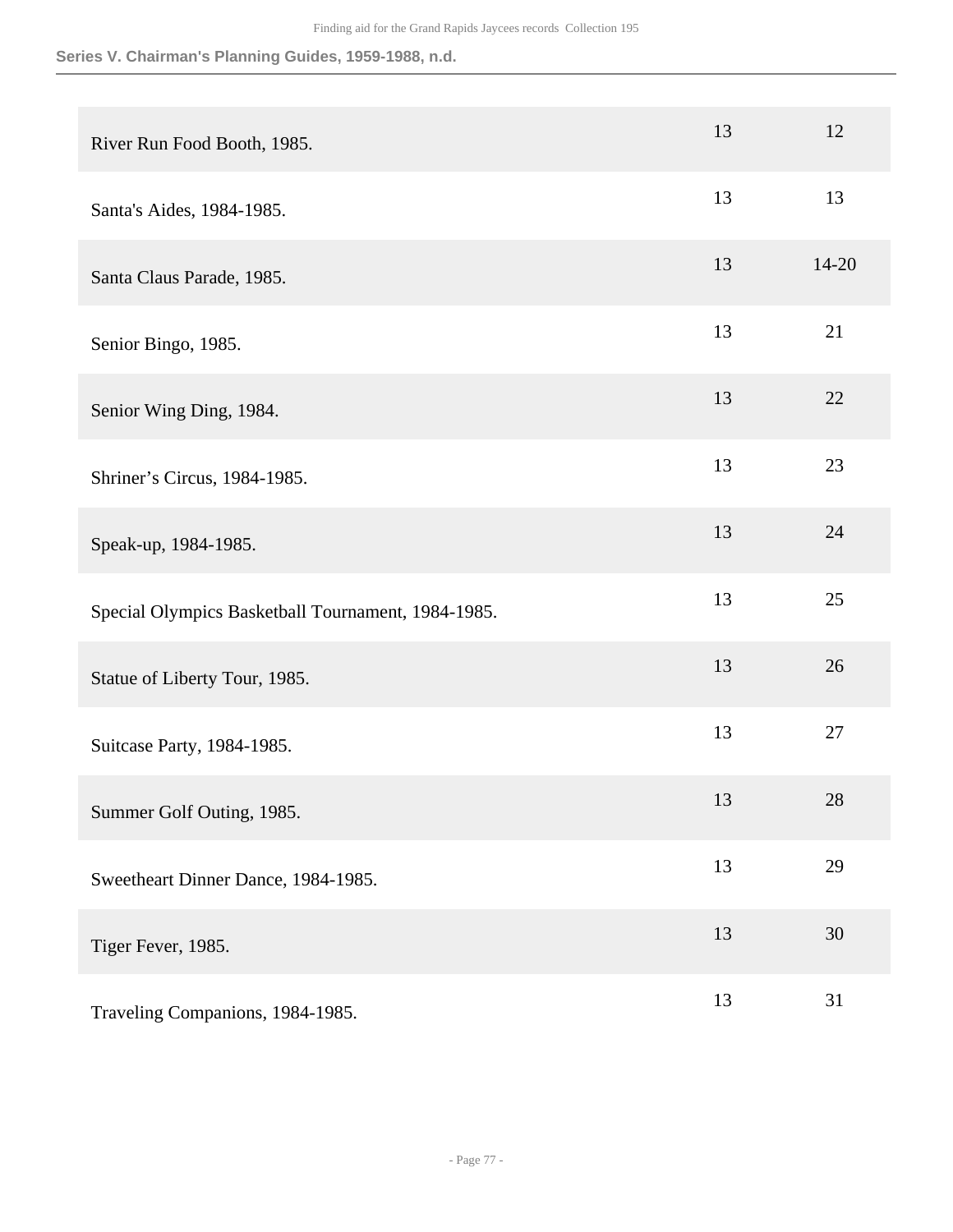| Treasury-Charity Golf Classic, 1985.               | 13 | 32 |
|----------------------------------------------------|----|----|
| Vegas Night, 1985.                                 | 13 | 33 |
| Action Newsletter, 1985-1986.                      | 13 | 34 |
| Amateur Night, 1986.                               | 13 | 35 |
| August Golf Outing/G.M. Meeting, 1986.             | 13 | 36 |
| Baseball Chicago Style, 1985.                      | 13 | 37 |
| Basketball Clinic and Tournament, 1986.            | 13 | 38 |
| Bingo IV - Go for More, 1985-1986.                 | 13 | 39 |
| Board Orientation/Training, 1986.                  | 13 | 40 |
| Board Social-Winter, 1986.                         | 13 | 41 |
| Buckle Up for Babies Safety (B.U.B.S.), 1985-1986. | 13 | 42 |
| Buying and Selling a Business, 1986.               | 13 | 43 |
| Casino Twins, 1986.                                | 13 | 44 |
| Celebrity Concert, 1986.                           | 13 | 45 |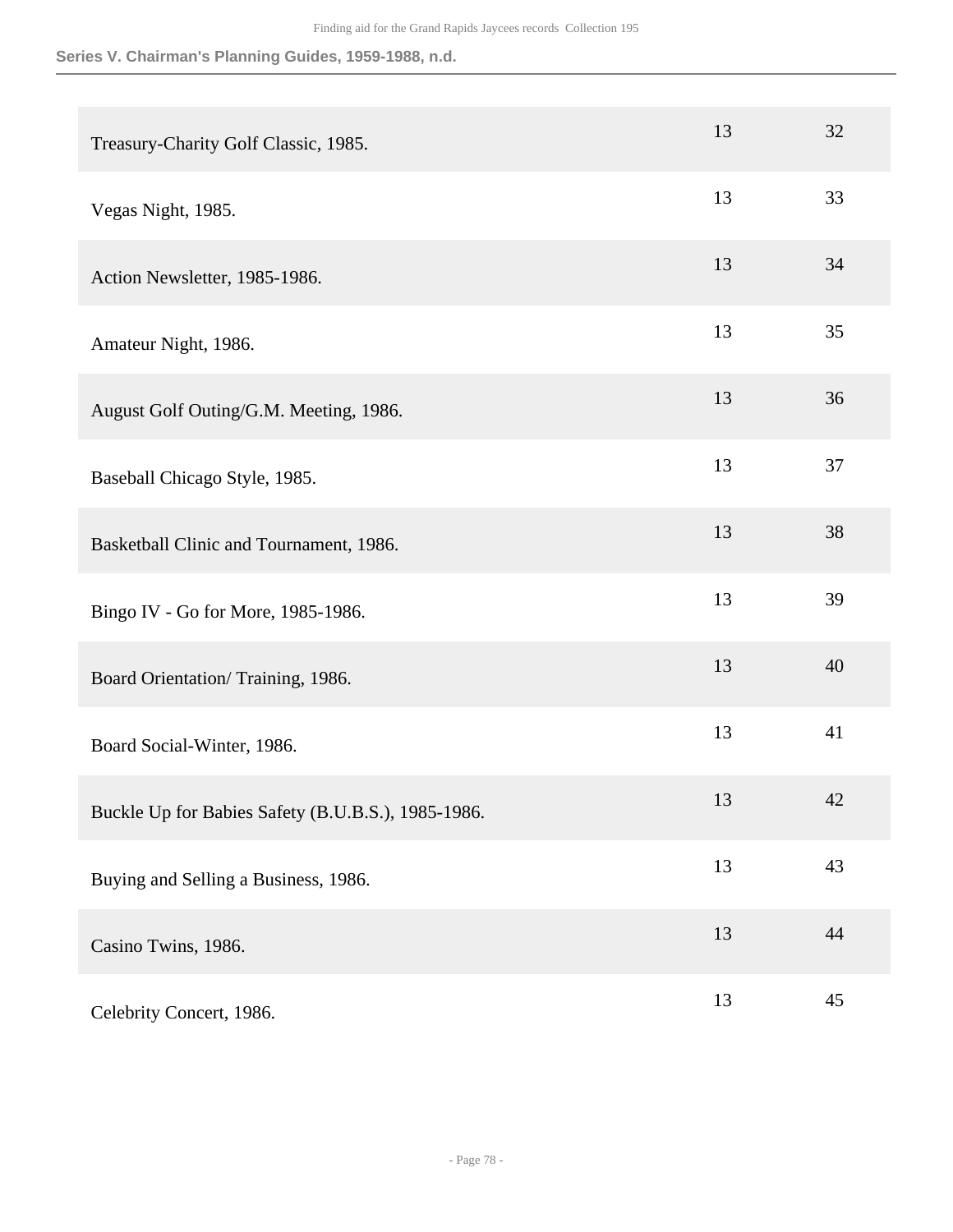| Chapter Athletes, 1985-1986.                       | 13 | 46        |
|----------------------------------------------------|----|-----------|
| Chapter and Community Survey, 1985-1986.           | 13 | 47        |
| Chapter Planning Guide, 1985-1986.                 | 13 | 48-9      |
| Chapter Planning Guide, 1986.                      | 13 | $50-1$    |
| Charity Screening Committee, 1986.                 | 13 | 52        |
| Community Action Portfolio, c.1985-1986.           | 13 | 53        |
| Distinguished Service Award, 1985-1986.            | 13 | 54        |
| Fall Color Tour, 1986.                             | 13 | 55        |
| Finance Chairman- Greater Grand Rapids Open, 1986. | 13 | 56        |
| Financial Skills, 1985-1986.                       | 13 | 57        |
| Golf League, 1985-1986.                            | 13 | 58-9      |
| Greater Grand Rapids, c.1986.                      | 13 | 60        |
| Greater Grand Rapids Open, 1986.                   | 13 | $61 - 63$ |
| Harassment In The Workplace, 1986.                 | 13 | 64        |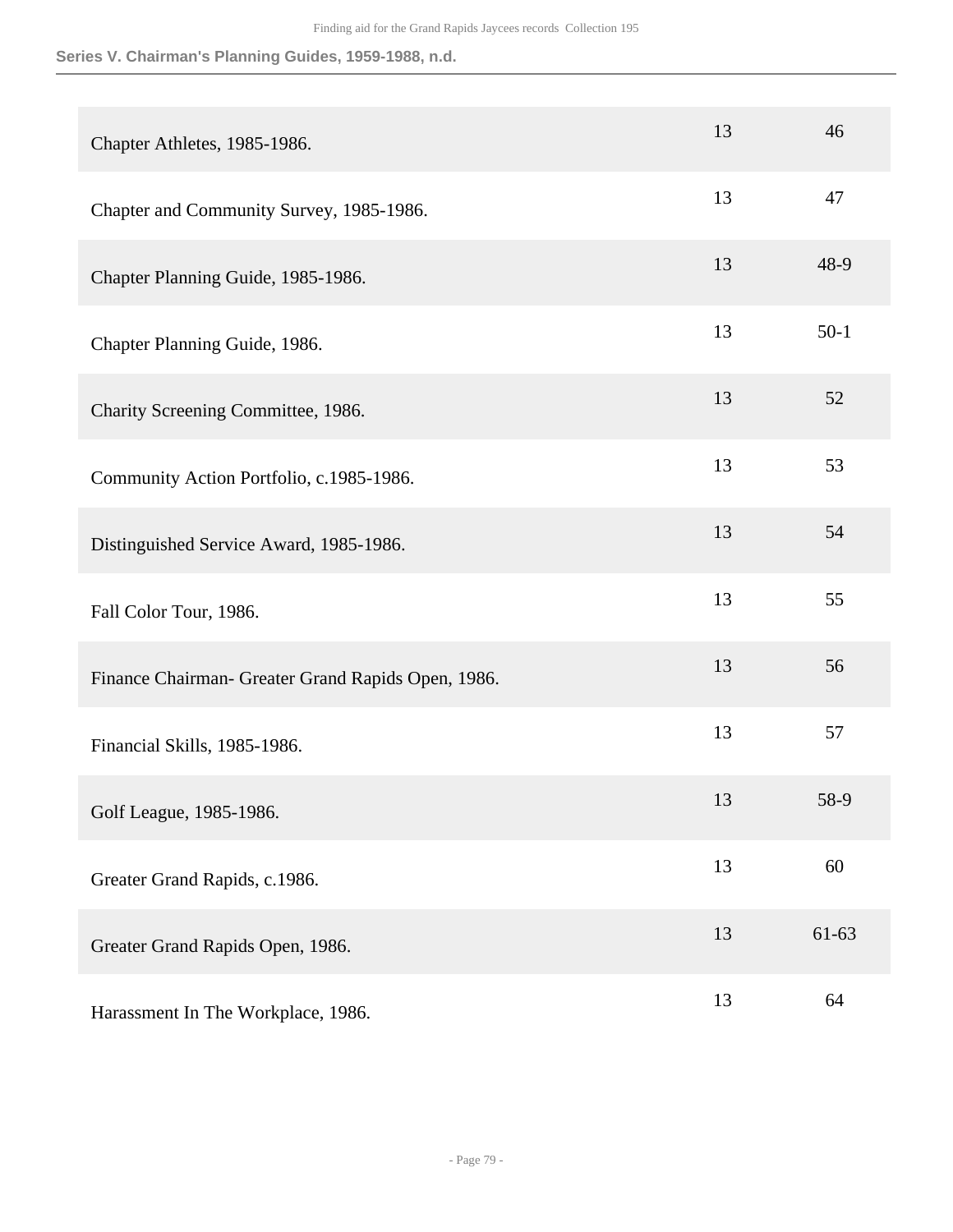| Junior Basketball Clinic, 1985-1986.       | 13 | 65     |
|--------------------------------------------|----|--------|
| Long Range Planning, 1985-1986.            | 13 | 66     |
| M Night I, 1986.                           | 13 | 67     |
| M.A.S.H., 1985-1986.                       | 13 | 68     |
| Membership Orientation, 1986.              | 13 | 69     |
| Membership Orientation/Degrees, 1985-1986. | 13 | 70     |
| Mid-Year Review, 1986.                     | 13 | 71     |
| Old Fashion Christmas Party, 1985-1986.    | 13 | 72     |
| Paint Party, 1986.                         | 13 | 73     |
| Park Project/Bar Promotion, 1985-1986.     | 13 | 74     |
| Political Awareness, 1986.                 | 13 | 75     |
| Programs and Dinner, 1985-1986.            | 13 | 76     |
| Return of the Haunted House, 1985-1986.    | 13 | $77\,$ |
| River Run Food Booth, 1986.                | 13 | 78     |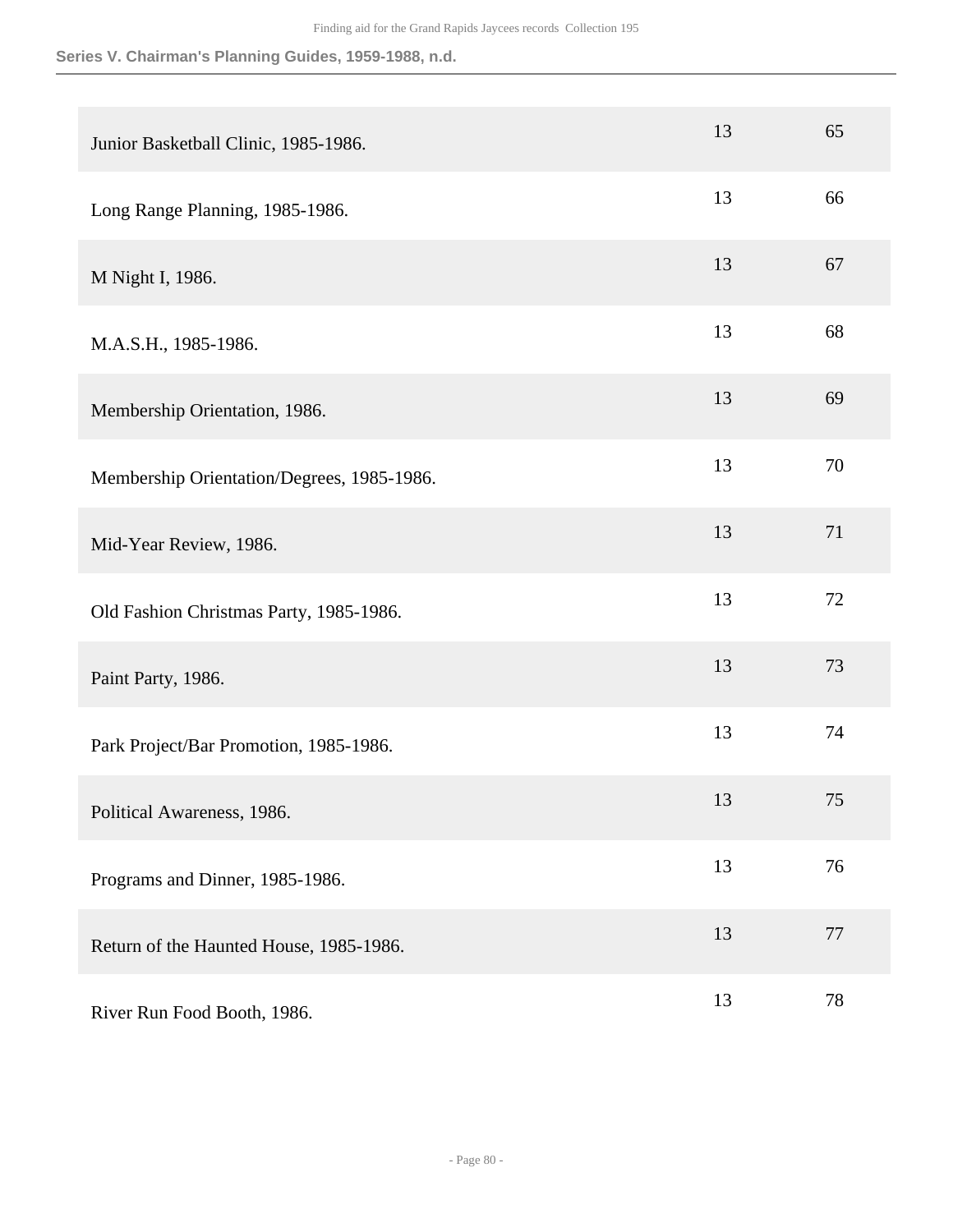| Santa Claus Parade, 1986.                     | 13 | 79 |
|-----------------------------------------------|----|----|
| Secretary/Assistant Secretary, 1985-1986.     | 13 | 80 |
| Senior's Classic, 1985.                       | 13 | 81 |
| Shirt Sales, 1986.                            | 13 | 82 |
| Ski Club, 1985-1986.                          | 13 | 83 |
| Smoke Detector Feasibility, 1986.             | 13 | 84 |
| Socials, 1985-1986.                           | 13 | 85 |
| Socials (New Years Eve), 1985-1986.           | 13 | 86 |
| Socials (Sweetheart Dinner/Dance), 1985-1986. | 13 | 87 |
| Softball Tournament, 1985-1986.               | 13 | 88 |
| Speak-Up, 1985-1986.                          | 13 | 89 |
| Spouses Entertainment, 1986.                  | 13 | 90 |
| State Director, c.1986.                       | 13 | 91 |
| Statue of Liberty Essay Contest, c.1986.      | 13 | 92 |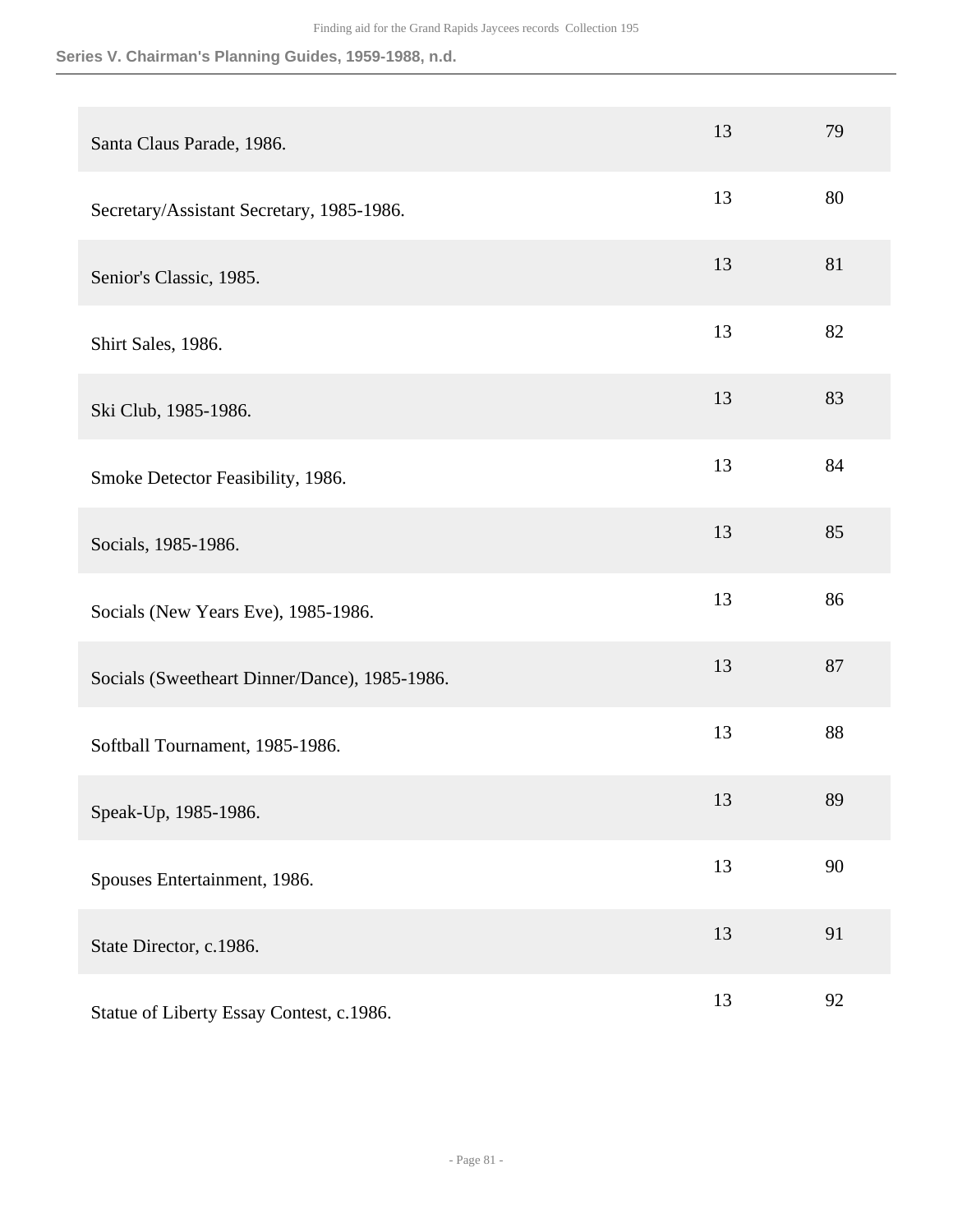| Status of the Family, 1985-1986.                   | 13 | 93  |
|----------------------------------------------------|----|-----|
| Treasurer, 1985-1986.                              | 13 | 94  |
| Winter Carnival, 1986.                             | 13 | 95  |
| Action Newsletter, 1986-1987.                      | 13 | 96  |
| All stars, 1986-1987.                              | 13 | 97  |
| Amateur Talent Show, 1986-1987.                    | 13 | 98  |
| Bingo V, 1986-1987.                                | 13 | 99  |
| Board of Directors Socials, 1987.                  | 13 | 100 |
| Board Orientation, 1987.                           | 13 | 101 |
| Buckle Up for Babies Safety (B.U.B.S.), 1986-1987. | 13 | 102 |
| Celebrity Concert, 1987.                           | 13 | 103 |
| Chapter Planning Session, 1987.                    | 13 | 104 |
| Chapter Photographer, 1986-1987.                   | 13 | 105 |
| Chapter Secretary, 1987.                           | 13 | 106 |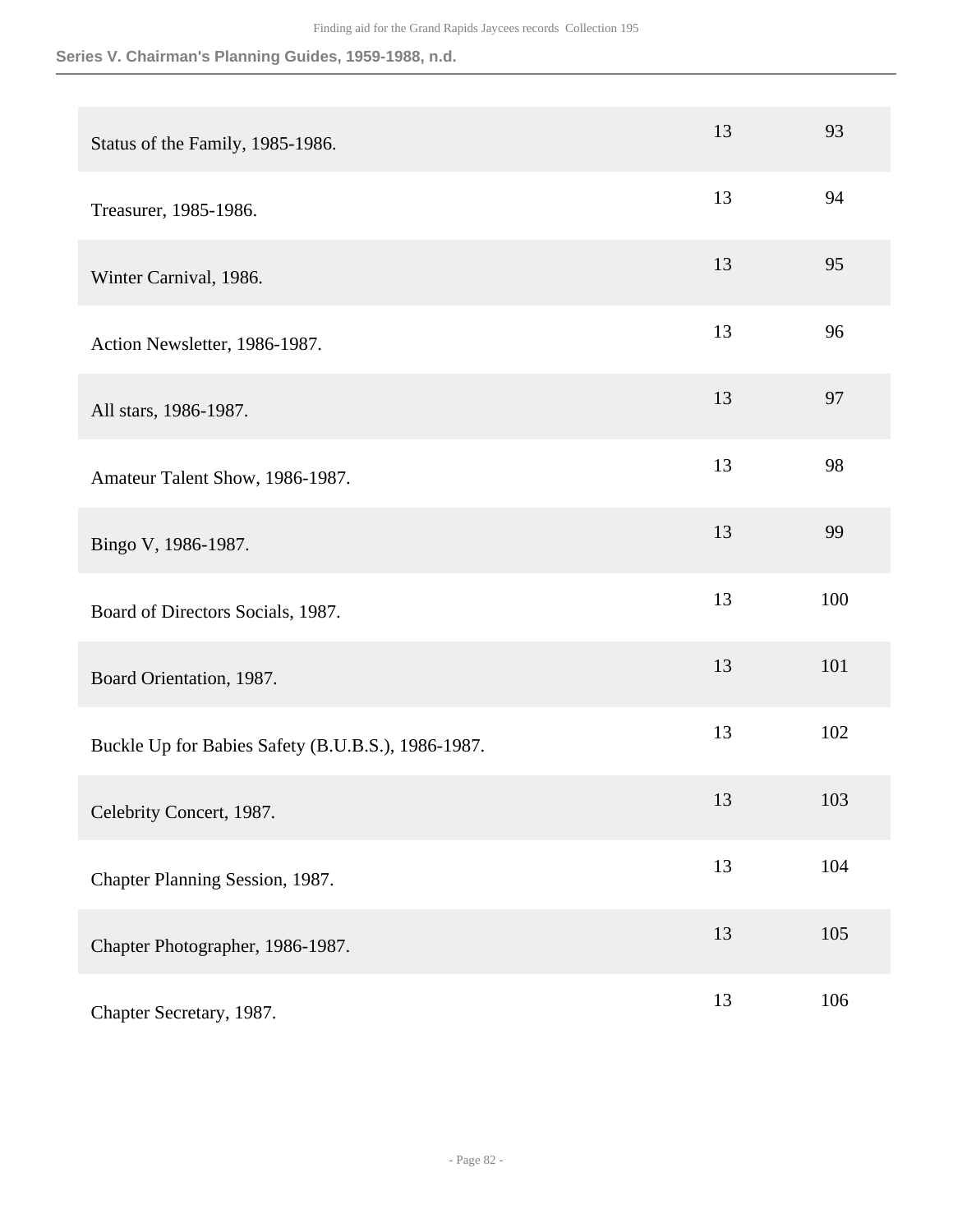| Chairman's Night/Parliamentary Procedure, 1987. | 13 | 107    |
|-------------------------------------------------|----|--------|
| Chapter Planning Guide, 1986-1987.              | 13 | 108    |
| Child Abuse Seminars, 1987.                     | 13 | 109    |
| Christmas Tree Farm Feasibility Study, 1987.    | 13 | 110    |
| Communications and Surveys, 1986-1987.          | 13 | 111    |
| Corporate and Community Relations, 1986-1987.   | 13 | 112    |
| Distinguished Service Award Banquet, 1986-1987. | 13 | 113    |
| Family Recreational Complex, 1985-1987.         | 13 | 114    |
| Golf League, 1986-1987.                         | 13 | 115    |
| Greater Grand Rapids Open, 1986-1987.           | 13 | 116-17 |
| Golf League, 1986-1987.                         | 13 | 118    |
| Hospitality Table, 1986-1987.                   | 13 | 119    |
| Individual Development Programming, 1986-1887.  | 13 | 120    |
| Internal Raffle, 1986-1987.                     | 13 | 121    |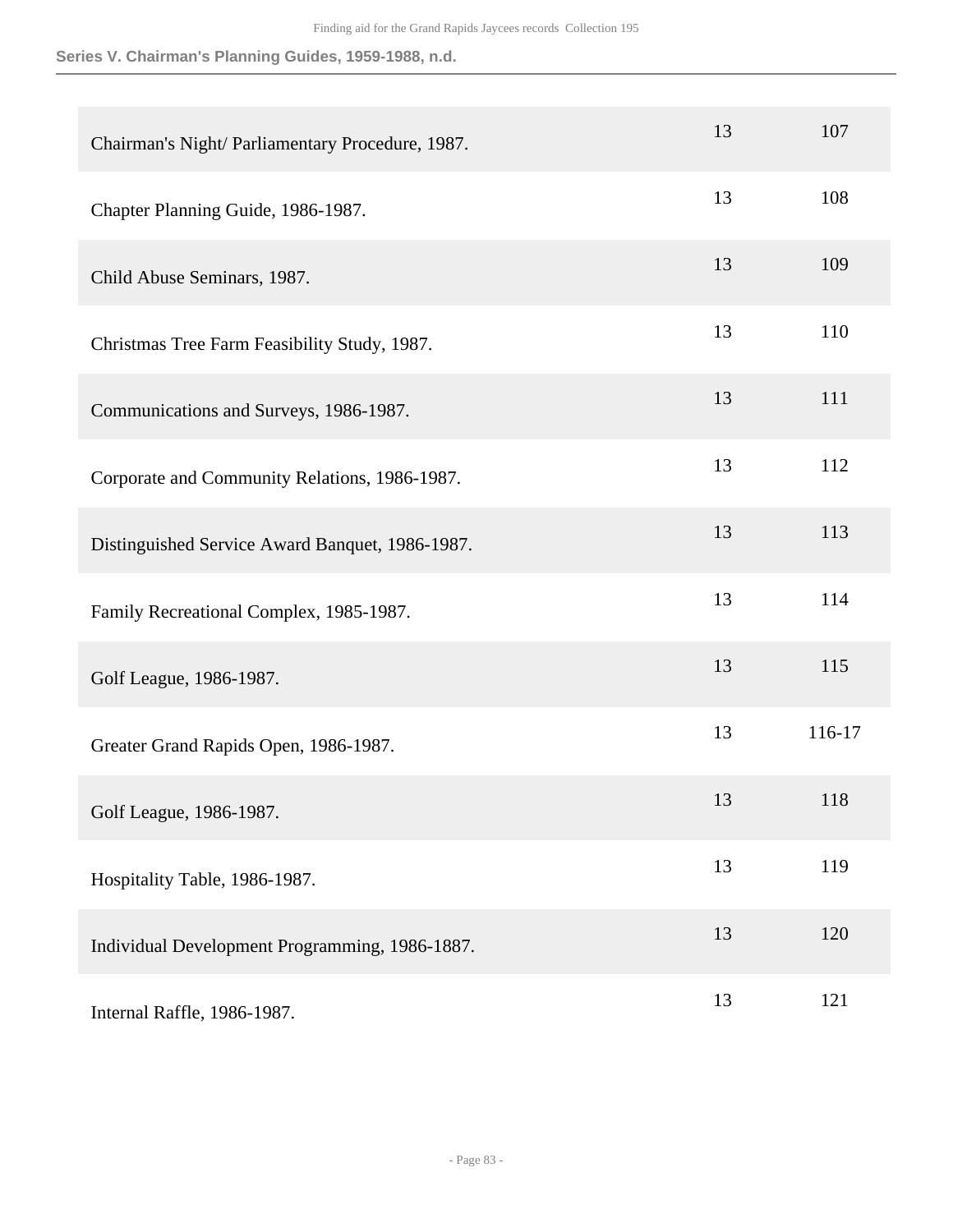| Kid's Day, 1987.                                        | 13 | 122              |
|---------------------------------------------------------|----|------------------|
| Lifeline, 1986-1987.                                    | 13 | 123              |
| M Night, 1986-1987.                                     | 13 | 124              |
| M Night II, 1986-1987.                                  | 13 | 125              |
| M.A.S.H., 1987.                                         | 13 | 126              |
| Membership Orientation II, 1986-1987.                   | 13 | 127              |
| Metro Conference Convention, 1987.                      | 13 | 128              |
| Mid-Year Review, 1987.                                  | 13 | 129              |
| Mich. Special Olympics Basketball Tour., 1988-7.??????? | 14 | $\mathbf{1}$     |
| New Year's Eve Party, 1986-1987.                        | 14 | $\overline{2}$   |
| Old Fashion Christmas, 1986-1987.                       | 14 | $\mathfrak{Z}$   |
| Options in Education, 1987.                             | 14 | $\overline{4}$   |
| Paint Party, 1987.                                      | 14 | $\mathfrak{S}$   |
| Planning Director, 1986-1987.                           | 14 | $\boldsymbol{6}$ |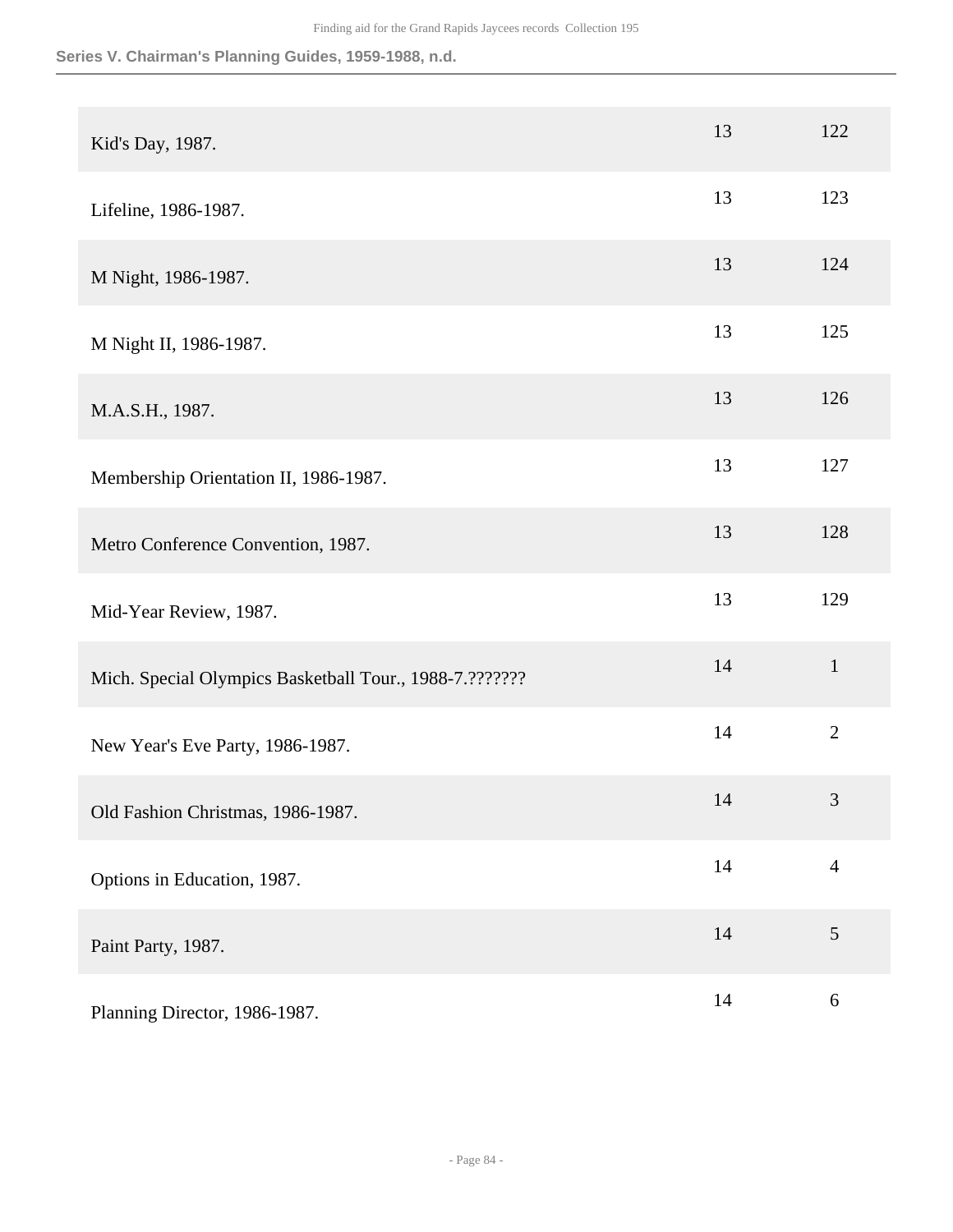| Programs and Dinners, 1986-1987.               | 14 | $\tau$ |
|------------------------------------------------|----|--------|
| Public Relations Director, 1986-1987.          | 14 | 8      |
| Quarterly Mixers, 1986-1987.                   | 14 | 9      |
| Respond, 1986-1987.                            | 14 | 10     |
| Santa Claus Parade Breakfast, 1986-19877.      | 14 | 11     |
| Secretary, 1987.                               | 14 | 12     |
| Ski Club, 1986-1987.                           | 14 | 13     |
| Spring Basketball Clinic and Tournament, 1987. | 14 | 14     |
| Starting Your Own Business, 1987.              | 14 | 15     |
| State Director, 1986-1987.                     | 14 | 16     |
| Sweetheart Dinner/Dance, 1986-1987.            | 14 | 17     |
| Tiger Trip, 1986-1987.                         | 14 | 18     |
| Treasurer and Assistant Treasurer, 1986-1987.  | 14 | 19     |
| Treasury Report, 1987.                         | 14 | 20     |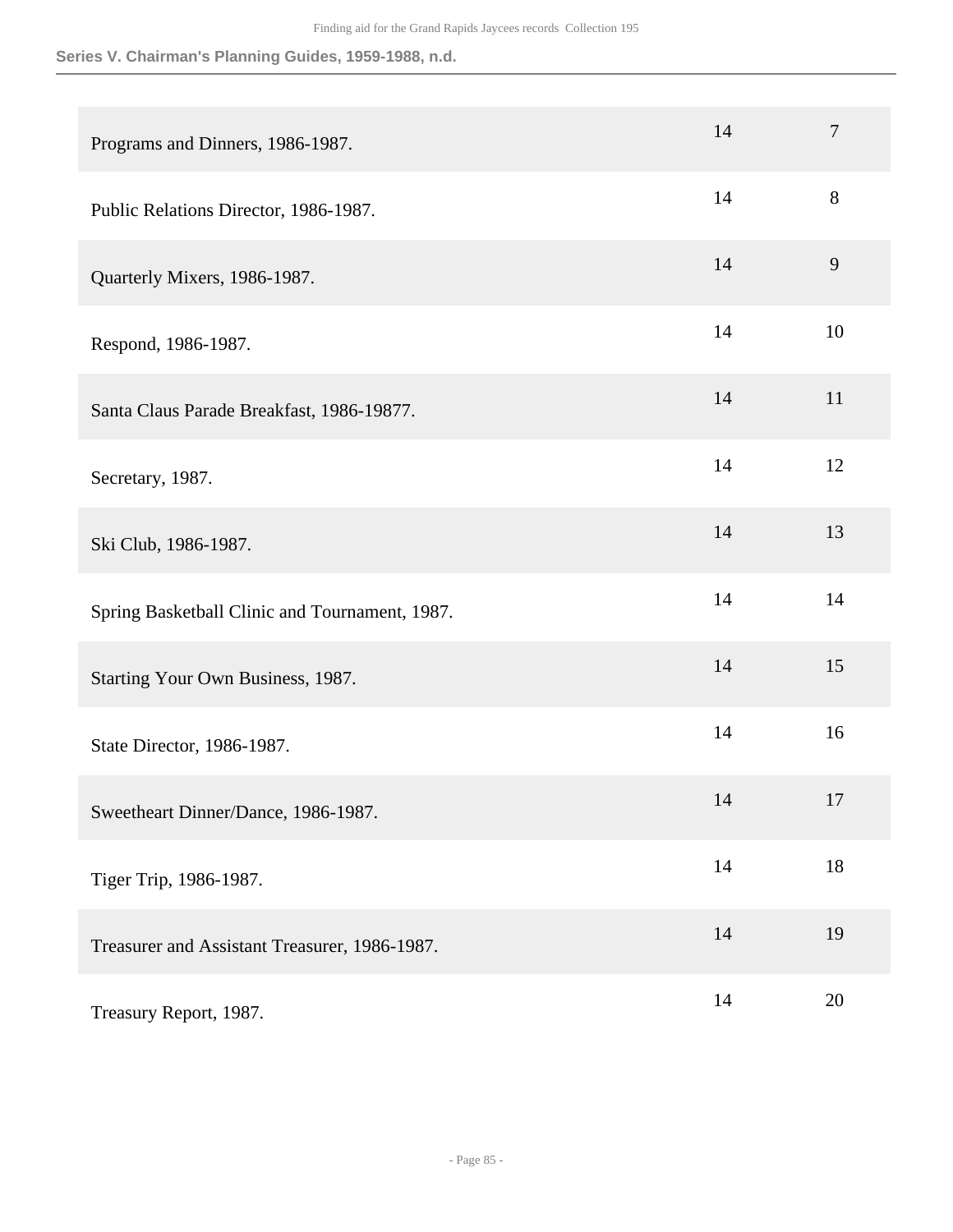| Amateur Talent Show, 1987-1988.                  | 14 | 21    |
|--------------------------------------------------|----|-------|
| Casino-Vegas Night, 1988.                        | 14 | 22    |
| Chapter and Exit Survey, 1987-1988.              | 14 | 23    |
| Chairperson Training Program, 1987-1988.         | 14 | 24    |
| Chapter Planning Guide, 1987-1988.               | 14 | 25    |
| Chapter Planning Guide, 1988.                    | 14 | 26    |
| C.P.G. Training, 1988.                           | 14 | 27    |
| Distinguished Service Awards, 1987-1988.         | 14 | 28    |
| Distinguished Service Awards Banquet, 1987-1988. | 14 | 29    |
| February Dinner/Dance, 1987-1988.                | 14 | 30    |
| Festival Food Booth, 1988.                       | 14 | 31    |
| Greater Grand Rapids Open, 1988.                 | 14 | 32-34 |
| Hiring/Training Office Administrator, 1987-1988. | 14 | 35    |
| Internal Raffles, 1987-1988.                     | 14 | 36    |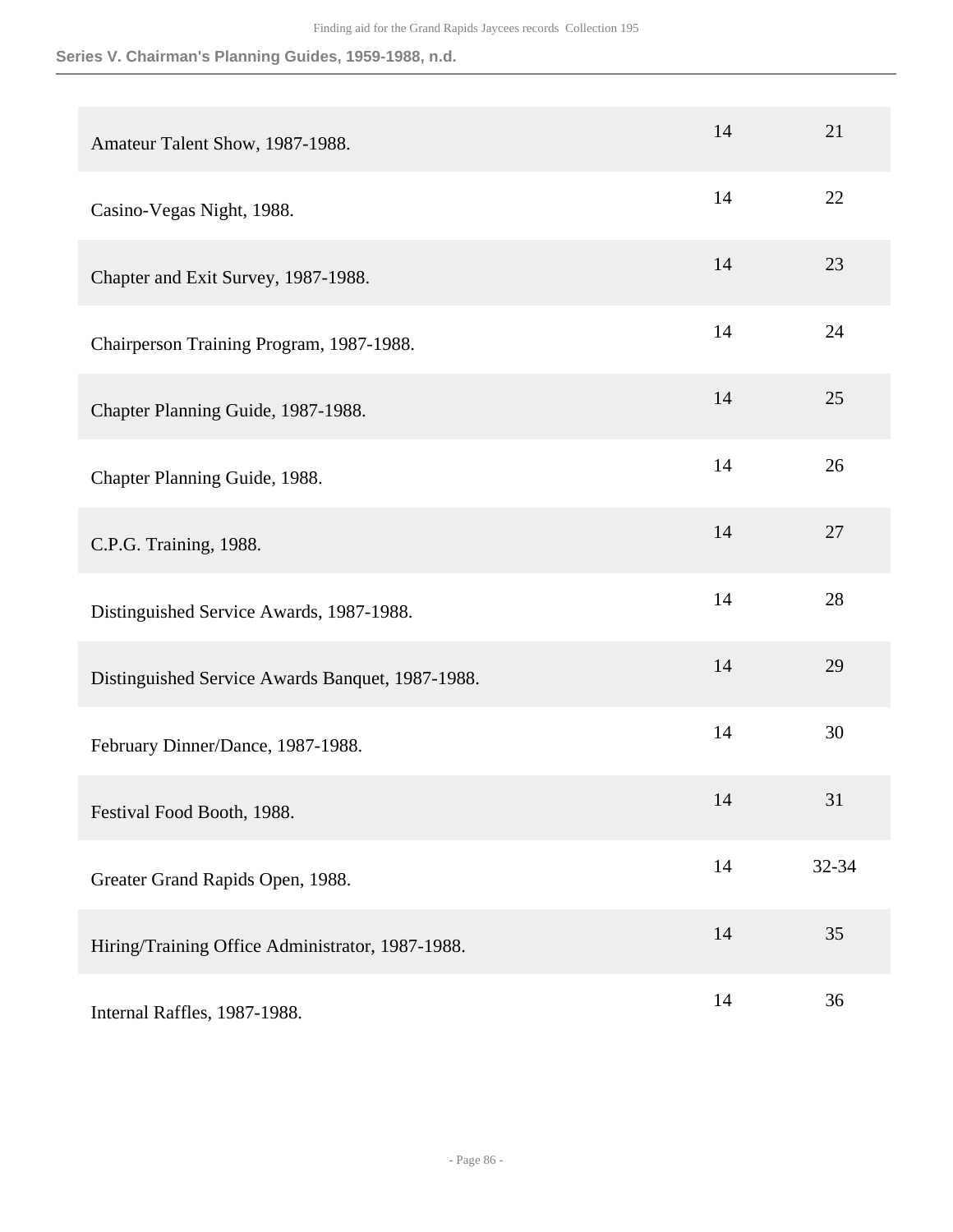| Junior Basketball Clinic and Tournament, 1987-1988. | 14 | 37     |
|-----------------------------------------------------|----|--------|
| Kid's Carnival, 1988.                               | 14 | 38     |
| Membership Orientation, 1987-1988.                  | 14 | 39     |
| Membership Records/Reports, 1987-1988.              | 14 | 40     |
| Newsletter, 1987-1988.                              | 14 | 41     |
| New Year's Eve Party, 1987-1988.                    | 14 | 42     |
| Old Kent River Bank Run Food Booth, 1987-1988.      | 14 | 43     |
| Project Mixers, 1987-1988.                          | 14 | 44     |
| Programs and Dinners, c.1988.                       | 14 | 45     |
| Public Relations, 1987-1988.                        | 14 | 46     |
| Renewal Communications, 1987-1988.                  | 14 | 47     |
| Rummage Sale, 1988.                                 | 14 | 48     |
| Santa Claus Parade, 1987-1988.                      | 14 | 49     |
| Softball Tournament, 1987-1988.                     | 14 | $50\,$ |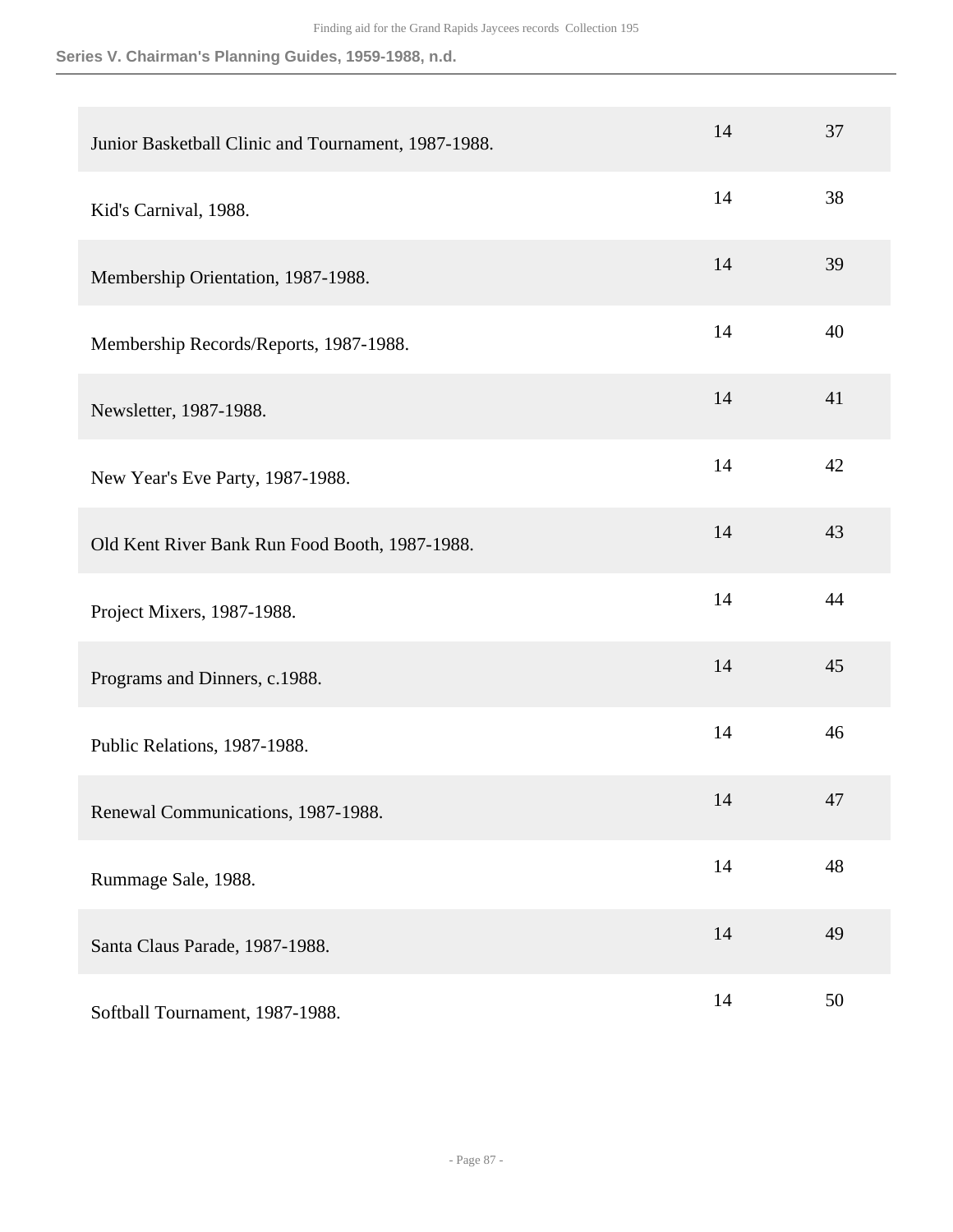| State Director, 1988.                   | 14 | 51    |
|-----------------------------------------|----|-------|
| Welcome Wagon, 1987-1988.               | 14 | 52    |
| Winter Assembly, 1988.                  | 14 | 53    |
| Winter Weekend Getaway, 1987-1988.      | 14 | 54    |
| Greater Grand Rapids Open, 1989.        | 14 | 55    |
| Junior Basketball Clinic, 1989.         | 14 | 56    |
| Greater Grand Rapids Open, 1990.        | 14 | 57-61 |
| Action, n.d.                            | 14 | 62    |
| Anti-Communism Committee, n.d.          | 14 | 63    |
| Chapter Planning Guide, n.d.            | 14 | 64    |
| Flag Sale, n.d.                         | 14 | 65    |
| Grand Valley State College, n.d.        | 14 | 66    |
| Greater GR Open Mission Statement, n.d. | 14 | 67    |
| Jaycee Week, n.d.                       | 14 | 68    |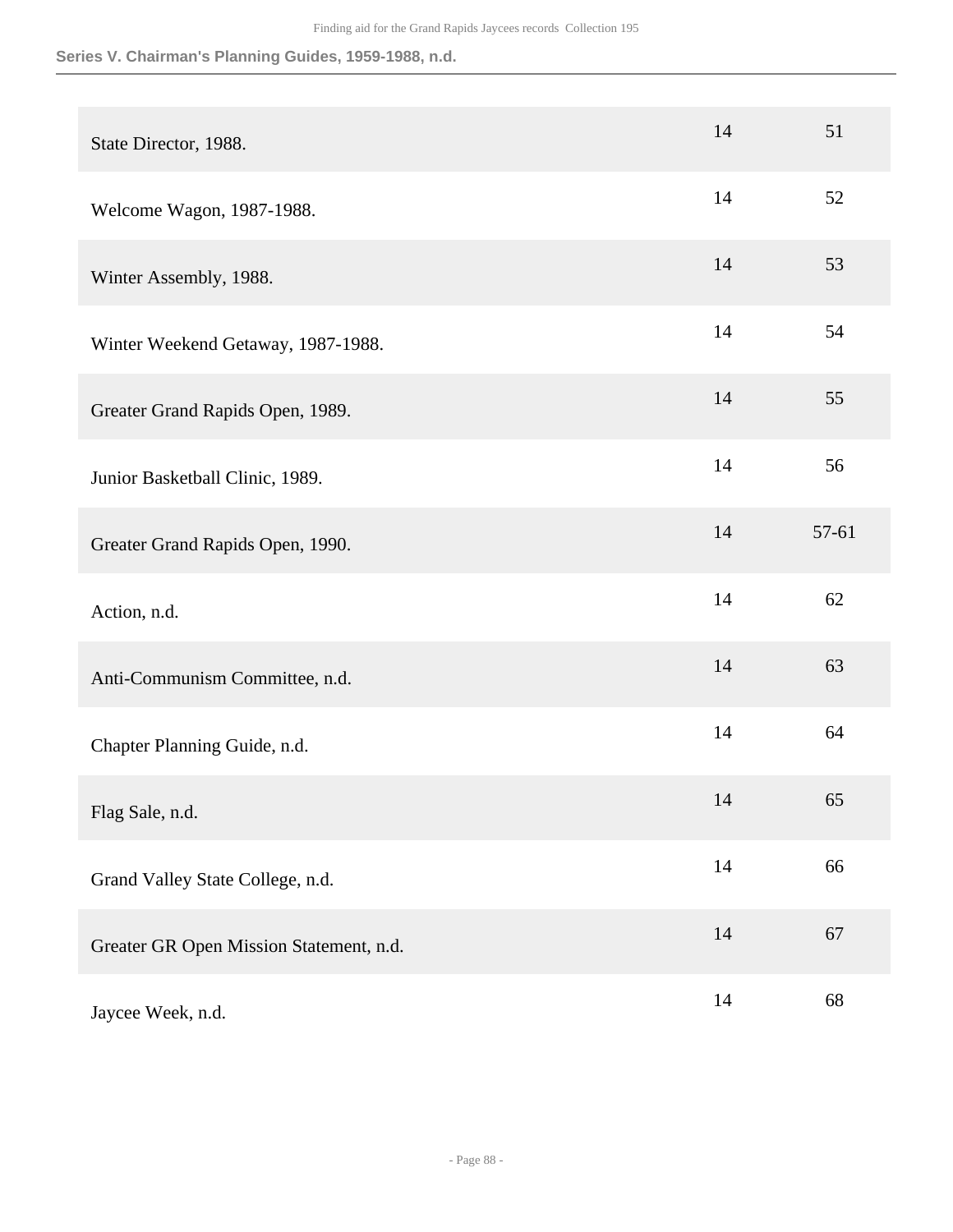| Jelly Week Program, n.d.                   | 14 | 69    |
|--------------------------------------------|----|-------|
| Recycling Awareness, n.d.                  | 14 | 70    |
| Rubinoff Concert, n.d.                     | 14 | 71    |
| Santa Claus Parade, n.d.                   | 14 | 72    |
| Slave Sale, n.d.                           | 14 | 73    |
| Miscellaneous Dope Sheets, 1968-1975, n.d. | 14 | 74-88 |

## **Series VI. Announcements, 1946-1989**

## **Scope and Contents note**

Summarize agenda, projects and events (particularly the golf tournaments) sponsored by the organization, accomplishments, and various award presentations and group meetings. Arranged chronologically.

|                        | Box | Folder  |
|------------------------|-----|---------|
| Activities, 1960-1966. | 15  | 1       |
| Activities, 1972-1978. | 15  | 2       |
| Activities, 1980-1979. | 15  | $3 - 5$ |
| Activities, n.d.       | 15  | 6       |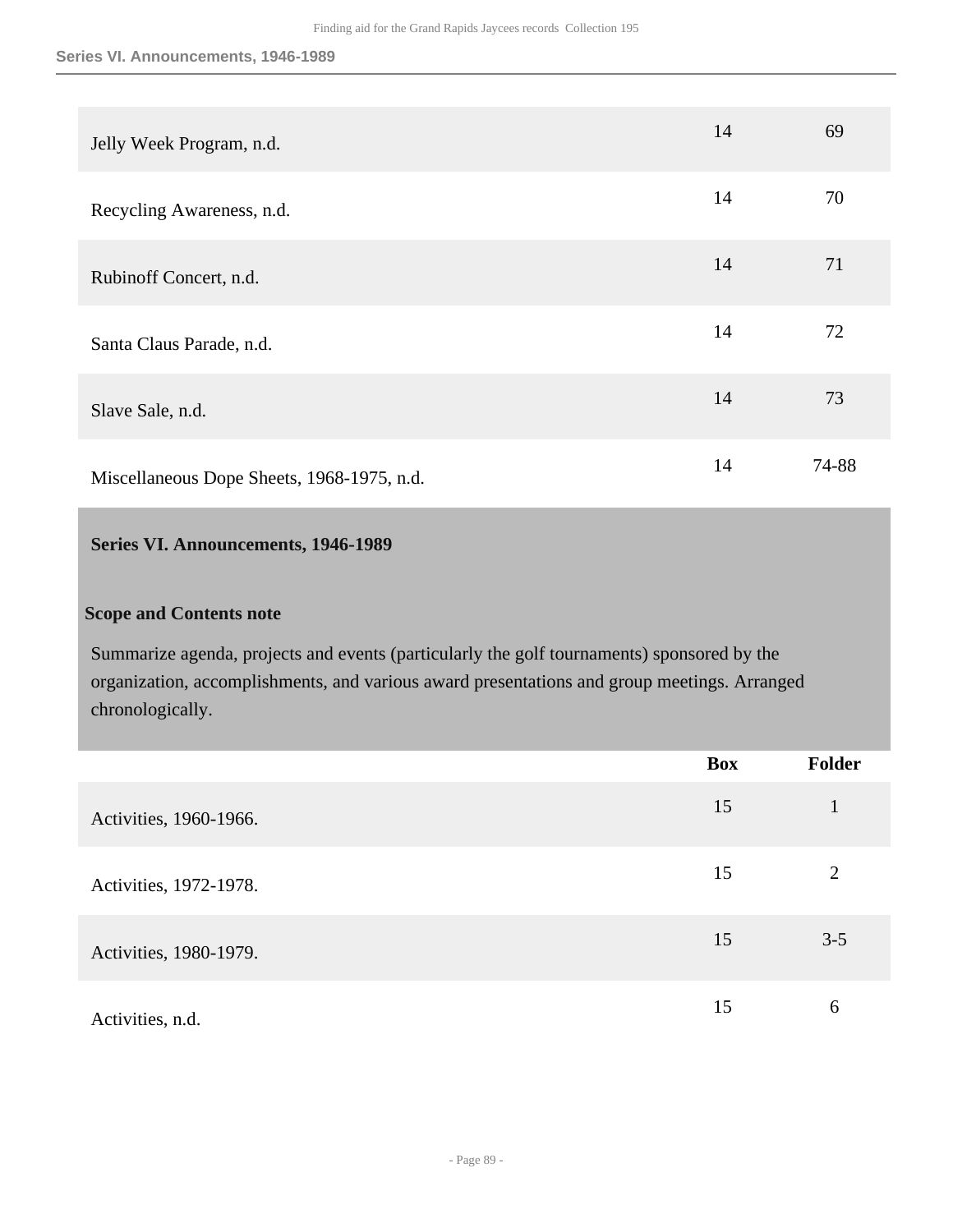|                           | $7-9$ |
|---------------------------|-------|
| Meetings, 1946-1988, n.d. |       |

### **Series VII. Awards, 1935-1989**

#### **Scope and Contents note**

Details award criteria, and presentations. Also contains biographical data on awards recipients and the details involved in the presentations, such as banquet arrangements. Most notable is the Distinguished Service Award (DSA). Arranged alphabetically by award name.

|                                                 | <b>Box</b> | Folder    |
|-------------------------------------------------|------------|-----------|
| A-Club, n.d.                                    | 15         | 10        |
| Blue Chip, 1973-1978.                           | 15         | 11        |
| Distinguished Service Award, 1935-1939.         | 15         | 12        |
| Distinguished Service Award Banquet, 1935-39.   | 15         | 13        |
| Distinguished Service Award Banquet, 1958.      | 15         | 14        |
| Distinguished Service Award Banquet, 1963.      | 15         | 15        |
| Distinguished Service Award Banquet, 1966-1977. | 15         | $16 - 25$ |
| Distinguished Service Award Banquet, 1980.      | 15         | 26        |
| Distinguished Service Award Banquet, 1982.      | 15         | 27        |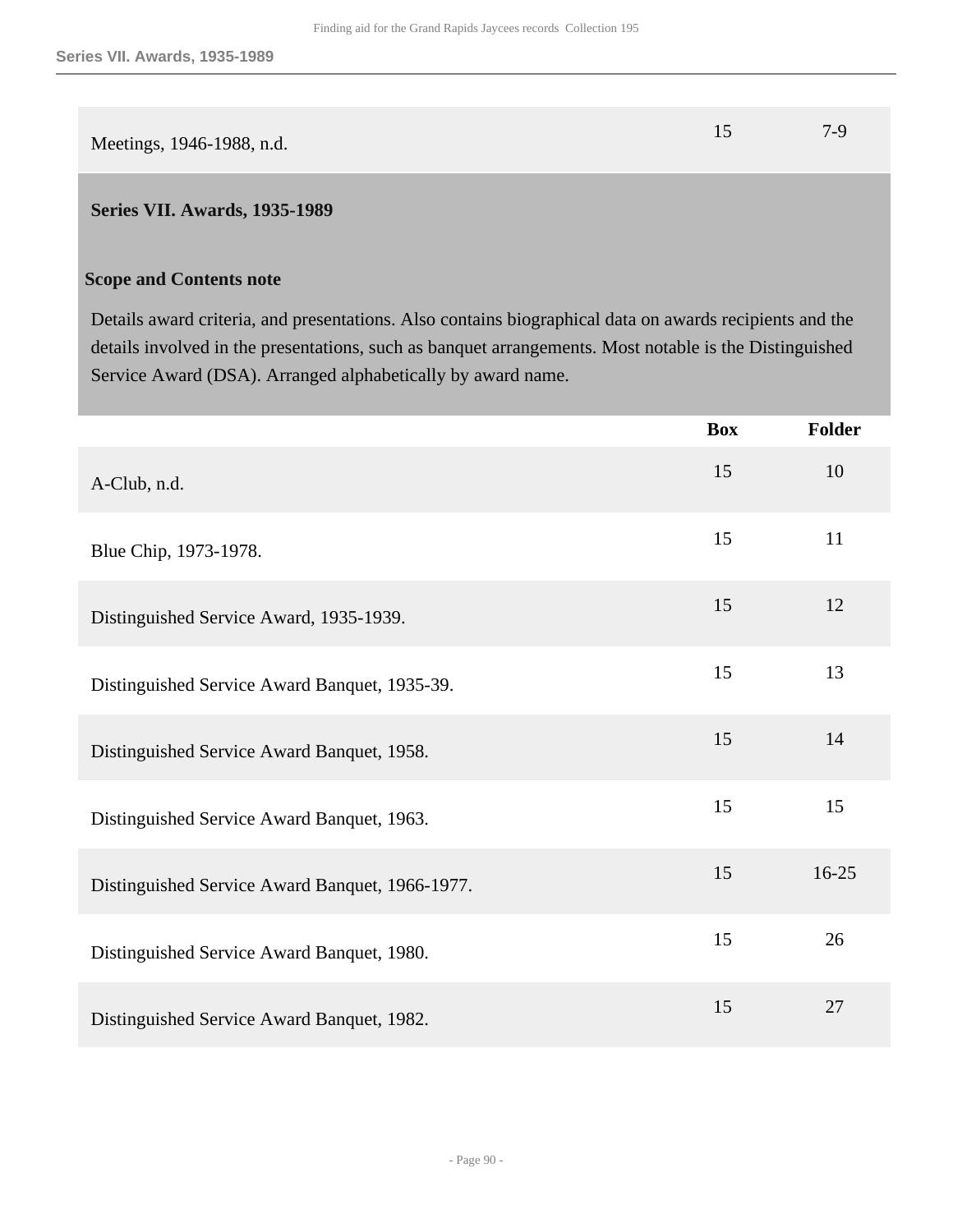| Distinguished Service Award Banquet, 1985.             | 15 | 28 |
|--------------------------------------------------------|----|----|
| Distinguished Service Award Banquet, 1987.             | 15 | 29 |
| Election Banquet/Candidates Night, 1988.               | 15 | 30 |
| Fast Start, 1977-1978.                                 | 15 | 31 |
| 50 Outstanding Local Presidents, 1973-1974, 1975-1976. | 15 | 32 |
| 5 Outstanding Young Men, 1958.                         | 15 | 33 |
| Future Force Parade of Excellence, 1987-1988.          | 15 | 34 |
| Governor's Night, 1964.                                | 15 | 35 |
| Humanitarian Award, n.d.                               | 15 | 36 |
| Inaugural Ball, 1959-1960.                             | 15 | 37 |
| Junior Achievement, 1955.                              | 15 | 38 |
| Junior Achievement, 1974-1975.                         | 15 | 39 |
| Keyman, c1956.                                         | 15 | 40 |
| Outstanding Young Educator, 1965-1974.                 | 15 | 41 |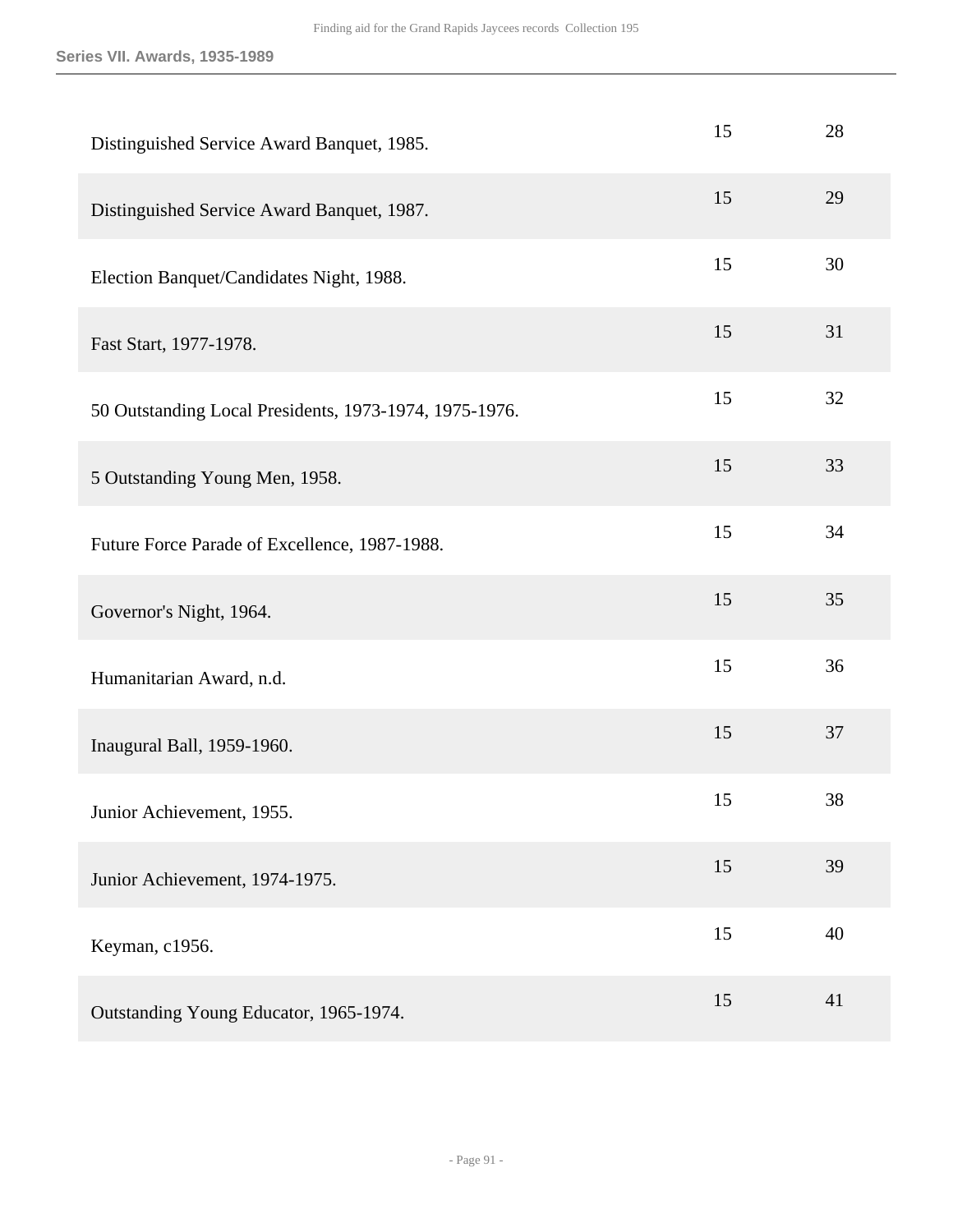| Parade of Chapters, 1973.             | 15 | 42 |
|---------------------------------------|----|----|
| Parade of Chapters, 1978-1988.        | 15 | 43 |
| Parade of Districts, 1965.            | 15 | 44 |
| Parade of Excellence, 1984-1985.      | 15 | 45 |
| Spark Plug, 1960-1961.                | 15 | 46 |
| Ten Outstanding Young Men, 1973-1974. | 15 | 47 |
| Ten Outstanding Young Men, 1987-1988. | 15 | 48 |
| Visitation Award, 1973-1974.          | 15 | 49 |
| Past Winners, 1959-1958, n.d.         | 15 | 50 |
| Miscellaneous, n.d.                   | 15 | 51 |
| Series VIII. Elections, 1938-1981     |    |    |
| <b>Scope and Contents note</b>        |    |    |

Summary data on elections within the group listing officers chosen. Samples of selected ballots and elections results. Chronological arrangement.

**Box Folder**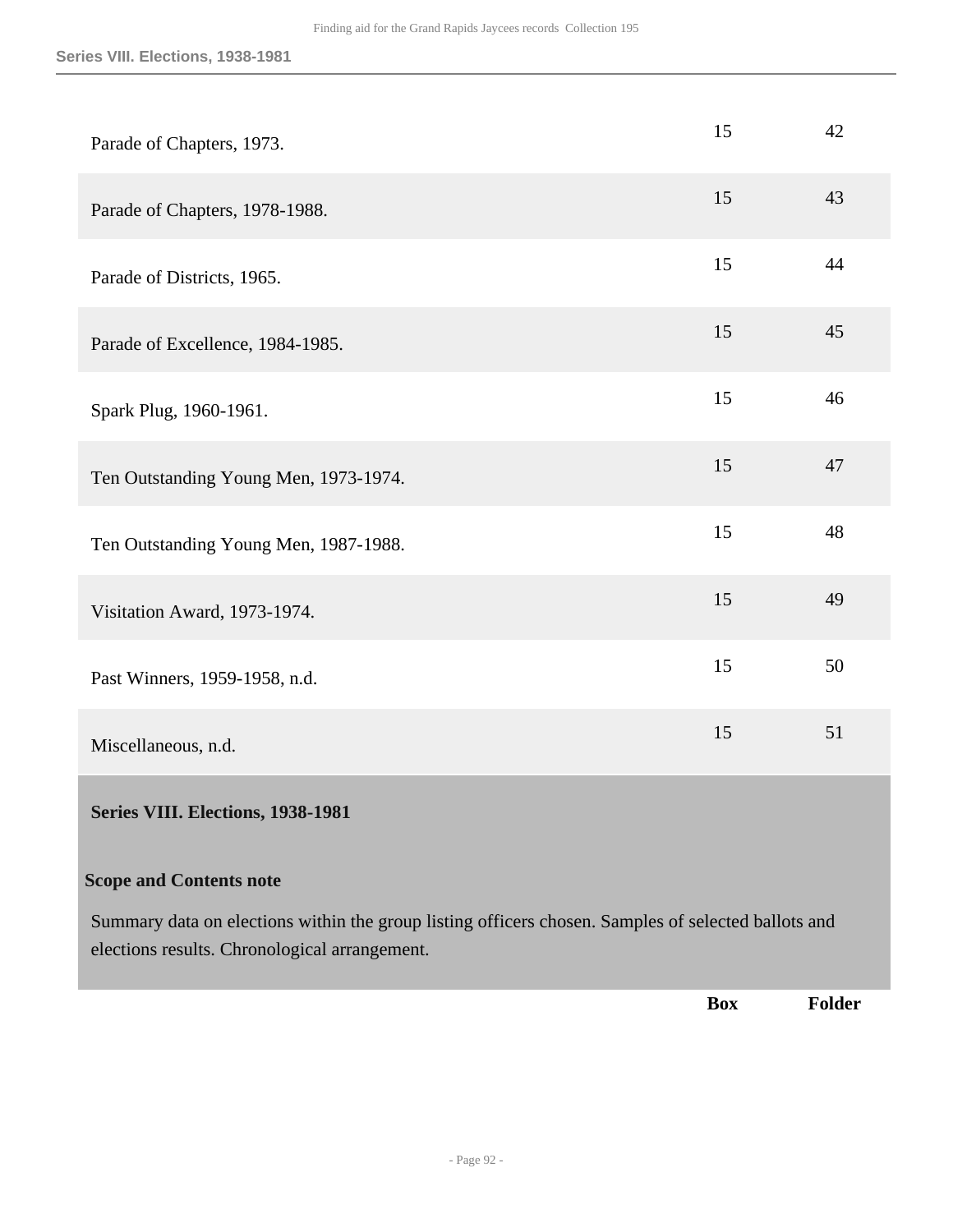| Election Material, 1938-1964.      | 15 | 52 |
|------------------------------------|----|----|
| Election Material, 1975-1982, n.d. | 15 | 53 |

# **Series IX. Financial Statements, 1930-1988**

## **Scope and Contents note**

Income/expense statements, balances sheets, and treasurer's reports at annual increments. Arranged chronologically.

|                                                       | <b>Box</b> | <b>Folder</b> |
|-------------------------------------------------------|------------|---------------|
| Financial Statements, 1930-1988.                      | 15         | 54-81         |
| <b>Statement of Cash Receipts &amp; Disbursements</b> |            |               |
|                                                       | <b>Box</b> | <b>Folder</b> |
| Jan 1, 1931-Jun 30, 1931.                             | 15         | 82            |
| Jun 30, 1958-Jun 30, 1962.                            | 15         | $83 - 7$      |
| Jun 30, 1964-Jun 30, 1975.                            | 15         | 88-99         |
| May 30, 1978.                                         | 15         | $100 - 1$     |
| May 30, 1981.                                         | 15         | 102           |
| Series X. Guides/Manuals, 1955-1984, n.d.             |            |               |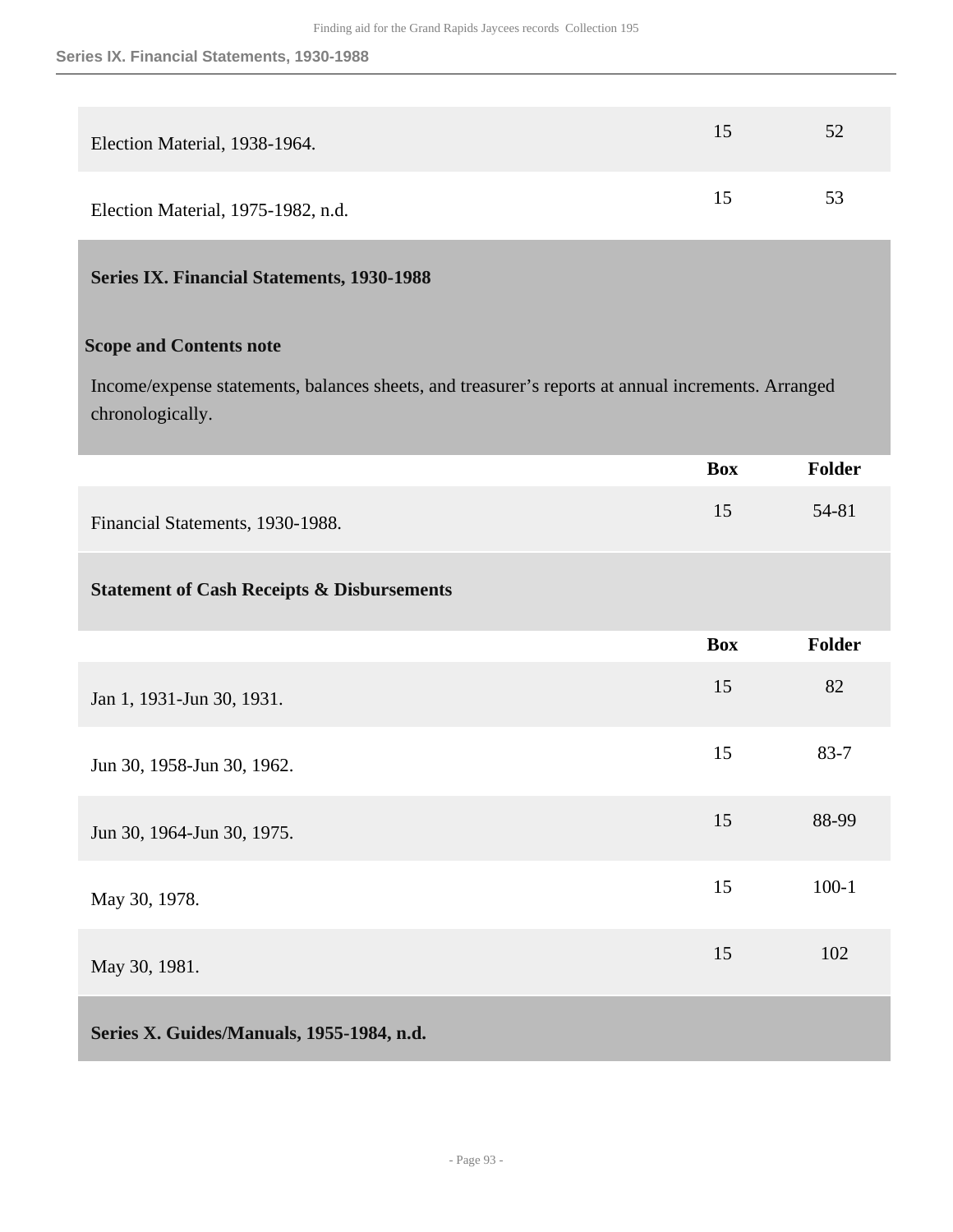#### **Scope and Contents note**

Documents that describe typical and expected performance by Jaycees and a variety of project tasks. These guides provided for continuity of effort, regardless of the participants. Provide a succinct review of group activities. Arranged alphabetically by project name.

|                                 | <b>Box</b> | <b>Folder</b> |
|---------------------------------|------------|---------------|
| Babysitting, 1982.              | 15         | 103           |
| Blood Donor Recruitment, n.d.   | 15         | 104           |
| Board of Directors, 1983-1984.  | 15         | 105           |
| Chairman, 1961.                 | 15         | 106           |
| Chairman, 1965.                 | 15         | 107           |
| Chairman's Planning Guide, n.d. | 15         | 108           |
| Christmas Shopping Tour, n.d.   | 15         | 109           |
| Committee Chairman, 1955-1956.  | 15         | 110           |
| Committee Chairman, n.d.        | 15         | 111           |
| Committee Development, 1959-60. | 15         | 112           |
| CPG Guidebook, 1978-1979.       | 15         | 113           |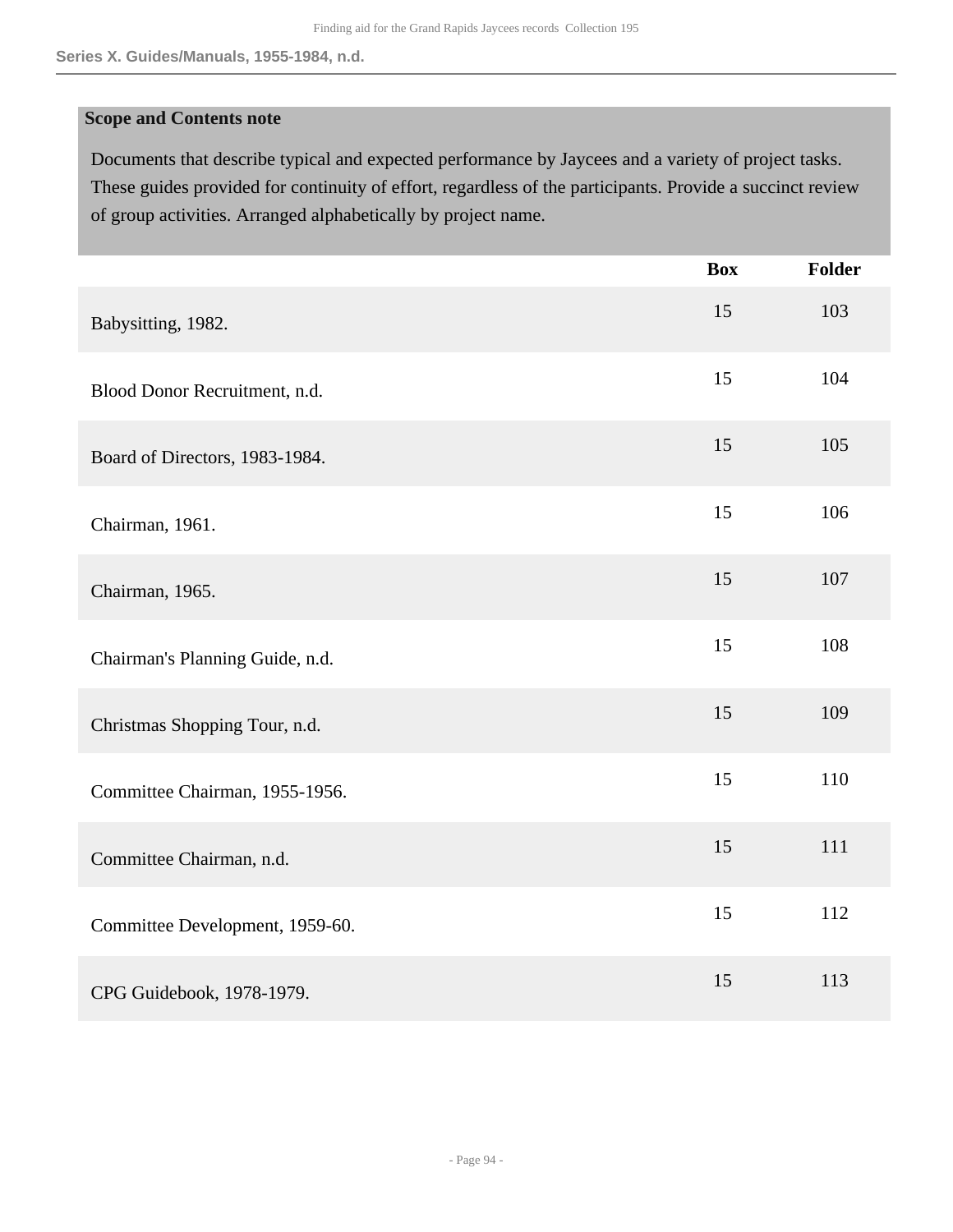| CPG's, 1987.                         | 15 | 114       |
|--------------------------------------|----|-----------|
| Dope Sheets, n.d.                    | 15 | 115       |
| <b>Elected Office</b>                | 15 | 116       |
| <b>Environmental Improvement</b>     | 15 | 117       |
| Final Reports, n.d.                  | 15 | 118       |
| 5 Step Recruitment, 1984.            | 15 | 119       |
| Golf Development, 1961.              | 15 | 120       |
| Housing for the Elderly, 1966, 1971. | 15 | $121 - 2$ |
| Individual Development Fact Sheet,   | 15 | 123       |
| Junior Achievement, 1974, n.d.       | 15 | $124 - 5$ |
| Leadership Training, 1954.           | 15 | 126       |
| Leadership, n.d.                     | 15 | 127       |
| Manpower kit, n.d.                   | 15 | 128       |
| Management Development, n.d.         | 15 | 129       |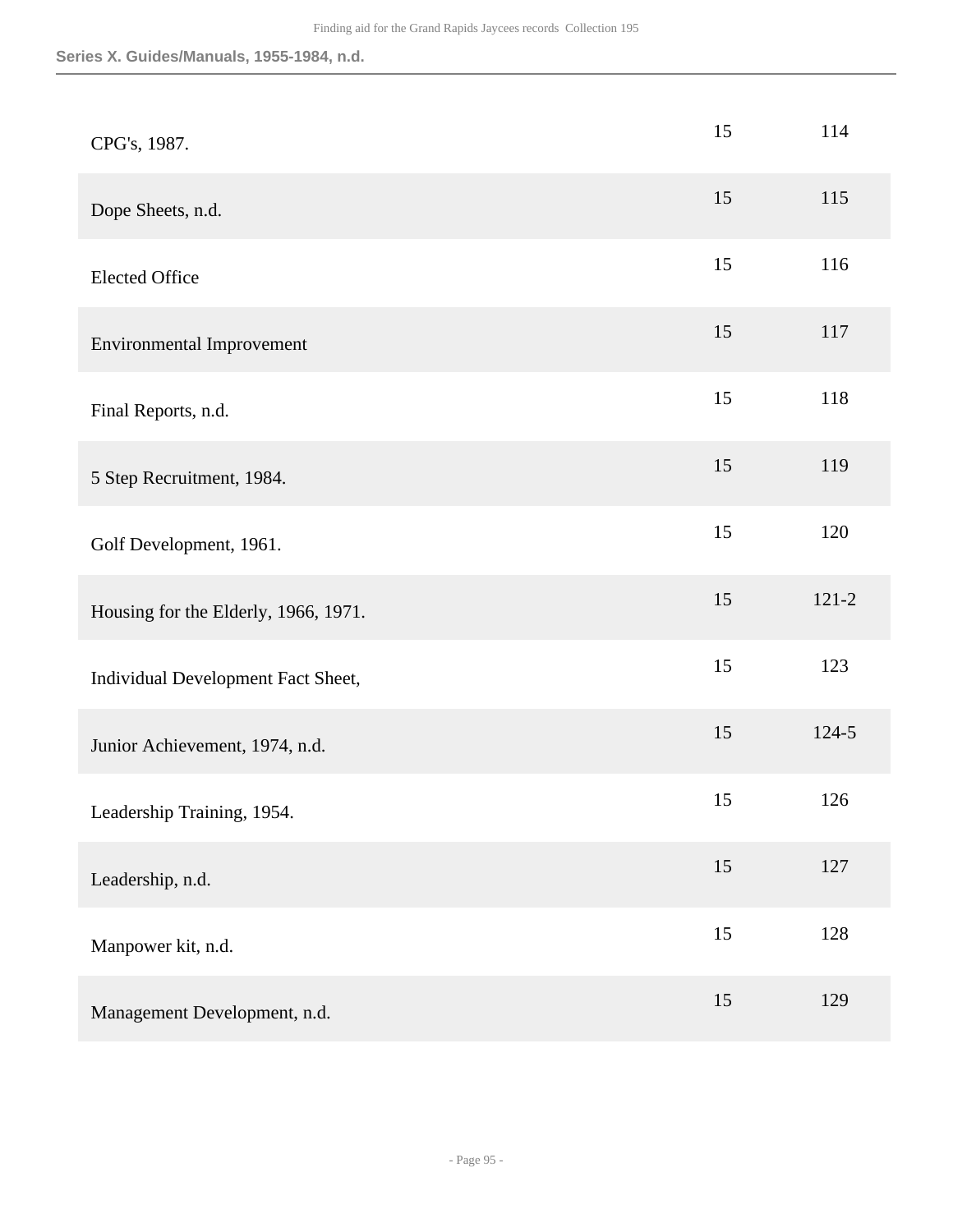# Series IX. Financial Statements, 1930-1988

|                                          | <b>Box</b> | <b>Folder</b> |
|------------------------------------------|------------|---------------|
| Meetings, n.d.                           | 15         | 130           |
| Muscular Dystrophy.                      | 15         | 131           |
| New Members, 1981-1985.                  | 15         | 132-4         |
| Officers and Directors, 1959-1960, 1983. | 15         | $135 - 6$     |
| Orientation Program.                     | 15         | 137           |
| Parliamentary Procedure, 1983, n.d.      | 15         | 138-9         |
| Parliamentary Procedure n.d.             | 16         | $\mathbf{1}$  |
| PGA Tour Sponsor, 1983.                  | 16         | $2 - 8$       |
| Project of the Year Guidelines.          | 16         | 9             |
| Public Relations, 1956, 1966.            | 16         | $10 - 11$     |
| Public Relations, 1966.                  | 16         | 11            |
| <b>Religion and Business</b>             | 16         | 13            |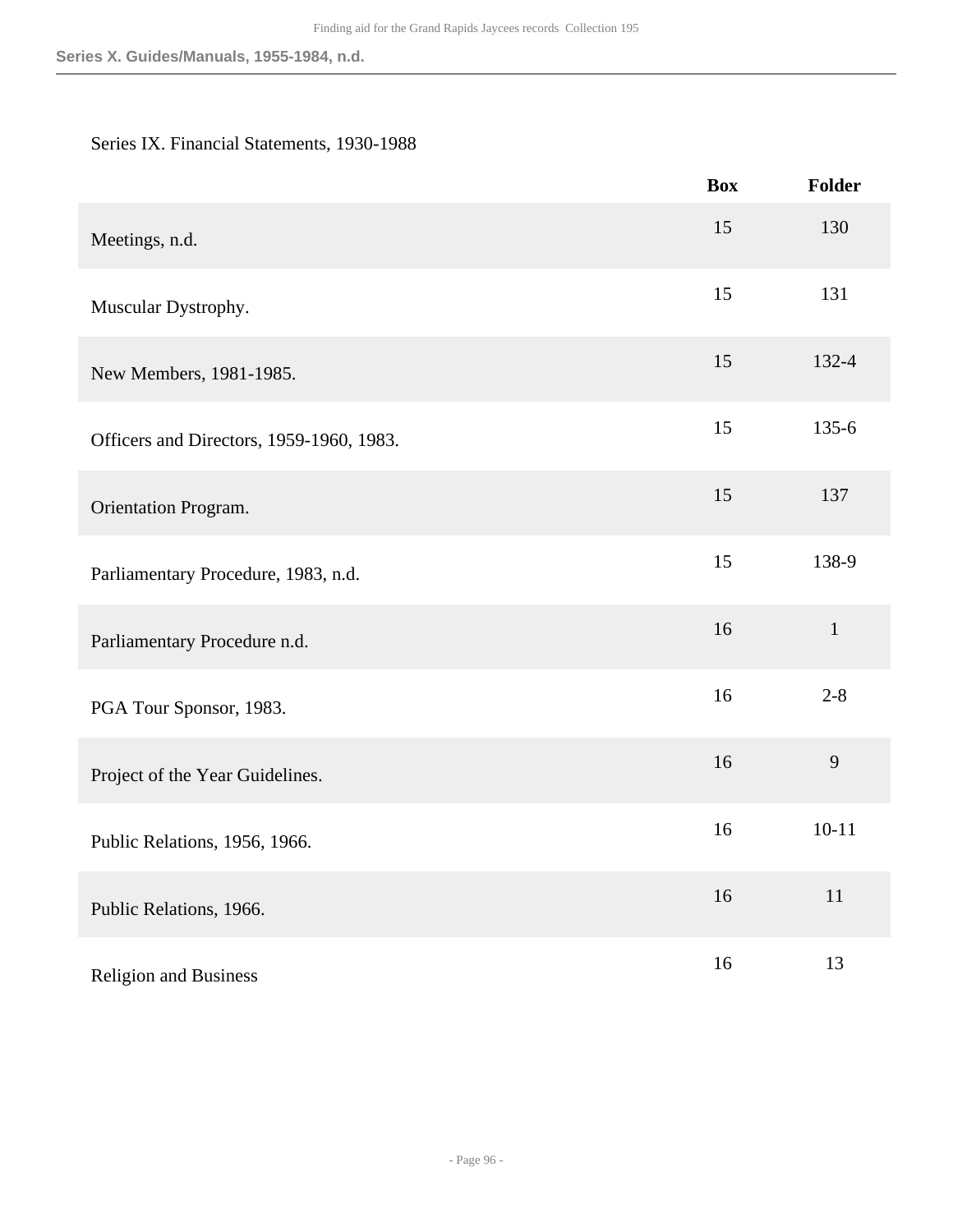#### **Series XI. Invitations, Programs, Tickets, 1945-1989, n.d.**

| R.O.C., 1973.                                      | 16 | 14 |
|----------------------------------------------------|----|----|
| Speaker's Bureau, n.d.                             | 16 | 15 |
| Speakers for A.B.C., 1957                          | 16 | 16 |
| Speak Up, n.d.                                     | 16 | 17 |
| Special Olympics, n.d.                             | 16 | 18 |
| Special Olympics Basketball Tournament, 1985-1986. | 16 | 19 |
| Spoke Club, n.d.                                   | 16 | 20 |
| State Events, n.d.                                 | 16 | 21 |
| U.S. Jaycees Awards Manuals, 1977-1978.            | 16 | 22 |
| U.S. Jr. C.C. Bylaws & Policy Manual, July 1956.   | 16 | 23 |
| Miscellaneous, n.d.                                | 16 | 24 |

**Series XI. Invitations, Programs, Tickets, 1945-1989, n.d.** 

# **Scope and Contents note**

Pertain primarily to Jaycees sponsored meetings and events, but also contains materials for events to which Jaycees were invited. Chronological arrangement.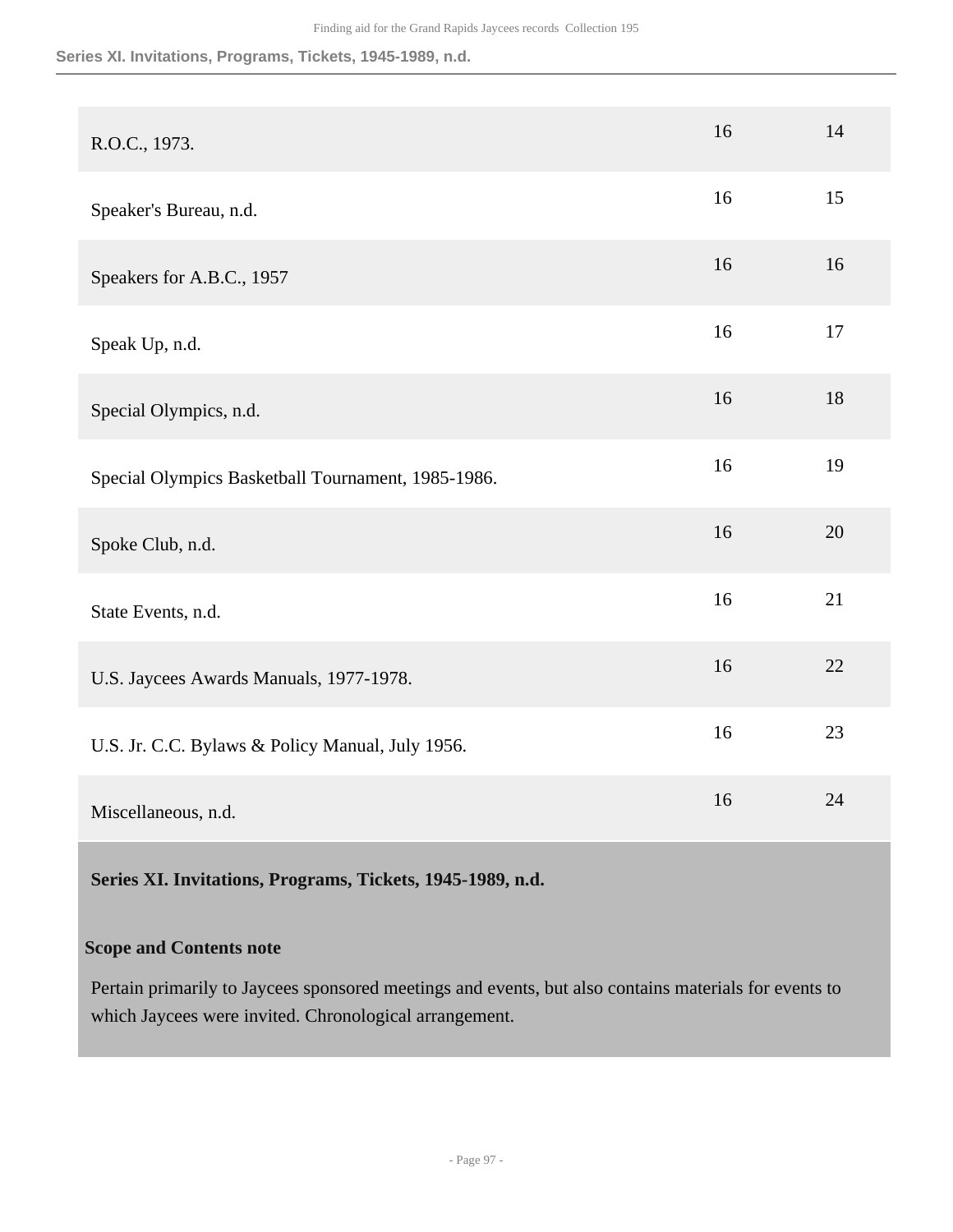**Series XII. Jaycee Foundation, 1982-1989, n.d.**

|                                                 | <b>Box</b> | <b>Folder</b> |
|-------------------------------------------------|------------|---------------|
| Invitations, Programs, Tickets, 1945-1968.      | 16         | 25            |
| Invitations, Programs, Tickets, 1970-1976.      | 16         | 26            |
| Invitations, Programs, Tickets, 1987-1989, n.d. | 16         | 27            |

# **Series XII. Jaycee Foundation, 1982-1989, n.d.**

## **Scope and Contents note**

The Grand Rapids group's structure to comply with various tax regulations as they began to sponsor golf tournaments that requires sizable financial outlays, but also generate sizable revenues to fund Jaycee events. Arranged alphabetically by record type.

|                                        | <b>Box</b> | Folder |
|----------------------------------------|------------|--------|
| Articles of Incorporation/Bylaws, n.d. | 16         | 28     |
| Brochure, c1984-1985.                  | 16         | 29     |
| Goals, 1983.                           | 16         | 30     |
| Organization, Jan. 28, 1982.           | 16         | 31     |
| Organization, 1984-1985.               | 16         | 32     |
| Policy, n.d.                           | 16         | 33     |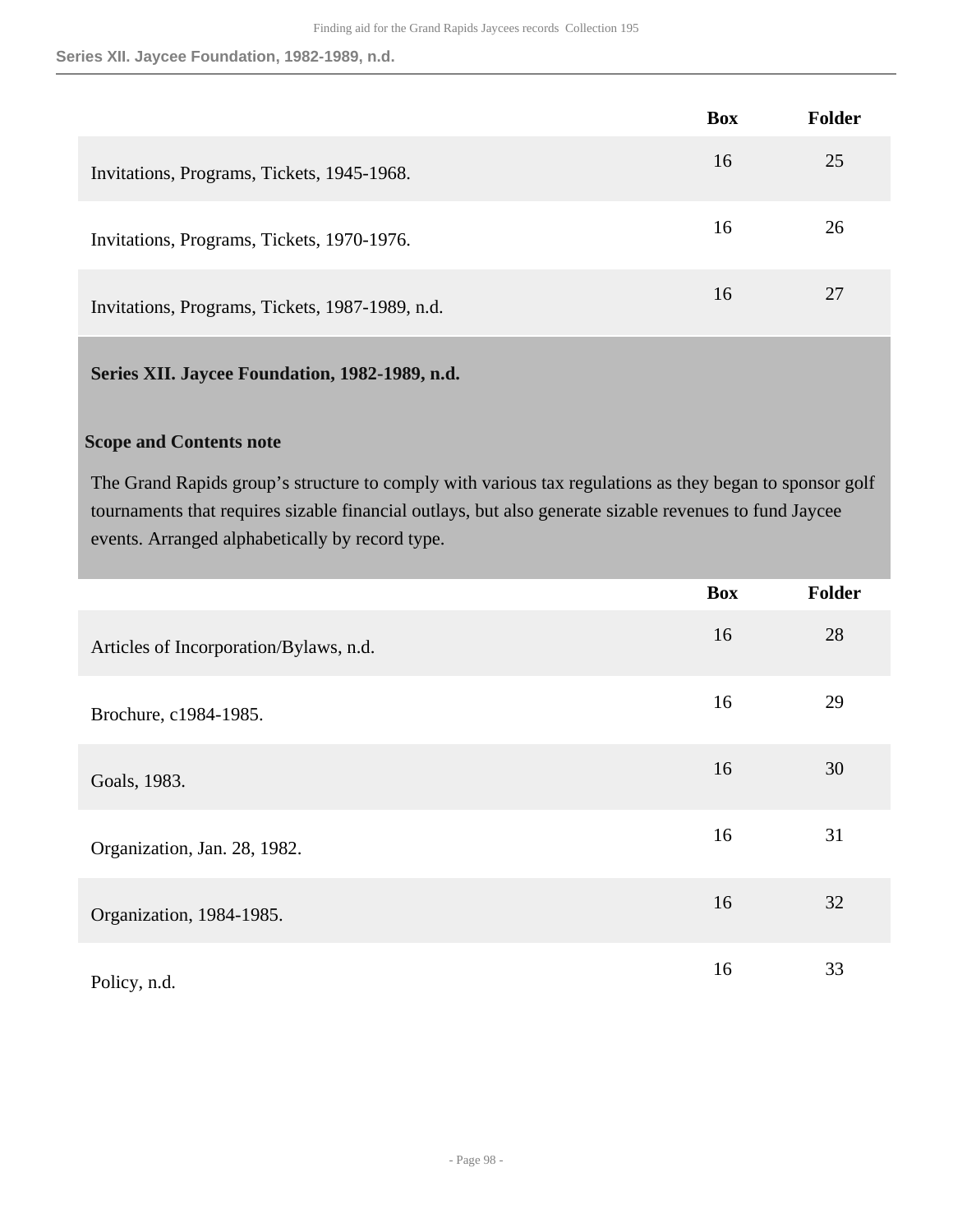| Treasurer's Report, Jan 7, 1983-Feb 18, 1986. | 16 | 34 |
|-----------------------------------------------|----|----|
| Trustees, 1988-1989.                          | 16 | 35 |

# **Series XIII. Membership, 1929-1988, n.d.**

## **Scope and Contents note**

Directories, rosters of officers, membership lists of the local chapters as well as the state and regional groups. Organized chronologically within each category.

#### **Directories**

|                                                    | <b>Box</b> | <b>Folder</b> |
|----------------------------------------------------|------------|---------------|
| Region & District, n.d.                            | 16         | 36            |
| State & Local, 1973-1974, 1983-1984.               | 16         | 37            |
| <b>Rosters</b>                                     |            |               |
|                                                    | <b>Box</b> | Folder        |
| Past Presidents, 1929-7.??????                     | 16         | 38            |
| Board of Directors, 1970-1979, n.d.                | 16         | 39            |
| State Bd. of Directors, 1978-1979, 1982-1983, n.d. | 16         | 40            |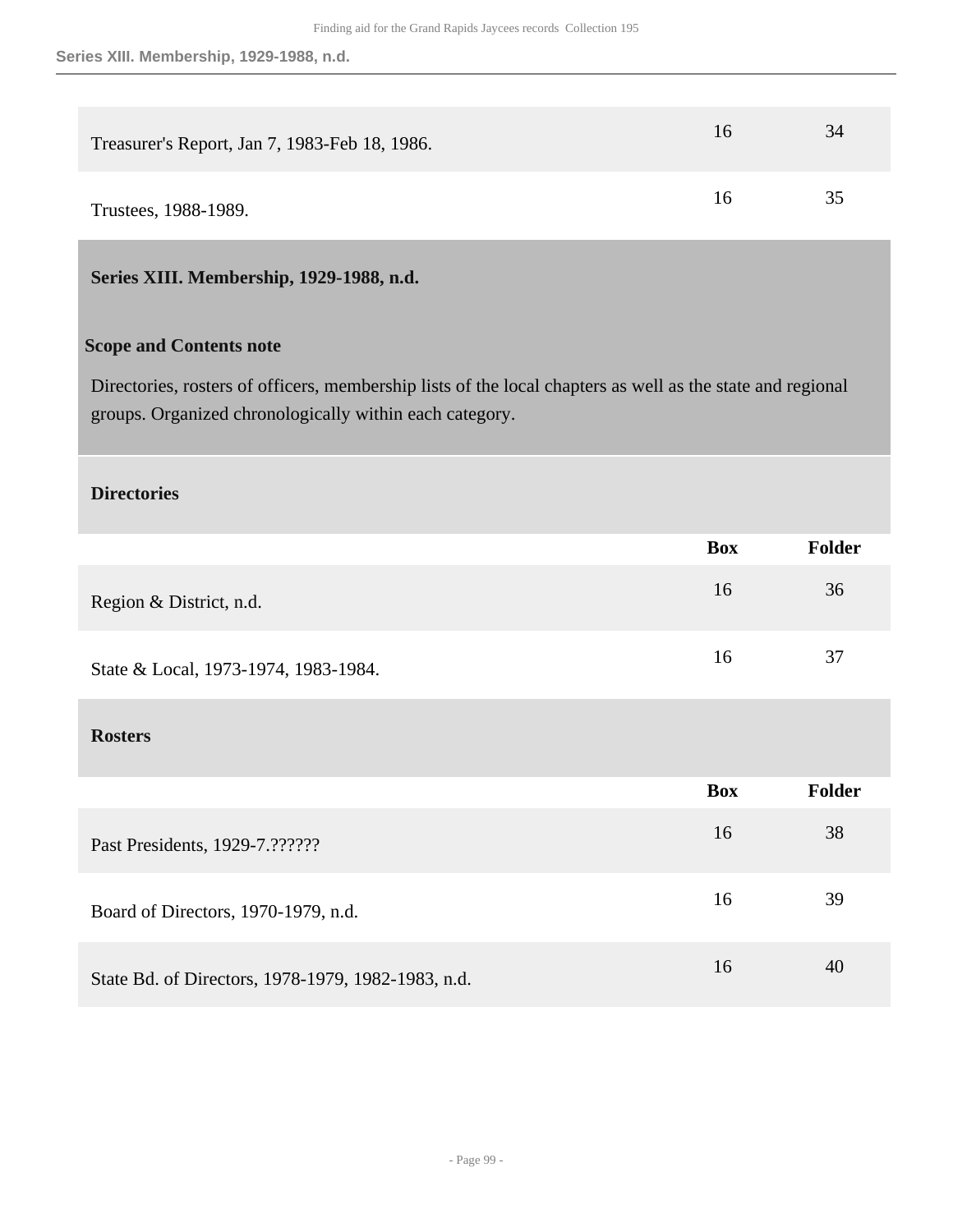| Executive Committee, 1978-2, n.d.????        | 16         | 41     |
|----------------------------------------------|------------|--------|
| Chapter Presidents, 1970-1971, 1982-1983.    | 16         | 42     |
| Changes/Updates, 1959, 1969, 1981-1987, n.d. | 16         | 43     |
| Grand Rapids, 1972-1976.                     | 16         | 44     |
| Grand Rapids, 1980-1988.                     | 16         | 45-49  |
| Grand Rapids, n.d.                           | 16         | 50     |
| Junior Achievement.                          | 16         | 51     |
| Official, 1939-1980, n.d.                    | 16         | 52     |
| <b>New Members</b>                           |            |        |
|                                              | <b>Box</b> | Folder |
| 1960-1961.                                   | 16         | 53     |
| 1963-1964.                                   | 16         | 54     |
| 1969-1970.                                   | $16\,$     | 55     |
| 1973-1976.                                   | $16\,$     | 56-57  |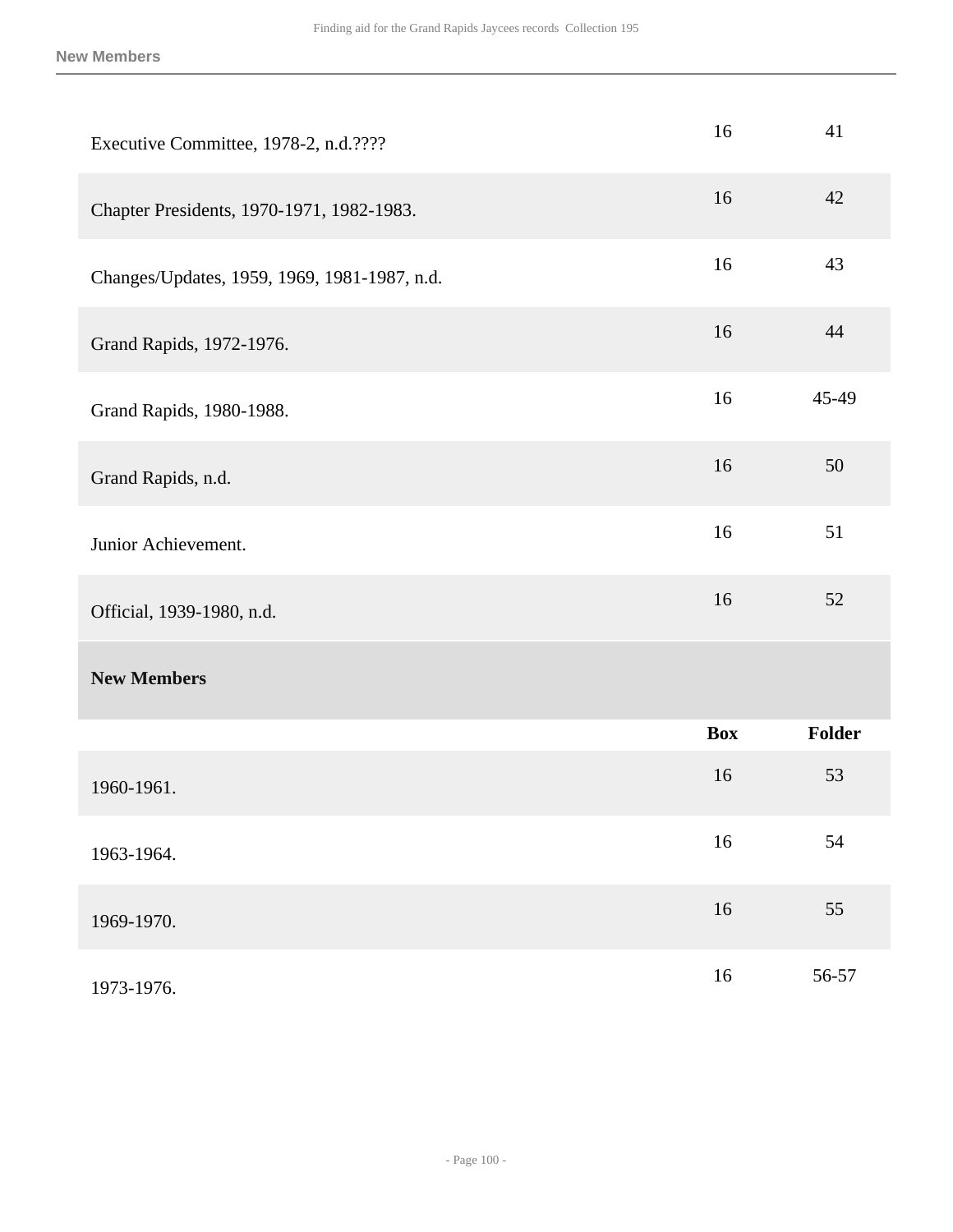| 1980-1982.           | 16         | 58-59     |
|----------------------|------------|-----------|
| 1984-1988.           | 16         | $60 - 63$ |
| n.d.                 | 16         | 64        |
|                      |            |           |
| <b>Miscellaneous</b> |            |           |
|                      | <b>Box</b> | Folder    |
| 1940-1965.           | 16         | $65 - 6$  |
| 1970-1988.           | 16         | $67 - 8$  |

# **Series XIV. Memoranda, 1954-1989, n.d.**

#### **Scope and Contents note**

Correspondence received by the Grand Rapids groups from the regional and national organization, as well as inter-group correspondence. Detail procedures, task assignments, and accomplishments. Organized chronologically.

|                                              | <b>Box</b> | <b>Folder</b> |
|----------------------------------------------|------------|---------------|
| Memos, 1954-1989, n.d.                       | 16         | 70-77         |
| Series XV. Michigan Jaycees, 1938-1988, n.d. |            |               |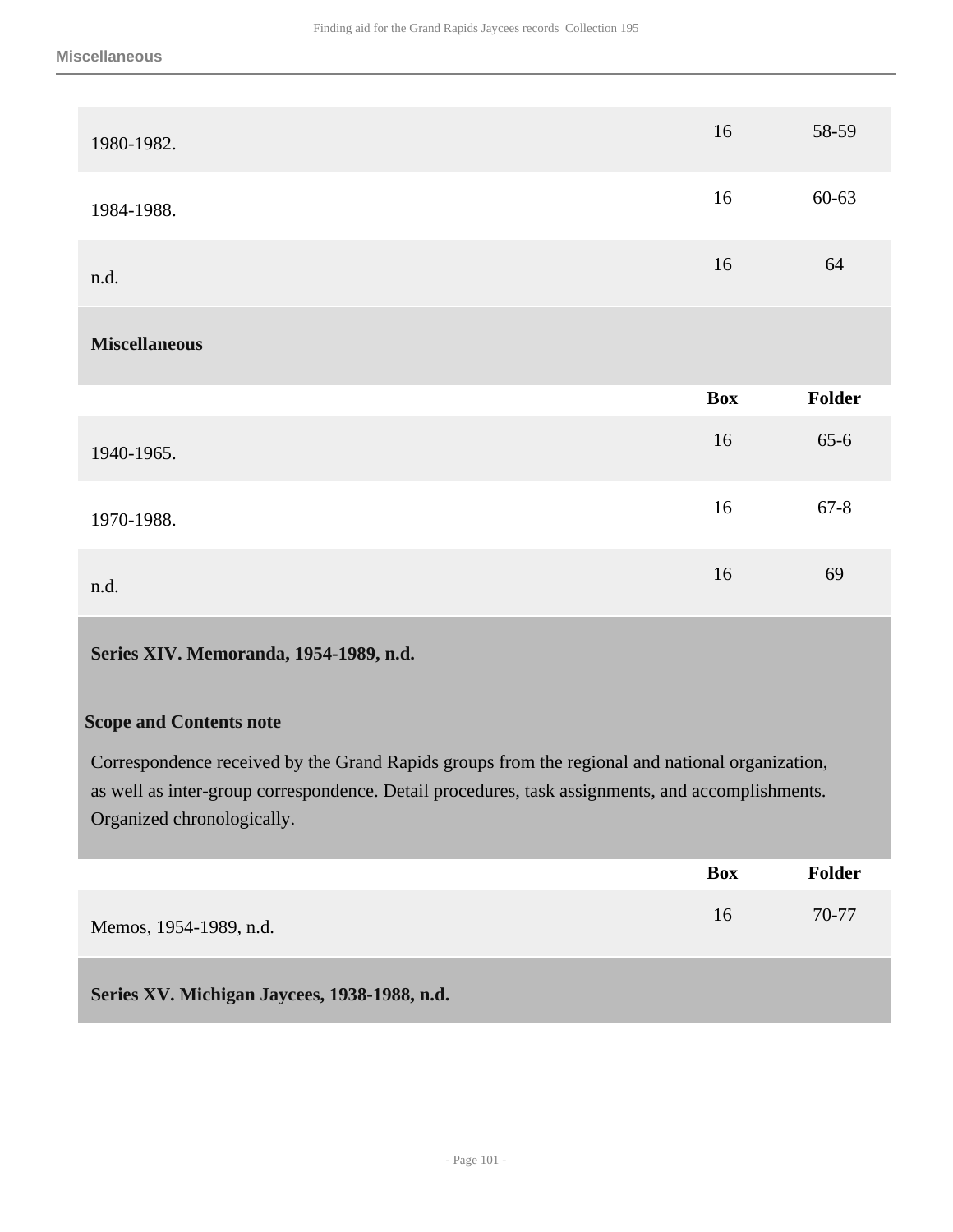#### **Series XVI. News Releases/Newsletter Submission, 1964-88.**

#### **Scope and Contents note**

Operational documents from the regional group. Includes constitutions, by-laws, policies, as well as discussions when changes were being considered to these various items. Arranged alphabetically by record type.

|                                                                                                                     | <b>Box</b> | <b>Folder</b> |
|---------------------------------------------------------------------------------------------------------------------|------------|---------------|
| Constitution and Bylaws, May 9, 1981.                                                                               | 16         | 78            |
| Michigan Jr. C.C. Policy, Oct 26, 1957.                                                                             | 16         | 79            |
| Michigan Jaycees Regional Policy, n.d.                                                                              | 16         | 80            |
| National Constitution and Bylaws, Jul 23, 1938.                                                                     | 16         | 81            |
| Michigan Jaycees Policy, n.d.                                                                                       | 16         | 82            |
| Michigan Jaycees State Events Manual, n.d.                                                                          | 16         | 83            |
| Michigan Jaycees Miscellaneous, 1958-1988, n.d.                                                                     | 16         | 84            |
| Series XVI. News Releases/Newsletter Submission, 1964-88.                                                           |            |               |
| <b>Scope and Contents note</b>                                                                                      |            |               |
| Provided detail on a large variety of club events, most notably the golf tournaments. Organized<br>chronologically. |            |               |
|                                                                                                                     | <b>Box</b> | <b>Folder</b> |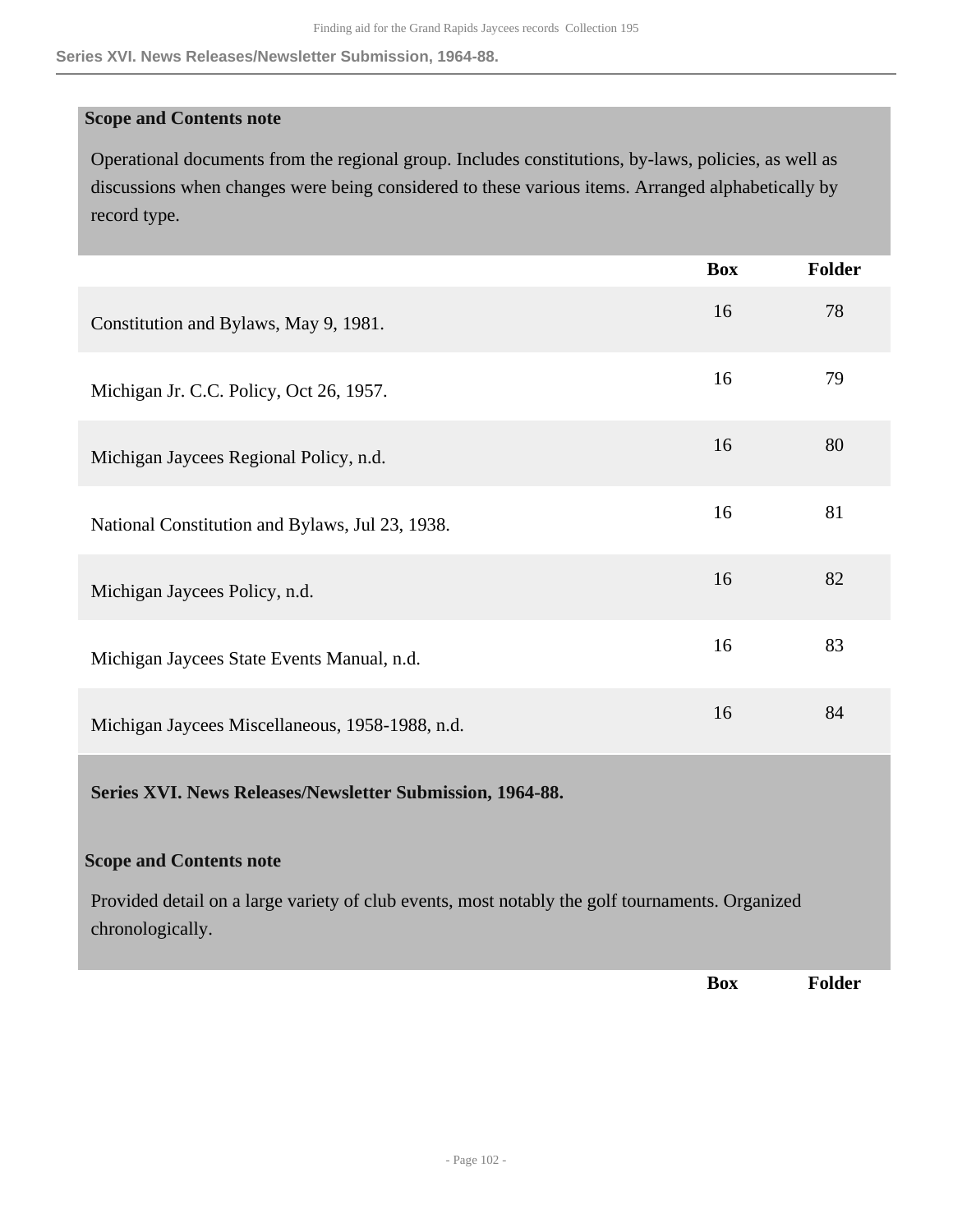| News Releases and Newsletter Submission, 1964-1988, n.d |  | 85-91 |
|---------------------------------------------------------|--|-------|
|---------------------------------------------------------|--|-------|

### **Series XVII. Organizational Files, 1930-1989, n.d.**

#### **Scope and Contents note**

The procedures documents for the Grand Rapids Jaycees. Begins with the 1912 constitution and early meeting minutes. Also contains by-laws and policies, as well as the period changes that were made to these items. Also contains plans of action which summarize the group goals on an annual basis. Organized alphabetically by record type and chronologically within each record type.

|                                          |            | <b>Box</b>     |
|------------------------------------------|------------|----------------|
| Constitution, 1912.                      |            | $\mathbf{1}$   |
| Membership Charter Dec. 4th, 1929.       |            | 35             |
|                                          | <b>Box</b> | Folder         |
| Articles of Association, Feb 19, 1930.   | 17         | $\mathbf{1}$   |
| Board of Directors Rules, 1983-1988.     | 17         | $\overline{2}$ |
| Policy, Bylaws, Constitution, 1938-1969. | 17         | 3              |
| Policy, Bylaws, Constitution, 1970-1987. | 17         | $\overline{4}$ |
| Policy, Bylaws, Constitution, n.d.       | 17         | 5              |
| Constitution and Bylaws, 1935-1989.      | 17         | 6              |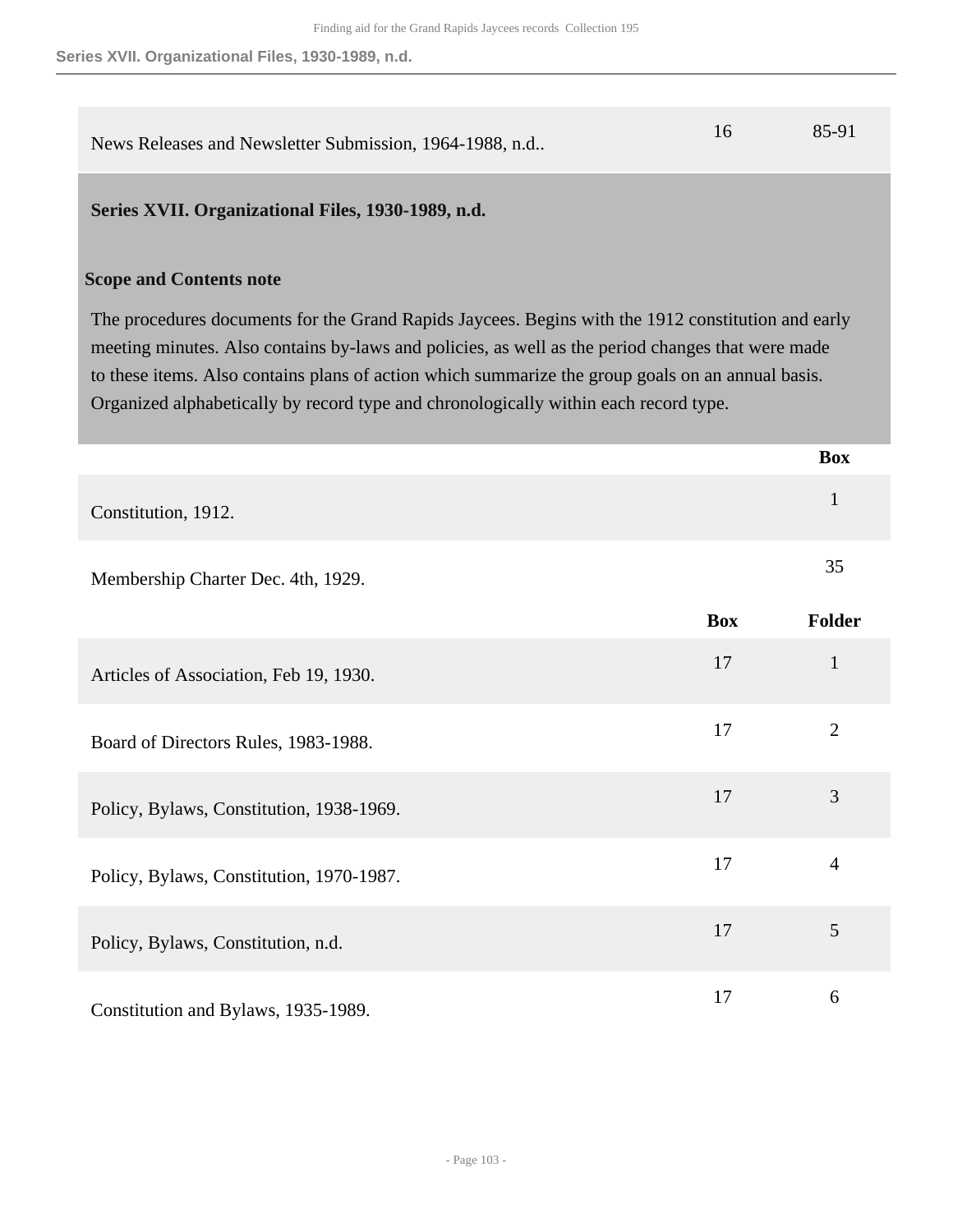| Constitution and Bylaws, n.d.    | $17\,$     | $\boldsymbol{7}$ |
|----------------------------------|------------|------------------|
| Plans of Action, 1958-1989, n.d/ | $17\,$     | $8 - 34$         |
| <b>Policy statements</b>         |            |                  |
|                                  | <b>Box</b> | Folder           |
| c.1958.                          | $17\,$     | 35               |
| Jun 30, 1962.                    | 17         | 36               |
| Jun 30, 1964.                    | $17\,$     | 37               |
| Jan 1968.                        | 17         | 38               |
| 1976-1978.                       | 17         | 39               |
| May 1980.                        | 17         | 40               |
| 1984-1985.                       | $17\,$     | 41               |
| n.d.                             | $17\,$     | 42               |
|                                  |            |                  |

# **Series XVIII. Published Material, 1961-1983, n.d.**

## **Scope and Contents note**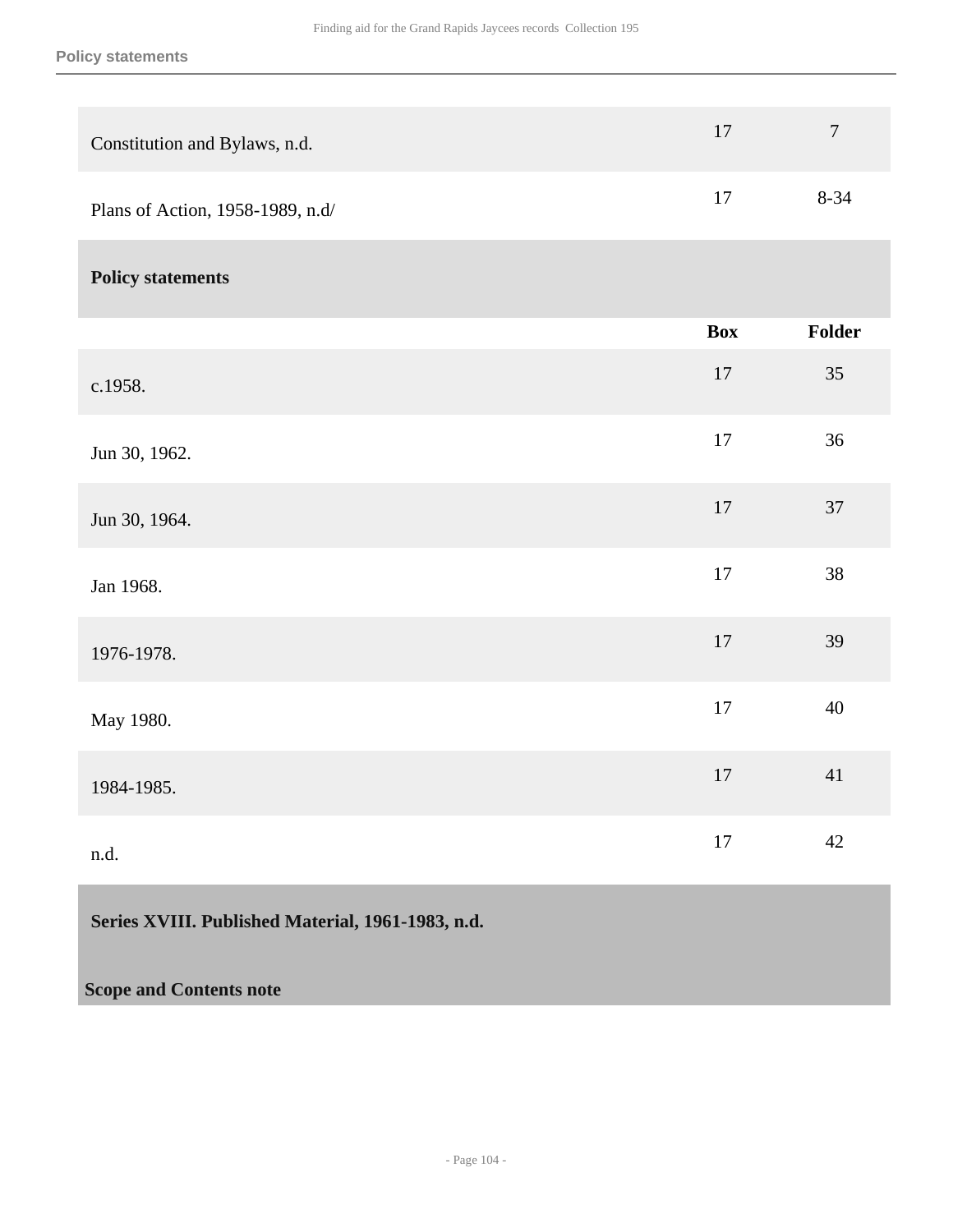Contains various published documents from other Jaycee groups collected by the Grand Rapids group. Organized alphabetically by subject.

|                                          | <b>Box</b> | Folder |
|------------------------------------------|------------|--------|
| Charity Golf Classic, 1983.              | 17         | 43     |
| Health Guard Program, n.d.               | 17         | 44     |
| Planned Parenthood, n.d.                 | 17         | 45     |
| State Convention 1961, 1974, 1976, 1978. | 17         | 46     |
| Miscellaneous, n.d.                      | 17         | 47     |

### **Series XIX. Reports/Reviews, 1944-1987, n.d.**

#### **Scope and Contents note**

Internal group reports on audits, dues and progress on projects. Also contains reports from regional and national Jaycees organizations. Organized alphabetically by title.

### **Audit Committee**

|                        | Box | <b>Folder</b> |
|------------------------|-----|---------------|
| Year End May 31, 1978. | 17  | 48            |
| Year End May 31, 1981. | 17  | 49            |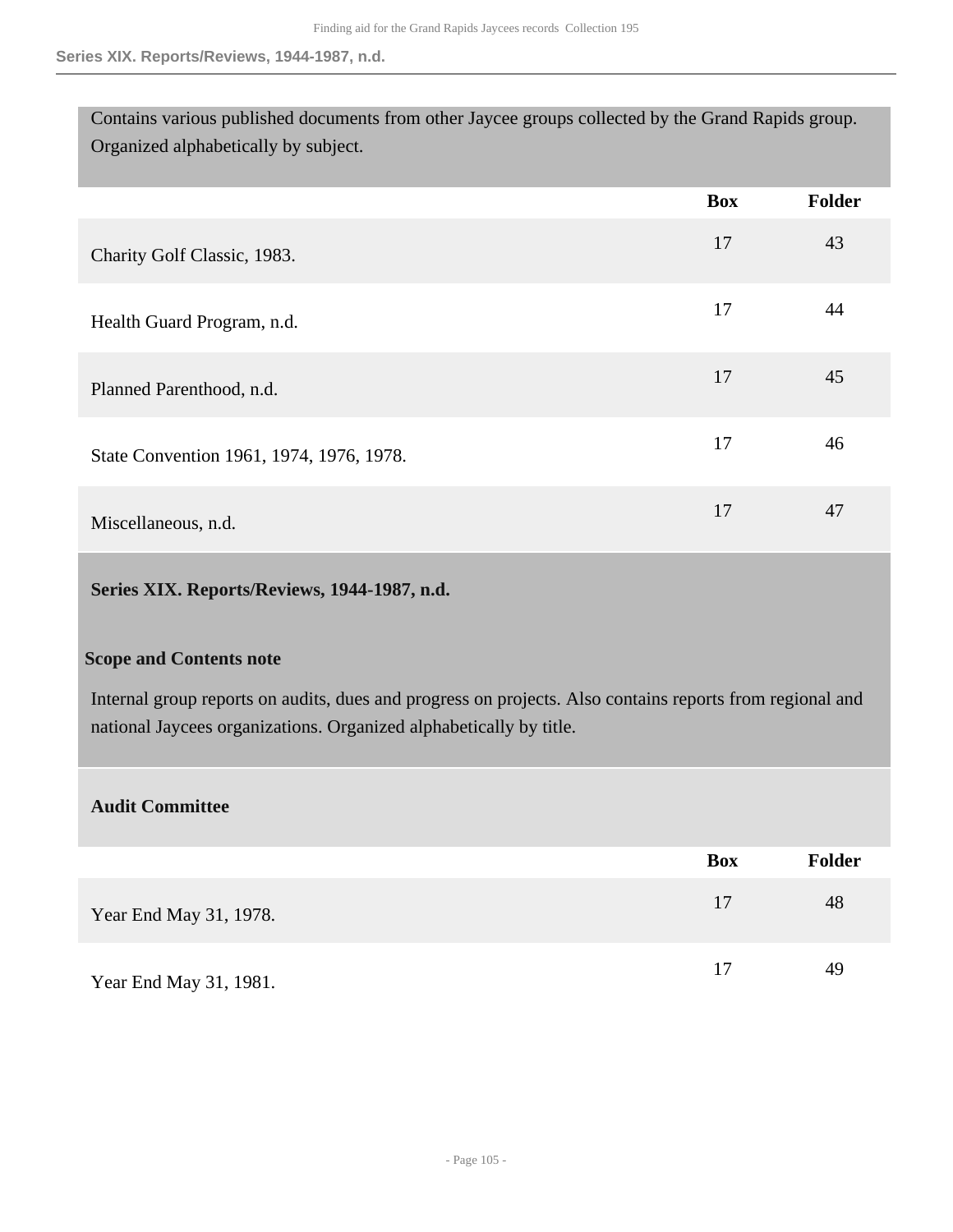| Year End May 31, 1982.                                  | 17         | 50             |
|---------------------------------------------------------|------------|----------------|
|                                                         | <b>Box</b> | Folder         |
| Dues Structure, April 26, 1959.                         | 17         | 51             |
| Dues Structure, c. 1963.                                | 17         | 52             |
| Dues Study Committee, Nov 18, 1960.                     | 17         | 53             |
| Final, 1944-1948, 1951-1955, 1957-1978, 1982-1983, n.d. | 17         | 54-79          |
| <b>Inter-Club Relations Committee</b>                   | 17         | 80             |
| Membership, 1980-1984.                                  | 17         | $81 - 4$       |
| Mid-year, 1960-1970, 1972-1975, 1977-1978, 1981-1986.   | 17         | 85-94          |
| Mid-year, 1986-1987, n.d.                               | 18         | $1 - 2$        |
| Planning Committee, 1984-1985.                          | 18         | 3              |
| Policy and Bylaws Study Committee, 1970-1971, n.d.      | 18         | $\overline{4}$ |
| Presidents, 1950-1952.                                  | 18         | 5              |
| Special Finance Committee, 1984-1985.                   | 18         | 6              |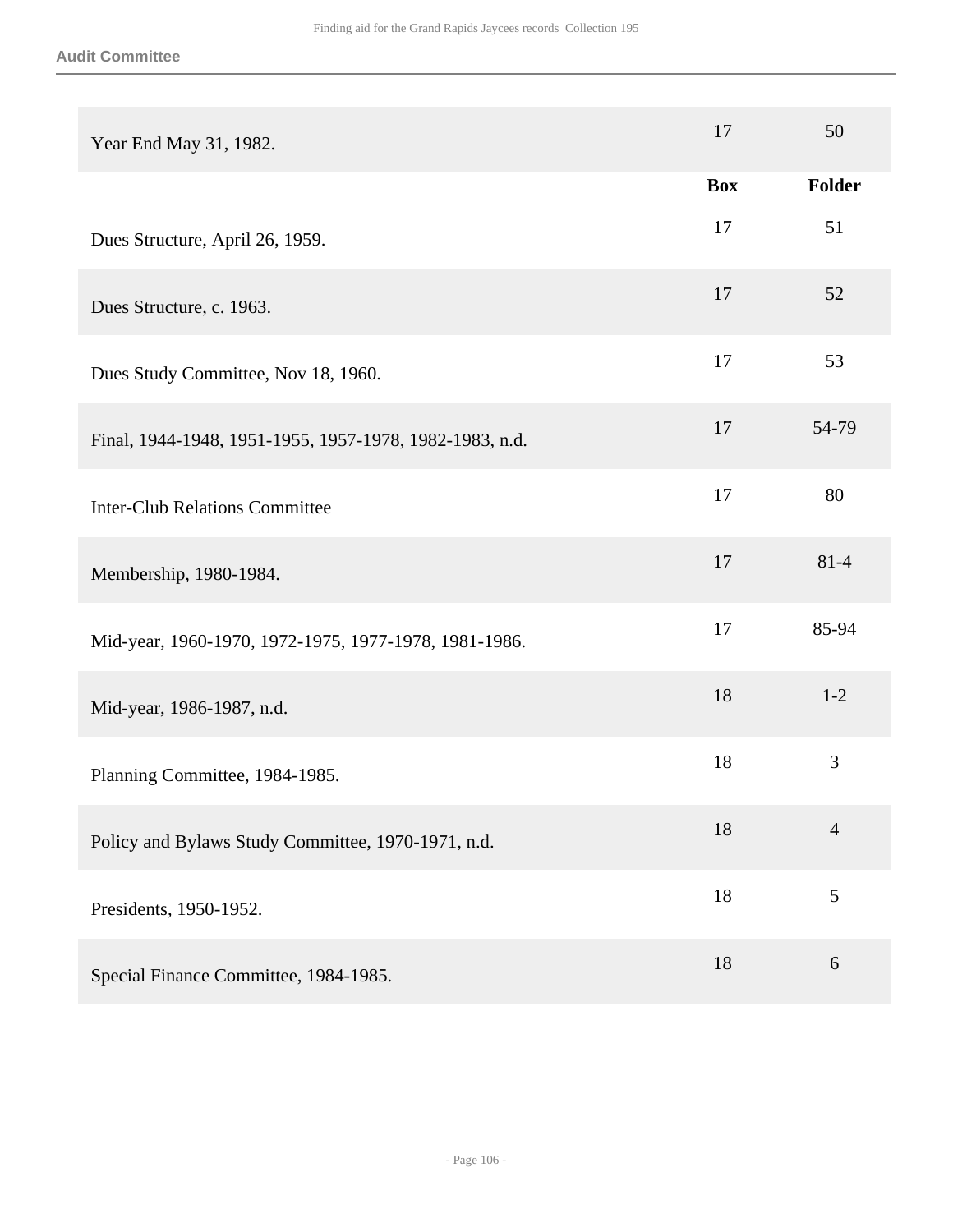| State Director's, 1959-1980, n.d.                        | 18           | $\tau$    |
|----------------------------------------------------------|--------------|-----------|
| State Officer's Report, 1973-1974.                       | 18           | 8         |
| Parks Committee Budget Estimates, Oct 31, 1970.          | 18           | 9         |
| Vice President's Visitation, 1967-1973.                  | 18           | 10        |
| Miscellaneous, 1951-1987, n.d.                           | $\mathbf{1}$ | 11        |
| Surveys-Chapter, 1958-6?????                             | $\mathbf{1}$ | 12        |
| Chapter, n.d.                                            | $\mathbf{1}$ | 13        |
| Community 1975, 1983, 1984, n.d.                         | $\mathbf{1}$ | 14        |
| Series XX. Development, 1978-1988.                       |              |           |
|                                                          | <b>Box</b>   | Folder    |
| Community Development, 1982-1883, 1986-1987.             | 18           | $15 - 16$ |
| Individual Development, 1978-1979, 1982-1984, 1986-1987. | 18           | $17 - 20$ |
| Leadership Development, 1984-1987.                       | 18           | $21 - 23$ |
| Management Development, 1983-1984, 1986-1988.            | 18           | 24        |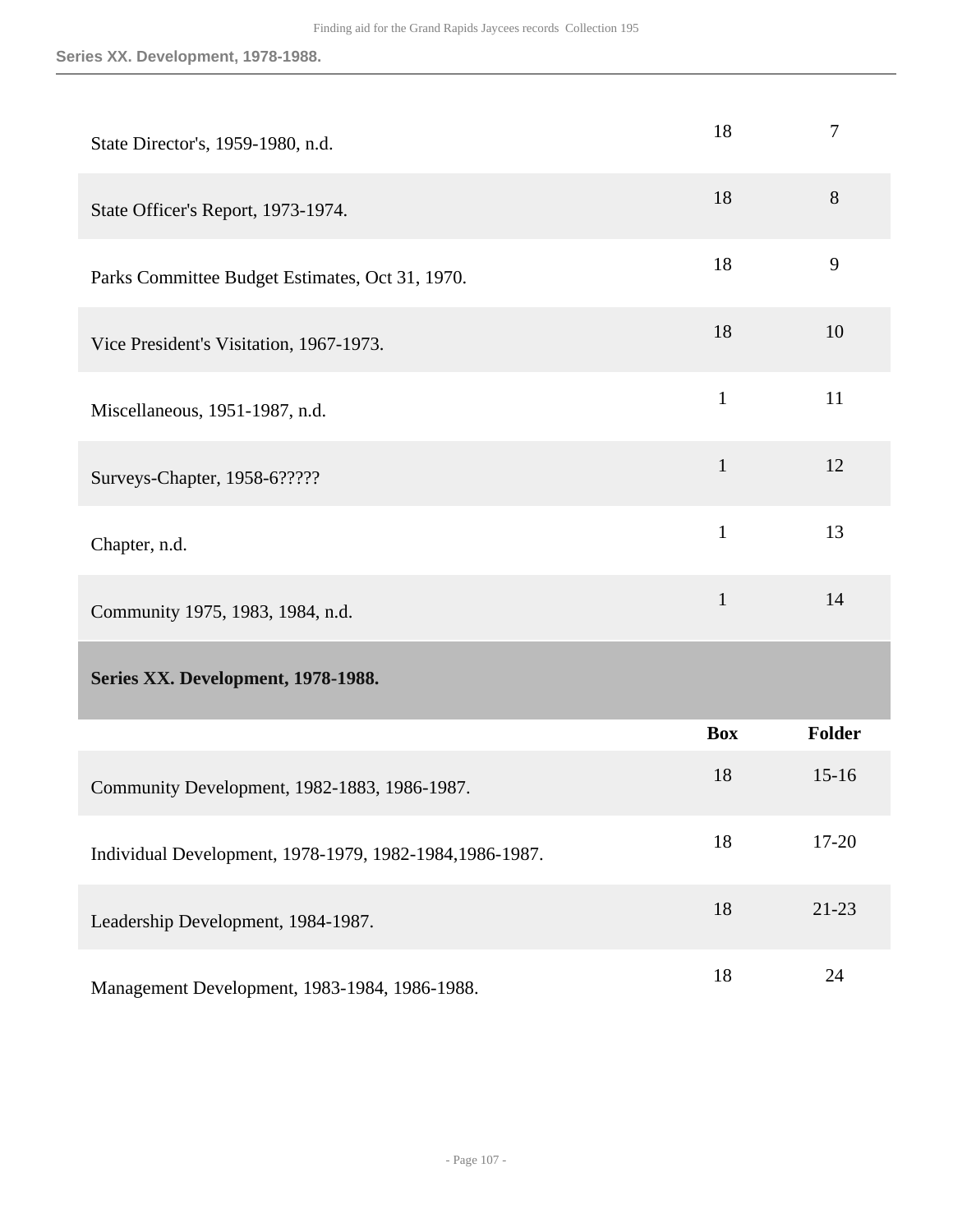| External Programming, 1973-1974.        | 18 | 27   |
|-----------------------------------------|----|------|
| Single Projects Entry, 1978, 1981-1982. | 18 | 28-9 |
| Leadership Certification, 1973-1974.    | 18 | 30   |
| Project Approval Requests, 1973-1974.   | 18 | 31   |
| Project Evaluations, 1985, n.d.         | 18 | 32   |

## **Series XXI. Pictorials**

#### **Scope and Contents note**

Black-and-white and color photographs, and color 35 mm slides. The photographs contain portraits of officers and depict club activities during the 1980s such as Special Olympics, the Santa Clause Parade. The slide also depict club activities, particularly the Jaycee sponsored golf tournaments. Organized alphabetically by subject.

### **Portraits**

|                       | Box | Folder         |
|-----------------------|-----|----------------|
| Barber, Homer. (1)    | 19  |                |
| Bass, Walter A. (1)   | 19  | $\overline{2}$ |
| Berger, Robert A. (1) | 19  | 3              |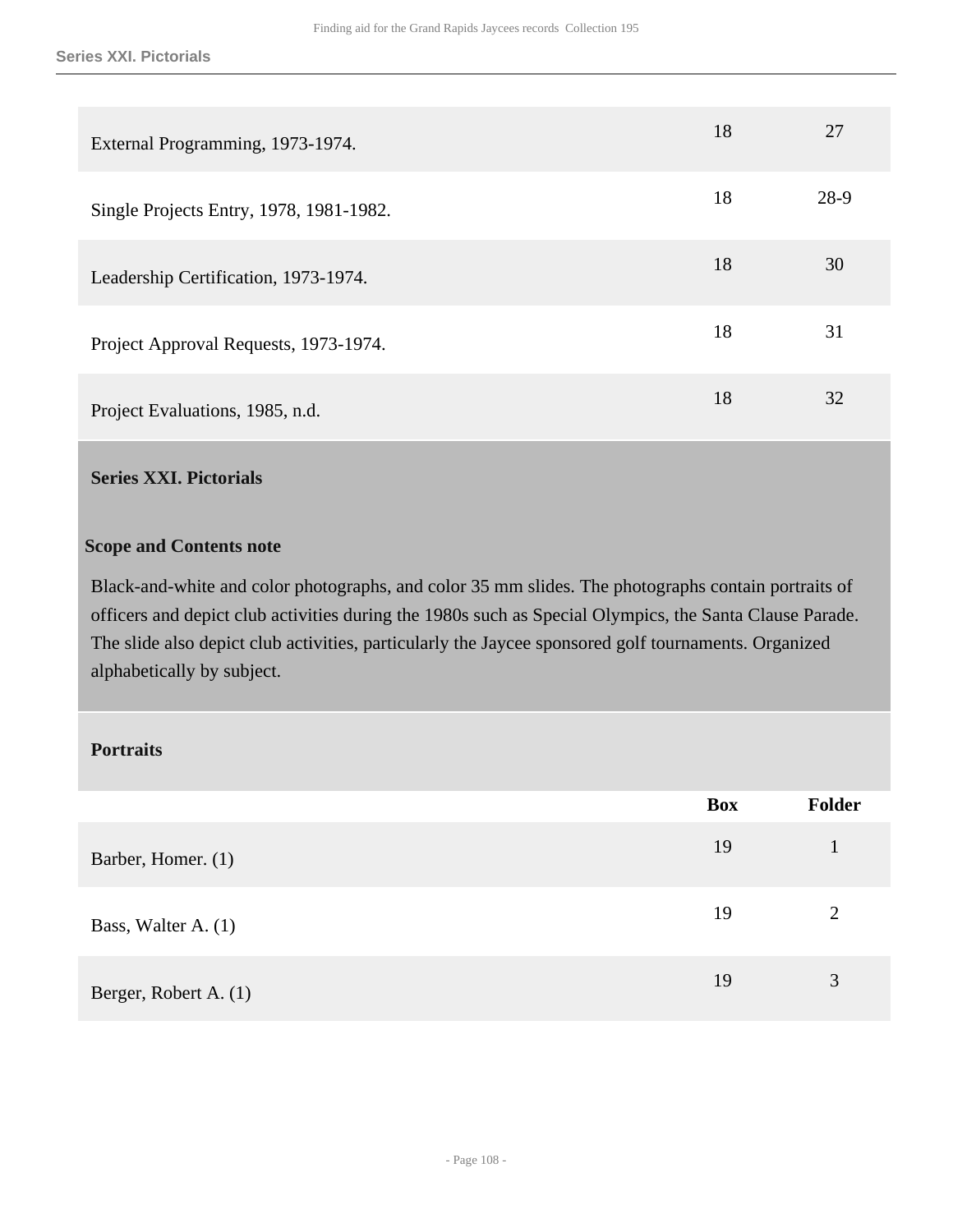| Bonini, R.J. (1)             | 19 | $\overline{4}$   |
|------------------------------|----|------------------|
| Boverhof, David. (1)         | 19 | $\sqrt{5}$       |
| Bencher, Fred. (1)           | 19 | $\sqrt{6}$       |
| Bubeck, Roy G. Jr. (1)       | 19 | $\boldsymbol{7}$ |
| Burbirdge, Winston, (1)      | 19 | $8\,$            |
| Cairns, Kathy. (1)           | 19 | 9                |
| Clark, Jim. $(1)$            | 19 | $10\,$           |
| Coates, James O. (1)         | 19 | $11\,$           |
| Comport, Brad. (4)           | 19 | 12               |
| Davis, Chuck. (2)            | 19 | 13               |
| Davidson, Jim (1)            | 19 | 14               |
| Dewey, Doyle "Jack", Jr. (1) | 19 | 15               |
| Durand, Edwin M. (1)         | 19 | 16               |
| Dutcher, David. (1)          | 19 | $17\,$           |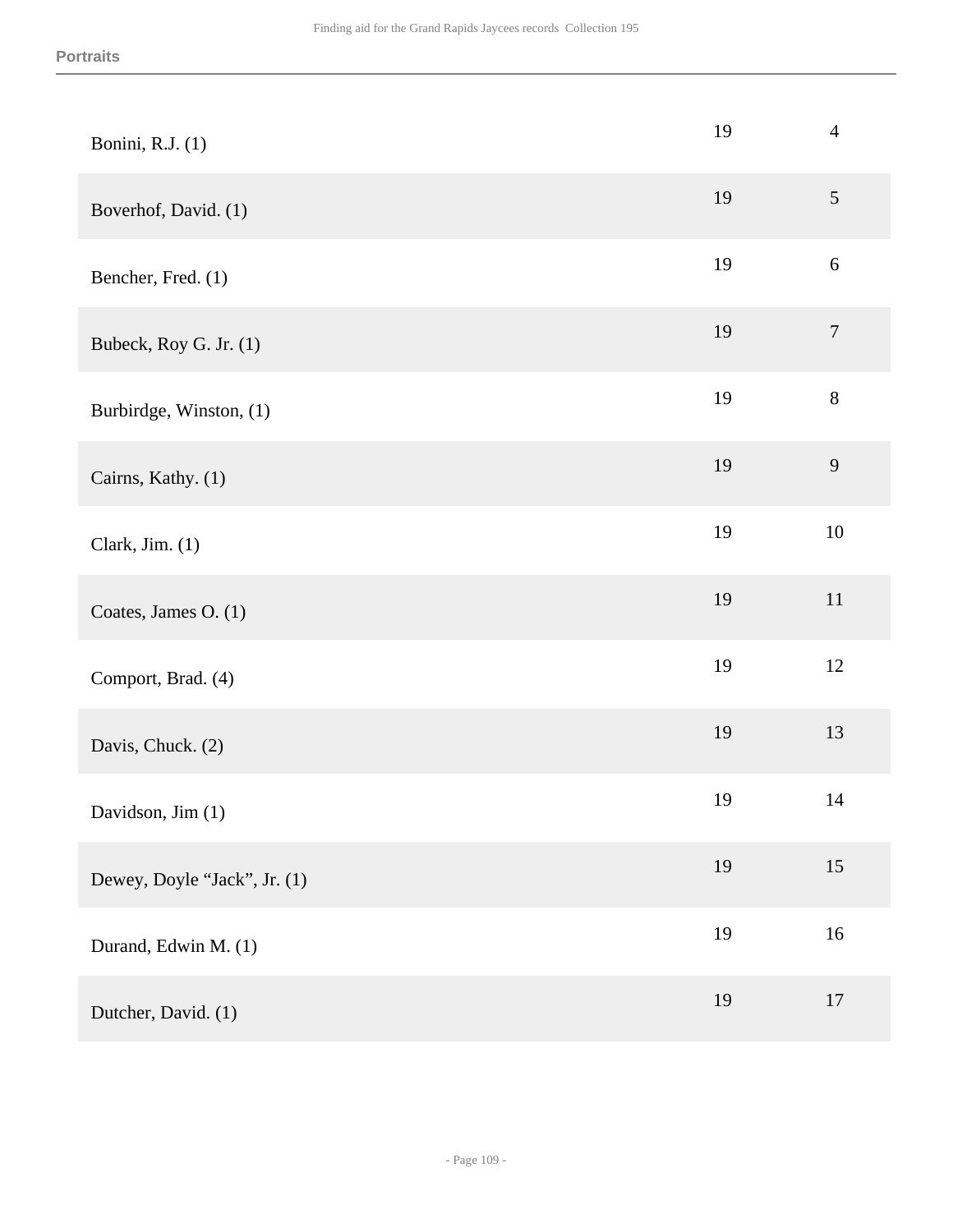| Gates, Fred, (1)          | 19 | 18     |
|---------------------------|----|--------|
| Goebel, Eugene S. (1)     | 19 | 19     |
| Hurst, Pat. (1)           | 19 | $20\,$ |
| Jamo, Robert. (1)         | 19 | 21     |
| Jarvis, Jim. (1)          | 19 | $22\,$ |
| Jonkhoff, Robert A. (1)   | 19 | 23     |
| Kennedy, Al. (1)          | 19 | 24     |
| Klaver, Grant. (1)        | 19 | $25\,$ |
| Laine, Vance E. (1)       | 19 | $26\,$ |
| Levandoski, Mark. (1)     | 19 | $27\,$ |
| Litowich, Margaret. (1)   | 19 | 28     |
| Matthews, Roger. (1)      | 19 | 29     |
| McCarty, Tom. (1)         | 19 | $30\,$ |
| McDonald, J. Willard. (1) | 19 | 31     |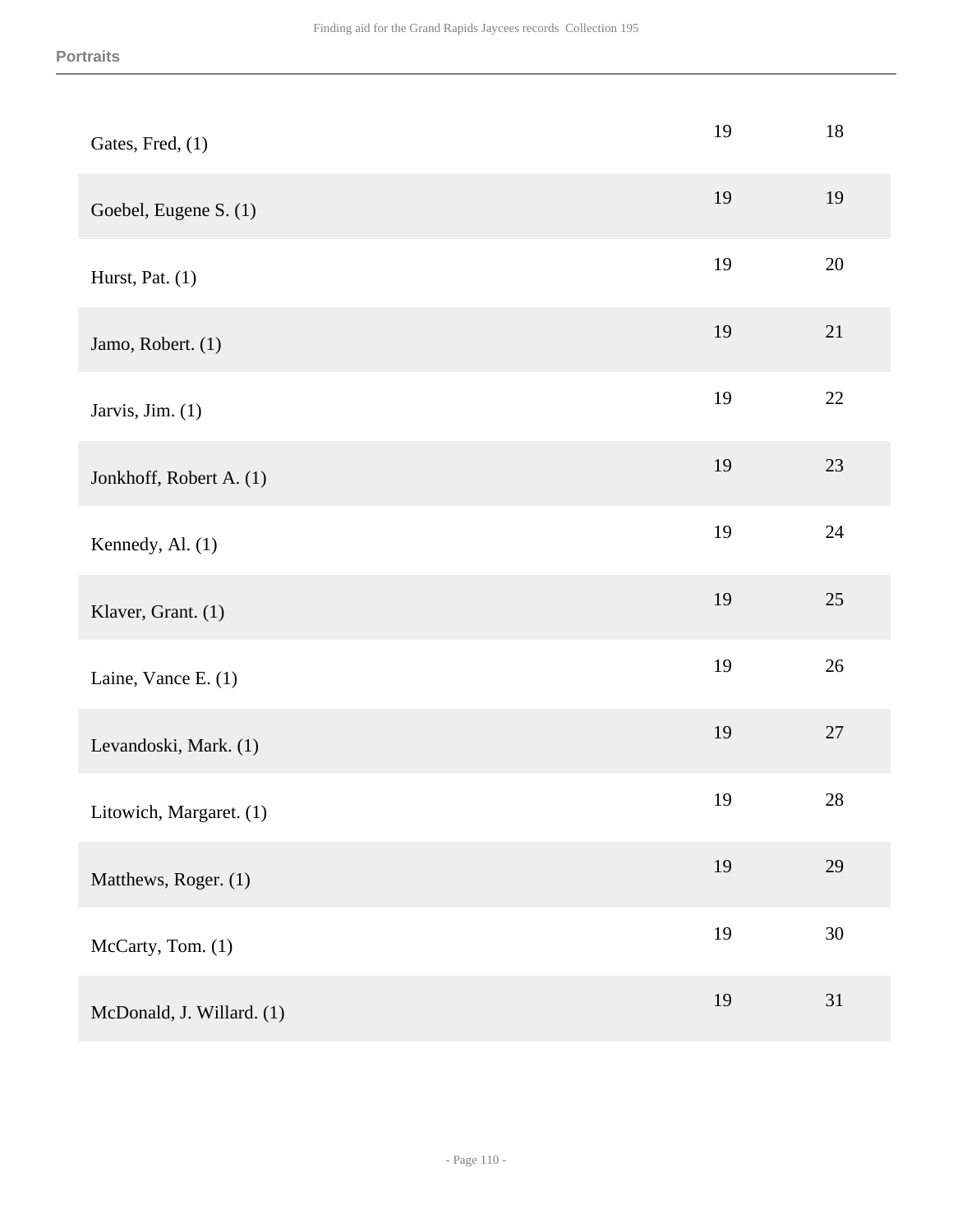| Messner, Frank, Jr. (3)        | 19 | $32\,$ |
|--------------------------------|----|--------|
| Miller, J. Preston. (1)        | 19 | 33     |
| Perschbacher, Chip. (1)        | 19 | 34     |
| Sanders, Elmer C. (1)          | 19 | 35     |
| Schrieber, Rowland. (1)        | 19 | 36     |
| Schuhart, David. (1)           | 19 | 37     |
| Seery, Dick. (1)               | 19 | $38\,$ |
| Slyter, Howard. (1)            | 19 | 39     |
| Turner, Julius A. (1)          | 19 | 40     |
| Souter, Don V. (1)             | 19 | 41     |
| Stirdivant, Phillip A. Jr. (1) | 19 | $42\,$ |
| Streeter, Carroll K. (1)       | 19 | 43     |
| Trocke, Steve. (1)             | 19 | 44     |
| Unidentified. (32)             | 19 | 45     |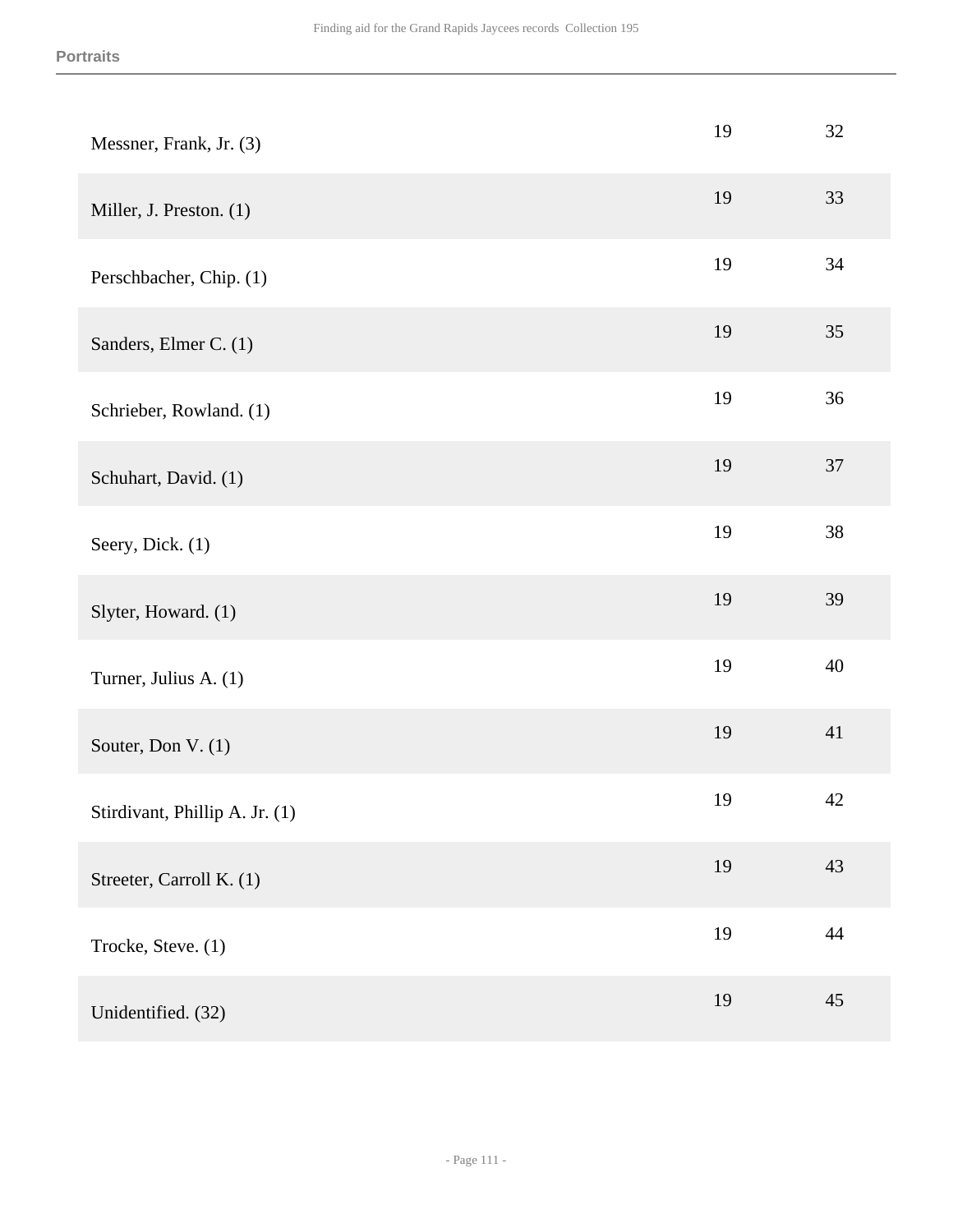# **Event Photographs Box Folder** Baseball, 1984. (3) <sup>19</sup> <sup>46</sup> Birthday party for JC kids, 1985. (10) 19 47 Blood drive, 1985. (3)  $19$  48 Boat Race, 1961. (6) 19 49 Bozo Show, 1974-1975. (3) [African Americans] 19 50 Bozo Show, 1974-1975. (19) 19 51 Bozo Show, 1974-1975. (9)[African Americans] 19 52 Christmas Shopping Tour, 1974, n.d. (7) 19 53 Christmas Shopping Tour, 1974, n.d. (3) <sup>19</sup> <sup>54</sup> Distinguished Service Awards Program, 1981-1982.(4) 19 55 Election, 1988.(5) 19 56 Exception children's outing, n.d.  $(27)$  19 57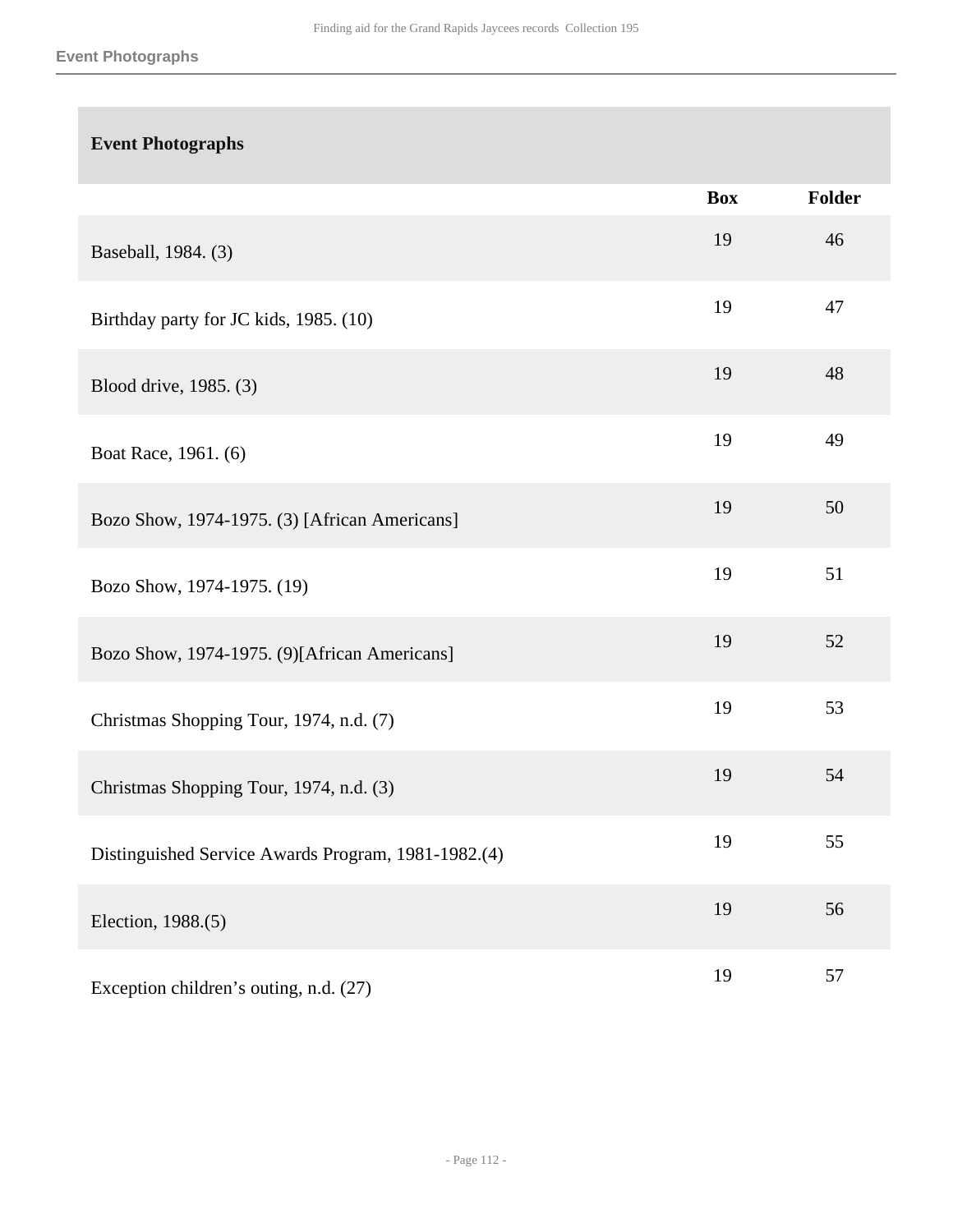| Fall Color Tour, 1977-1978. (10)         | 19 | 58               |
|------------------------------------------|----|------------------|
| Focus on Family. 1984. (6)               | 19 | 59               |
| Festival, 1984. (11)                     | 19 | 60               |
| Game Night Mixer, 1987. (1)              | 20 | $\mathbf{1}$     |
| Golf Champions Banquet, c1980. (27)      | 20 | $\overline{2}$   |
| Grand Bed Race, n.d. (3)                 | 20 | 3                |
| Grand Rapids on Parade, c.1955. (2)      | 20 | $\overline{4}$   |
| Grand Valley State University c1960. (4) | 20 | 5                |
| Father of the Year, 1981-1982. (1)       | 20 | 6                |
| Halloween mixer, 1987. (1)               | 20 | $\boldsymbol{7}$ |
| Job Fair, n.d. (4)                       | 20 | $8\phantom{1}$   |
| Livelihood Day, n.d. (2)                 | 20 | 9                |
| M.A.S.H., 1985. (15)                     | 20 | 10               |
| New Years Eve, 1986-19887, n.d. (32)     | 20 | 11               |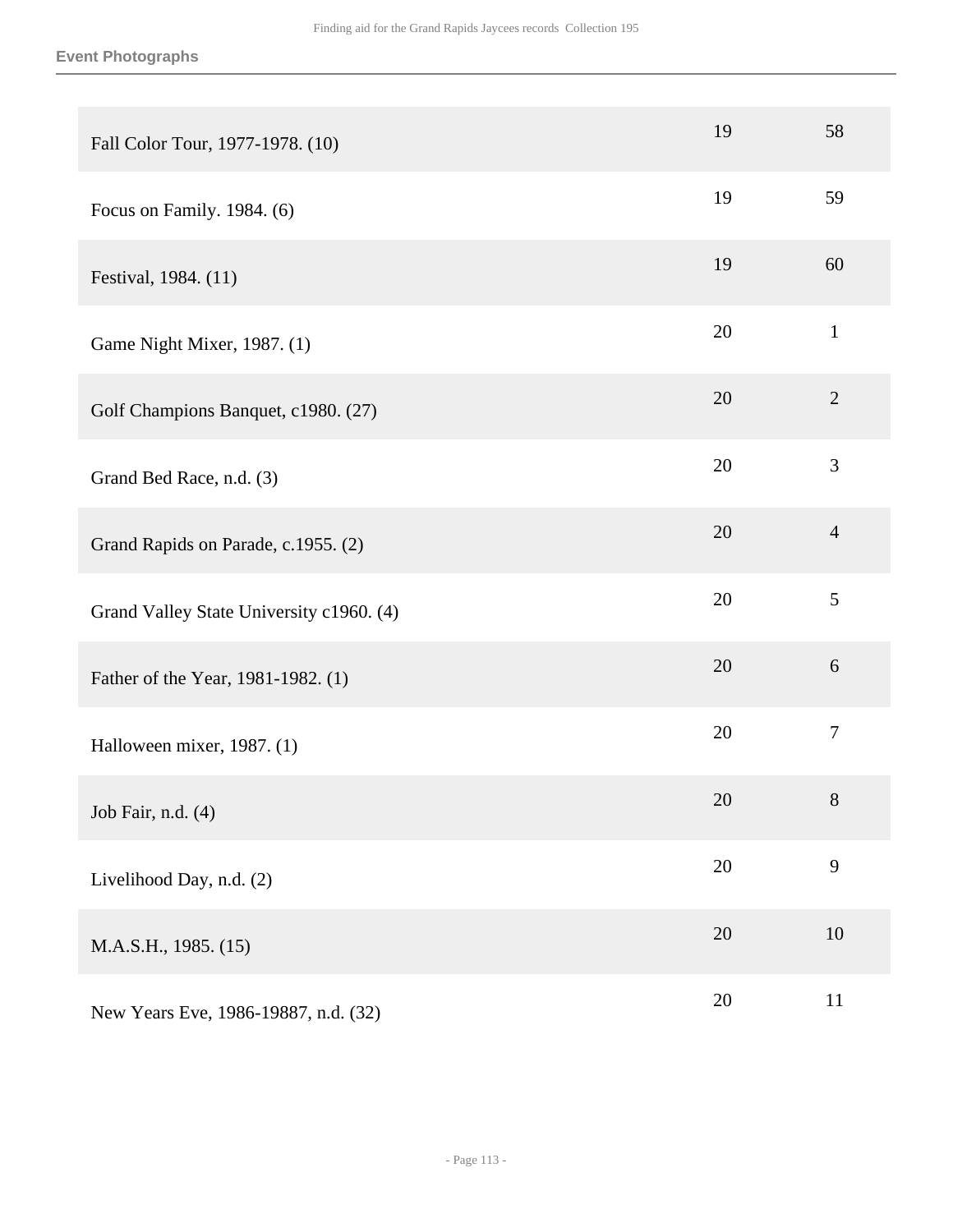| New Years Eve, 1986-87, n.d. (5)              | 20 | 12 |
|-----------------------------------------------|----|----|
| Rotary connection, n.d. (1)                   | 20 | 13 |
| Picnic, 1985, n.d. (22)                       | 20 | 14 |
| Picnic, 1985, n.d. (15)                       | 20 | 15 |
| Presentations, n.d. (4)                       | 20 | 16 |
| Promotional, 1974 (5)                         | 20 | 17 |
| Recycling Awareness Project, 1985. (8)        | 20 | 18 |
| River front softball tournament, 1984.(27)    | 20 | 19 |
| Santa's Aids, 1984. (6)                       | 20 | 20 |
| Santa Claus Parade, 1974-84 (incomplete)(2)   | 20 | 21 |
| Santa Claus Parade, 1974-84 (incomplete) (3)  | 20 | 22 |
| Santa Claus Parade, 1974-84 (incomplete) (4)  | 20 | 23 |
| Santa Claus Parade, 1974-84 (incomplete) (29) | 20 | 24 |
| Santa Claus Parade, 1974-84 (incomplete) (52) | 20 | 25 |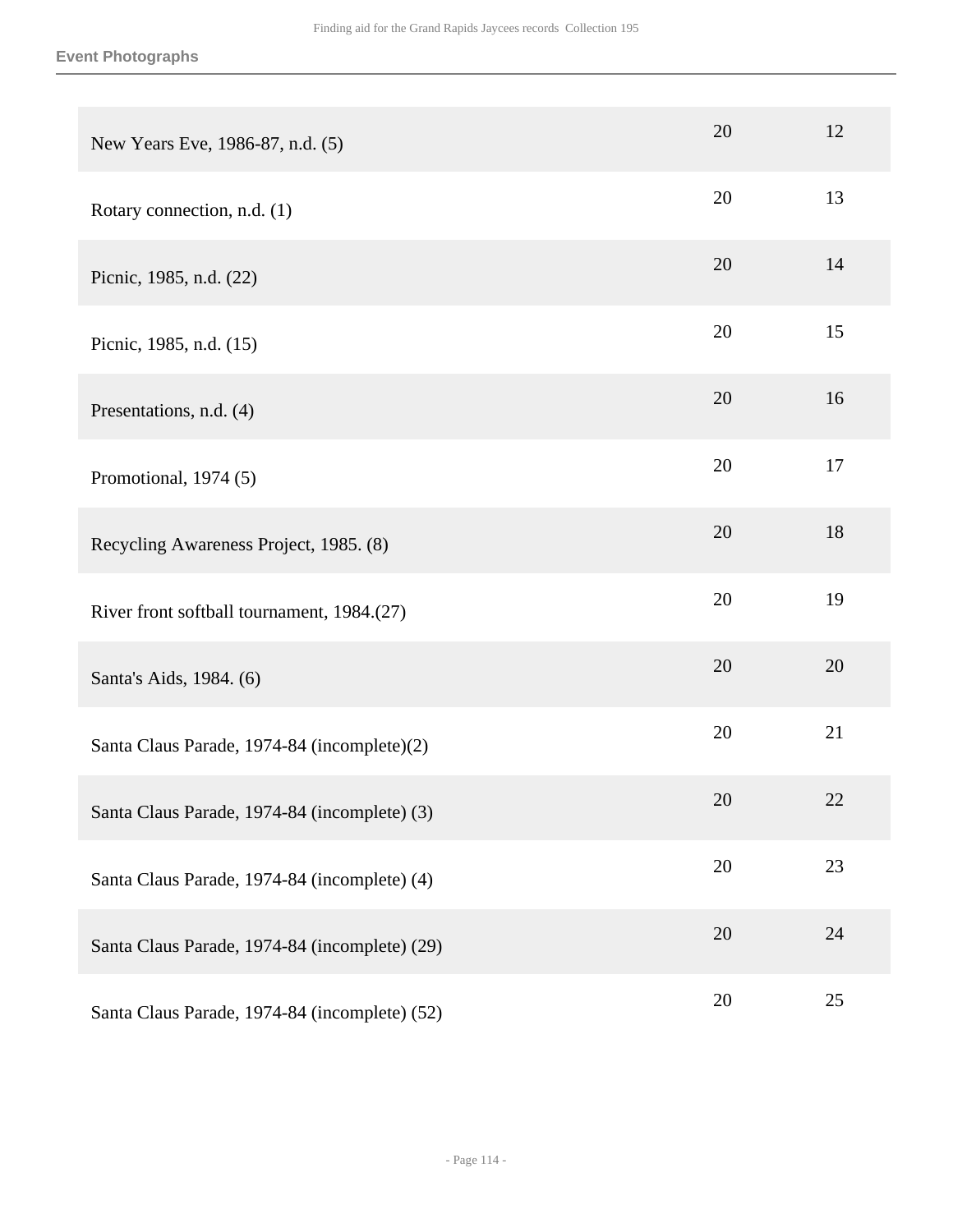#### **Event Photographs**

| Senior Wing Ding, 1984. (6)            | 20 | 26             |
|----------------------------------------|----|----------------|
| Sister Cities Project, 1982. (7)       | 20 | 27             |
| Soap Box Derby, n.d. (8)               | 20 | 28             |
| Soap Box Derby, n.d. (11)              | 20 | 29             |
| A Soldier's Story, c1984 (3)           | 21 | $\mathbf{1}$   |
| Special Olympics, 1984, 1987(20)       | 21 | $\overline{2}$ |
| Special Olympics, 1984, 1987 (9)       | 21 | 3              |
| Spring Basketball Tournament, 1988(44) | 21 | $\overline{4}$ |
| Suitcase Party, 1985 (21)              | 21 | 5              |
| Tiger Fever, 1984 (15)                 | 21 | 6              |
| T.G. Sheppard, 1986 (6)                | 21 | $\overline{7}$ |
| Training Convention, n.d. (17)         | 21 | $8\,$          |
| Unidentified Park proposal, 1984. (6)  | 21 | 9              |
| Women's Association, 1984 (7)          | 21 | 10             |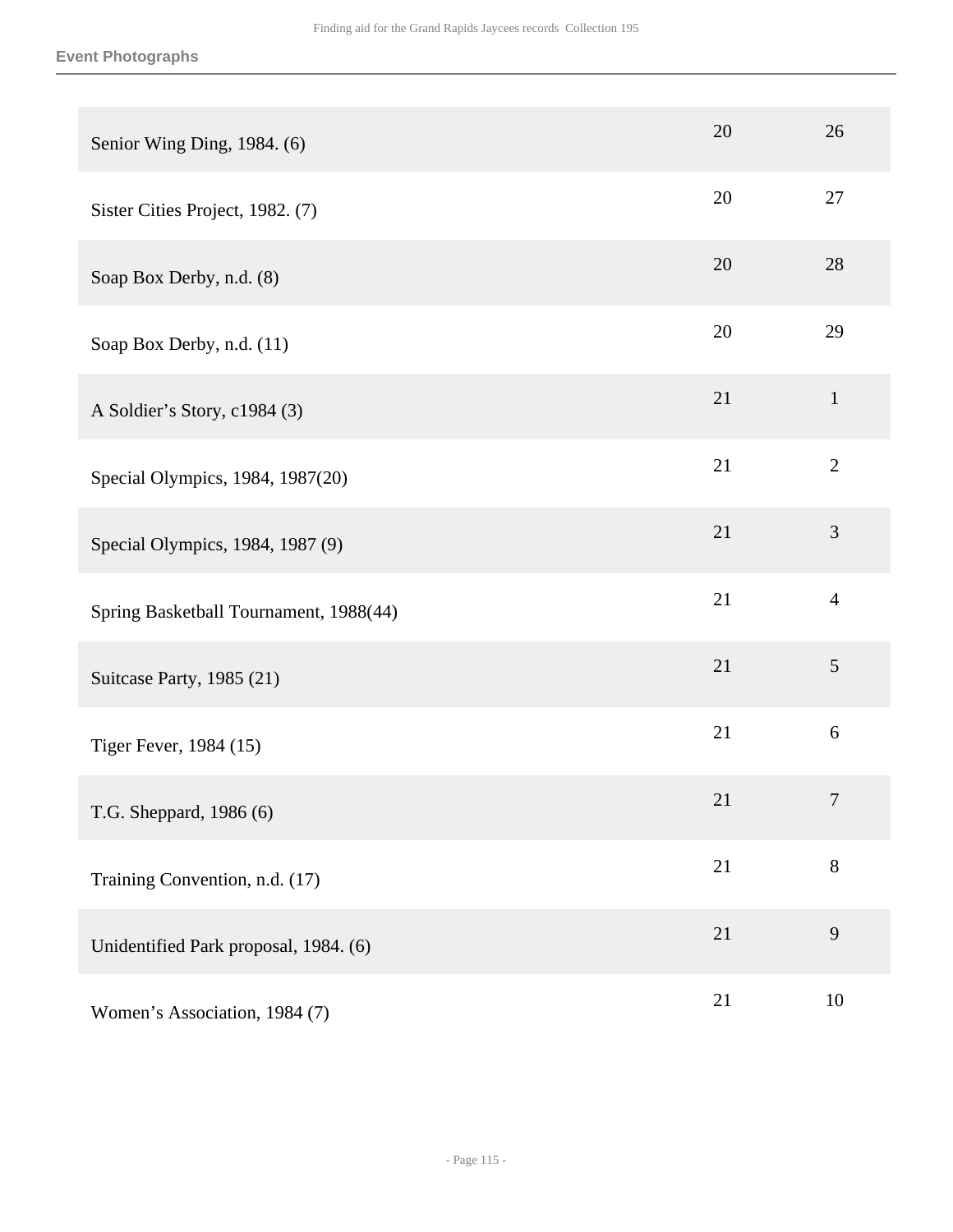| World's largest Sub Sandwich, 1977 (4)        | 21 | 11         |
|-----------------------------------------------|----|------------|
| Youth Assistance, 1984. (4)                   | 21 | 12         |
| <b>Slides</b>                                 |    |            |
|                                               |    | <b>Box</b> |
| Golf, 1981-1985, n.d. (1068) [Needs reboxing] |    | 22         |
| Golf, n.d. (995)                              |    | 23         |
| Bingo, 1984.                                  |    | 23         |
| Bozo Show, n.d.                               |    | 23         |
| Christmas shopping, 1984.                     |    | 23         |
| Distinguished Service Award, 1987.            |    | 23         |
| Fall Color Tour, 1983.                        |    | 23         |
| Ford, Gerald R, 1986.                         |    | 23         |
| Haunted House, 1984-1987.                     |    | 23         |
| MASH, n.d.                                    |    | $23\,$     |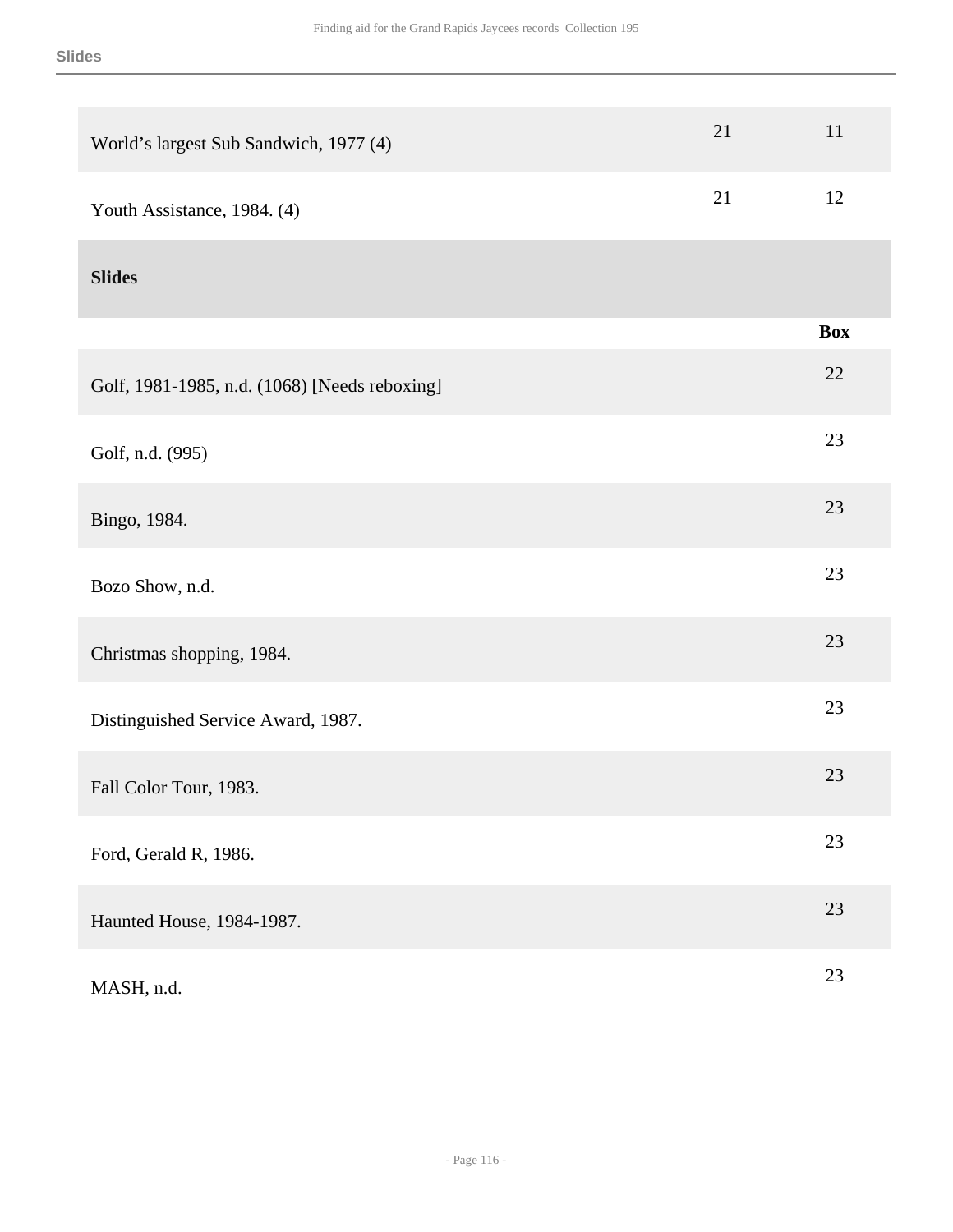| Meetings, n.d.                    | 23 |
|-----------------------------------|----|
| My Sunday, n.d.                   | 23 |
| Old People, n.d.                  | 23 |
| Santa Claus Parade, 1980-1985.    | 23 |
| Softball, n.d.                    | 23 |
| Special Olympics, 1984-1985, n.d. | 23 |
| Slide targets, n.d.               | 23 |

#### **Series XXII. Scrapbooks**

#### **Scope and Contents note**

Contain documents submitted by the local chapters for various national Jaycee competitions. They document club activities and achievements for the particular year. Of particular notes is the first scrapbook which contains a number of black-and-white photographs of the local Jaycee car/trailer tour to Tulsa, OK showcasing Grand Rapids. These images provide street scenes of the various cities visited en route.

|                                               | Box | Volume |
|-----------------------------------------------|-----|--------|
| 1939 (Trailer Tour to Tulsa with photographs) | 24  |        |
| 1941                                          | 24  |        |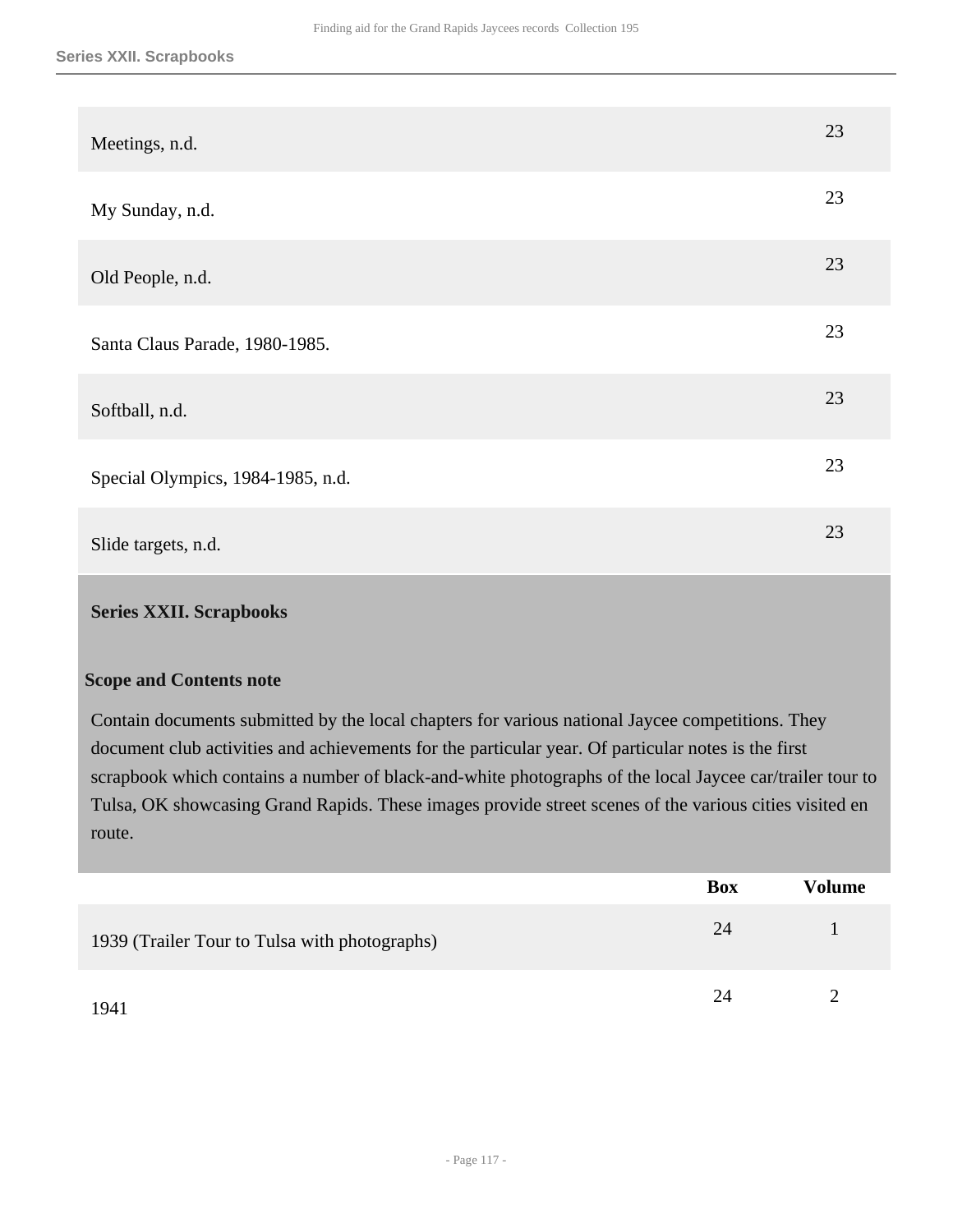| 1941-1942. | 24 | $3-4$     |
|------------|----|-----------|
| 1941-1945. | 25 | $5 - 6$   |
| 1950-1951. | 26 | $\tau$    |
| 1953-1954. | 27 | $8-9$     |
| 1954-1955. | 28 | $10 - 11$ |
| 1956-1957. | 29 | $12 - 13$ |

## 1957-1958.

|                        | <b>Box</b> | <b>Volume</b> |
|------------------------|------------|---------------|
| Mixed materials        | 32         | 1957-1958     |
|                        | <b>Box</b> | <b>Volume</b> |
| Mixed materials        | 31         | 1957-1958     |
|                        | <b>Box</b> | <b>Volume</b> |
| <b>Mixed Materials</b> | 30         | 1957-1958     |

## 1958-1959.

|                        | <b>Box</b> | Volume    |
|------------------------|------------|-----------|
| Mixed materials        | 34         | 1958-1959 |
|                        | <b>Box</b> | Volume    |
| <b>Mixed Materials</b> | 33         | 1958-1959 |

### **Box**